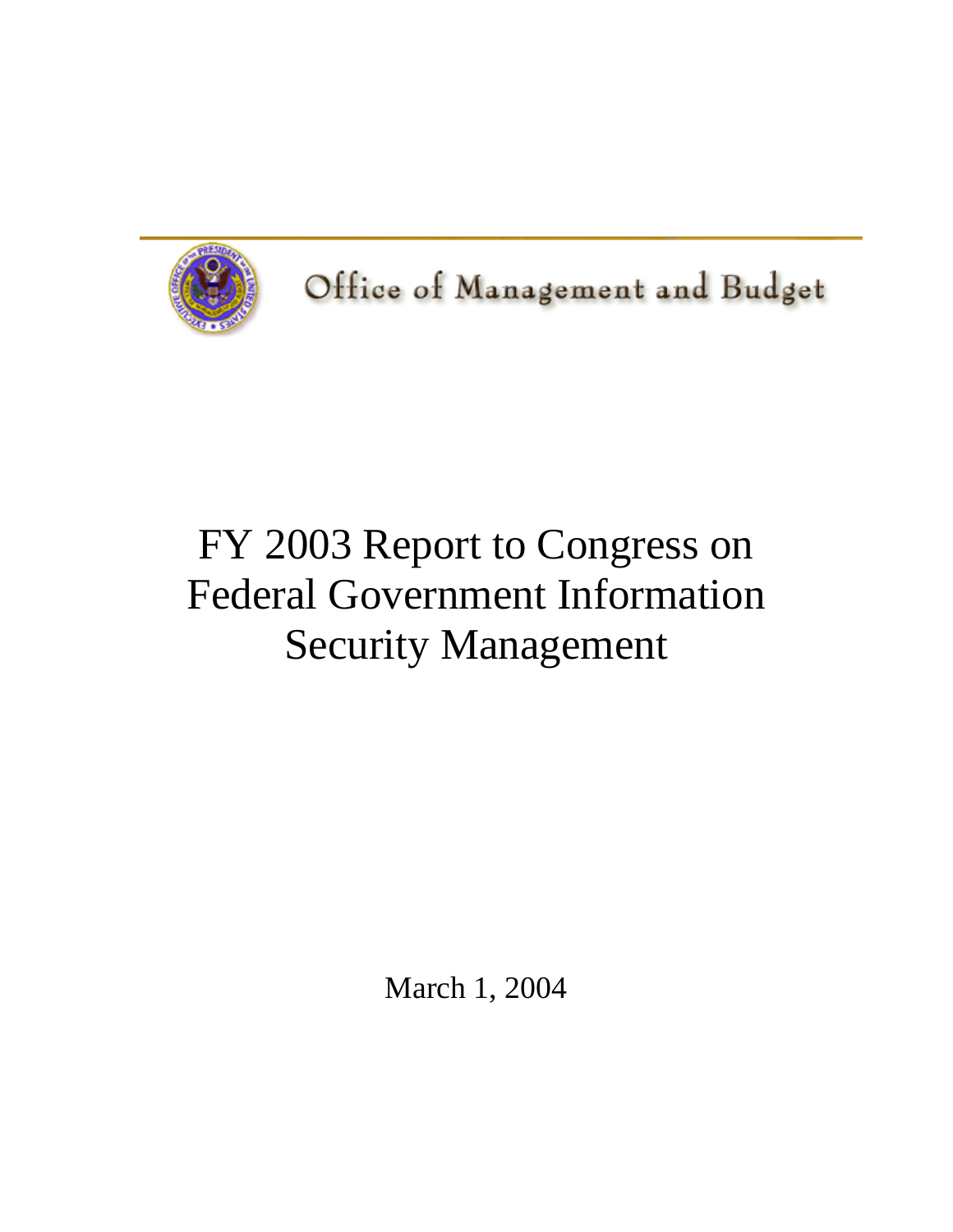## **TABLE OF CONTENTS**

| I.        |                                                                                   |
|-----------|-----------------------------------------------------------------------------------|
|           |                                                                                   |
| A.        |                                                                                   |
| <b>B.</b> |                                                                                   |
|           |                                                                                   |
| A.        |                                                                                   |
| <b>B.</b> |                                                                                   |
|           |                                                                                   |
| A.        |                                                                                   |
| <b>B.</b> |                                                                                   |
| C.        | IGs Assessment of Agency Plan of Action and Milestone Process 12                  |
| D.        | Lack of Clear Accountability for Ensuring Security of Information and Systems. 13 |
|           |                                                                                   |
| A.        |                                                                                   |
| <b>B.</b> |                                                                                   |
| C.        |                                                                                   |
| D.        |                                                                                   |
|           |                                                                                   |
|           |                                                                                   |
|           |                                                                                   |
|           |                                                                                   |
|           |                                                                                   |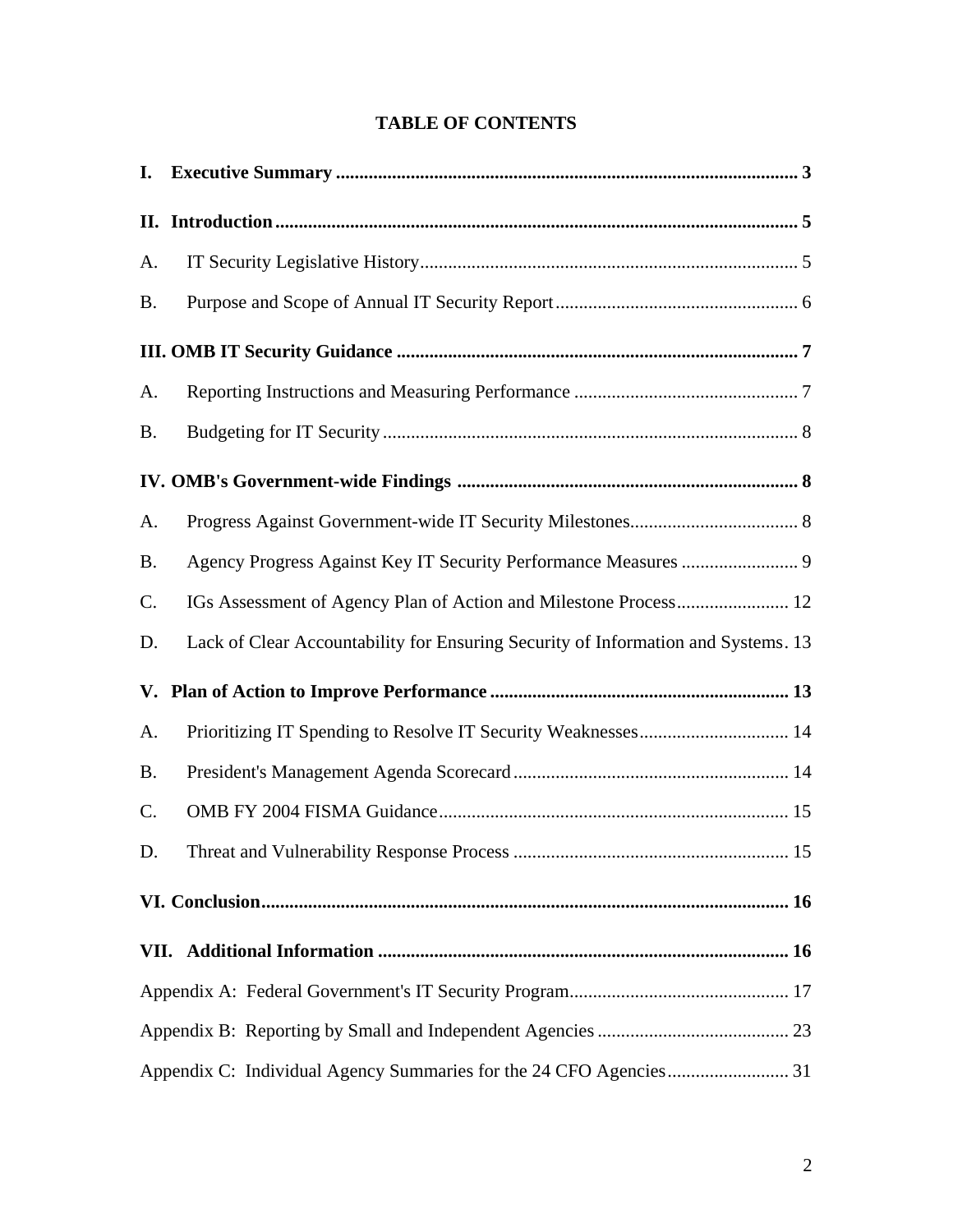#### *I. Executive Summary*

This report fulfills OMB's requirement under the Federal Information Security Management Act (FISMA) to submit an annual report to the Congress on agency compliance with IT security requirements in law and policy. FISMA directs Federal agencies to conduct annual IT security reviews and Inspectors General (IGs) to perform annual independent evaluations of agency programs and systems and report their results to OMB and Congress. To ensure consistent reporting across the government, OMB issued FISMA guidance, M-03-19, "Reporting Instructions for the Federal Information Security Management Act and Updated Guidance on Quarterly IT Security Reporting", which included specific reporting instructions along with quantitative performance measures to more effectively determine agency status and progress. This guidance also continued the requirement for agencies to develop and manage a central plan of action and milestone (POA&M) process to prioritize and track IT security remediation efforts.

This report is based primarily on FY 2003 agency and IG reports to OMB, along with information provided through agency POA&Ms and OMB IT budget materials. The information and findings in this report do not include any actions undertaken after the submission of most agency and IG reports in September 2003.

The body of this report discusses the steps taken by OMB and Federal agencies to implement FISMA, details progress made in FY 2003, and identifies IT security gaps and weaknesses. Additionally, the report lays out a plan of action that OMB is pursuing with agencies throughout FY 2004 to close those gaps and improve the security of Federal information and systems. This plan of action aims to resolve information and security challenges through both management and budget processes.

Traditionally, OMB leverages management and budget processes to oversee and enforce agency information and system security remediation efforts. These processes enable OMB to hold agencies, including Chief Information Officers (CIOs) and agency program officials, accountable for the security of the information and systems that support their operations and assets. Specifically, OMB assesses and tracks progress through: 1) annual agency IT security reports and POA&Ms; 2) IT budget materials; 3) the President's Management Agenda under the E-Government Scorecard; 4) quarterly reports from agencies on their POA&M progress; and 5) quarterly updates from agencies on their progress against IT security performance measures.

Long-standing OMB policy requires agencies to incorporate IT security in the development of both new and existing IT investments and demonstrate that action in their IT budget materials. Agencies must: 1) report security costs for their IT investments; 2) document in their business cases that adequate security controls have been incorporated into the life cycle planning of each IT investment; 3) reflect the agency's security priorities as reported in their POA&Ms; and 4) tie their POA&Ms for an IT investment directly to the business case for that investment.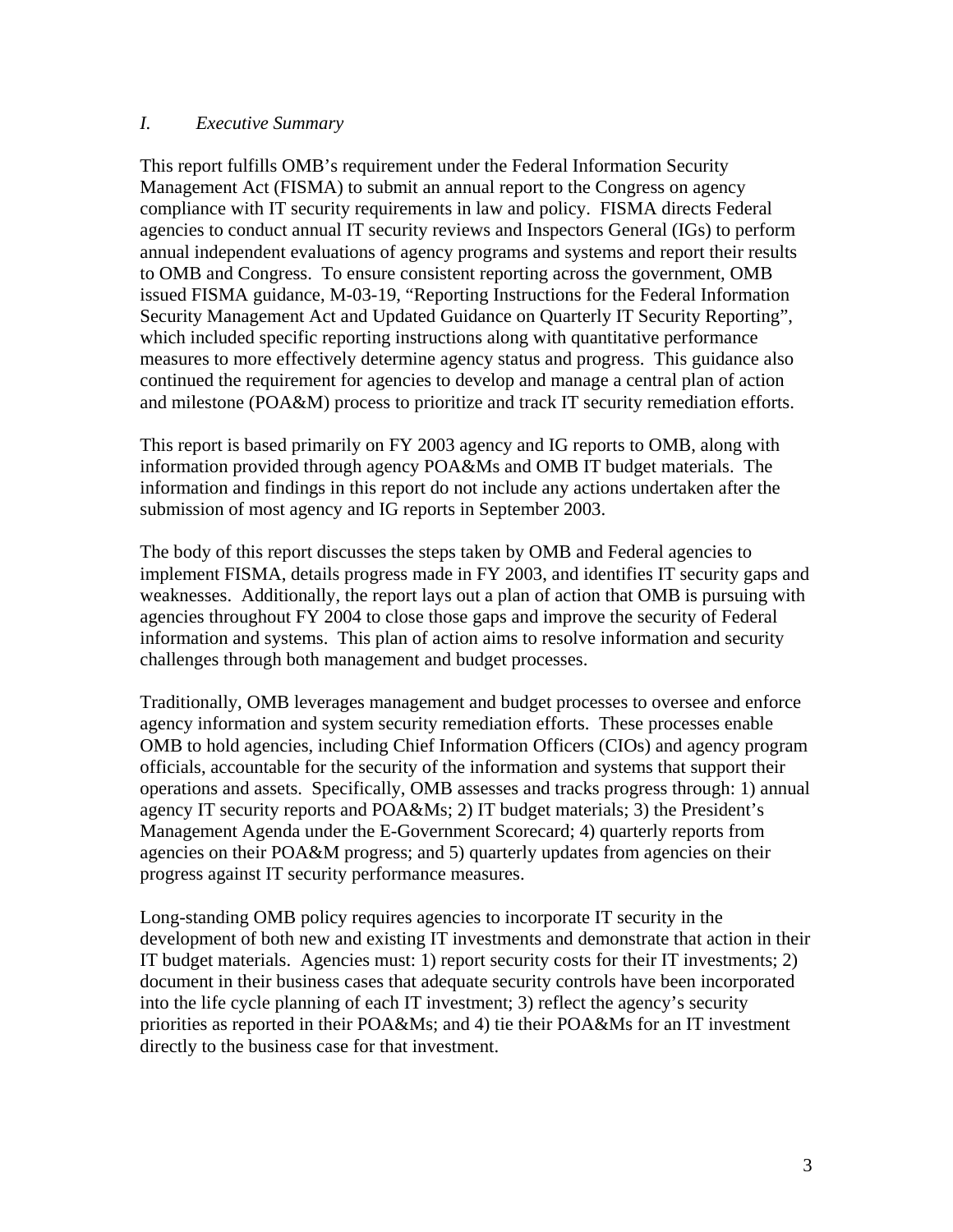However, the central focus of this report is on performance accountability. In some areas this requires an acknowledgement of significant progress accomplished over the last three years. In other areas it requires a closer look and clearer understanding of the root cause for reoccurring weaknesses and the steps necessary to overcome them.

Finally, this report highlights government-wide milestones for improving information and system security that OMB initially identified and included in the President's FY 2004 budget and more recently updated in the President's 2005 budget.

Appendix A is a summary of the Federal government's IT security program, highlighting the roles and responsibilities of specific Federal agencies. Appendix B provides a brief summary of small and independent agency compliance with FISMA. Appendix C contains summaries for the 24 Chief Financial Officer (CFO) Act agencies.

A copy of this report is available at [www.whitehouse.gov/omb](http://www.whitehouse.gov/omb). Additionally, OMB Circulars and guidance referenced in this report are also accessible at this website.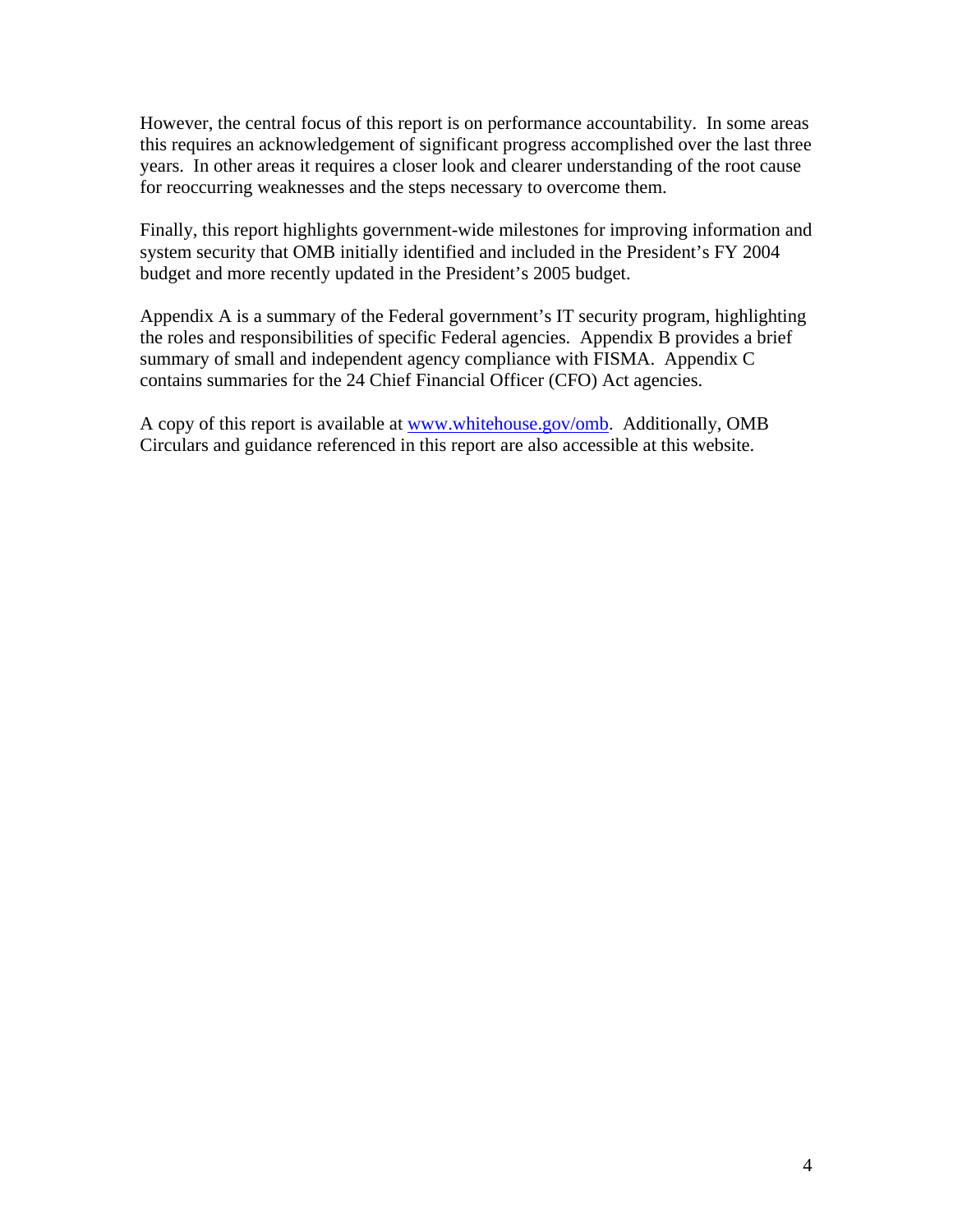## *II. Introduction*

## A. IT Security Legislative History

The Government Information Security Reform Act of 2000 (GISRA) brought together existing IT security requirements in previous legislation, namely the Computer Security Act of 1987, the Paperwork Reduction Act of 1995, and the Information Technology Reform Act of 1996 (Clinger-Cohen). GISRA also codified existing OMB IT security policies found in OMB Circular A-130, "Management of Federal Information Resources" and OMB IT security budget guidance in Circular A-11, "Preparation, Submission, and Execution of the Budget".

Additionally, GISRA introduced annual review and reporting requirements for agencies and IGs. Specifically, GISRA directed agency CIOs to conduct annual IT security reviews of their systems and programs. Agency program officials were also required to annually review all of the systems that support their programs. Additionally, agency IGs must perform annual independent evaluations of the agency's IT security program and a subset of agency systems. The results of these reviews and evaluations are reported annually to OMB and are the basis of this report.

Fundamentally, GISRA recognized that while security clearly has a technical component, it is at its core an essential management function. Additionally, GISRA brought forward a much needed emphasis on accountability. In particular, while agency CIOs have an agency-wide leadership role, agency program officials are ultimately responsible for ensuring the security of the information and systems that support their operations and assets.

After GISRA expired in November 2002, the Federal Information Security Management Act (FISMA) was passed by Congress and signed into law by the President as part of the Electronic Government Act of 2002. Title III of that Act, FISMA, permanently reauthorized the framework laid out in GISRA. The enactment of FISMA was a critical step that ensured the continuation of GISRA requirements and therefore the ability to effectively identify and track the Federal government's information and system security status. FISMA also includes new provisions aimed at further strengthening information and system security. In particular, FISMA directs the National Institute of Standards and Technology (NIST) to develop IT security guidelines in a number of key areas such as developing minimum security standards for agency systems. NIST has been actively working with agencies in the development of those standards per their statutory role in providing technical guidance to Federal agencies. Additional detail on NIST's activities is provided in Appendix A.

Below are some of the other changes or additions introduced by FISMA:

• Broadening the applicability of security requirements to include information and information systems. Because FISMA applies to both information and information systems used by the agency, contractors, and other organizations and sources, it has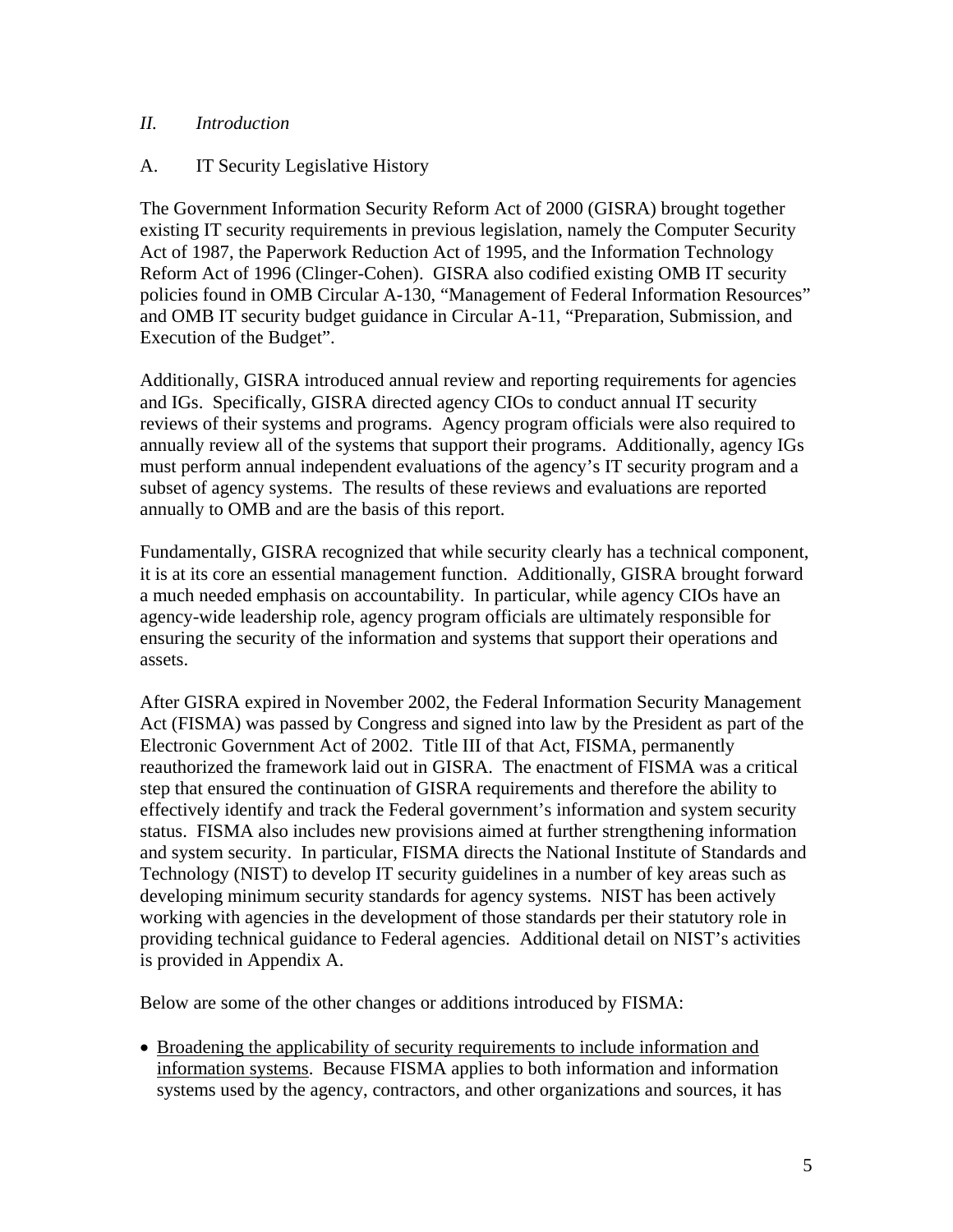somewhat broader applicability than that of prior security law. That is, agency IT security programs apply to all organizations or sources which possess or use Federal information – or which operate, use, or have access to Federal information systems – on behalf of a Federal agency. FISMA therefore underscores longstanding OMB policy concerning sharing government information and interconnecting systems, i.e., Federal security requirements continue to apply and the agency is responsible for ensuring appropriate security controls.

- Stronger emphasis on configuration management.FISMA requires each agency to develop specific system configuration requirements that meet their own needs and ensure compliance with them. This provision encompasses traditional system configuration management, employing clearly defined system security settings, and maintaining up-to-date patches. Simply establishing such configuration requirements is not enough. It must be accompanied by adequate ongoing monitoring and maintenance.
- Codifies requirement for ensuring continuity of system operations.FISMA codifies a longstanding policy requirement that each agency's security program (and particularly each system security plan) include the provision for the continuity of operations for information systems that support the operations and assets of the agency. FISMA explicitly includes in this requirement, information and information systems "provided or managed by another agency, contractor, or other source."
- Development and maintenance of an inventory of major information systems.FISMA amends the Paperwork Reduction Act regarding the major information systems (including major national security systems) operated by or under the control of the agency. An inventory of each agency's major information systems has been required for many years by the Paperwork Reduction Act and, more recently, by the 1996 Electronic Freedom of Information Act amendments. The definition of "major information system" is found in OMB Circular A-130.

 The FISMA amendments requires that the identification of information systems in this inventory include an identification of the interfaces between each system and all other systems and networks, including those not operated by or under the control of the agency. OMB's guidance directed agencies to leverage their enterprise architecture work to create this inventory.

#### B. Purpose and Scope of Annual IT Security Report

This report provides a government-wide assessment of IT security strengths and challenges, individual summaries of agency performance, and a plan of action for next steps to successfully resolve weaknesses and continue to improve the Federal government's overall IT security posture. Additionally, this report examines agency status against key IT security performance measures from FY 2001 through FY 2003.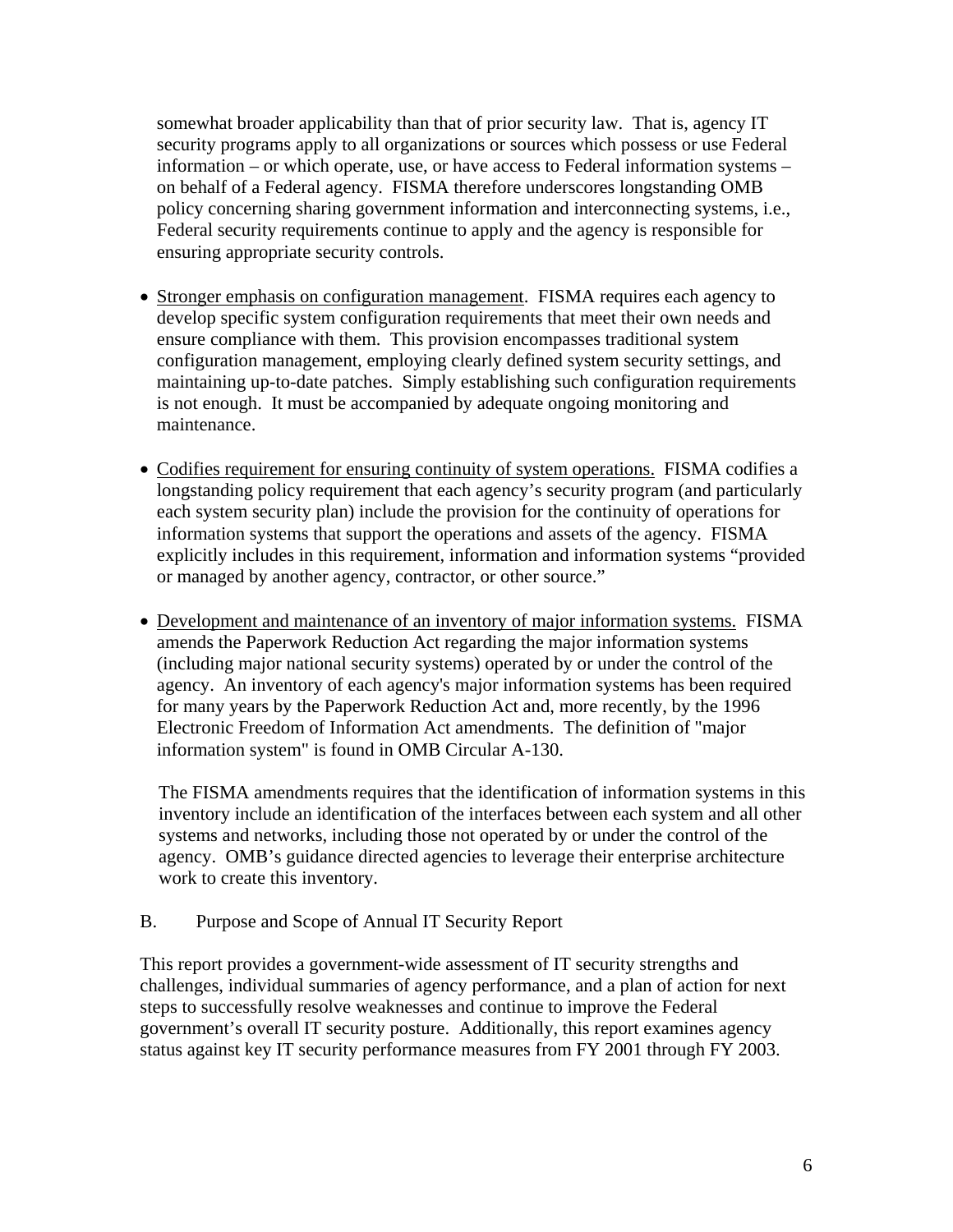The agency summaries in Appendix C are based solely on agency and IG work conducted in FY 2003 and do not include any efforts undertaken after September 2003. However, since completion of their FY 2003 reviews, agencies have been working to prioritize their IT security weaknesses and developing and implementing program and system level plans of action and milestones (POA&Ms) to remediate those weaknesses.

## *III. OMB IT Security Guidance*

A. Reporting Instructions and Measuring Performance

In August 2003, OMB provided instructions for Federal agencies' reporting the results of their annual reviews and evaluations. This guidance highlighted changes introduced by FISMA from GISRA. The specific reporting instructions for agencies and IGs remained nearly identical to FY 2002 and were mapped directly to the requirements in FISMA. As a result, status against the FY 2001 baseline (both improvements and weaknesses) is easily identifiable.

Other key requirements in OMB's FISMA guidance include:

- Continuation of IT security performance measures. Agencies and IGs were directed to report the results of their work against a key set of IT security performance measures. These measures have proved extremely valuable in identifying agency strengths and weaknesses, prioritizing resource decisions, and assisting OMB in our oversight activities. A table of agency performance against the IT security measures from FY 2001 through FY 2003 can be found on page 10.
- Continuation of IT security remediation efforts. OMB guidance continued the requirement that Federal agencies develop POA&Ms for every program and system where an IT security weakness has been found. POA&Ms must serve as an agency's authoritative management tool, to ensure that program and system level IT security weaknesses, identified by the agency, IG, GAO, or OMB, are tracked and corrected. These plans must be developed, implemented, and managed by the agency official who owns the program or system (either an agency program official or the agency CIO depending on the system) where the weakness was found. System-level POA&Ms must also be tied directly to the system budget request through the IT business case as required in OMB budget guidance (Circular A-11). This is an important step that ties the justification for IT security funds to the budget process.

To ensure successful remediation of security weaknesses throughout an agency, every agency must maintain a central process through the CIO's office to monitor agency remediation efforts. OMB's FY 2003 FISMA reporting instructions requested IGs to assess whether or not an agency has a process in place that meets criteria laid out in OMB guidance.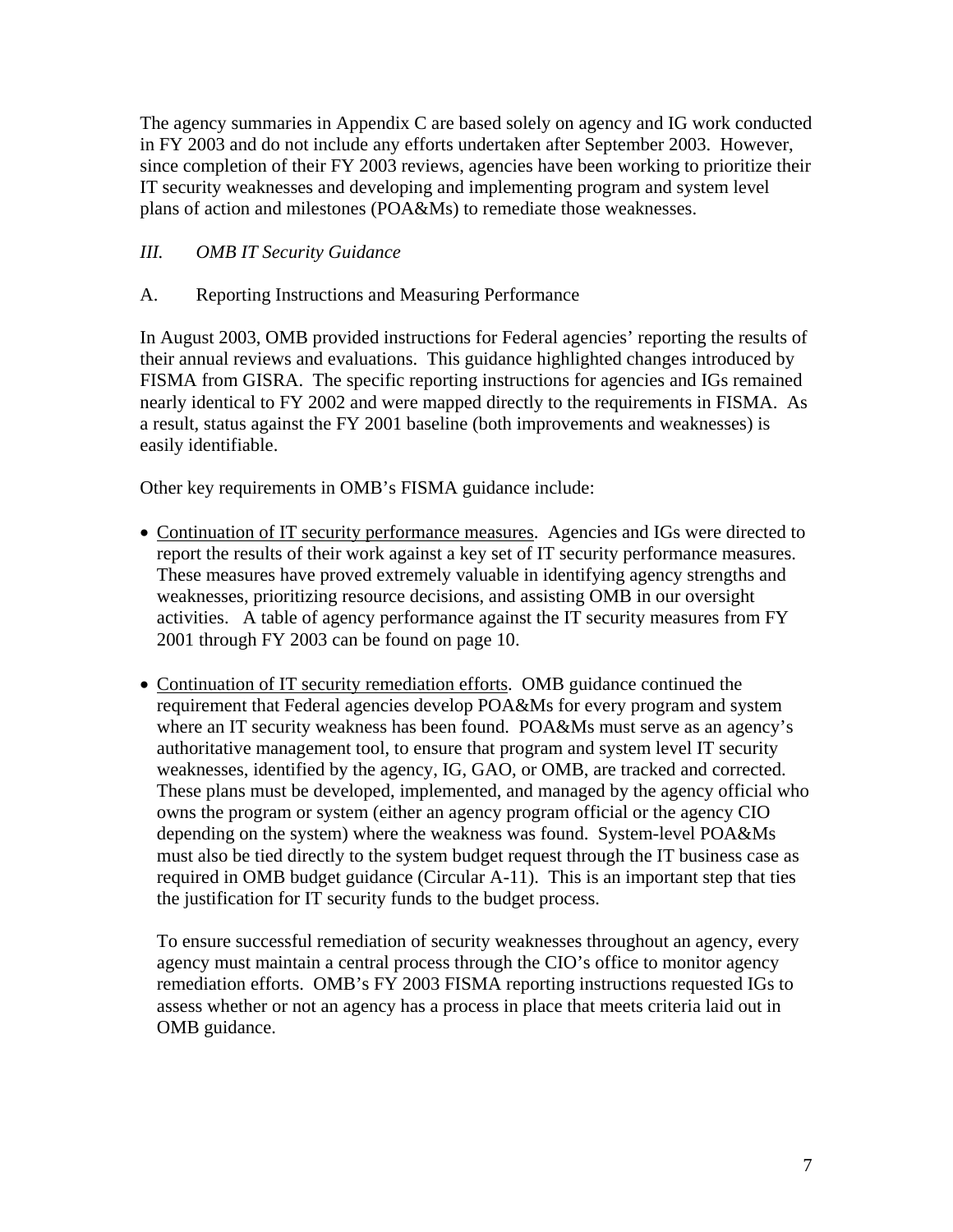## B. Budgeting for IT Security

Long-standing OMB policy requires agencies to ensure that security is addressed throughout the budget process. Agencies are directed to: 1) report security costs for their IT investments; 2) document in their business cases that adequate security controls have been incorporated into the life cycle planning of each IT investment; 3) reflect the agency's security priorities as reported in their POA&Ms; and 4) tie their POA&Ms for an IT investment directly to the business case for that investment.

Security must be incorporated into the life-cycle of every IT investment. To identify the appropriate security controls, agencies must first assess the risks to their information and systems. As part of the IT business case requesting funds for major systems, agencies report on the risk assessment as well as their compliance with security requirements, such as the development of security plans and certification and accreditation. Failure to appropriately incorporate security in new and existing IT investment puts the investment at considerable risk for funding. Most of these weaknesses can be found in operational systems that either have never been certified and accredited or systems that have an outof-date certification and accreditation.

Funding for IT security has increased from \$2.7 billion in FY 2002 to \$4.2 billion in FY 2003. Historically, a review of IT security spending and security results has demonstrated that spending is not a statistically significant factor in determining agency security performance. Rather, the key is effectively incorporating IT security in agency management actions and implementing IT security throughout the lifecycle of a system.

## *IV. OMB's Government-wide Findings*

A. Progress Against Government-wide IT Security Milestones

OMB established three government-wide goals in the President's FY 2004 Budget and recently provided an update against these measures in the President's FY 2005 Budget:

• Goal 1 – By the end of calendar year 2003, all Federal agencies will have created a central remediation process to ensure that program and system level IT security weaknesses, once identified, are tracked and corrected.Each agency IG will verify whether or not the agency has a process in place that meets criteria laid out in OMB guidance.

Status – While each Federal agency does have an IT security remediation process, the maturity of those processes vary greatly. Out of the twenty-four CFO Act agencies, twelve agencies have a remediation process verified by their IG as meeting the necessary criteria. OMB will continue to work with the remaining Federal agencies to achieve the full goal in 2004.

• Goal 2 – By the end of calendar year 2003, 80 percent of Federal IT systems shall be certified and accredited. Many agencies are not adequately prioritizing their IT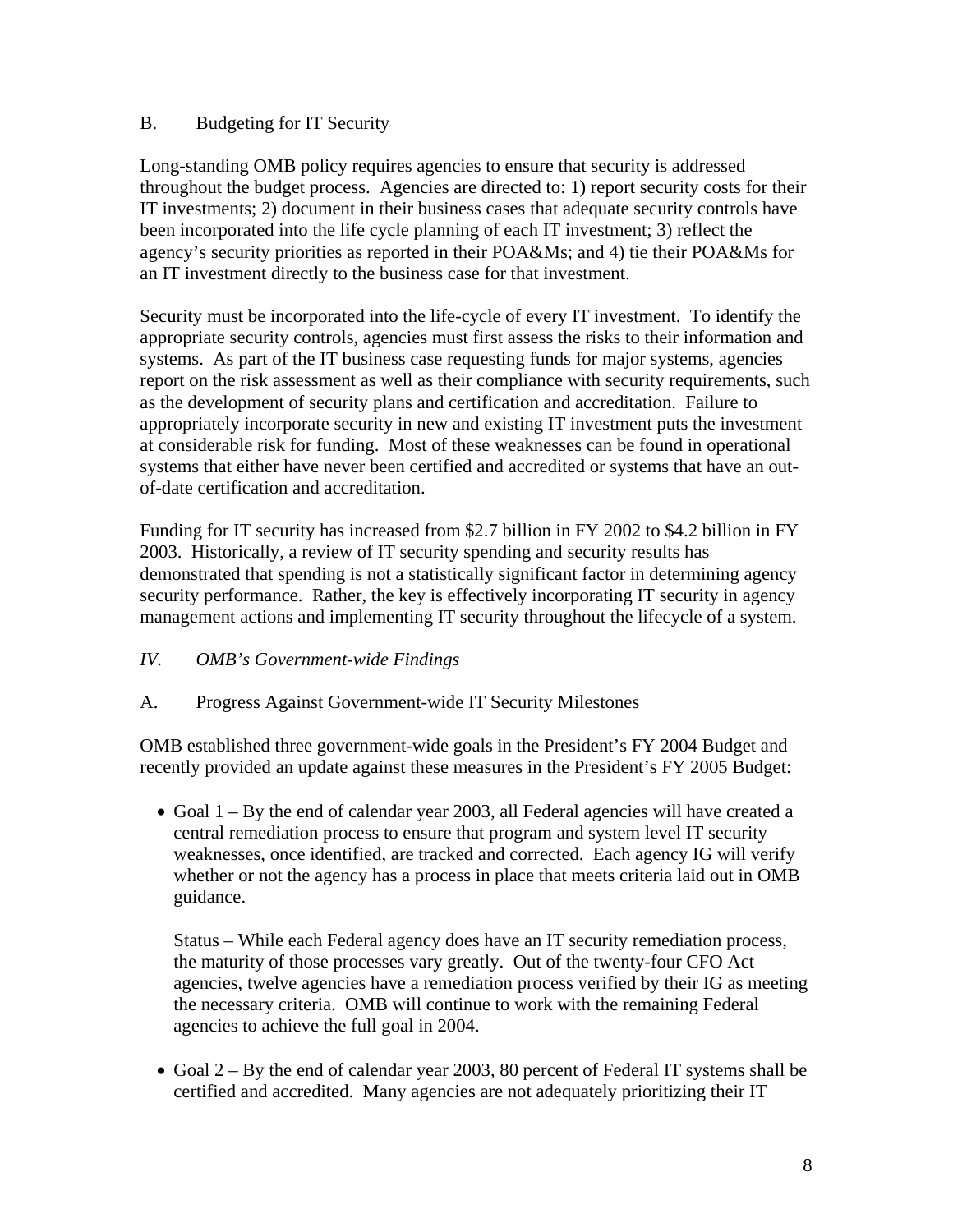investments to ensure that significant IT security weaknesses are appropriately addressed.

Status – At the end of 2002, nearly 47% of Federal IT systems had been certified and accredited. This percentage increased to 62% at the end of 2003.

• Goal 3 – By the end of calendar year 2003, 80 percent of the Federal government's FY 2004 major IT investments shall appropriately integrate security into the lifecycle of the investment.While agencies have made improvements in integrating security into new IT investments, significant problems remain, particularly in ensuring security of existing systems.

Status – At the end of 2002, over 60% of Federal IT systems planned and budgeted for IT security requirements as part of the overall development or maintenance of systems. This percentage increased to 78% at the end of 2003.

B. Agency Progress Against Key IT Security Performance Measures

Agencies' FY 2001 reports established a baseline of agency IT security performance. To ensure that progress could be consistently determined against that baseline, the FY 2002 reporting instructions remained nearly identical to the FY 2001 requirements. For the first time, as a result of GISRA requirements and OMB performance measures, the Federal government is able to measure progress in IT security. Federal agencies, OMB, the Congress, and the General Accounting Office (GAO) are able to track and monitor agency efforts using those measures. While the Federal government is heading in the right direction additional efforts are still warranted. For example, there are notable increases in the percentage of systems with security plans and the percentage of systems certified and accredited. However, many Federal systems do not have appropriate contingency plans in place to ensure continuity of operations. Another continuing area of concern is the low government-wide percentage of system with tested contingency plans. Table 1 below provides a summary of Federal agencies' performance against these key IT security measures from FY 2001 through FY 2003. Please note that this table contains information as it was reported in agencies' FY 2002 and FY 2003 FISMA reports. When reviewing this information, it is also important to recognize that the total number of agency systems tends to change from FY 2001 to FY 2003. A goal of the FY 2004 OMB FISMA guidance is to standardize more of the annual reporting, including clearer definitions to eliminate interpretation differences.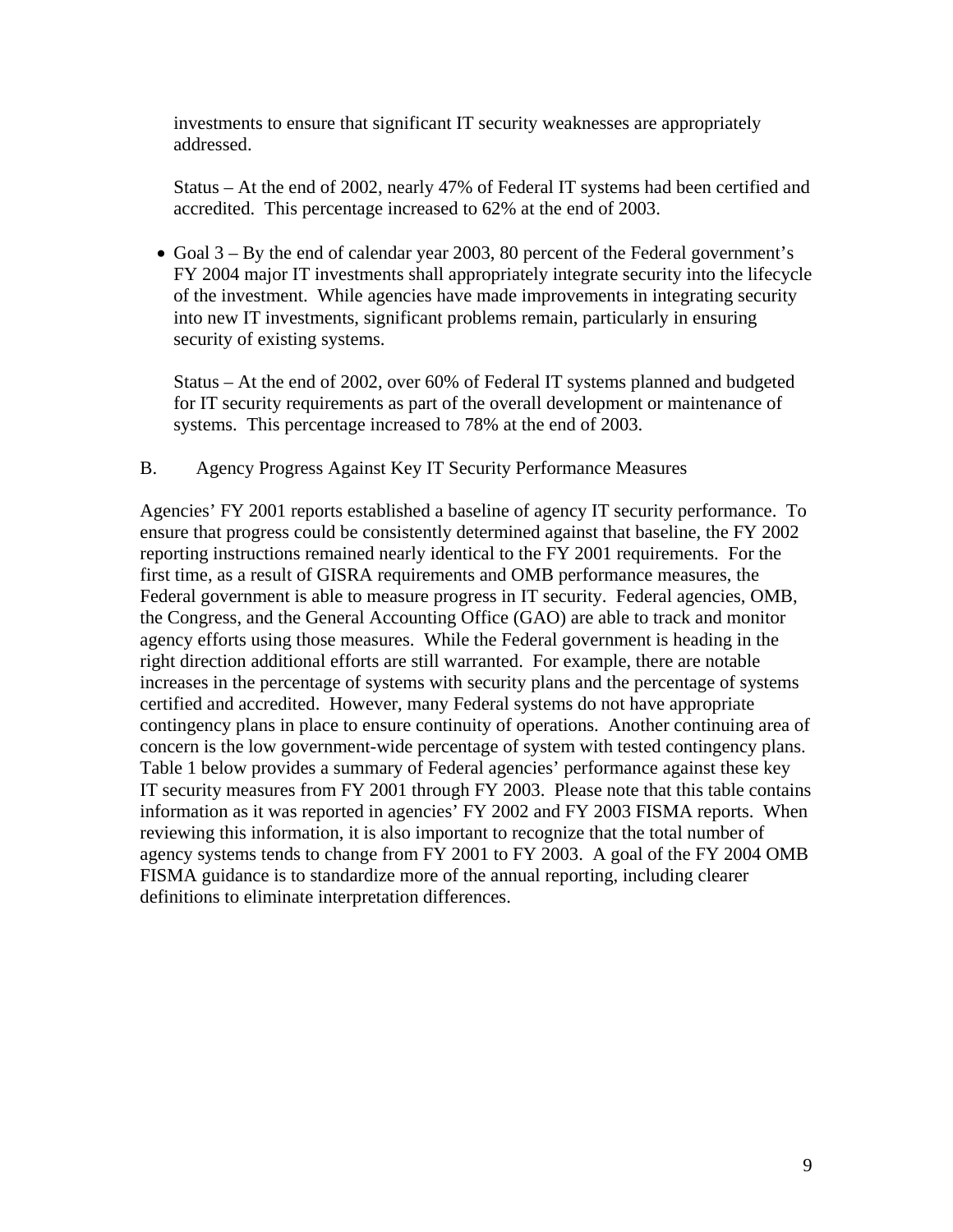| Agency      | Total No. and % of<br>Systems<br>FY02 FY03<br>FY01<br>8<br>89<br>89 |      |      |      | No. and % of systems<br>assessed for risk and<br>assigned a level of risk |                |        | No. and % of systems<br>that have an up-to-date<br>IT security plan |             |                | No. and % of systems<br>authorized for processing<br>following certification<br>and accreditation |        |                | No. and % of systems<br>with security control<br>costs integrated into the<br>life cycle of the system |                |                | No. and % of systems for<br>which security controls<br>have been tested and<br>evaluated in the last year |        |                | No. and % of systems<br>with a contingency plan |      |                | No. and % of systems for<br>which contingency plans<br>have been tested |                |
|-------------|---------------------------------------------------------------------|------|------|------|---------------------------------------------------------------------------|----------------|--------|---------------------------------------------------------------------|-------------|----------------|---------------------------------------------------------------------------------------------------|--------|----------------|--------------------------------------------------------------------------------------------------------|----------------|----------------|-----------------------------------------------------------------------------------------------------------|--------|----------------|-------------------------------------------------|------|----------------|-------------------------------------------------------------------------|----------------|
|             |                                                                     |      |      | FY01 | <b>FY02</b>                                                               | FY03           | FY01   | <b>FY02</b>                                                         | <b>FY03</b> | FY01           | <b>FY02</b>                                                                                       | FY03   | FY01           | <b>FY02</b>                                                                                            | FY03           | FY01           | <b>FY02</b>                                                                                               | FY03   | FY01           | <b>FY02</b>                                     | FY03 | FY01           | <b>FY02</b>                                                             | <b>FY03</b>    |
| AID         |                                                                     |      |      | 28   | 85                                                                        | $\tau$         | 12     | 63                                                                  | $\tau$      | 10             | 89                                                                                                | $\tau$ | 5              | 20                                                                                                     | 8              | 15             | 75                                                                                                        | -1     | 13             | 38                                              | -1   | -1             | 3                                                                       | $\overline{0}$ |
|             |                                                                     |      |      | 31%  | 96%                                                                       | 88%            | 13%    | 71%                                                                 | 88%         | 11%            | 100%                                                                                              | 88%    | 6%             | 22%                                                                                                    | 100%           | 17%            | 84%                                                                                                       | 13%    | 15%            | 43%                                             | 13%  | 1%             | 3%                                                                      | 0%             |
| <b>USDA</b> | 580                                                                 | 605  | 271  | 59   | 111                                                                       | 196            | 325    | 142                                                                 | 182         | 42             | 46                                                                                                | 37     | 146            | 156                                                                                                    | 249            | 105            | 125                                                                                                       | 83     | 136            | 143                                             | 155  | 65             | 62                                                                      | 79             |
|             |                                                                     |      |      | 10%  | 18%                                                                       | 72%            | 56%    | 23%                                                                 | 67%         | 7%             | 8%                                                                                                | 14%    | 25%            | 26%                                                                                                    | 92%            | 18%            | 21%                                                                                                       | 31%    | 23%            | 24%                                             | 57%  | 11%            | 10%                                                                     | 29%            |
| <b>DOC</b>  | 646                                                                 | 609  | 555  | 475  | 571                                                                       | 555            | 447    | 584                                                                 | 555         | 311            | 467                                                                                               | 541    | 542            | 520                                                                                                    | 495            | 438            | 521                                                                                                       | 502    | 347            | 493                                             | 549  | 61             | 83                                                                      | 421            |
|             |                                                                     |      |      | 74%  | 94%                                                                       | 100%           | 69%    | 96%                                                                 | 100%        | 48%            | 77%                                                                                               | 97%    | 84%            | 85%                                                                                                    | 89%            | 68%            | 86%                                                                                                       | 90%    | 54%            | 81%                                             | 99%  | 9%             | 14%                                                                     | 76%            |
| <b>DOD</b>  | 155                                                                 | 155  | 378  | 125  | 106                                                                       | 343            | 130    | 103                                                                 | 334         | 95             | 85                                                                                                | 302    | 48             | 62                                                                                                     | 242            | 35             | 43                                                                                                        | 157    | 131            | 103                                             | 299  | 33             | 32                                                                      | 191            |
|             |                                                                     |      |      | 81%  | 68%                                                                       | 91%            | 84%    | 66%                                                                 | 88%         | 61%            | 55%                                                                                               | 80%    | 31%            | 40%                                                                                                    | 64%            | 23%            | 28%                                                                                                       | 42%    | 85%            | 66%                                             | 79%  | 21%            | 21%                                                                     | 51%            |
| ED          | 57                                                                  | 92   | 76   | 42   | 92                                                                        | 76             | $22\,$ | 36                                                                  | 69          | $\overline{0}$ | $\mathbf{0}$                                                                                      | 10     | $\mathbf{0}$   | $\overline{0}$                                                                                         | 11             | 38             | 49                                                                                                        | 75     | 32             | 40                                              | 36   | 14             | 37                                                                      | 68             |
|             |                                                                     |      |      | 74%  | 100%                                                                      | 100%           | 39%    | 39%                                                                 | 91%         | 0%             | 0%                                                                                                | 13%    | 0%             | 0%                                                                                                     | 14%            | 67%            | 53%                                                                                                       | 99%    | 56%            | 43%                                             | 47%  | 25%            | 40%                                                                     | 89%            |
| <b>DOE</b>  | 961                                                                 | 906  | 1172 | 587  | 597                                                                       | 1041           | 719    | 720                                                                 | 1075        | 205            | 420                                                                                               | 970    | 468            | 488                                                                                                    | 1112           | 532            | 554                                                                                                       | 1014   | 203            | 221                                             | 792  | 130            | 148                                                                     | 316            |
|             |                                                                     |      |      | 61%  | 66%                                                                       | 89%            | 75%    | 79%                                                                 | 92%         | 21%            | 46%                                                                                               | 83%    | 49%            | 54%                                                                                                    | 95%            | 55%            | 61%                                                                                                       | 87%    | 21%            | 24%                                             | 68%  | 14%            | 16%                                                                     | 27%            |
| <b>EPA</b>  | 189                                                                 | 168  | 164  | 174  | 168                                                                       | 164            | 168    | 156                                                                 | 154         | 172            | 146                                                                                               | 154    |                | 129                                                                                                    | 141            | 87             | 107                                                                                                       | 144    |                | 94                                              | 132  |                | 31                                                                      | 49             |
|             |                                                                     |      |      | 92%  | 100%                                                                      | 100%           | 89%    | 93%                                                                 | 94%         | 91%            | 87%                                                                                               | 94%    |                | 77%                                                                                                    | 86%            | 46%            | 64%                                                                                                       | 88%    |                | 56%                                             | 80%  |                | 18%                                                                     | 30%            |
| <b>GSA</b>  | 42                                                                  | 56   | 67   |      | 20                                                                        | 37             | 26     | 29                                                                  | 37          | 6              | $\overline{7}$                                                                                    | 15     | 39             | 22                                                                                                     | 56             | $\mathbf{1}$   | $\overline{7}$                                                                                            | 39     |                | 21                                              | 30   |                | 12                                                                      | 21             |
|             |                                                                     |      |      |      | 36%                                                                       | 55%            | 62%    | 52%                                                                 | 66%         | 14%            | 13%                                                                                               | 27%    | 93%            | 39%                                                                                                    | 100%           | 2%             | 13%                                                                                                       | 70%    |                | 38%                                             | 54%  |                | 21%                                                                     | 38%            |
| <b>HHS</b>  | 277                                                                 | 283  | 222  | 21   | 122                                                                       | 153            | 38     | 107                                                                 | 177         | 10             | 31                                                                                                | 90     | 136            | 230                                                                                                    | 194            | 45             | 95                                                                                                        | 138    | 40             | 93                                              | 107  | 15             | 44                                                                      | 60             |
|             |                                                                     |      |      | 8%   | 43%                                                                       | 69%            | 14%    | 38%                                                                 | 80%         | 4%             | 11%                                                                                               | 41%    | 49%            | 81%                                                                                                    | 87%            | 16%            | 34%                                                                                                       | 62%    | 14%            | 33%                                             | 48%  | 5%             | 16%                                                                     | 27%            |
| <b>DHS</b>  |                                                                     |      | 346  |      |                                                                           | 147            |        |                                                                     | 155         |                |                                                                                                   | 145    |                |                                                                                                        | 152            |                |                                                                                                           | 65     |                |                                                 | 123  |                |                                                                         | 44             |
|             |                                                                     |      |      |      |                                                                           | 42%            |        |                                                                     | 45%         |                |                                                                                                   | 42%    |                |                                                                                                        | 44%            |                |                                                                                                           | 19%    |                |                                                 | 36%  |                |                                                                         | 13%            |
| <b>HUD</b>  | 48                                                                  | 127  | 197  | 42   | 119                                                                       | 17             | 46     | 107                                                                 | 17          | 41             | 92                                                                                                | 17     | 44             | 99                                                                                                     | 197            | 41             | 97                                                                                                        | 14     | 48             | 127                                             | 197  | 48             | 127                                                                     | $\theta$       |
|             |                                                                     |      |      | 88%  | 94%                                                                       | 9%             | 96%    | 84%                                                                 | 9%          | 85%            | 72%                                                                                               | 9%     | 92%            | 78%                                                                                                    | 100%           | 85%            | 76%                                                                                                       | 7%     | 100%           | 100%                                            | 100% | 100%           | 100%                                                                    | 0%             |
| DOI         | 224                                                                 | 224  | 164  | 27   | 42                                                                        | 71             | 34     | 70                                                                  | 87          | 18             | 49                                                                                                | 17     | 65             | 109                                                                                                    | 158            | 26             | 51                                                                                                        | 99     | 36             | 63                                              | 56   | 17             | 23                                                                      | 32             |
|             |                                                                     |      |      | 12%  | 19%                                                                       | 43%            | 15%    | 31%                                                                 | 53%         | 8%             | 22%                                                                                               | 10%    | 29%            | 49%                                                                                                    | 96%            | 12%            | 23%                                                                                                       | 60%    | 16%            | 28%                                             | 34%  | 8%             | 10%                                                                     | 20%            |
| DOJ         | 235                                                                 | 275  | 255  | 194  | 210                                                                       | 229            | 157    | 196                                                                 | 220         | 194            | 209                                                                                               | 202    | 118            | 148                                                                                                    | 220            | 128            | 143                                                                                                       | 197    | 91             | 117                                             | 196  | 18             | 29                                                                      | 80             |
|             |                                                                     |      |      | 83%  | 76%                                                                       | 90%            | 67%    | 71%                                                                 | 86%         | 83%            | 76%                                                                                               | 79%    | 50%            | 54%                                                                                                    | 86%            | 54%            | 52%                                                                                                       | 77%    | 39%            | 43%                                             | 77%  | 8%             | 11%                                                                     | 31%            |
| <b>DOL</b>  | 52                                                                  | 46   | 81   | 49   | 45                                                                        | 75             | 49     | 44                                                                  | 77          | 15             | 32                                                                                                | 47     | 42             | 41                                                                                                     | 72             | 38             | 42                                                                                                        | 59     | 47             | 46                                              | 75   | 14             | 14                                                                      | 36             |
|             |                                                                     |      |      | 94%  | 98%                                                                       | 93%            | 94%    | 96%                                                                 | 95%         | 29%            | 70%                                                                                               | 58%    | 81%            | 89%                                                                                                    | 89%            | 73%            | 91%                                                                                                       | 73%    | 90%            | 100%                                            | 93%  | 27%            | 30%                                                                     | 44%            |
| <b>NASA</b> | 1694                                                                | 1641 | 1555 | 183  | 1641                                                                      | 1516           | 183    | 1489                                                                | 1297        | 183            | 1459                                                                                              | 1520   | 183            | 1641                                                                                                   | 1547           | 183            | 1600                                                                                                      | 1292   | 162            | 1600                                            | 1471 | 152            | 1453                                                                    | 1302           |
|             |                                                                     |      |      | 11%  | 100%                                                                      | 97%            | 11%    | 91%                                                                 | 83%         | 11%            | 89%                                                                                               | 98%    | 11%            | 100%                                                                                                   | 99%            | 11%            | 98%                                                                                                       | 83%    | 10%            | 98%                                             | 95%  | 9%             | 89%                                                                     | 84%            |
| <b>NSF</b>  | 15                                                                  | 20   | 19   | 12   | 20                                                                        | 1 <sub>Q</sub> | 10     | 18                                                                  | 18          | $\Omega$       | 6                                                                                                 | 18     | 15             | 20                                                                                                     | 1 <sub>Q</sub> | 6              | 20                                                                                                        | 18     | 6              | 11                                              | 16   | 6              | $\Omega$                                                                | 15             |
|             |                                                                     |      |      | 80%  | 100%                                                                      | 100%           | 67%    | 90%                                                                 | 95%         | 0%             | 30%                                                                                               | 95%    | 100%           | 100%                                                                                                   | 100%           | 40%            | 100%                                                                                                      | 95%    | 40%            | 55%                                             | 84%  | 40%            | 45%                                                                     | 79%            |
| <b>NRC</b>  | 23                                                                  | 18   | 20   | 2    | 18                                                                        | 20             | 2      | 18                                                                  | 18          | 2              | 9                                                                                                 | 18     | 15             | 18                                                                                                     | 20             | 2              | 10                                                                                                        | 18     | 2              | 13                                              | 18   | $\overline{0}$ | 7                                                                       | 17             |
|             |                                                                     |      |      | 9%   | 100%                                                                      | 100%           | 9%     | 100%                                                                | 90%         | 9%             | 50%                                                                                               | 90%    | 65%            | 100%                                                                                                   | 100%           | 9%             | 56%                                                                                                       | 90%    | 9%             | 72%                                             | 90%  | 0%             | 39%                                                                     | 85%            |
| <b>OPM</b>  |                                                                     | 42   | 45   |      | 5                                                                         | 41             |        | 4                                                                   | 41          |                | $\mathbf{0}$                                                                                      | 41     |                | $\overline{0}$                                                                                         | 18             |                | 9                                                                                                         | 41     |                | 6                                               | 16   |                | 6                                                                       | 7              |
|             |                                                                     |      |      |      | 12%                                                                       | 91%            |        | 10%                                                                 | 91%         |                | 0%                                                                                                | 91%    |                | 0%                                                                                                     | 40%            |                | 21%                                                                                                       | 91%    |                | 14%                                             | 36%  |                | 14%                                                                     | 16%            |
| SBA         | 37                                                                  | 37   | 38   | 14   | 22                                                                        | 28             | 15     | 22                                                                  | 28          | 14             | 24                                                                                                | 28     | $\overline{0}$ | 5                                                                                                      | 5              | $\overline{0}$ | 2                                                                                                         | $\tau$ | $\overline{7}$ | 7                                               | 15   | $\tau$         | $\tau$                                                                  | 15             |
|             |                                                                     |      |      | 38%  | 59%                                                                       | 74%            | 41%    | 59%                                                                 | 74%         | 38%            | 65%                                                                                               | 74%    | $0\%$          | 14%                                                                                                    | 13%            | 0%             |                                                                                                           | 18%    | 19%            | 19%                                             | 39%  | 19%            | 19%                                                                     | 39%            |

#### **Table 1. FY 2001, FY 2002, and FY 2003 IT Security Status and Progress by Agency**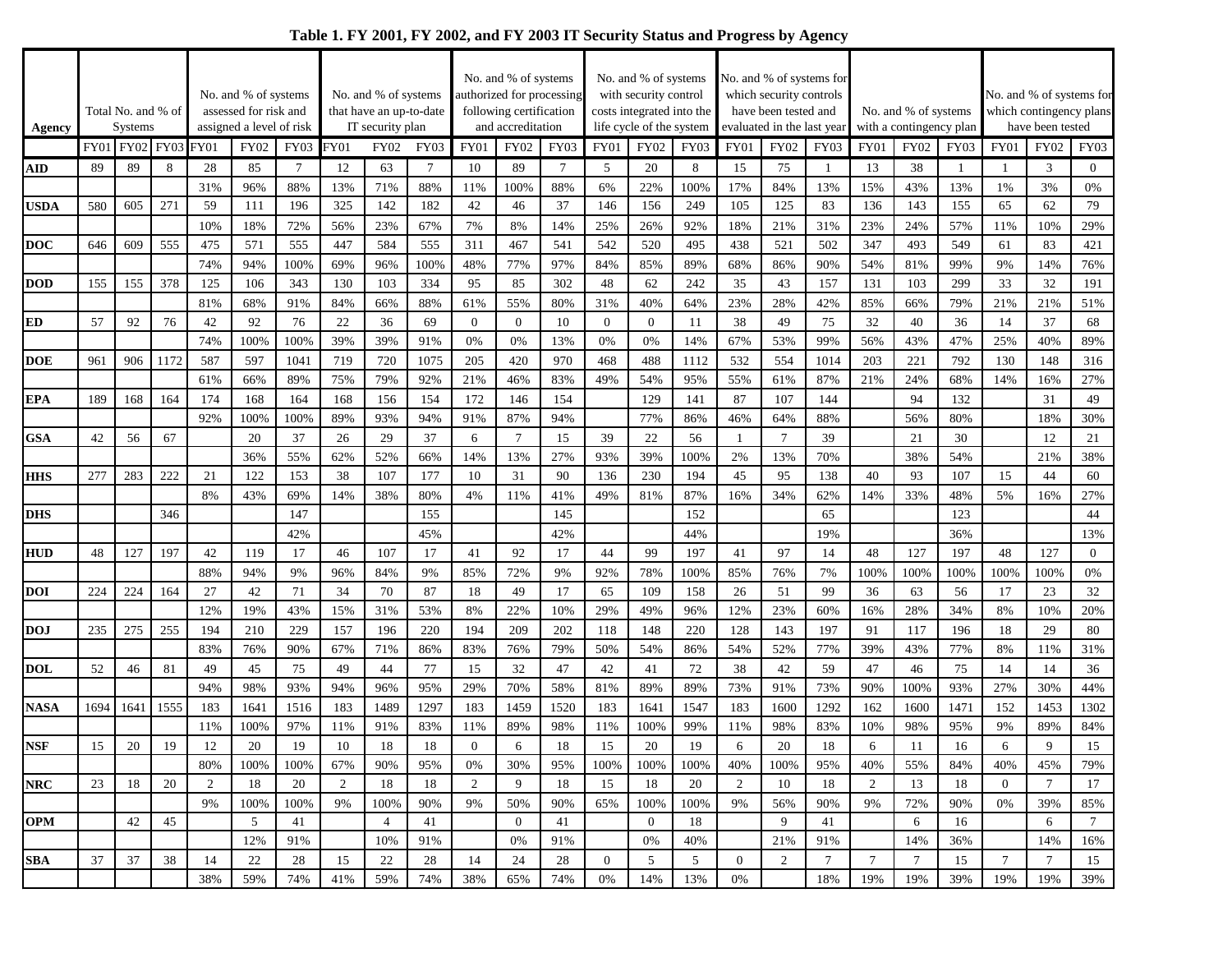| Agency       |             | Total No. and % of<br><b>Systems</b> |     |      | No. and % of systems<br>assessed for risk and<br>assigned a level of risk |      |             | No. and % of systems<br>that have an up-to-date<br>IT security plan |             |                      | No. and % of systems<br>authorized for processing<br>following certification<br>and accreditation |      |      | No. and % of systems<br>with security control<br>costs integrated into the<br>life cycle of the system |      |             | which security controls<br>have been tested and<br>evaluated in the last year | No. and % of systems for |             | No. and % of systems<br>with a contingency plan |      |             | have been tested | No. and % of systems for<br>which contingency plans |
|--------------|-------------|--------------------------------------|-----|------|---------------------------------------------------------------------------|------|-------------|---------------------------------------------------------------------|-------------|----------------------|---------------------------------------------------------------------------------------------------|------|------|--------------------------------------------------------------------------------------------------------|------|-------------|-------------------------------------------------------------------------------|--------------------------|-------------|-------------------------------------------------|------|-------------|------------------|-----------------------------------------------------|
|              | <b>FY01</b> | FY02 FY03 FY01                       |     |      | <b>FY02</b>                                                               | FY03 | <b>FY01</b> | FY02                                                                | <b>FY03</b> | FY02<br>FY03<br>FY01 |                                                                                                   | FY01 | FY02 | <b>FY03</b>                                                                                            | FY01 | <b>FY02</b> | <b>FY03</b>                                                                   | FY01                     | <b>FY02</b> | FY03                                            | FY01 | <b>FY02</b> | <b>FY03</b>      |                                                     |
| <b>SSA</b>   | 16          |                                      |     | 16   |                                                                           |      | 16          |                                                                     |             | 16                   |                                                                                                   |      | 16   |                                                                                                        |      | 16          |                                                                               |                          | 16          |                                                 | 16   | 15          | 16               | 14                                                  |
|              |             |                                      |     | 100% | 100%                                                                      | 100% | 100%        | 100%                                                                | 100%        | 100%                 | 100%                                                                                              | 100% | 100% | 100%                                                                                                   | 100% | 100%        | 100%                                                                          | 100%                     | 100%        | 100%                                            | 94%  | 94%         | 94%              | 82%                                                 |
| <b>State</b> |             | 344                                  | 139 |      | 256                                                                       | 139  |             | 53                                                                  | 51          |                      |                                                                                                   | 50   |      | 30                                                                                                     |      |             | 189                                                                           | 46                       |             | 38                                              | 41   |             | 0                | 50                                                  |
|              |             |                                      |     |      | 74%                                                                       | 100% |             | 15%                                                                 | 37%         |                      | 0%                                                                                                | 36%  |      | 9%                                                                                                     |      |             | 55%                                                                           | 33%                      |             | 11%                                             | 29%  |             | 0%               | 36%                                                 |
| <b>DOT</b>   | 427         | 677                                  | 630 | 220  | 85                                                                        | 378  | 113         | 97                                                                  | 286         | 111                  | 56                                                                                                | 209  | 102  | 110                                                                                                    | 415  | 146         | 100                                                                           | 328                      | 119         | 114                                             | 167  | 43          | 49               | 103                                                 |
|              |             |                                      |     | 52%  | 13%                                                                       | 60%  | 26%         | 14%                                                                 | 45%         | 26%                  | 8%                                                                                                | 33%  | 24%  | 16%                                                                                                    | 66%  | 34%         | 15%                                                                           | 52%                      | 28%         | 17%                                             | 27%  | 10%         | 7%               | 16%                                                 |
| <b>TREAS</b> | 598         | 624                                  | 708 | 343  | 258                                                                       | 304  | 131         | 261                                                                 | 304         | 101                  | 266                                                                                               | 172  | 355  | 486                                                                                                    | 203  | 302         | 418                                                                           | 156                      | 233         | 326                                             | 315  | 53          |                  | 291                                                 |
|              |             |                                      |     | 57%  | 41%                                                                       | 43%  | 22%         | 42%                                                                 | 43%         | 17%                  | 43%                                                                                               | 24%  | 59%  | 78%                                                                                                    | 29%  | 51%         | 67%                                                                           | 22%                      | 39%         | 52%                                             | 44%  | 9%          | 12%              | 41%                                                 |
| <b>VA</b>    | 995         | 851                                  | 871 | 582  | 542                                                                       | 663  | 330         | 581                                                                 | 632         | 407                  | 262                                                                                               | 342  | 662  | 563                                                                                                    | 631  | 263         | 469                                                                           | 633                      | 547         | 603                                             | 627  | 536         | 499              | 628                                                 |
|              |             |                                      |     | 58%  | 64%                                                                       | 76%  | 33%         | 68%                                                                 | 73%         | 41%                  | 31%                                                                                               | 39%  | 67%  | 66%                                                                                                    | 72%  | 26%         | 55%                                                                           | 73%                      | 55%         | 71%                                             | 72%  | 54%         | 59%              | 72%                                                 |
| <b>TOTAL</b> | 7360        | 7906 7998                            |     | 3195 | 5152                                                                      | 6236 | 2973        | 4917                                                                | 5838        | 1953                 | 3772                                                                                              | 4969 | 3001 | 4914                                                                                                   | 6182 | 2447        | 4743                                                                          | 5143                     | 2216        | 4334                                            | 5450 | 1228        | 2768             | 3839                                                |
| <b>TOTAL</b> |             |                                      |     | 43%  | 65%                                                                       | 78%  | 40%         | 62%                                                                 | 73%         | 27%                  | 48%                                                                                               | 62%  | 41%  | 62%                                                                                                    | 77%  | 33%         | 60%                                                                           | 64%                      | 30%         | 55%                                             | 68%  | 17%         | 35%              | 48%                                                 |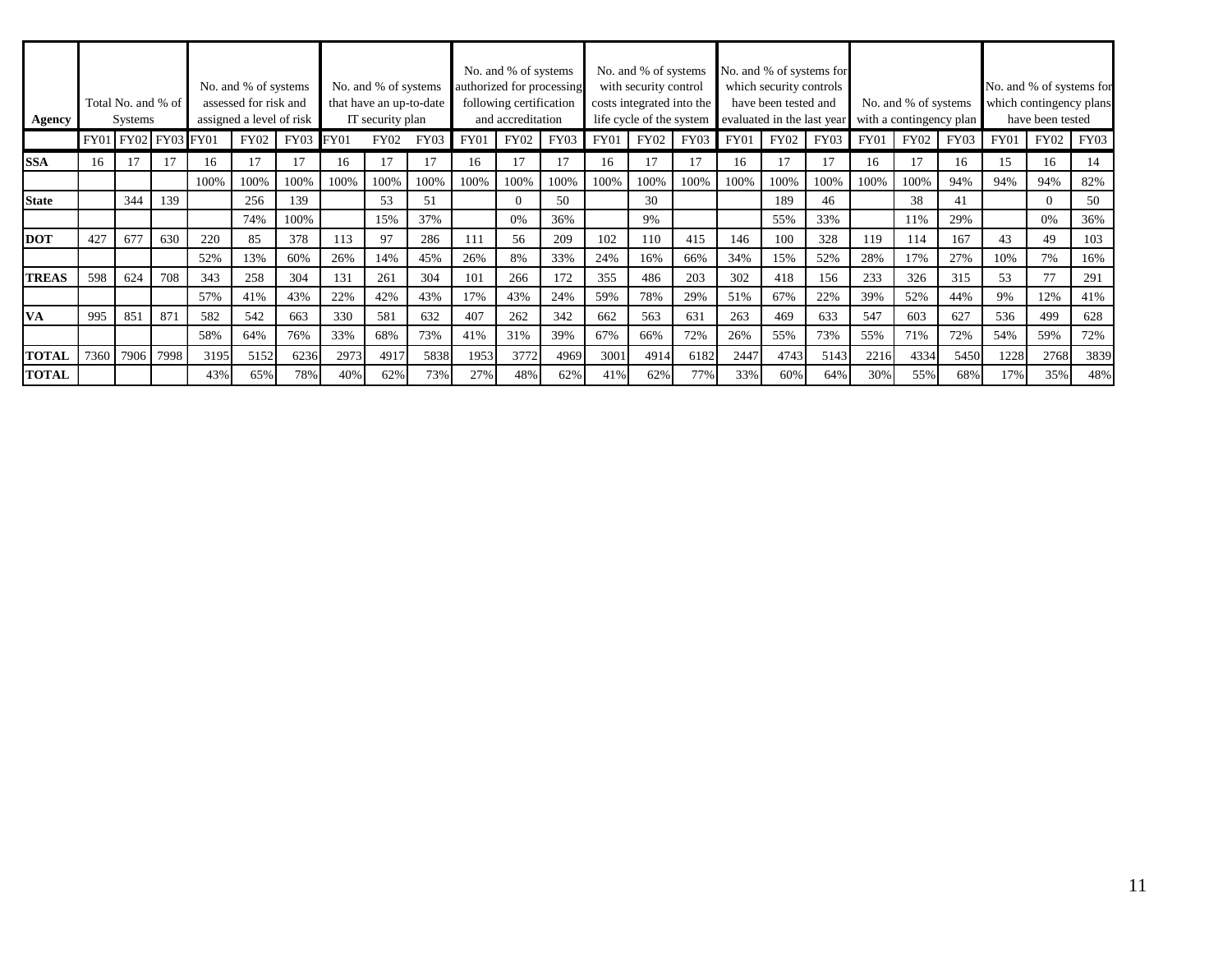## C. IGs Assessment of Agency Plan of Action and Milestone Process

FISMA, along with OMB's implementing guidance directs agencies to develop and implement POA&Ms for all systems with weaknesses. To ensure that remediation plans continue to be developed and implemented, and corrective actions prioritized and tracked, each agency must put in place a robust agency-wide plan of action and milestone process. OMB's FY 2003 FISMA guidance, requested IGs to assess against a set of criteria whether such a process exists. Table 2 below details each agency IG's response. OMB emphasizes the importance of an IG verified process by including it as one of three criteria necessary for agencies to "get to green" for IT security on the Expanding E-Government Scorecard of the President's Management Agenda. Please note that this table contains information as it was reported in IGs' FY 2003 FISMA reports.

|                                             | IG Assessment of Whether Agency POA&M Process                               |
|---------------------------------------------|-----------------------------------------------------------------------------|
| <b>Agency</b>                               | <b>Meets Minimum Criteria in OMB FISMA Guidance</b>                         |
| <b>Agency for International Development</b> | Yes                                                                         |
| <b>Agriculture</b>                          | No                                                                          |
|                                             | Yes, but process will need to better tie system-level POA&Ms to budget      |
| <b>Commerce</b>                             | request for that system.                                                    |
| <b>Defense</b>                              | Have not received DOD IG Report                                             |
| <b>Education</b>                            | Yes                                                                         |
|                                             | Yes, but process will need to better tie system-level POA&Ms to budget      |
| <b>Energy</b>                               | request for that system.                                                    |
| <b>Environmental Protection Agency</b>      | Yes, but process will need to improve prioritization efforts.               |
| <b>General Services Administration</b>      | N <sub>0</sub>                                                              |
| <b>Health and Human Services</b>            | N <sub>0</sub>                                                              |
| <b>Homeland Security</b>                    | No                                                                          |
| <b>Housing and Urban Development</b>        | No                                                                          |
| <b>Interior</b>                             | No                                                                          |
| <b>Justice</b>                              | No                                                                          |
| Labor                                       | Yes                                                                         |
| <b>National Aeronautics and Space</b>       |                                                                             |
| <b>Administration</b>                       | No                                                                          |
| <b>National Science Foundation</b>          | Yes                                                                         |
| <b>Nuclear Regulatory Commission</b>        | Yes                                                                         |
| <b>Office of Personnel Management</b>       | Yes                                                                         |
| <b>Small Business Administration</b>        | No                                                                          |
| <b>Social Security Administration</b>       | No                                                                          |
| <b>State</b>                                | Yes                                                                         |
| <b>Transportation</b>                       | Yes                                                                         |
| <b>Treasury</b>                             | No                                                                          |
| <b>Veterans Affairs</b>                     | Yes, but need to take additional steps to allow IG access to POA&M process. |

| Table 2. IG Assessment of Agency Plan of Action and Milestone (POA&M) Process |  |  |
|-------------------------------------------------------------------------------|--|--|
|                                                                               |  |  |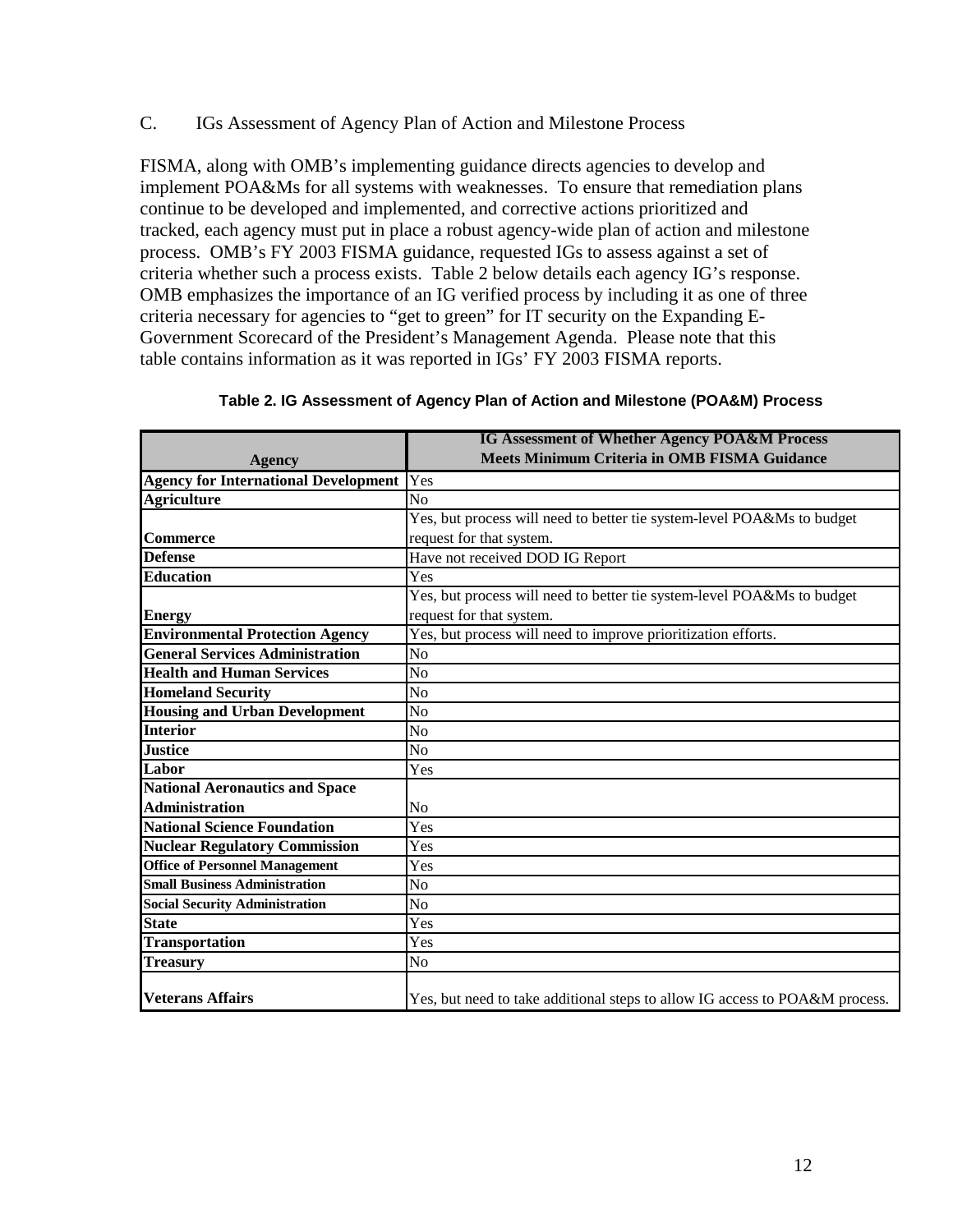D. Lack of Clear Accountability for Ensuring Security of Information and Systems

Even with the strong focus of both GISRA and FISMA on the responsibilities of agency officials regarding security, there continues to be a lack of understanding and therefore accountability within the Federal government. In the FY 2002 GISRA report, OMB identified a number of troubling government-wide issues and trends. Some of those issues continue to be of concern and are listed below.

- Agency and IG reports continue to identify the same IT security weaknesses year after year, some of which are seen as repeating material weaknesses.
- Additionally, while the Federal government appears to be doing a much better job at planning for the security of new IT investments, too many legacy systems continue to operate with serious weaknesses.
- As a result, there continues to be a failure to adequately prioritize IT funding decisions to ensure that remediation of significant security weaknesses are funded prior to proceeding with new development.

While there are a number of options available to address these concerns they must ultimately be addressed through improved accountability. Even though awareness of IT security requirements and responsibilities has spread beyond security and IT employees, more agency program officials must engage and be held accountable for ensuring that the systems that support their programs and operations are secure. Ensuring the security of most agency information and systems is not the responsibility of the agency CIO. The majority of IT spending within agencies is not on IT infrastructure and networks, traditionally owned and operated by CIOs, but rather on mission IT investments. In fact, historically, over 65% of agency IT investments are normally mission-IT related. It is within these systems that many weaknesses recur.

Law and policy are clear; IT security is not the responsibility of a single agency official or the agency's IT security office. It is a shared responsibility and holding just one official accountable potentially weakens an agency's ability to properly safeguard its entire collection of IT investments.

Through the President's Management Agenda, OMB has increased accountability for agency security performance; however, greater consistency within agencies is necessary.

## *V. Plan of Action to Improve Performance*

While notable progress in resolving IT security weaknesses has been made, problems continue and new threats and vulnerabilities continue to materialize. Much work remains to improve the security of the information and systems that support the Federal government's missions. To address existing and new challenges, and continue improvements, OMB will continue to work with agencies, GAO, and Congress to promote appropriate risk-based and cost-effective IT security programs, policies, and procedures to adequately secure our operations and assets. Throughout all of these steps OMB will be reviewing options to increase accountability.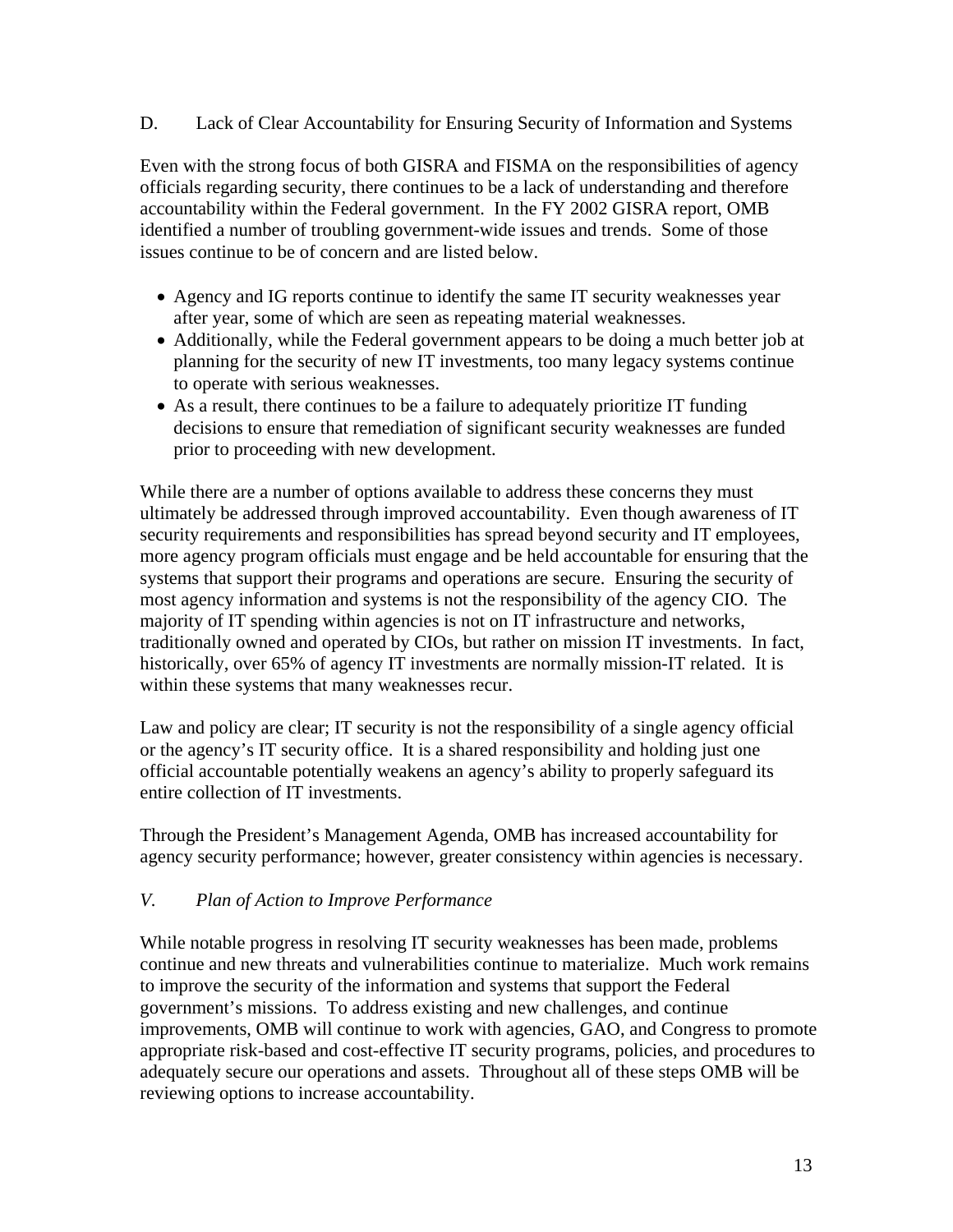Specifically, OMB will pursue the steps outlined below as a plan of action to both assist agencies in their IT security efforts, promote implementation of law and policy, as well as track status and progress.

## A. Prioritizing IT Spending to Resolve IT Security Weaknesses

Long-standing OMB policy directs agencies to fund IT security throughout the life cycle of every system and develop remediation plans for all systems with IT security weaknesses.

OMB used the information from the annual FISMA reports and quarterly remediation updates to directly inform the FY 2005 budget process. Specifically:

- Information from agency and IG reports along with their remediation plans identified both agency-wide and system specific IT security weaknesses. The annual reviews and reports identified the gaps and the remediation plans provide the corrective actions the agency has determined will close the gaps. This appears equally true for national critical assets and mission critical systems.
- Information from IT budget documents, such as the exhibit 53 and 300, also identify whether appropriate steps to secure both new and legacy IT investments have been undertaken. For example, agencies must report whether risk-based and cost-effective IT security controls have been identified, implemented, and tested and their operational systems have been fully certified and accredited.

While this information assisted OMB in making FY 2005 funding decisions, thereby addressing longer-term IT security weaknesses, it was also useful in prioritizing FY 2004 funding decisions. For example, agencies with significant information and system security weaknesses were directed to remediate operational systems with weaknesses prior to spending FY 2004 IT development or modernization funds. If additional resources are needed to resolve those weaknesses, agencies are to use those FY 2004 IT funds originally sought for new development. These steps were taken to reinforce both law and policy requirements and they underscore the President's commitment to security and privacy.

## B. President's Management Agenda Scorecard

Outside of OMB's annual conditional approval or disapproval of agency information security programs, the President's Management Agenda Scorecard is one of the most important mechanisms for both acknowledging agency IT security progress and highlighting significant problems. OMB uses all of the agency IT security materials to help inform the quarterly assessment of the scorecard.

To "get to green" under the Expanding E-Government Scorecard for IT security, agencies must meet the following three criteria: 1) demonstrate consistent progress in remediating IT security weaknesses; 2) attain certification and accreditations for 90% of their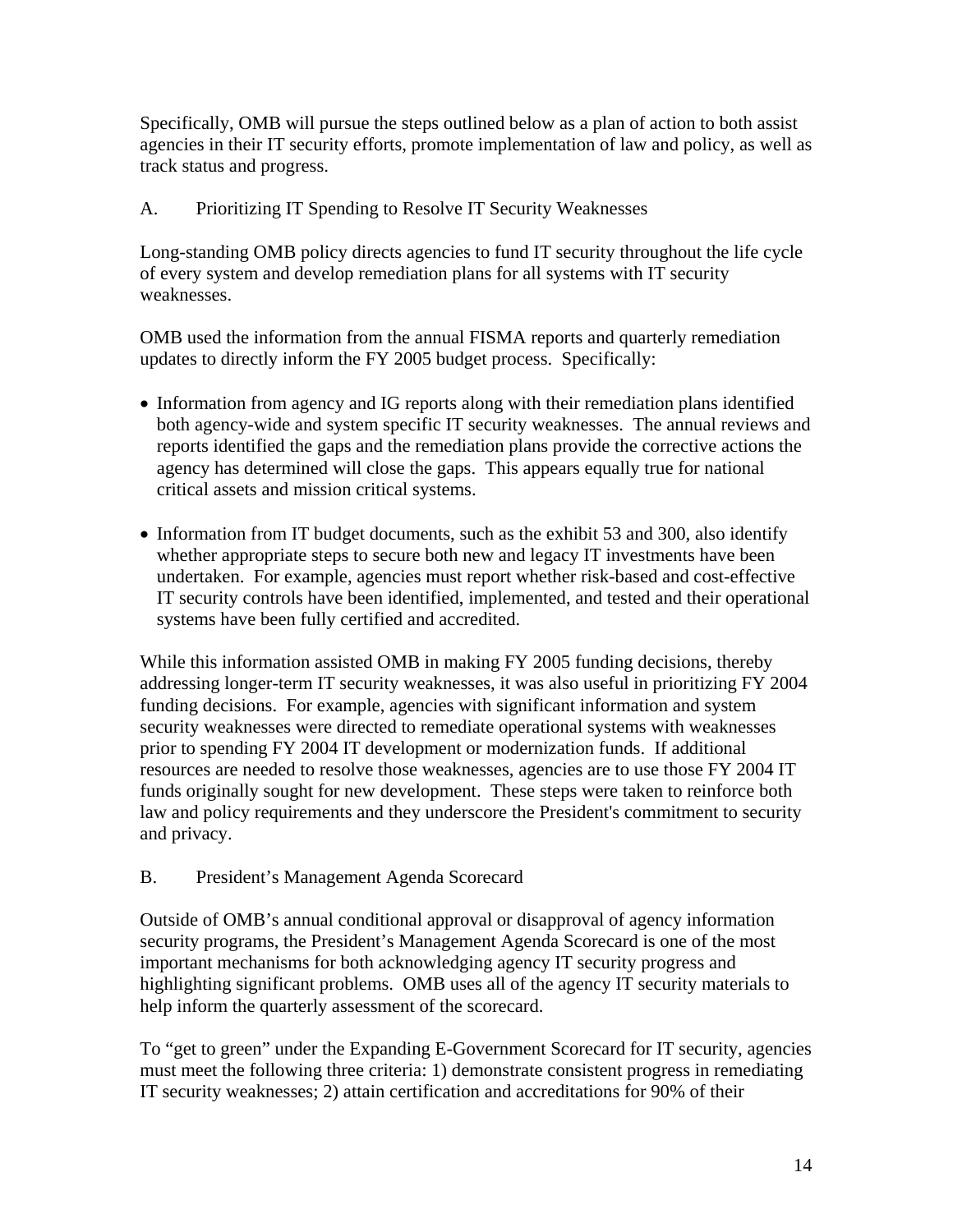operational IT systems; and 3) IG assessed and verified agency POA&M process. Only a sound institutionalized remediation process will support consistent IT security improvements. OMB will continue to assess each quarter agency remediation efforts.

In addition to receiving updates on agency performance against key IT security performance measures, beginning in December 2003, agencies started reporting each quarter on their status against a subset of those measures. These quarterly updates are sent to OMB along with agencies quarterly updates on their POA&M efforts and are used to inform the quarterly assessment of the President's Management Agenda Scorecard.

## C. FY 2004 OMB FISMA Guidance

As we progress into the fourth year of these annual IT security requirements, our goal is to move even more toward performance measurement. The ability to clearly determine outcomes and results is essential. Therefore, it is critically important that FISMA reporting instructions mature to focus on the key IT security areas and collect the most useful information to inform agencies, OMB, and the Congress on the status of agency efforts to secure their systems and protect their information. In particular, as part of the development of OMB's FY 2004 FISMA guidance, we are focusing on the following three areas: 1) evolving the IT security performance measures to move further beyond status reporting to also identify the quality of the work done. For example, being able to determine both the number of systems certified and accredited as well as the quality of the certification and accreditation conducted; 2) the independent evaluations by the IGs continue to be a source of indispensable information and further targeting of IG efforts to assess the development, implementation, and performance of key IT security processes such as remediation and intrusion detection and reporting are invaluable; and 3) providing additional clarity to certain definitions to eliminate interpretation differences within agencies and between agencies and IGs.

## D. Threat and Vulnerability Response Process

While the Federal government has focused increased attention and resources to securing our information and systems, resulting in more rigorous evaluations, new threats and vulnerabilities continue to materialize. Therefore, we must continue to improve the Federal government's incident prevention and management capabilities. Such improvements include an increased emphasis on reducing the impacts of worms and viruses through more timely installation of patches for known vulnerabilities, and improved information sharing to rapidly identify and respond to cyber threats and critical vulnerabilities. Already these steps have led to stronger government-wide processes for intrusion detection and response, significantly diminishing the potential impacts of many recent worms and viruses. It is virtually impossible to ensure perfect security of IT systems and the increasing number and potential impact of threats and vulnerabilities underscores the critical importance for agencies to maintain business continuity plans.

Additionally, DHS created the National Cyber Security Division within the Information Analysis and Infrastructure Protection Directorate to improve the Federal government's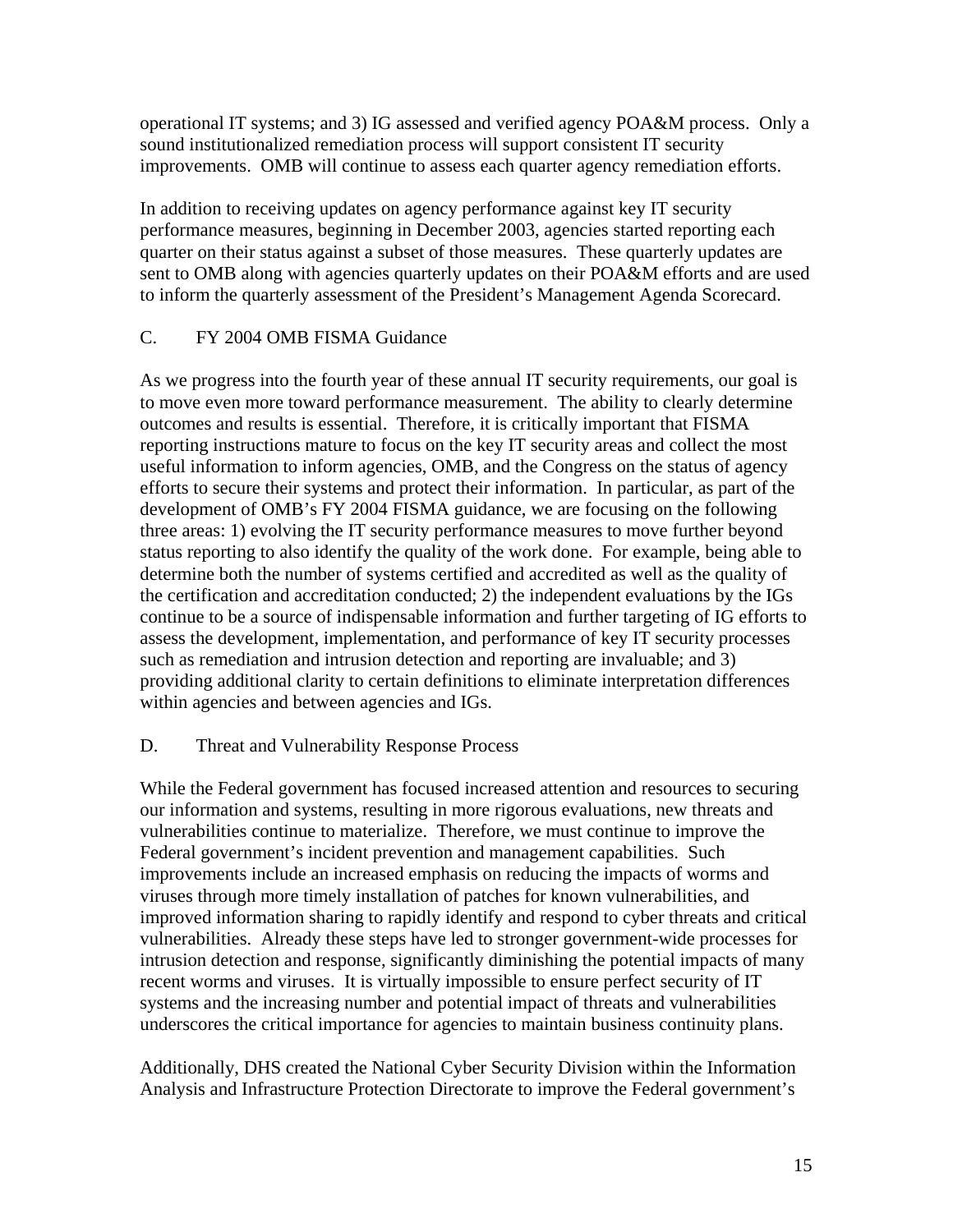response to cyber attacks and vulnerabilities. Integrating FedCIRC, the National Infrastructure Protection Center (NIPC), the National Communications System (NCS), and the CIAO under the Information Analysis and Infrastructure Protection Directorate of DHS, and partnering with the Science and Technology directorate on research and development needs, consolidates expertise and resources, increases efficiency, and presents an opportunity for the Administration to strengthen government-wide processes for incident prevention, detection and response and improve critical infrastructure protection. Additional information on DHS' responsibilities in this area is provided in Appendix A.

## *VI. Conclusion*

Ensuring the security of the information and systems that support the Federal government's operations and assets has been a shared priority for the Administration and Congress for many years. Due to the annual reporting requirements first introduced by GISRA and continued by FISMA, the Federal government now has three years of data to assess status and progress, identify strengths and weaknesses, and focus on areas of greatest need, thereby promoting wiser IT investments.

While the Federal government has made significant strides in identifying and addressing long-standing problems, agency and IG reports reveal that challenging weaknesses remain.

Like GISRA, FISMA has been instrumental in improving the state of Federal IT security, both the security of systems and promoting the protection of information. We acknowledge the agencies and IGs for their significant work and identifiable progress since FY 2001. OMB will continue to work with agencies, GAO, and Congress to promote appropriate risk-based and cost-effective IT security programs, policies, and procedures to adequately secure our operations and assets, while enabling and not unnecessarily impeding the government's missions.

## *VII. Additional Information*

- A. Appendix A: Federal Government's IT Security Program
- B. Appendix B: Reporting by Small and Independent Agencies
- C. Appendix C: Individual Agency Summaries for the 24 CFO Act Agencies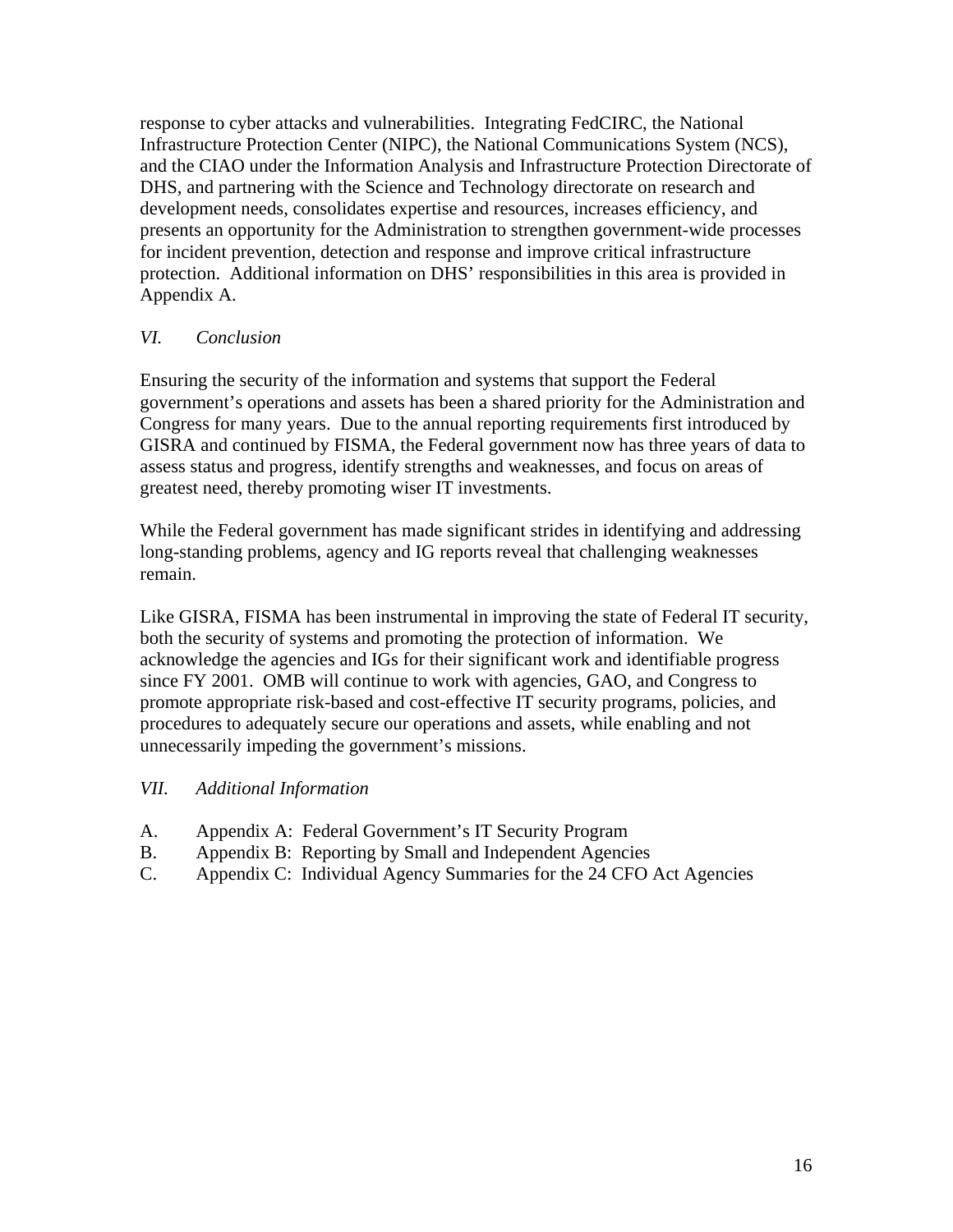#### Appendix A: Federal Government's IT Security Program

The Federal government's IT security program is divided between security for unclassified information and systems and national security information and systems. The information below focuses on the Federal government's IT security program for unclassified information and systems which is based in statute. Applicable laws include:

- The Computer Security  $Act^1$  $Act^1$  expressly separated classified programs from unclassified programs, gave the National Institute of Standards and Technology (NIST) the responsibility to develop security standards and guidelines for sensitive but unclassified Federal information and systems, and required agencies to prepare security plans and conduct training.
- The Paperwork Reduction Act (PRA) established a comprehensive information resources management framework and subsumed preexisting agency, NIST, and OMB responsibilities under the Computer Security Act.
- The Clinger-Cohen Act linked OMB and agency security responsibilities to the information resources management, capital planning, and budget process and replaced most of the Computer Security Act.
- The Federal Information Security Management Act (FISMA), title III of the Electronic Government Act, reauthorizes the provisions found in the Government Information Security Reform Act which expired in November 2002. FISMA generally codifies OMB's security policies and continues the same framework established by the foregoing statutes while requiring annual agency program and system reviews, independent IG evaluations, annual agency reports to OMB, and an annual OMB report to Congress. At the policy level, FISMA maintains the separation between unclassified programs and national security programs. Additionally, FISMA emphasizes accountability for agency officials' security responsibilities, e.g., the role of agency program officials in ensuring that the systems that support their operations and assets are appropriately secure.

#### Federal Agencies with Specific IT Security Responsibilities

1

Federal agencies with IT security responsibilities can be divided into two areas – those with policy and guidance authorities and those with assistance, advice, and operational authorities. For the Federal government's unclassified IT security program, OMB and NIST issue policy and guidance. In the area of assistance, advice, and operations, the Department of Homeland Security (DHS) under the Information Analysis and Infrastructure Protection Directorate provides government-wide assistance regarding intrusion detection and response, issues cyber alerts and warnings, as well as partners with other agencies, industry, academia, and state and local governments and organizations to identify and protect our nation's critical cyber operations and assets.

<span id="page-16-0"></span><sup>&</sup>lt;sup>1</sup> The Computer Security of 1987 was repealed by the Federal Information Security Management Act of 2002.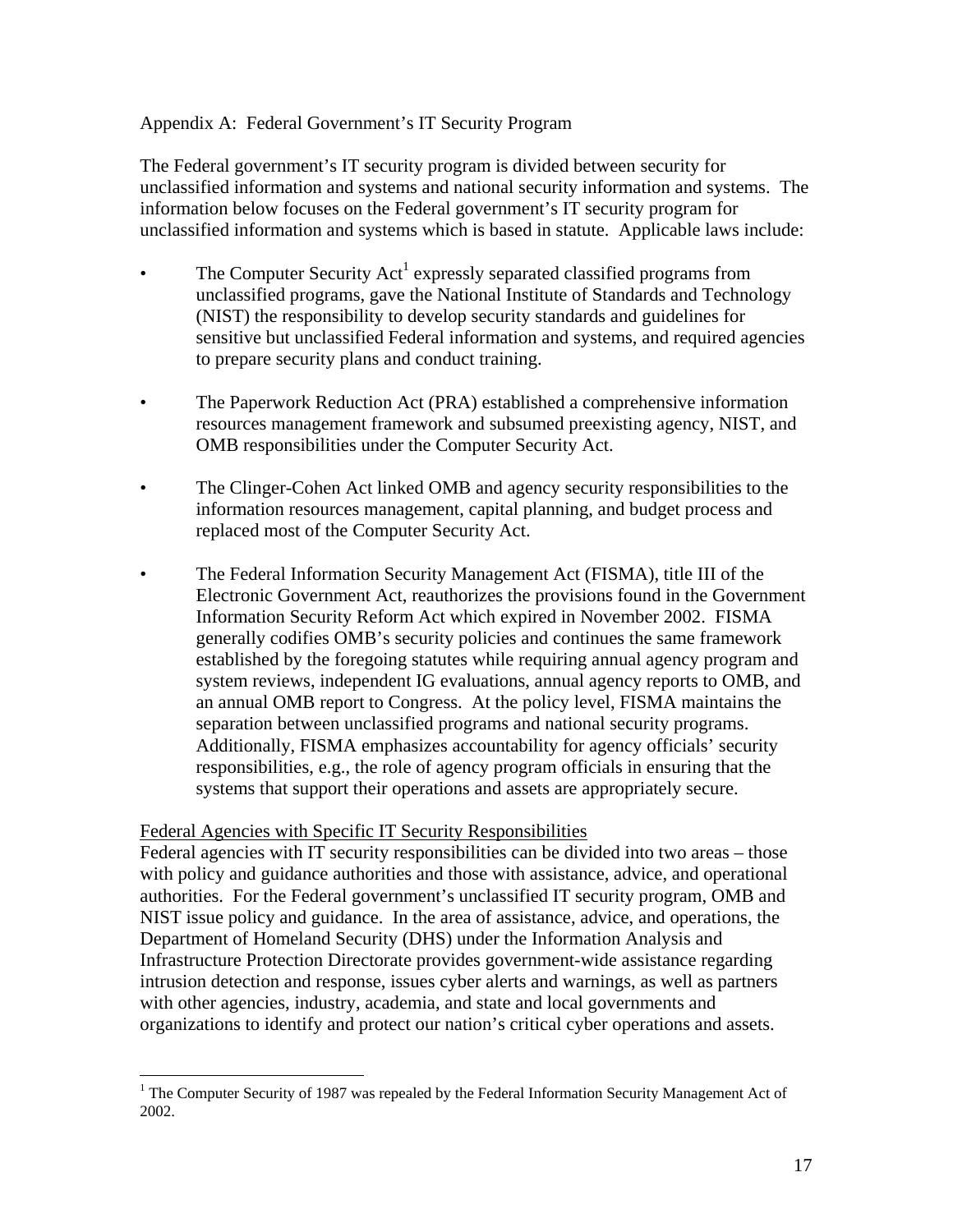Listed below are the agencies with specific responsibilities that support the Federal government's IT security program.

1. Policy and Guidance Authorities:

*Office of Management and Budget* – OMB is responsible for developing and overseeing the implementation of government-wide policies, principles, standards, and guidance for the Federal government's IT security program.

Within this statutory framework, OMB issues IT security policies (e.g., OMB Circular A-130, Appendix III, "Security of Federal Automated Information Resources" and OMB budget guidance, Circular A-11) and NIST issues technical guidance (via Federal Information Processing Standards and Special Publications). NIST developed technical guidelines assists agencies in implementing law and OMB policy. OMB oversight and enforcement is achieved largely in the following ways:

- IT budget submissions, such as the agency exhibit 53 and business cases for major IT investments;
- Annual agency and IG FISMA reports to OMB;
- Agency remediation efforts as demonstrated through their development, prioritization, and implementation of program and system level plans of action and milestones (POA&Ms);
- Quarterly updates from agencies to OMB on their progress in remediating IT security weaknesses through completion of POA&Ms;
- Quarterly updates from agencies to OMB on their performance against key IT security measures;
- Quarterly assessment of agencies IT security status and progress through their E-Government Scorecard under the President's Management Agenda; and
- Annual OMB report to Congress.

OMB fulfills its role through the Office of E-Government, working with the Office of Information and Regulatory Affairs. The key to effective OMB oversight of agency IT security is performance review and assessment by OMB's many professional management and budget staff. This is an ongoing activity through the President's Management Agenda Scorecard and budget processes.

*National Institute of Standards and Technology*. NIST, under the Department of Commerce, is responsible for developing technical security standards and guidelines for unclassified Federal information and systems. OMB policy requires that agency security programs and practices be consistent with NIST guidance. NIST IT security standards and guidelines are a significant part of the Federal government's IT security program and continue to introduce consistency and discipline. NIST performs its statutory responsibilities through the Computer Security Division of the Information Technology Laboratory.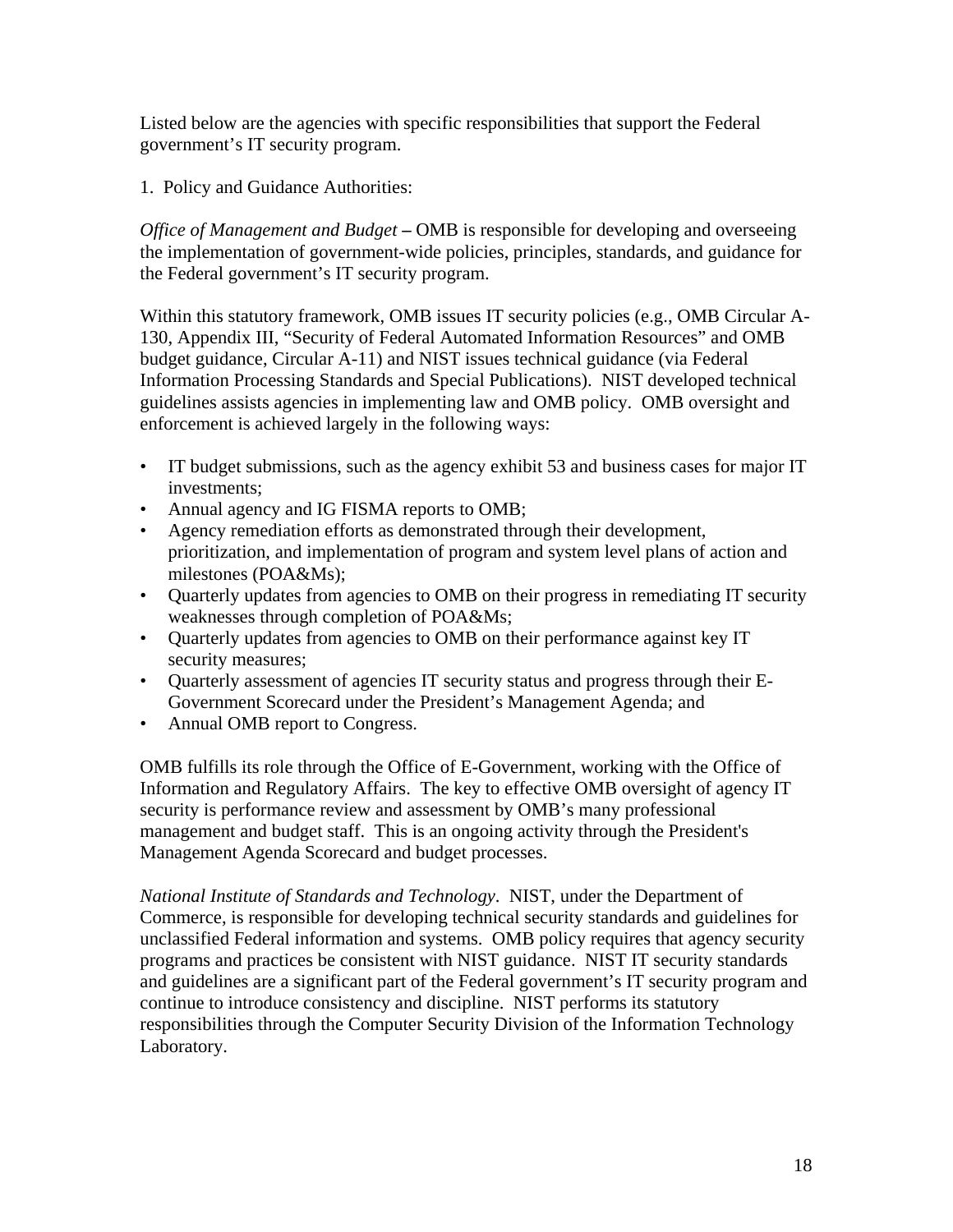As part of the annual report to Congress, OMB is directed to include a summary of and the views of the Director on NIST's "annual public report on activities undertaken in the previous year and planned for the coming year." As of the date of this report, NIST's report is under development so OMB is unable to provide comments at this time. However, a list of a number of NIST activities is provided below.

FISMA charges NIST with developing and issuing IT security guidelines in a number of key areas such as developing minimum security standards for agency systems. NIST has been actively working with agencies in the development of those standards. Additionally, agencies are required to implement NIST standards and OMB will continue to direct agency use of NIST IT security guidelines.

NIST is currently engaged in a number of IT security initiatives:

- Providing management and assistance (e.g., certification and accreditation of systems, procurement guidelines, security and capital planning guidelines, self-assessment tools).
- Drafting and publishing numerous security guidelines covering a wide variety of topics such as email, firewalls, telecommuting and contingency planning. A number of draft guidelines are now being reviewed by Federal agencies and other interested parties concerning such topics as certification and accreditation, awareness and training, and considerations for Federal IT procurement.
- Developing minimum security standards as required by FISMA.
- Maintaining the "Common Criteria" which can be used to specify security requirements. These requirements are then used by private-sector laboratories, accredited by NIST, for the voluntary evaluation of commercial products needed for the protection of government systems and networks. This work is undertaken in cooperation with NSA under NIST's National Information Assurance Partnership.
- Conducting security research (e.g., access control, wireless, mobile agents, smart-cards, quantum computing).
- Operating a computer security expert assist team (CSEAT) to assist Federal agencies in identifying and resolving IT security problems.
- Maintaining a website of effective Federal agency security practices which share proven successes across the Federal government. This website will be expanded to include private sector practices as required by FISMA.
- Continuing Crypto standards, Cryptographic key management, Smart card security, and E-authentication work.
- 2. Assistance, Advice and Operations:

*Department of Homeland Security*. The following previously separate offices and their functions were transferred in March 2003 to DHS under their Information Analysis and Infrastructure Protection (IAIP) Directorate.

• The Federal Computer Incident Response Center (FedCIRC), formerly at the General Services Administration, assists agencies in responding to computer security incidents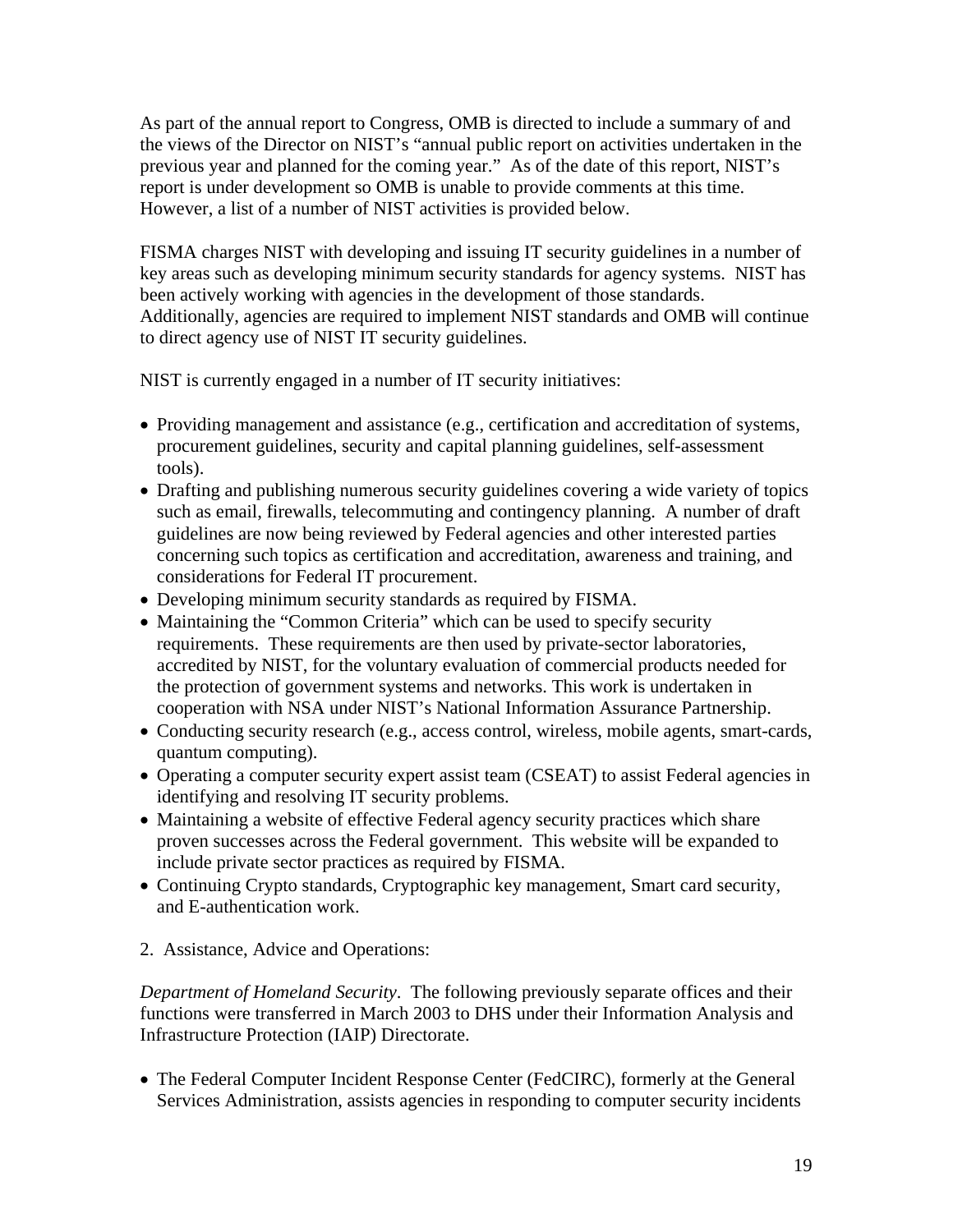and coordinating cross-agency sharing of information on common vulnerabilities. FedCIRC provides agencies with technical information, tools, methods, assistance, and guidance.

- The National Infrastructure Protection Center (NIPC), formerly of the Department of Justice, investigates crimes related to unauthorized intrusions into U.S. Government and commercial sites. In addition, it served as the U.S. government's focal point for threat assessment, warning, investigation, and response for threats or attacks against our critical infrastructures. These infrastructures include telecommunications, energy, banking and finance, water systems, government operations, and emergency services.
- The Critical Infrastructure Assurance Office (CIAO), formerly of the DOC, assists agencies in identifying and prioritizing critical assets and system interdependencies. The office also performs an outreach to industry not directly related to the government IT security program.

Integrating these offices and their functions under the IAIP Directorate of DHS, consolidates expertise and resources, increases efficiency, and strengthens governmentwide processes for incident prevention, detection, and response and improves critical infrastructure protection. In FY 2003, DHS created within the IAIP Directorate a cyber security division. This division provides 24 x 7 functions, including performing analysis, issuing alerts and warning, improving information sharing, responding to major incidents, and aiding in national-level recovery efforts.

Below are the initial initiatives that the division is addressing:

- Identify risks and help reduce the vulnerabilities to government's cyber assets and coordinate with the private sector to identify and help protect America's critical cyber assets;
- Oversee a consolidated Cyber Security Tracking, Analysis, & Response Center (CSTARC), which will detect and respond to Internet events; track potential threats and vulnerabilities to cyberspace; and coordinate cyber security and incident response with federal, state, local, private sector and international partners; and
- Create, in coordination with other appropriate agencies, cyber security awareness and education programs and partnerships with consumers, businesses, governments, academia, and international communities.

FISMA charges the Director of OMB with oversight of FedCIRC. In accordance with FISMA, the center has the following primary functions:

• Providing agencies with information regarding information security threats and vulnerabilities

In FY03, FedCIRC issued 35 advisories alerting agencies to the presence of security vulnerabilities in commercial software. Agency officials were provided a description of the vulnerability, its impact, and the actions required to prevent exploitation of the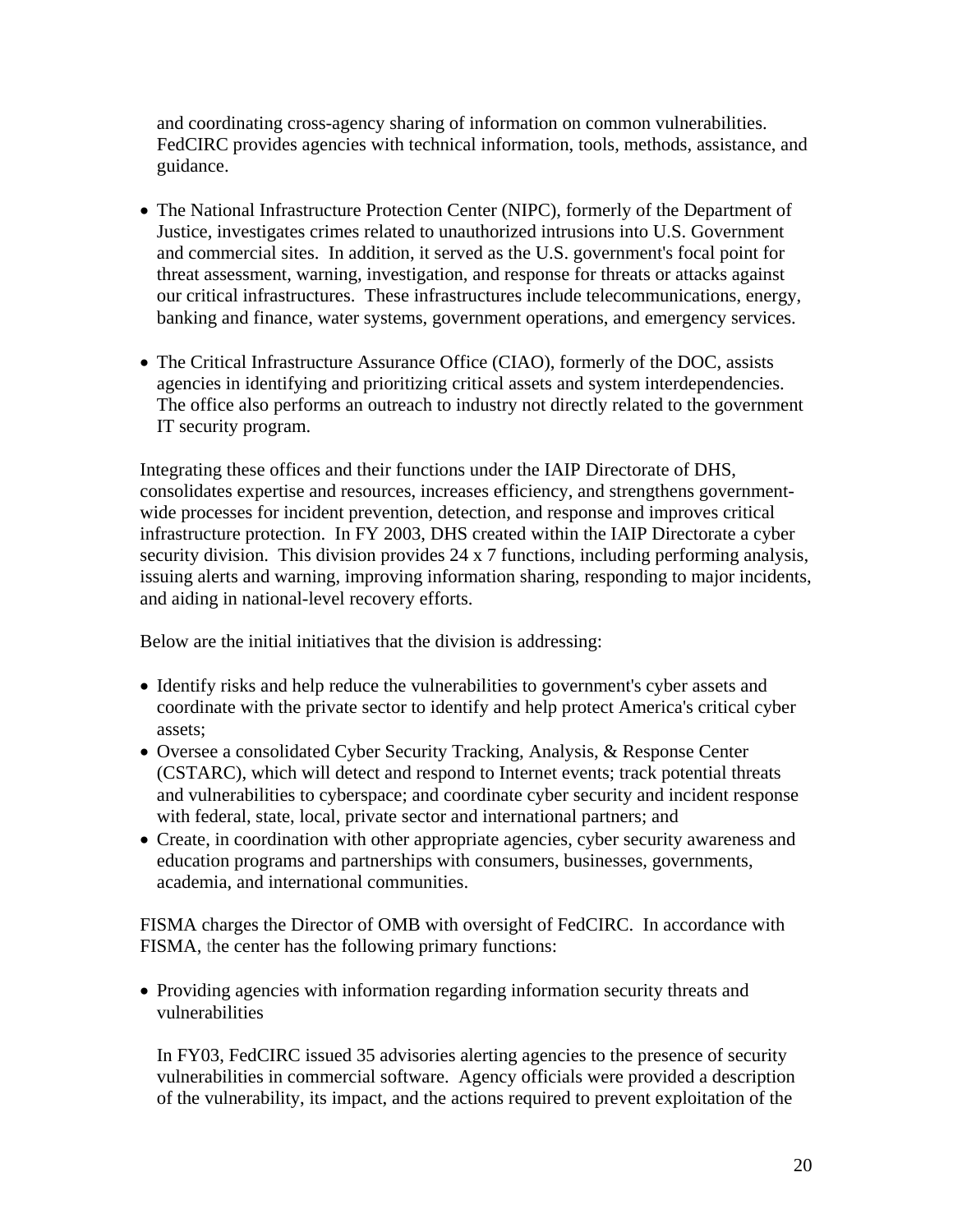weakness. If the risk to government systems was deemed to be particularly high, agencies were asked to confirm with OMB that corrective action had been taken.

The implementation of the countermeasures identified in the FedCIRC advisories successfully limited the effect of Internet exploits such as the Blaster and Sobig worms on government systems.

In FY03, FedCIRC also issued 15 informational notices warning agencies of specific threats from hackers and writers of malicious code. The informational notices provided an assessment of the severity of the threat and recommended actions to limit exposure.

• Analysis of incidents that threaten information security

In order to comprehensively examine cybersecurity incidents, FedCIRC maintains a close working relationship with the major software manufacturers, Carnegie Mellon's Computer Emergency Response Team (CERT) and the law enforcement and intelligence communities. These parties work together to analyze malicious code and attribute attacks.

Although 506,291 incidents were reported to FedCIRC in FY03, OMB has a continuing concern regarding the timeliness and accuracy of reporting of incidents by agencies. Although agencies are aware of the reporting criteria, there are often delays in transmitting the necessary information to FedCIRC. Less than full reporting makes trend analysis difficult and diminishes the ability to correlate ongoing attacks. FedCIRC is currently analyzing technical options for pulling incident data automatically from agency systems. Automating the incident reporting process would greatly increase the raw data available for analysis.

• Timely technical assistance regarding security incidents

In January, 2003, FedCIRC launched the web enabled Patch Authentication and Dissemination Capability (PADC). PADC pushes out notices of security patches based on each agency's submitted infrastructure profile. Validated patches are then available for download from the FedCIRC website. As of September 30, 2003, 47 agencies had subscribed to PADC and there were 377 active users. Although some agencies have a high percentage of active users, other agencies are not taking advantage of this centralized service. DHS/FedCIRC is currently analyzing alternative solutions to meet agency patch management requirements.

• Consultation with NIST and NSA regarding information security incidents

In August, 2003, FedCIRC published its incident response and report guide. This guide was developed in coordination with NIST and is meant to assist federal agencies with understanding, preparing for, responding to, and reporting IT incidents. The guide instructs agencies to protect their IT networks by maintaining current network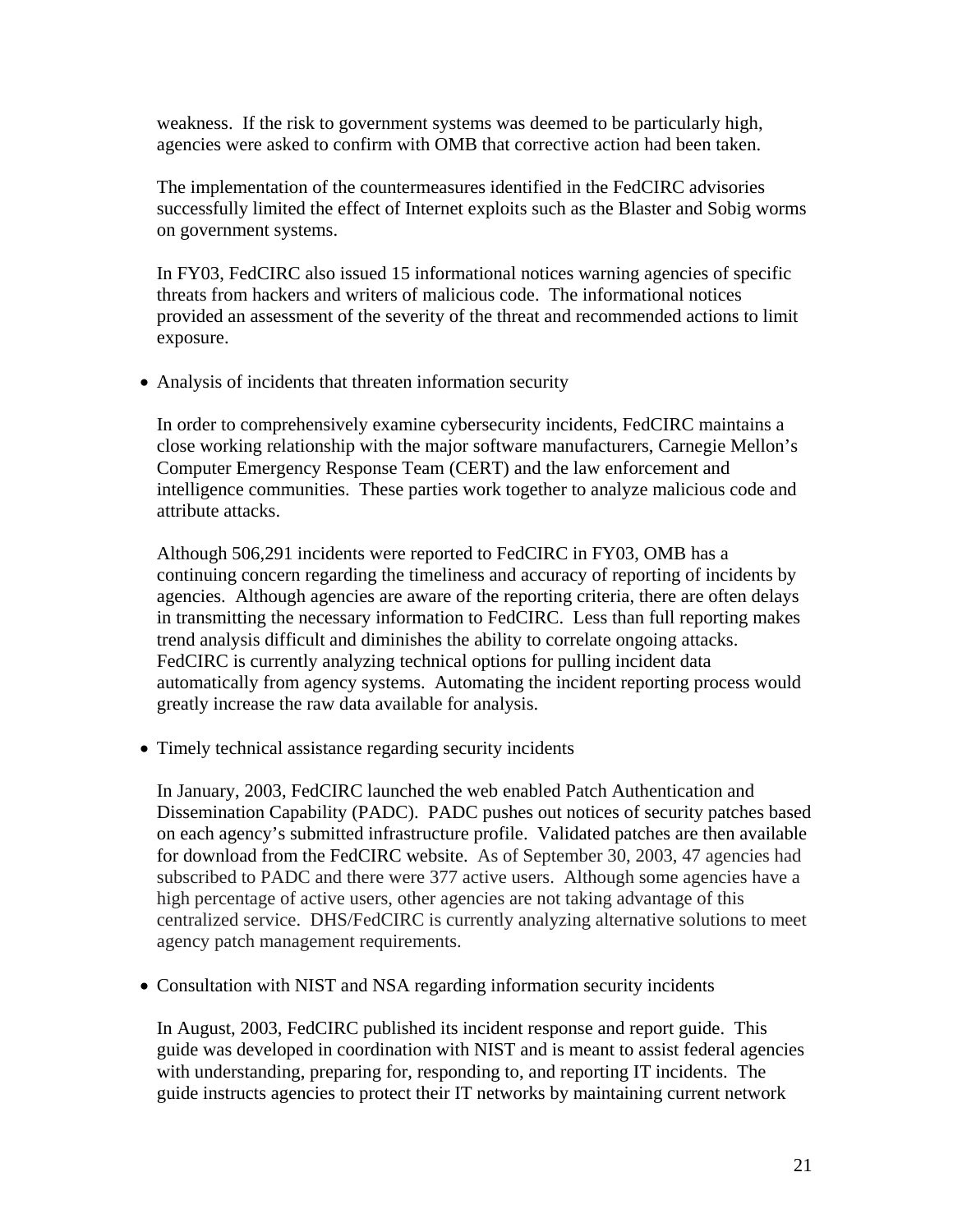asset inventory profiles, conducting periodic vulnerability assessments, and updating system patches regularly.

FedCIRC uses DHS' Critical Infrastructure Warning Information Network (CWIN) to collaborate securely with agency incident response teams, DOD's Joint Task Force-Computer Network Operations, the intelligence community's National Security Incident Response Center (NSIRC) and the private sector. Additionally, it facilitates discussion on best practices, trends, and lessons learned. OMB believes that coordination between the intelligence community, civilian agencies and DOD improved in FY 2003 with information on threats and vulnerabilities being shared in a more effective manner.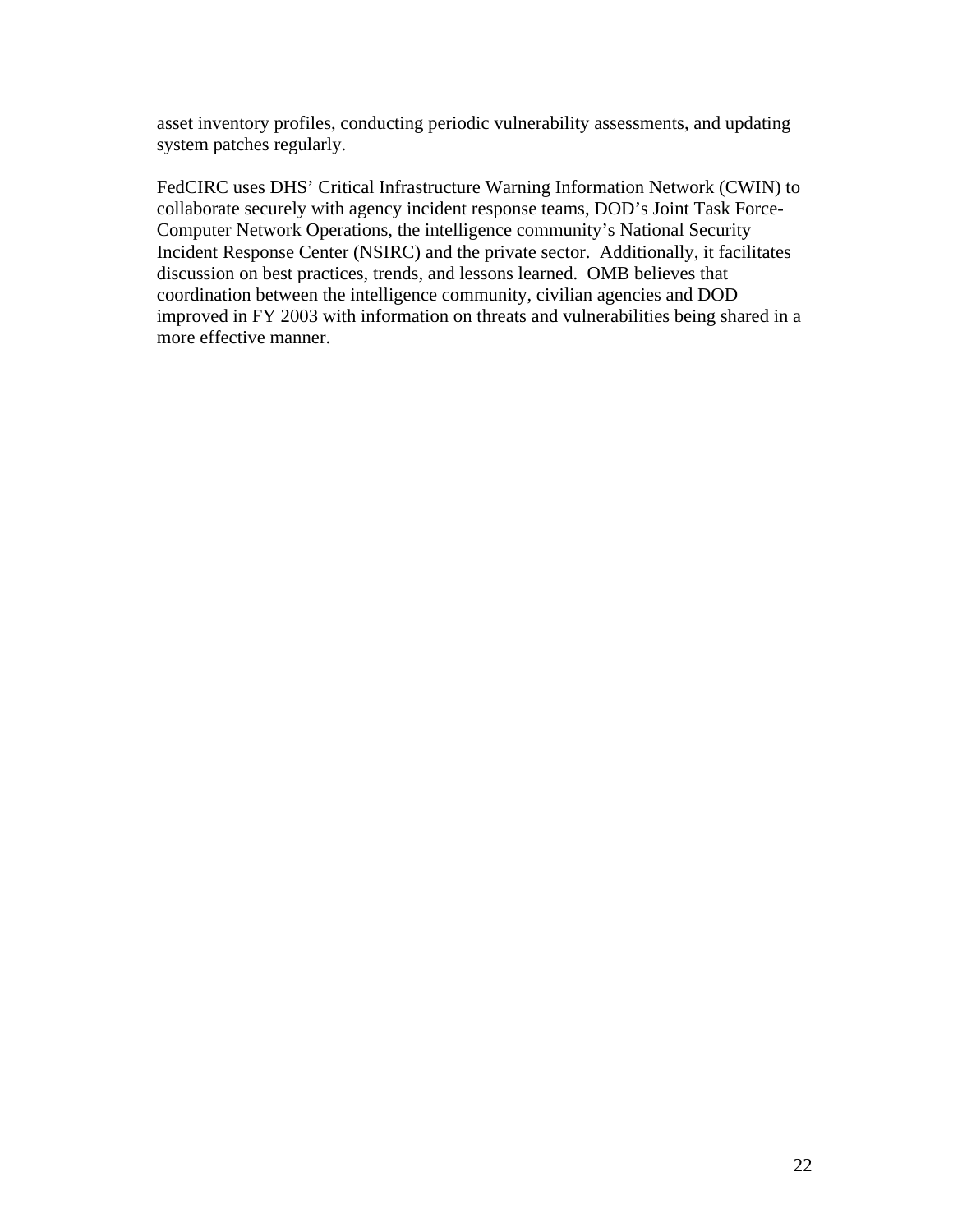#### Appendix B: Reporting by Small and Independent Agencies

#### Background

In FY 2003, OMB partnered with the Small Agency CIO Council to increase awareness of FISMA requirements. OMB and Council staff provided frequent briefings to agencies on vulnerability assessment, remediation planning and reporting. Additionally, the Small Agency CIO Council sponsored a two day training session entitled "Security for the Small Agency and Bureau Community".

Fifty-five small and independent agencies submitted FISMA reports in FY03 (a list of agencies that submitted reports is included in this appendix). Of the 55 agencies that submitted reports, 20 did not include an independent assessment that met FISMA standards. In general, the agencies cited lack of an IG and scarcity of funds as reasons for their inability to complete a comprehensive review of their agency's security program.

The small and independent agencies spent 78 million dollars for IT security in FY03. This sum does not include eight agencies that did not record the amount of money spent to protect their information and information systems.

Twenty-six agencies subject to FISMA did not submit reports in FY03. The majority of these agencies have less than 100 full time employees.

#### Agencies with identified Material Weaknesses

A crosscut analysis of the FISMA reports (a table of agency performance is included at the end of this appendix) shows that 23 agencies have declared at least one material weakness in management, operational or technical controls. These weaknesses include lack of security plans and policies, absence of risk management programs, inadequate contingency planning, and insufficient security awareness and training activities.

The overall number of material weaknesses at the small and independent agencies has grown from 128 in FY02 to 160 in FY03. Sixty-nine of the material weaknesses identified in FY03 were discovered in prior years. Many of the new weaknesses are due to better identification and reporting of significant deficiencies.

#### Identification of Mission Critical Systems

FISMA requires agencies to identify telecommunications or information systems that if subject to loss, misuse, disclosure or unauthorized access, would have a debilitating impact on the mission of an agency.

To date, 50 small and independent agencies have documented their mission critical operations and assets.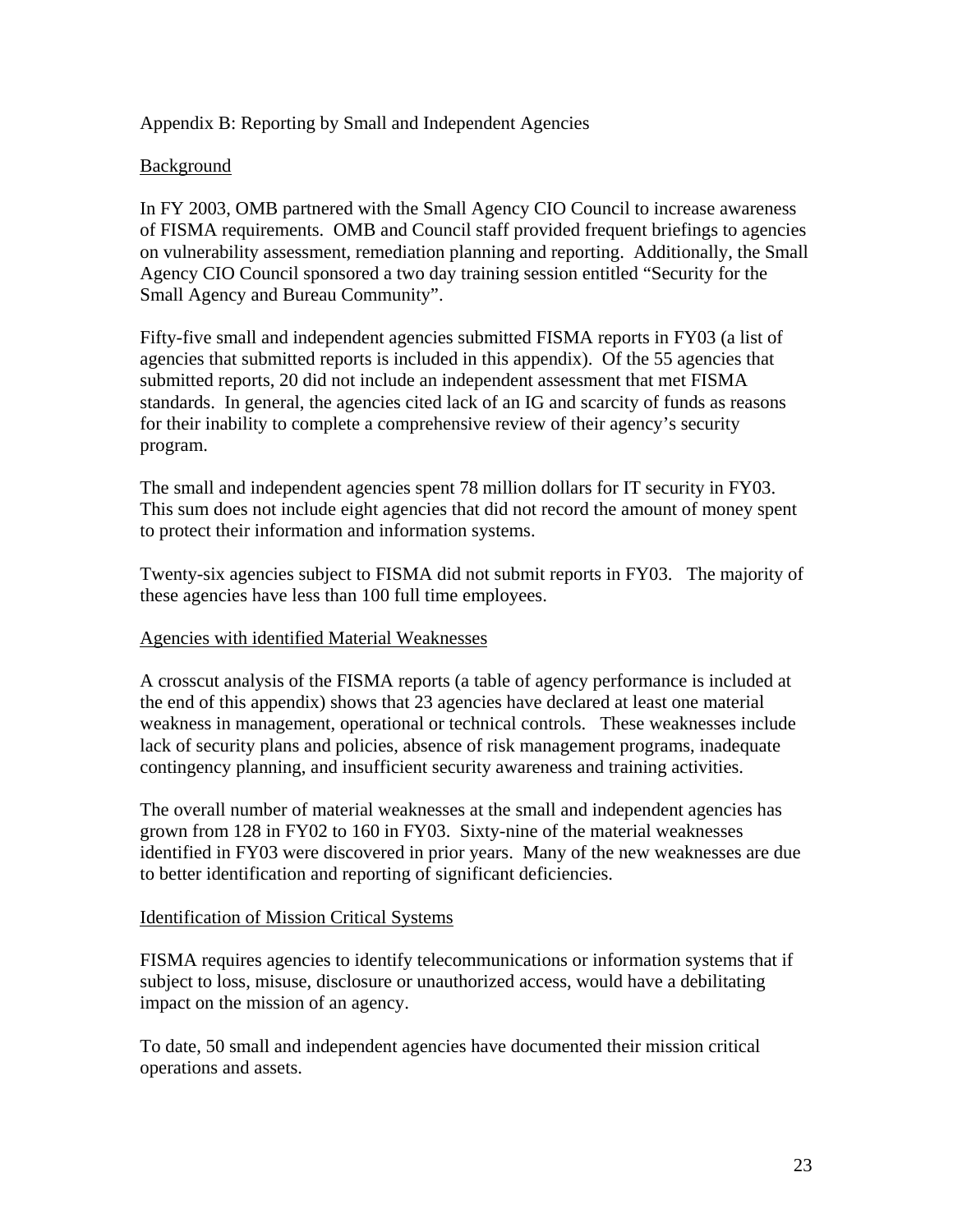#### Inventory of Major IT Systems

FISMA requires the head of each agency to develop and maintain an inventory of major information systems, including an identification of the interfaces between each system and all other systems and networks. The inventory is used to support information resources management including monitoring, testing and evaluation of information security controls.

Twenty-five agencies have completed an inventory of their major information systems.

#### Risk Management Programs at the Small and Independent Agencies

## Risk Assessment

Thirty of the small and independent agencies have assessed each of their systems for risk. The remaining agencies are divided between those that conducted risk assessments for a subset of their systems and those that conducted no risk assessments at all.

#### Security Plans

Twenty-six agencies have developed security plans to document the management, technical and operational controls designed to reduce risk for each of their systems. Seventeen agencies have prepared plans for a portion of their systems. Twelve agencies have no written security plans.

## Certification and Accreditation

Thirteen agencies have certified and accredited all of their systems to operate within specific risk parameters. Management officials at these agencies have implemented a formal process to validate the efficacy of security controls referenced in the security plans.

The lack of certification and accreditation at the other small and independent agencies is a significant concern with 27 agencies not conducting any certification or accreditation activities.

#### Testing of Agency Security Controls

In accordance with FISMA, agencies must periodically test and evaluate information security controls and techniques. These tests are important in establishing areas for improvement.

Twenty-four agencies reported that they tested security controls annually for each of their systems. Thirteen agencies did not test security controls at all.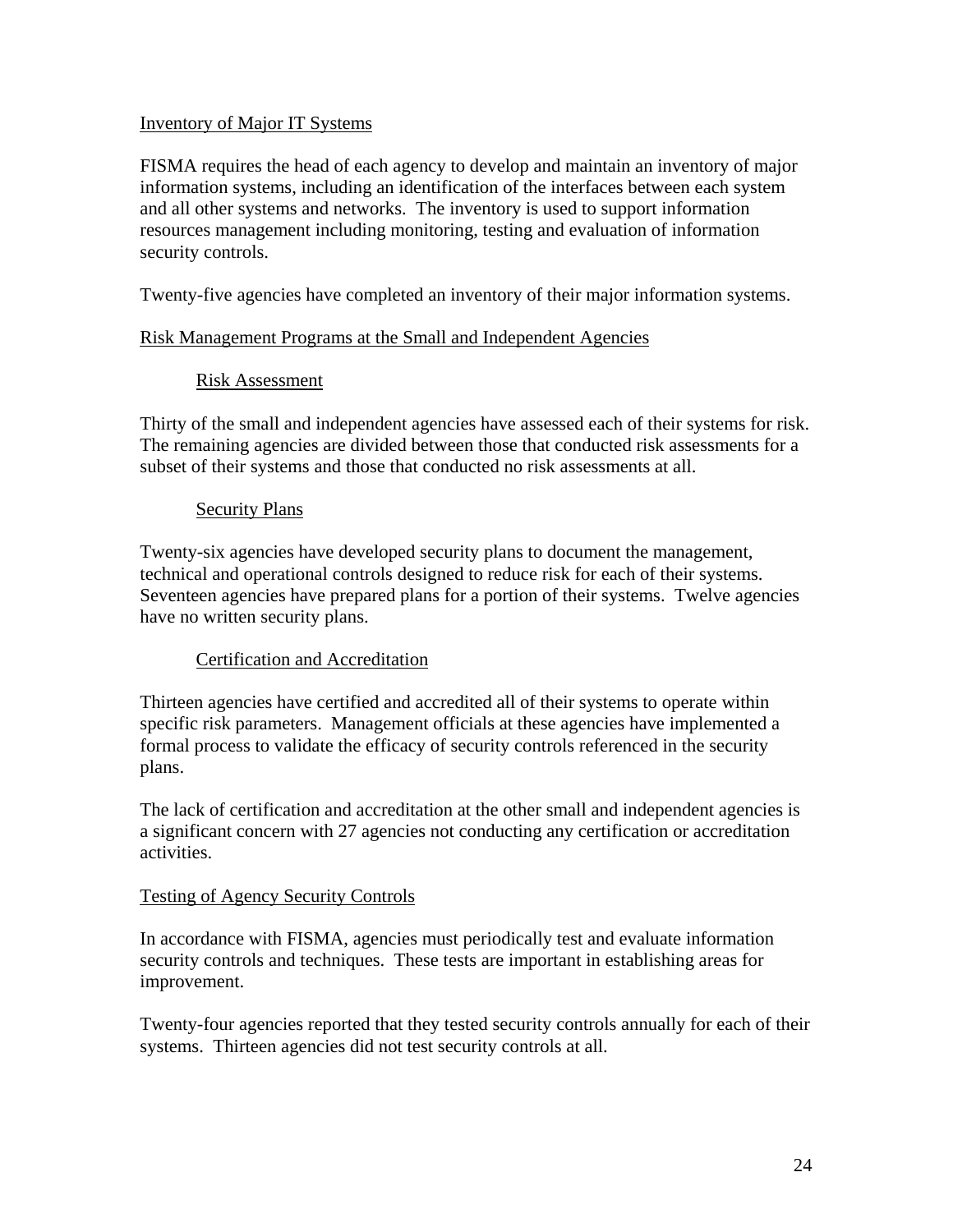#### Incident Handling Programs

In accordance with FISMA requirements, agencies must institute procedures for detecting, reporting, and responding to security incidents. Civilian agencies are required to report IT security incidents to DHS' Federal Computer Incident and Reporting Capability (FedCIRC).

Although almost all small and independent agencies have policies that require incidents be reported to FedCIRC, some agencies fail to characterize abnormal system activity, such as that caused by worms and viruses, as reportable incidents. This lack of reporting decreases FedCIRC's ability to track incidents across the federal enterprise.

Two IGs were concerned about the ability of their agency to identify incidents. One wrote "The lack of monitoring tools and procedures increases the risk and likelihood that sensitive information will be improperly released and system compromise will be undetected. The (agency) would find it difficult to identify when the incident occurred and the individual involved."

Security Awareness, Training and Education

#### For Agency Employees Including Contractors

Agencies described various types of security awareness material for their employees, including self instructed web based programs, videos, e-mail alerts and employee newsletters.

Fifteen agencies reported that they provided security training in FY03 for 100% of their staff. Fourteen trained less than 10% of their personnel.

The remaining agencies reported that their security education, training and awareness programs reached a moderate number of their workforce.

## For Employees with Significant Security Responsibilities

The agencies reported that for employees with significant security responsibilities, on average 53 percent received training in FY03. Specialized instruction was provided in practices such as perimeter defense, enterprise network security, infrastructure security management and IT security capital planning.

## Continuity of Operations

## Plan Preparation

Although 28 agencies developed continuity of operations plans for all of their IT systems, 11 agencies had done no contingency planning. The remaining agencies had prepared plans for selected systems.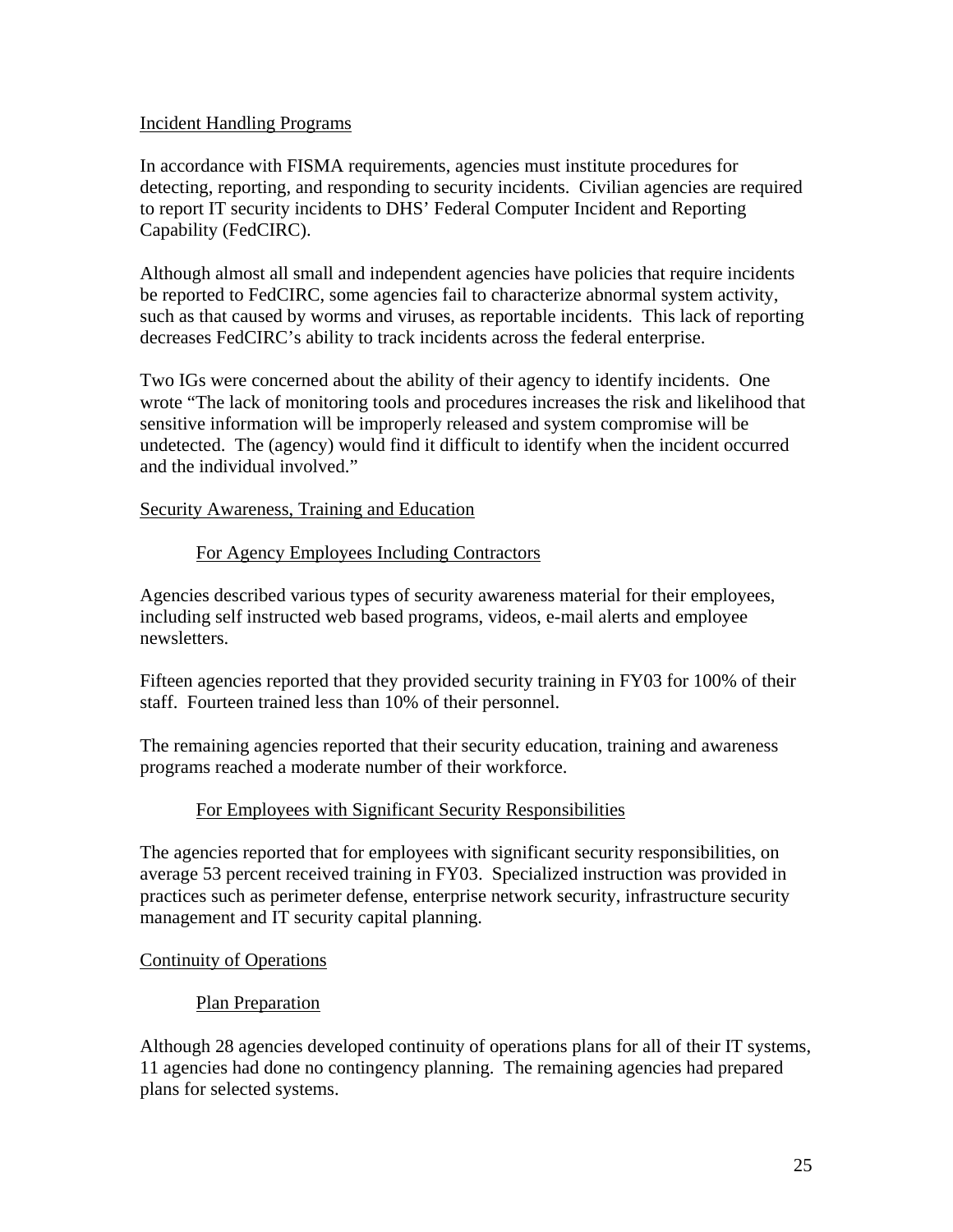## Testing

Contingency plans that are periodically tested are more viable than those that are not. Eleven of the agencies serve as role models, having tested 100% of their contingency plans.

In general, testing of contingency plans remains a concern, with only 52% of agencies conducting any testing at all.

## Remediation of Identified Security Vulnerabilities at Small and Independent Agencies

In FY03, 43 small and independent agencies submitted plans of action and milestones to OMB. 12 of these agencies are first time participants in the POA&M process.

Collectively, the agencies identified a total of 1223 weaknesses. Of this number, 664 (53%) were reported corrected by the agencies at the end of FY03.

Although the POA&M process continues to mature in terms of the number of participating agencies, the number of identified vulnerabilities, and the number of completed corrective actions, several IGs expressed concern regarding the comprehensiveness of agency POA&M processes. IG concerns included lack of management oversight, failure to adequately prioritize activities and lack of funding for remedial actions.

OMB will continue to track the completion of open POA&M items using the quarterly security updates from the agencies.

## **Conclusions**

FISMA requires that agencies implement effective security controls in order to protect Federal information and information systems. As a group, the small and independent agencies have successfully identified their mission critical operations and assets, assessed their systems for risk and developed security plans.

Statistically, the agencies are less likely to have conducted certification and accreditation of systems or tested security controls on an annual basis. These security reviews must be done for all systems in order to protect the integrity, confidentiality and availability of agency information.

Additionally, agencies must ensure that their employees have received appropriate security training. Failure to inform employees of their responsibilities in complying with agency policies and procedures increases risk.

Finally, agencies must work diligently in the coming year to close out material weaknesses. These weaknesses, identified in FISMA as significant deficiencies in a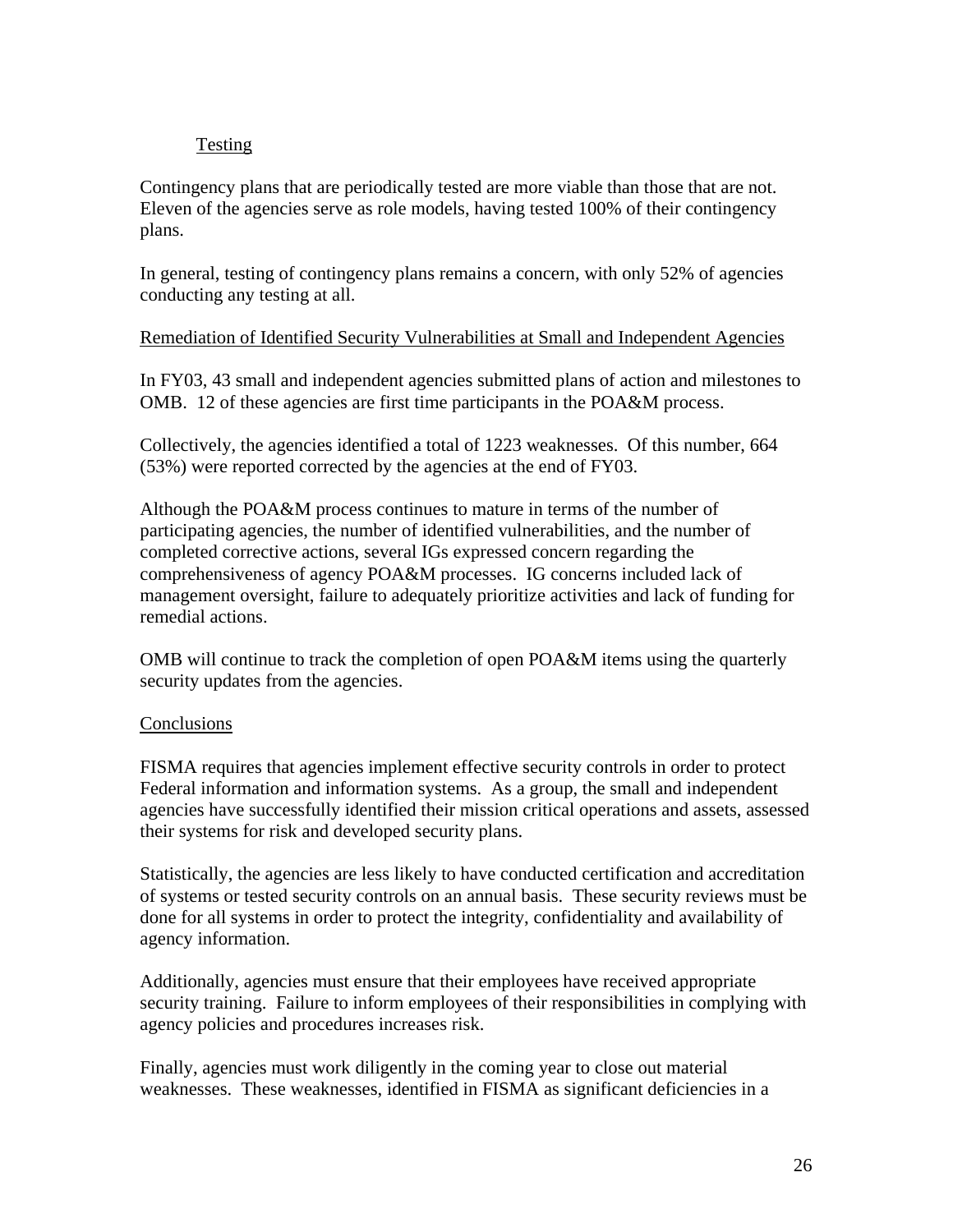policy, procedure or practice must not be allowed to remain open indefinitely. OMB intends to closely monitor progress by the small and independent agencies in closing out these weaknesses.

Small and independent agencies that submitted FISMA reports:

- 1. Access Board
- 2. African Development Foundation
- 3. American Battle Monuments Commission
- 4. Appalachian Regional Commission
- 5. Barry Goldwater Scholarship Foundation
- 6. Broadcasting Board of Governors
- 7. Christopher Columbus Fellowship Foundation
- 8. Corporation for National and Community Service
- 9. Court Services and Offender Supervision Agency
- 10. Defense Nuclear Facilities Safety Board
- 11. Executive Office of the President, Office of Administration
- 12. Export/Import Bank of the United States
- 13. Farm Credit Administration
- 14. Federal Communications Commission
- 15. Federal Deposit Insurance Corporation
- 16. Federal Energy Regulatory Commission
- 17. Federal Housing Finance Board
- 18. Federal Labor Relations Authority
- 19. Federal Maritime Commission
- 20. Federal Reserve System
- 21. Federal Trade Commission
- 22. Inter-American Foundation
- 23. Institute of Museum and Library Services
- 24. Japan-US Friendship Commission
- 25. Marine Mammal Commission
- 26. Morris K. Udall Foundation
- 27. National Archives and Records Administration
- 28. National Credit Union Administration
- 29. National Endowment for the Arts
- 30. National Endowment for the Humanities
- 31. National Gallery of Art
- 32. National Labor Relations Board
- 33. National Mediation Board
- 34. Nuclear Waste Technical Review Board
- 35. Occupational Safety and Health Review Commission
- 36. Office of Federal Housing Enterprise Oversight
- 37. Office of Special Counsel
- 38. Overseas Private Investment Corporation
- 39. Peace Corps
- 40. Pension Benefit Guaranty Corporation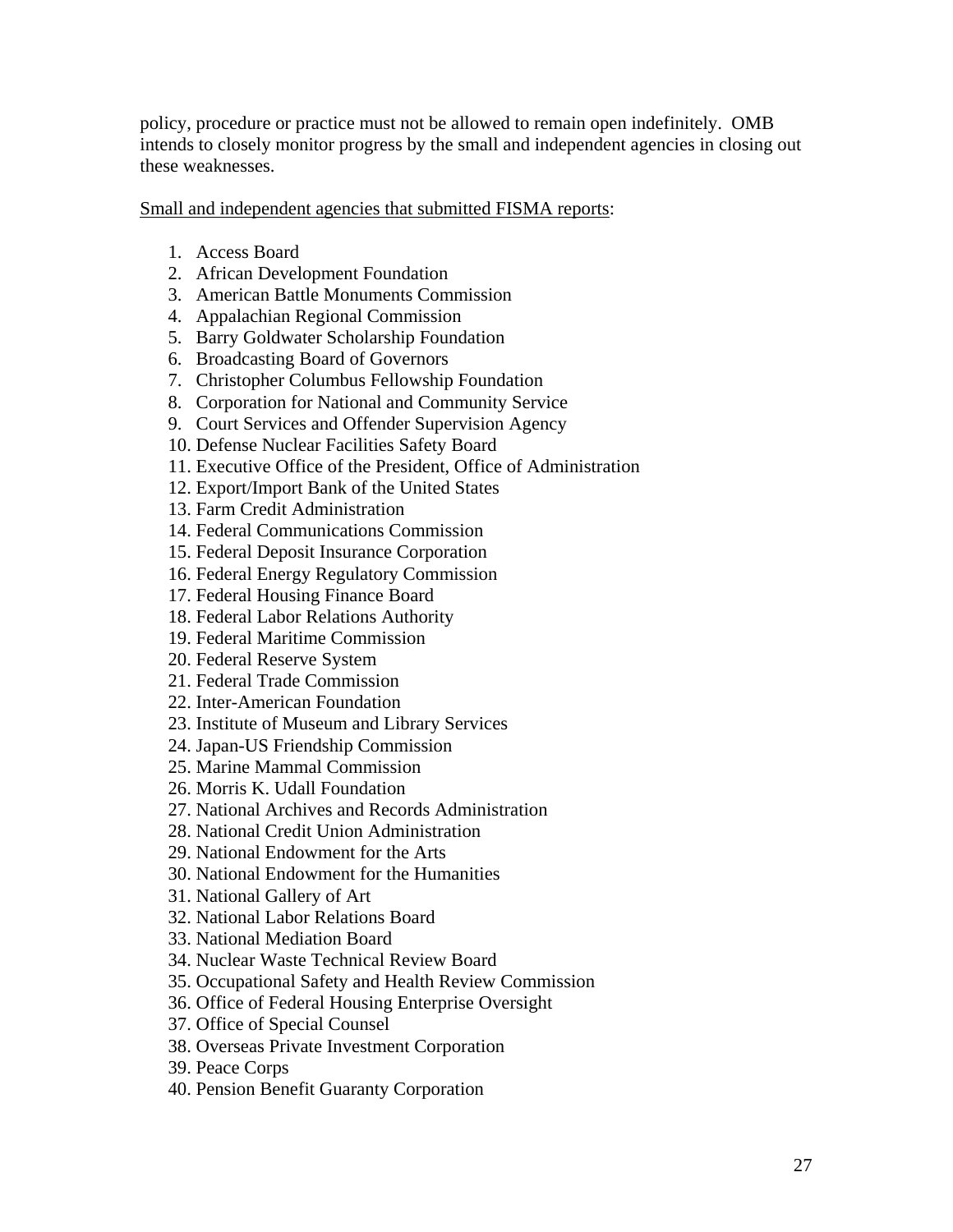- 41. Postal Rate Commission
- 42. Railroad Retirement Board
- 43. Securities and Exchange Commission
- 44. Selective Service
- 45. Smithsonian Institution
- 46. Tennessee Valley Authority
- 47. U.S. Chemical Safety and Hazard Investigation Board
- 48. U.S. Commodity Futures Trading Commission
- 49. U.S. Consumer Product Safety Commission
- 50. U.S. Equal Employment Opportunity Commission
- 51. U.S. Holocaust Memorial Museum
- 52. U.S. International Trade Commission
- 53. U.S. Merit Systems Protection Board
- 54. U.S. Office of Government Ethics
- 55. U.S. Trade and Development Agency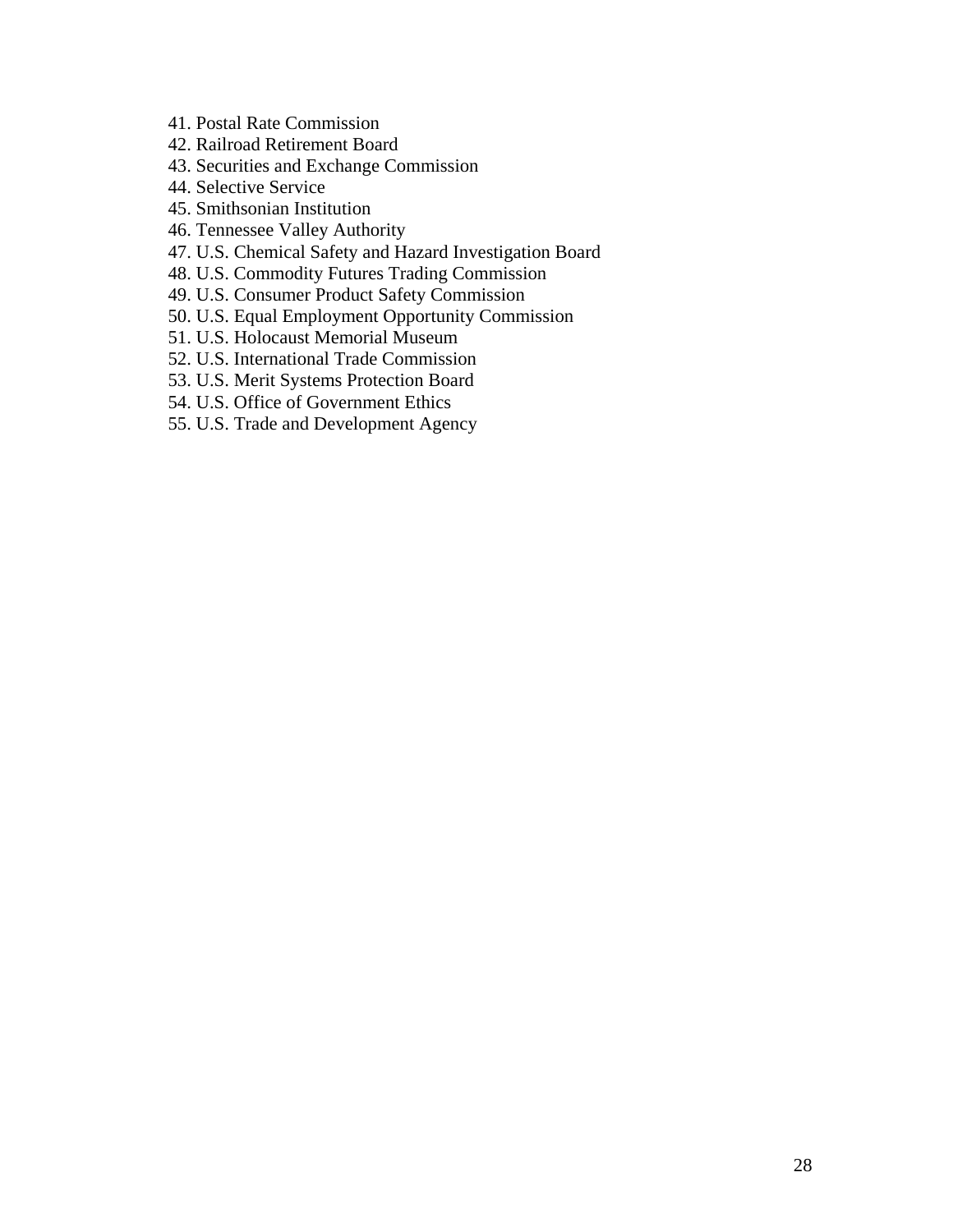|                               |        |                                             |                               |                                    |                  |                        | 4. 3 This is the state of the contract of the state of the state of the state of the state of the state of the state of the state of the state of the state of the state of the state of the state of the state of the state o<br>P. 7 Mission of thicks of a state of domining during |                        |                           |              | C. 1 Percontage of systems of critical and accredited |                              |                               |                                         |        |                                   | 7 - 1 % Systems with rested contingency plans | * of weaknesses reported corrected as a c round |
|-------------------------------|--------|---------------------------------------------|-------------------------------|------------------------------------|------------------|------------------------|----------------------------------------------------------------------------------------------------------------------------------------------------------------------------------------------------------------------------------------------------------------------------------------|------------------------|---------------------------|--------------|-------------------------------------------------------|------------------------------|-------------------------------|-----------------------------------------|--------|-----------------------------------|-----------------------------------------------|-------------------------------------------------|
|                               |        | Independent as see sment or or dide of Unit |                               |                                    |                  |                        |                                                                                                                                                                                                                                                                                        |                        |                           |              | 7 3/9/0 5 systems with tested security controls       |                              |                               | 1 vio of systems with contingency plans |        |                                   |                                               |                                                 |
|                               |        |                                             |                               | - * of material weaknesses in F103 |                  |                        |                                                                                                                                                                                                                                                                                        |                        |                           |              | A Kicidents espotedy of edicine Cyrill                |                              |                               |                                         |        |                                   |                                               | * of weaknesses identified in F103              |
|                               |        |                                             |                               | Publishers for IT security left    |                  |                        |                                                                                                                                                                                                                                                                                        |                        |                           |              |                                                       |                              | sle of security start visited |                                         |        |                                   |                                               |                                                 |
|                               |        |                                             |                               |                                    |                  |                        |                                                                                                                                                                                                                                                                                        |                        |                           |              |                                                       |                              |                               |                                         |        |                                   |                                               |                                                 |
| Narne of sgercy               |        |                                             |                               |                                    |                  |                        |                                                                                                                                                                                                                                                                                        |                        |                           |              |                                                       |                              |                               |                                         |        |                                   |                                               |                                                 |
|                               |        |                                             |                               |                                    |                  |                        |                                                                                                                                                                                                                                                                                        |                        |                           |              |                                                       |                              |                               |                                         |        |                                   |                                               |                                                 |
|                               |        |                                             |                               |                                    |                  |                        |                                                                                                                                                                                                                                                                                        |                        |                           |              |                                                       |                              |                               |                                         |        |                                   |                                               |                                                 |
|                               |        | Q. A.1                                      | A.3                           | A.3                                | B.7              | C.1                    | C.1                                                                                                                                                                                                                                                                                    | C.1                    | C.1                       | <b>B.8</b>   | C.3                                                   | C.3                          | C.1                           | C.1                                     |        |                                   |                                               |                                                 |
| Access $\overline{B}$ .       | N      | <b>UNK</b>                                  | $\overline{0}$                | $\overline{0}$                     | Y                | 100                    | 100                                                                                                                                                                                                                                                                                    | 0                      | 100                       | N            | 5                                                     | 100                          | 100                           | 0                                       | N      | $\overline{0}$                    | 0                                             |                                                 |
| <b>ADF</b>                    | N      | 50                                          | <b>UNK</b>                    | <b>UNK</b>                         | Υ                | 0                      | 100                                                                                                                                                                                                                                                                                    | 29                     | 29                        | N            | $\mathbf 0$                                           | 33                           | 0                             | $\pmb{0}$                               | N      | $\overline{0}$                    | 0                                             |                                                 |
| <b>ABMC</b>                   | N      | <b>UNK</b>                                  | $\overline{0}$                | $\overline{0}$                     | Υ                | 100                    | 100                                                                                                                                                                                                                                                                                    | 100                    | 100                       | Y            | <b>UNK</b>                                            | <b>UNK</b>                   | 100                           | 100                                     | N      | $\overline{0}$                    | $\pmb{0}$                                     |                                                 |
| <b>ARC</b>                    | N<br>Y | 15                                          | $\overline{0}$<br>$\Omega$    | 0<br>$\mathbf 0$                   | Υ<br>Y           | 75                     | 100                                                                                                                                                                                                                                                                                    | $\Omega$               | 100                       | Y<br>Y       | 100<br>$\Omega$                                       | 100<br>0                     | 100                           | 75                                      | N<br>Υ | $\Omega$                          | 0                                             |                                                 |
| <b>BBG</b><br><b>OCB</b>      |        | 5,965                                       |                               |                                    |                  | 100                    | 0                                                                                                                                                                                                                                                                                      | $\Omega$               | 100                       |              |                                                       |                              | 0                             | 0                                       | Υ      | 10                                | 9                                             |                                                 |
| <b>OCS</b>                    |        |                                             |                               |                                    |                  | $\Omega$               | $\Omega$                                                                                                                                                                                                                                                                               | $\Omega$               | $\Omega$                  |              |                                                       |                              | 0                             | $\overline{0}$                          | Y      | 187                               | $\mathbf{1}$                                  |                                                 |
| <b>OE</b>                     |        |                                             |                               |                                    |                  | 100                    | 100                                                                                                                                                                                                                                                                                    | $\overline{0}$         | $\sqrt{5}$                |              |                                                       |                              | 10                            | 10                                      | Y      | 9                                 | $\mathbf 5$                                   |                                                 |
| <b>OIS</b>                    |        |                                             |                               |                                    |                  | 100                    | 100                                                                                                                                                                                                                                                                                    | $\overline{0}$         | $\overline{0}$            |              |                                                       |                              | 100                           | $\overline{0}$                          | Y      | $6 \mid$                          | 4                                             |                                                 |
| <b>VOA</b>                    |        |                                             |                               |                                    |                  | $\overline{0}$         | 0                                                                                                                                                                                                                                                                                      | $\Omega$               | $\overline{0}$            |              |                                                       |                              | 0                             | $\overline{0}$                          | Y      | 8                                 | 6                                             |                                                 |
| BG<br><b>CCFF</b>             | N<br>N | 0<br><b>UNK</b>                             | $\overline{0}$<br><b>UNK</b>  |                                    | 0 UNK<br>UNK UNK | $\Omega$<br><b>UNK</b> | 0<br><b>UNK</b>                                                                                                                                                                                                                                                                        | $\Omega$<br><b>UNK</b> | $\overline{0}$<br>UNK UNK | <sub>N</sub> | $\overline{0}$<br><b>UNK</b>                          | $\overline{0}$<br><b>UNK</b> | $\mathbf 0$<br><b>UNK</b>     | 0 <br><b>UNK</b>                        | N<br>N | $\overline{0}$<br>$\overline{0}$  | $\pmb{0}$<br>0                                |                                                 |
| <b>CNCS</b>                   | Y      | <b>UNK</b>                                  | $\overline{0}$                | 0                                  | Y                | 100                    | 100                                                                                                                                                                                                                                                                                    | 100                    | 100                       | Y            | 100                                                   | 100                          | 100                           | 100                                     | Y      | $\vert 4 \vert$                   | $\pmb{0}$                                     |                                                 |
| <b>CSOSA</b>                  | N      | 1,151                                       | $\overline{0}$                | $\mathbf 0$                        | Y                | 71                     | 14                                                                                                                                                                                                                                                                                     | 14                     | 71                        | Y            | 1                                                     | 6                            | 0                             | 0                                       | Y      | 9                                 | $\overline{0}$                                |                                                 |
| <b>DNFSB</b>                  | N      | 99                                          | $\overline{0}$                | 0                                  | Y                | 100                    | 12                                                                                                                                                                                                                                                                                     | $\mathbf 0$            | 0                         | Y            | 20                                                    | 40                           | 12                            | 12                                      | Y      | 17                                | 15                                            |                                                 |
| <b>EOP</b>                    | VA     | 217                                         | $\overline{0}$                | $\mathbf 0$                        | Y                | 100                    | 100                                                                                                                                                                                                                                                                                    | 100                    | 100                       | Y            | 23                                                    | 90                           | 100                           | $\pmb{0}$                               | Y      | $6 \overline{6}$                  | $\sqrt{5}$                                    |                                                 |
| <b>EXIMBANK</b><br><b>FCA</b> | Y<br>Y | 1,102<br>477                                | $\mathbf 0$<br>$\overline{0}$ | $\mathbf 0$<br>$\mathbf 0$         | Y<br>Υ           | 100<br>100             | 50<br>100                                                                                                                                                                                                                                                                              | 0<br>$\mathbf 0$       | 100<br>100                | Y<br>Y       | 75<br>96                                              | 100<br>93                    | 100<br>80                     | $\pmb{0}$<br>80                         | Y<br>N | 61<br>$\overline{0}$              | 25<br>$\pmb{0}$                               |                                                 |
| <b>FCC</b>                    | Y      | 4,100                                       | $\mathbf{3}$                  | 3                                  | Υ                | 53                     | 100                                                                                                                                                                                                                                                                                    | 42                     | 53                        | Y            | 100                                                   | 88                           | 5                             | 5                                       | Y      | 48                                | 26                                            |                                                 |
| <b>FDIC</b>                   | Y      | 22,500                                      | $\overline{0}$                | 0                                  | Υ                | 13                     | 100                                                                                                                                                                                                                                                                                    | $\overline{0}$         | 25                        | Y            | 98                                                    | 89                           | 100                           | 94                                      | Υ      | 10                                | 10                                            |                                                 |
| <b>FERC</b>                   | Y      | 567                                         | 19                            | 4                                  | Y                | 91                     | 3                                                                                                                                                                                                                                                                                      | 3                      | $\mathbf{3}$              | Y            | 84                                                    | 87                           | 3                             | $\pmb{0}$                               | Υ      | 29                                | 11                                            |                                                 |
| <b>FHFB</b>                   | Y      | 281                                         | 4                             | 4                                  | Y                | $\mathbf 0$            | 33                                                                                                                                                                                                                                                                                     | 33                     | 0                         | Y            | 45                                                    | <b>NA</b>                    | 100                           | 0                                       | Y      | 33                                | 25                                            |                                                 |
| <b>FLRA</b>                   | Y      | 83                                          | $\overline{0}$                | 0                                  | Υ                | 0                      | 0                                                                                                                                                                                                                                                                                      | 0                      | 0                         | $\mathsf{N}$ | $\overline{0}$                                        | 0                            | 0                             | 0                                       | Υ      | 46                                | 13                                            |                                                 |
| <b>FMC</b><br><b>FRB</b>      | Y<br>Y | 241<br>5,600                                | 5<br>$\overline{0}$           | -1<br>0                            | Y<br>Υ           | 100<br>100             | 78<br>67                                                                                                                                                                                                                                                                               | 65<br>93               | $\vert 4 \vert$<br>37     | Y<br>Y       | 88<br>100                                             | $\overline{0}$<br>84         | 78<br>72                      | $\pmb{0}$<br>67                         | Y<br>Υ | 29<br>11                          | 14<br>$\mathbf{1}$                            |                                                 |
| <b>FTC</b>                    | Y      | 577                                         | $\overline{2}$                | $\Omega$                           | Υ                | 100                    | 100                                                                                                                                                                                                                                                                                    | 14                     | $\overline{0}$            | Y            | 35                                                    | 62                           | 100                           | 100                                     | Y      | 16                                | 14                                            |                                                 |
| <b>IAF</b>                    | N      | 77                                          | 18                            | $\overline{0}$                     | Y                | 100                    | 100                                                                                                                                                                                                                                                                                    | $\mathbf 0$            | 100                       | Y            | 26                                                    | 44                           | 100                           | 0                                       | Y      | 18                                | 5                                             |                                                 |
| <b>IMLS</b>                   | N      | 30                                          | $\overline{0}$                | $\overline{0}$                     | Y                | 100                    | 0                                                                                                                                                                                                                                                                                      | $\overline{0}$         | 0                         | Y            | 82                                                    | 50                           | $\mathbf 0$                   | $\pmb{0}$                               | Y      | $\overline{7}$                    | $\overline{1}$                                |                                                 |
| <b>JUSFC</b>                  | N      | 3                                           | $\overline{0}$                | $\overline{0}$                     | Υ                | 100                    | 100                                                                                                                                                                                                                                                                                    | $\overline{0}$         | 100                       | Y            | 100                                                   | 100                          | 100                           | 100                                     | N      | $\overline{0}$                    | $\pmb{0}$                                     |                                                 |
| <b>MKUDALL</b>                | N      | $\overline{c}$                              | $\overline{0}$                | $\mathbf 0$                        | N                | $\mathbf 0$            | $\mathbf 0$                                                                                                                                                                                                                                                                            | $\overline{0}$         | $\Omega$                  | $\mathsf{N}$ | $\overline{0}$                                        | $\overline{0}$               | $\mathbf 0$                   | $\mathbf 0$                             | N      | $\overline{0}$                    | 0                                             |                                                 |
| <b>MMC</b><br><b>NARA</b>     | N<br>Υ | <b>UNK</b><br>2,400                         | <b>UNK</b><br>$\mathbf{2}$    | $\overline{2}$                     | UNK UNK<br>Y     | <b>UNK</b><br>100      | <b>UNK</b><br>100                                                                                                                                                                                                                                                                      | <b>UNK</b><br>100      | UNK UNK<br>100            | Y            | <b>UNK</b><br>62                                      | <b>UNK</b><br>100            | <b>UNK</b><br>100             | <b>UNK</b><br> 0                        | N<br>Y | $\overline{0}$<br>$\overline{12}$ | 0<br>$\overline{6}$                           |                                                 |
|                               |        |                                             |                               |                                    |                  |                        |                                                                                                                                                                                                                                                                                        |                        |                           |              |                                                       |                              |                               |                                         |        |                                   |                                               |                                                 |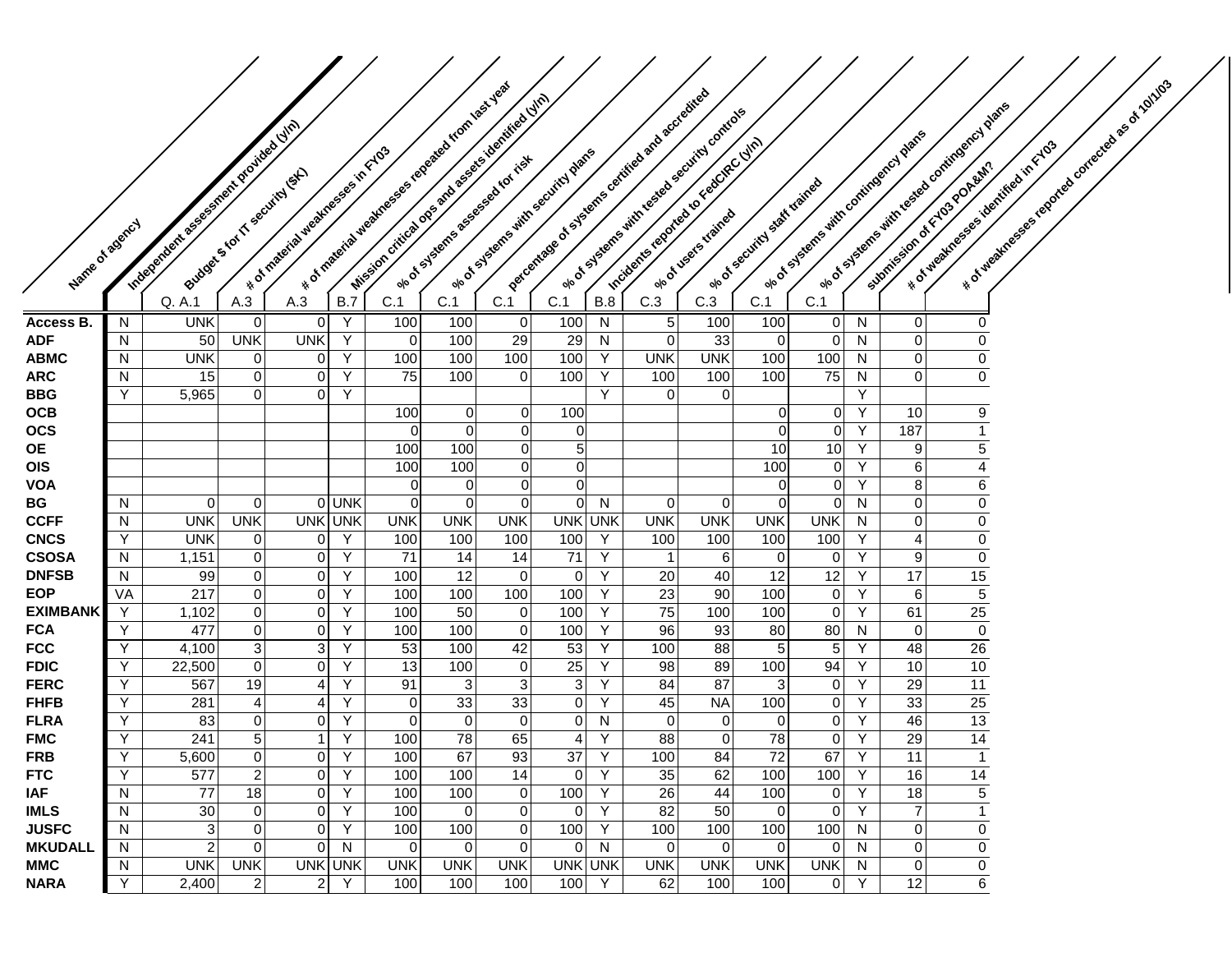|                               |        |                                        |                                  |                                   |        |                |                               | Interest of critical operations and complete interest und Units | level trace of systems of critical arc accidities |                                     |                       |                                  |                                       |        |                     | side systems with rested contingency plans |                                                   | <b>. of 1 or 102</b> |
|-------------------------------|--------|----------------------------------------|----------------------------------|-----------------------------------|--------|----------------|-------------------------------|-----------------------------------------------------------------|---------------------------------------------------|-------------------------------------|-----------------------|----------------------------------|---------------------------------------|--------|---------------------|--------------------------------------------|---------------------------------------------------|----------------------|
|                               |        | Independent as see sment provided unit |                                  |                                   |        |                |                               |                                                                 | 9/1 of systems with research security controls    |                                     |                       |                                  |                                       |        |                     |                                            |                                                   |                      |
|                               |        |                                        |                                  |                                   |        |                |                               |                                                                 |                                                   | Incidents exported to Feb City Clym |                       |                                  | ole of systems with contingency plans |        |                     |                                            | IF TO WE PARTICLE ASSESSED FOR DISCREPS ASSESSED. |                      |
|                               |        |                                        |                                  | -5 of material weaknesses in F103 |        |                |                               |                                                                 | of od Systems with society parts                  |                                     |                       |                                  |                                       |        |                     |                                            |                                                   |                      |
|                               |        |                                        |                                  | evidoe 5 for 1 security (str)     |        |                |                               |                                                                 |                                                   |                                     |                       | sie of security start trained    |                                       |        |                     |                                            |                                                   |                      |
|                               |        |                                        |                                  |                                   |        |                |                               |                                                                 |                                                   |                                     |                       |                                  |                                       |        |                     |                                            |                                                   |                      |
| Narre of agency               |        |                                        |                                  |                                   |        |                |                               |                                                                 |                                                   |                                     |                       |                                  |                                       |        |                     |                                            |                                                   |                      |
|                               |        |                                        |                                  |                                   |        |                |                               |                                                                 |                                                   |                                     |                       |                                  |                                       |        |                     |                                            |                                                   |                      |
|                               |        |                                        |                                  |                                   |        |                |                               |                                                                 |                                                   |                                     |                       |                                  |                                       |        |                     |                                            |                                                   |                      |
|                               |        |                                        |                                  |                                   |        |                |                               |                                                                 |                                                   |                                     |                       |                                  |                                       |        |                     |                                            |                                                   |                      |
| <b>NCUA</b>                   | Y      | 946                                    | $\overline{2}$                   | 1                                 | Y      | 85             | 85                            | 62                                                              | Y<br>85                                           | 24                                  | 61                    | 92                               | 8                                     | Y      | 168                 | 154                                        |                                                   |                      |
| <b>NEA</b>                    | Y      | 17                                     | $\overline{0}$                   | $\overline{0}$                    | Υ      | 100            | 100                           | 100                                                             | 100<br>Y                                          | 21                                  | 18                    | 100                              | 100                                   | Y      | $\overline{4}$      | $\ensuremath{\mathsf{3}}$                  |                                                   |                      |
| <b>NEH</b>                    | Y      | 50                                     | $\overline{2}$                   | $\mathbf 0$                       | Υ      | 100            | 100                           | 100                                                             | Y<br>100                                          | 100                                 | 100                   | 100                              | 100                                   | Y      | 3                   | $\mathbf{1}$                               |                                                   |                      |
| <b>NGA</b>                    | N      | 90                                     | 8 <sup>1</sup>                   | 8                                 | Y      | 17             | 17                            | $\mathbf 0$                                                     | Y<br>$\mathbf 0$                                  | $\mathbf 0$                         | 5 <sub>5</sub>        | 17                               | 8                                     | Y      | 10                  | $\sqrt{2}$                                 |                                                   |                      |
| <b>NLRB</b>                   | Y      | 473                                    | $\mathbf{3}$                     | $\overline{2}$                    | Y      | 40             | 100                           | 100                                                             | Y<br>60<br>Y                                      | 55                                  | 100                   | 60                               | 0                                     | Y      | 158                 | 140                                        |                                                   |                      |
| <b>NMB</b><br><b>NWTSB</b>    | N<br>N | 0<br><b>UNK</b>                        | $\overline{0}$<br>$\overline{9}$ | $\overline{0}$<br>$\overline{5}$  | Y<br>Y | 100<br>100     | 100<br>0                      | 100<br>0                                                        | 100<br>0<br>N                                     | 100<br>94                           | 100<br>33             | 100<br>100                       | 100<br>$\mathbf 0$                    | Y<br>Υ | $\overline{c}$<br>9 | $\mathbf{1}$<br>4                          |                                                   |                      |
| <b>OFHEO</b>                  | Y      | 170                                    | $\overline{0}$                   | $\mathbf 0$                       | Y      | $\overline{0}$ | $\overline{0}$                | $\mathbf 0$                                                     | Y<br>100                                          | 99                                  | 15                    | 100                              | 100                                   | Υ      | $\overline{4}$      | $\pmb{0}$                                  |                                                   |                      |
| <b>OPIC</b>                   | Y      | 231                                    | $\overline{7}$                   | $\mathbf 0$                       | Υ      | 100            | $\overline{0}$                | $\mathbf 0$                                                     | 100<br>N                                          | $\mathbf{1}$                        | 50                    | 100                              | 0                                     | Y      | 25                  | 21                                         |                                                   |                      |
| <b>OSC</b>                    | N      | <b>UNK</b>                             | $\overline{0}$                   | $\overline{0}$                    | Υ      | 100            | 100                           | $\mathbf 0$                                                     | Y<br>100                                          | 100                                 | 100                   | 100                              | 100                                   | Y      | $\mathbf{1}$        | $\pmb{0}$                                  |                                                   |                      |
| <b>OSHRC</b>                  | Y      | 87                                     | $\overline{2}$                   | $\overline{c}$                    | Y      | 100            | 100                           | $\mathbf 0$                                                     | Y<br>100                                          | 96                                  | 100                   | 100                              | 0                                     | Υ      | 11                  | 8                                          |                                                   |                      |
| <b>PBGC</b>                   | Y      | 3,550                                  | $\overline{4}$                   | $\boldsymbol{4}$                  | Y      | 50             | 100                           | 50                                                              | Y<br>20                                           | 100                                 | 100                   | 100                              | 60                                    | Y      | 18                  | 5                                          |                                                   |                      |
| <b>PCORPS</b>                 | Y      | 2,200                                  | 31                               | 16                                | Υ      | 46             | 25                            | 25                                                              | Y<br>54                                           | 95                                  | 100                   | 85                               | 70                                    | Y      | 18                  | $\overline{\mathbf{4}}$                    |                                                   |                      |
| <b>PRC</b>                    | VA     | <b>UNK</b>                             | <b>UNK</b>                       | UNK UNK                           |        | <b>UNK</b>     | <b>UNK</b>                    | <b>UNK</b>                                                      | <b>UNK</b><br><b>UNK</b>                          | <b>UNK</b>                          | UNK                   | UNK                              | <b>UNK</b>                            | N      | 0                   | $\pmb{0}$                                  |                                                   |                      |
| <b>RRB</b>                    | Y<br>Y | 2,023                                  | $\vert$ 1                        | $\mathbf{1}$                      | Υ<br>Y | 100            | 100                           | 100                                                             | 22<br>Y<br>Y                                      | 100                                 | 44                    | 100                              | 66                                    | Υ<br>Υ | 10                  | $\overline{5}$<br>$\overline{21}$          |                                                   |                      |
| <b>SEC</b><br><b>SMITHSO</b>  | Y      | 13,271<br>1,193                        | $\vert$<br> 0                    | $\mathbf{1}$<br>$\overline{0}$    | Y      | 0<br>92        | $\overline{\mathbf{c}}$<br>92 | 0<br>$\mathbf 0$                                                | $\overline{2}$<br>$\overline{17}$<br>Y            | 4<br>62                             | 25<br>11              | $\overline{c}$<br>8 <sup>1</sup> | 57<br>8                               | Y      | 39<br>22            | $\overline{14}$                            |                                                   |                      |
| <b>SSS</b>                    | Y      | 127                                    | 0                                | $\overline{0}$                    | Y      | 100            | 100                           | 100                                                             | Y<br>100                                          | 100                                 | 0                     | 100                              | 50                                    | Y      | $2 \vert$           | $\overline{1}$                             |                                                   |                      |
| <b>TVA</b>                    | Y      | 3,200                                  | 5 <sup>2</sup>                   | $\overline{4}$                    | Y      | 27             | 27                            | 18                                                              | Y<br>50                                           | 94                                  | 20                    | 23                               | 23                                    | Y      | 8                   | $\sqrt{2}$                                 |                                                   |                      |
| <b>USCFTC</b>                 | Y      | 309                                    | $\Omega$                         | $\overline{0}$                    | Y      | 100            | 71                            | $\mathbf 0$                                                     | Y<br>14                                           | 87                                  | 100                   | $\overline{71}$                  | 0                                     | Y      | 29                  | $10$                                       |                                                   |                      |
| <b>USCPSC</b>                 | Y      | 715                                    | $\overline{0}$                   | $\mathbf 0$                       | Y      | 100            | 100                           | 100                                                             | Y<br>100                                          | $\mathbf 0$                         | 56                    | 100                              | 100                                   | Y      | 8                   | $\bf 8$                                    |                                                   |                      |
| <b>USCSHIB</b>                | Y      | 8                                      | $\overline{3}$                   | $\overline{2}$                    | Y      | 0              | $\overline{0}$                | 0                                                               | Y<br>100                                          | 100                                 | 100                   | 100                              | 100                                   | Υ      | 16                  | $\overline{7}$                             |                                                   |                      |
| <b>USEEOC</b>                 | Y      | 1,297                                  | $\overline{0}$                   | $\mathbf 0$                       | Υ      | 100            | 100                           | 100                                                             | Y<br>100                                          | 100                                 | 100                   | 100                              | 71                                    | Y      | 20                  | 20                                         |                                                   |                      |
| <b>USHMM</b>                  | Y      | 183                                    | $\overline{2}$                   | $\overline{2}$                    | Y      | 100            | 50                            | 8                                                               | Y<br>66                                           | $\mathbf 1$                         | 33                    | 66                               | 66                                    | Y      | 20                  | 17                                         |                                                   |                      |
| <b>USITC</b>                  | Y      | 430                                    | $\overline{0}$                   | $\overline{0}$                    | Y      | 29             | 57                            | 14                                                              | Y<br>$\mathbf 0$                                  | 86                                  | 29                    | $\Omega$                         | $\mathbf 0$                           | Y      | 15                  | $\overline{7}$                             |                                                   |                      |
| <b>USMSPB</b><br><b>USOGE</b> | Y<br>Y | 182                                    | 15                               | $\overline{7}$<br>0               | Y<br>Y | 100            | 100                           | 100                                                             | Y<br>100<br>Y                                     | 100                                 | 33                    | $\Omega$<br>0                    | 0<br>0                                | Y<br>Y | 15                  | 13                                         |                                                   |                      |
| <b>USTDA</b>                  | N      | 346<br>69                              | 12<br>$\overline{0}$             | $\overline{0}$                    | Y      | 100<br>100     | 100<br>$\Omega$               | 0<br>$\Omega$                                                   | 100<br>Y<br>100                                   | 100<br>$\mathbf 0$                  | 100<br>$\overline{0}$ | 100                              | $\overline{0}$                        | N      | 12<br>$\Omega$      | $\mathbf 0$<br>$\Omega$                    |                                                   |                      |
|                               |        |                                        |                                  |                                   |        |                |                               |                                                                 |                                                   |                                     |                       |                                  |                                       |        |                     |                                            |                                                   |                      |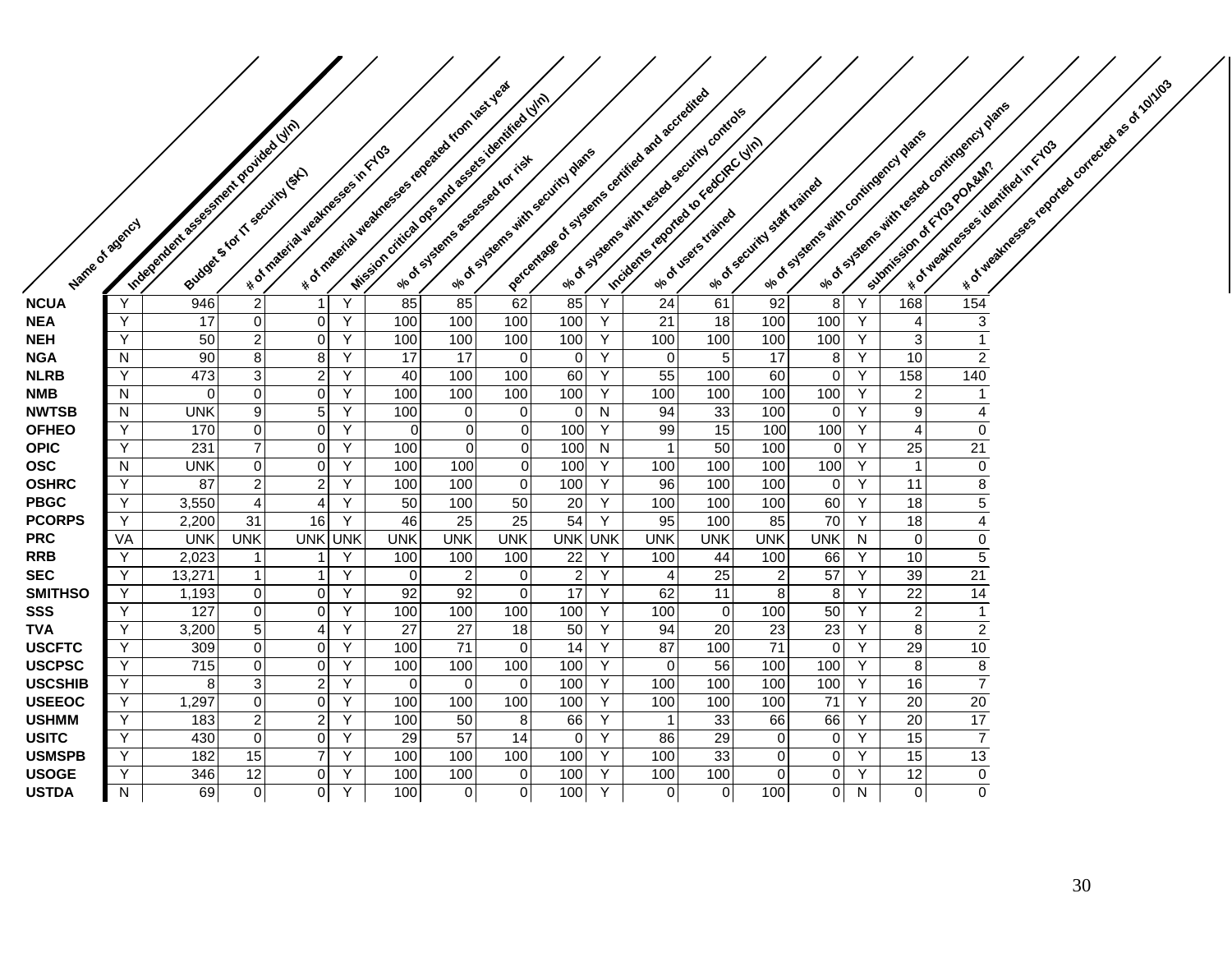Appendix C: Individual Agency Summaries for the 24 CFO Agencies

This appendix provides summaries of agency and IG FY 2003 FISMA reports. Please note that these summaries only cover activities undertaken in FY 2003.

## **Agency for International Development**

#### *IT Security Background*

USAID reported one program, eight systems, and three contractor operations and facilities. USAID review of its program, three systems and one contractor facility used NIST guidelines. The agency reported two material weaknesses, of which both were repeated from last year. These weaknesses were included in the agency's POA&M process. All eight systems integrated security control costs into the life cycle of the system. Three incidents were identified and reported to FedCIRC.

#### *Management and Program Performance Highlights Reported by Agency*

- USAID issues system vulnerability grades to each system owner and system manager, as well as to the chief information security officer. Grades are based on the number and severity of vulnerabilities found during monthly scanning and vulnerability reviews.
- All new employees, including contractors, receive security awareness training prior to issue of agency badge.

## *Management and Program Performance Highlights Reported by the OIG*

• USAID has an effective POA&M process.

#### *Management and Program Performance Challenges Reported by Agency*

• While new personnel receive training, USAID has not yet tracked the security training provided to existing personnel.

#### *Management and Program Performance Challenges Reported by the OIG*

- USAID does not have a complete system inventory, and some systems have yet to be incorporated in agency FISMA reviews.
- Work remains to ensure sensitive data is not exposed to unacceptable risks of loss or destruction.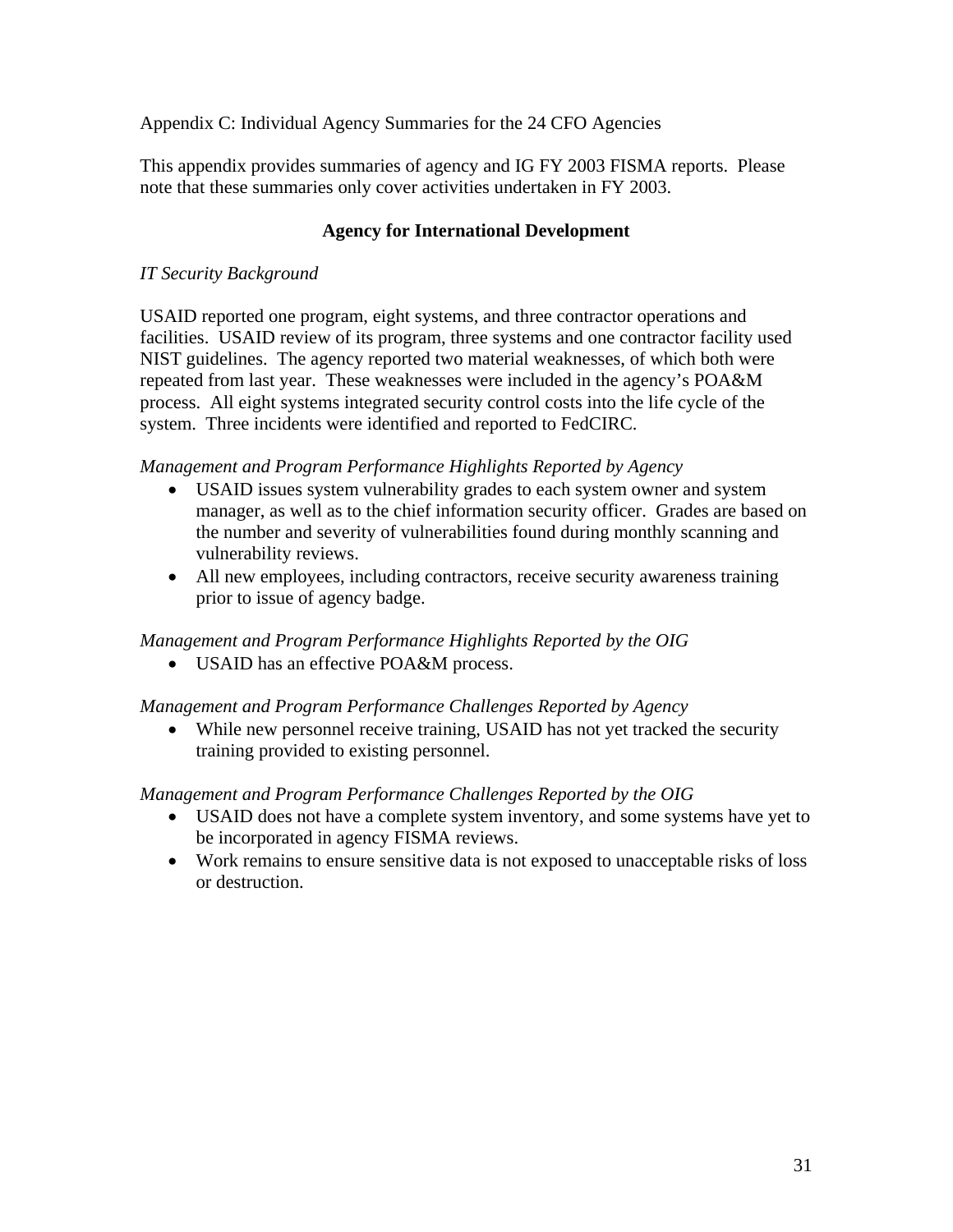| Responsibility of Agency Program Officials and CIO |  |  |  |  |  |
|----------------------------------------------------|--|--|--|--|--|
|----------------------------------------------------|--|--|--|--|--|

|                                                |                                                | Table C.1 of the Agency for International Development FY2003 FISMA Report              |                          |                                                     |               |                                                                  |      |                                                                                                                       |       |                                                                                     |                                |                                                              |               |                                                                                |      |
|------------------------------------------------|------------------------------------------------|----------------------------------------------------------------------------------------|--------------------------|-----------------------------------------------------|---------------|------------------------------------------------------------------|------|-----------------------------------------------------------------------------------------------------------------------|-------|-------------------------------------------------------------------------------------|--------------------------------|--------------------------------------------------------------|---------------|--------------------------------------------------------------------------------|------|
| <b>Principal</b><br>Office (PO)<br><b>Name</b> | Total<br><b>Number</b><br>of<br><b>Systems</b> | Number of<br>systems assessed<br>for risk and<br>assigned a level of an up-to-<br>risk |                          | systems<br>that have<br>date IT<br>security<br>plan |               | Number of Number of<br>systems<br>certified<br>and<br>accredited |      | Number of<br>systems<br>with<br>security<br>control<br>costs<br>integrated<br>into the life<br>cycle of the<br>system |       | Number of<br>systems for<br>which<br>security<br>been tested<br>in the last<br>vear | controls have<br>and evaluated | Number of<br>systems<br>with a<br>contingency<br><b>blan</b> |               | Number of<br>systems for<br>which<br>contingency<br>plans have<br>been tested* |      |
|                                                |                                                | No. Of<br><b>Systems</b>                                                               | $%$ Of<br><b>Systems</b> | No.                                                 | $\frac{0}{0}$ | No.                                                              | $\%$ | No.                                                                                                                   | $\%$  | No.                                                                                 | $\%$                           | No.                                                          | $\frac{0}{0}$ | No.                                                                            | $\%$ |
| Agency<br><b>Total</b>                         | 8                                              | 8                                                                                      | 100%                     | $\overline{7}$                                      | 88%           | $\overline{7}$                                                   | 88%  | 8                                                                                                                     | 100\% | $\mathbf{1}$                                                                        | 13%                            | $\mathbf{1}$                                                 | 13%           | $\mathbf{0}$                                                                   | 0%   |

The agency reports the CIO maintains an agency-wide IT security program and evaluates IT security performance of agency bureaus. Monthly vulnerability scans, supported by the agency chief information officer, help ensure the CIO that components are complying with IT security policies. The agency is working to include all weaknesses into the POA&Ms. The OIG reported weaknesses in the agency's training program, and roughly half of all agency employees received security awareness training. The agency reports all new employees have received IT security training, and over three-fourths of agency employees with significant IT security responsibilities received specialized security training.

## *Responsibilities of Agency Head*

The agency reports the agency head designated the agency's Chief Information Security Officer (CISO) as responsible for IT security responsibilities as detailed in FISMA. The CISO is supported by associate information security officers in oversees missions. Additionally, the agency head authorized and reviews monthly vulnerability assessments, and prevents operating components from making major IT investments without the concurrence of the CIO. While the agency head is working to integrate security into the capital planning process, the OIG reported the policy for developing security documents throughout the systems life cycle does not appear to be documented. The agency reported that the agency head directed the CIO to issue scores to all agency components for their progress in IT security implementation to provide feedback to system owners and managers on their compliance to agency security policy. PDD 63 assigns the Department of State responsibility for coordinating the critical infrastructure protection efforts for foreign affairs agencies and as of yet, the agency reports the Department of State has not assigned CIP responsibilities to USAID. Separate staffs at USAID are devoted to other security programs, including the physical security of agency resources, to avoid duplication of efforts. There are no national critical operations and assets at USAID, and all mission critical operations and assets – as well as their interdependencies and interrelationships – have been fully identified. The agency reports that the agency information security officer is responsible for reporting incidents to FedCIRC, and confirmation of patch installation occurs during monthly vulnerability scanning. The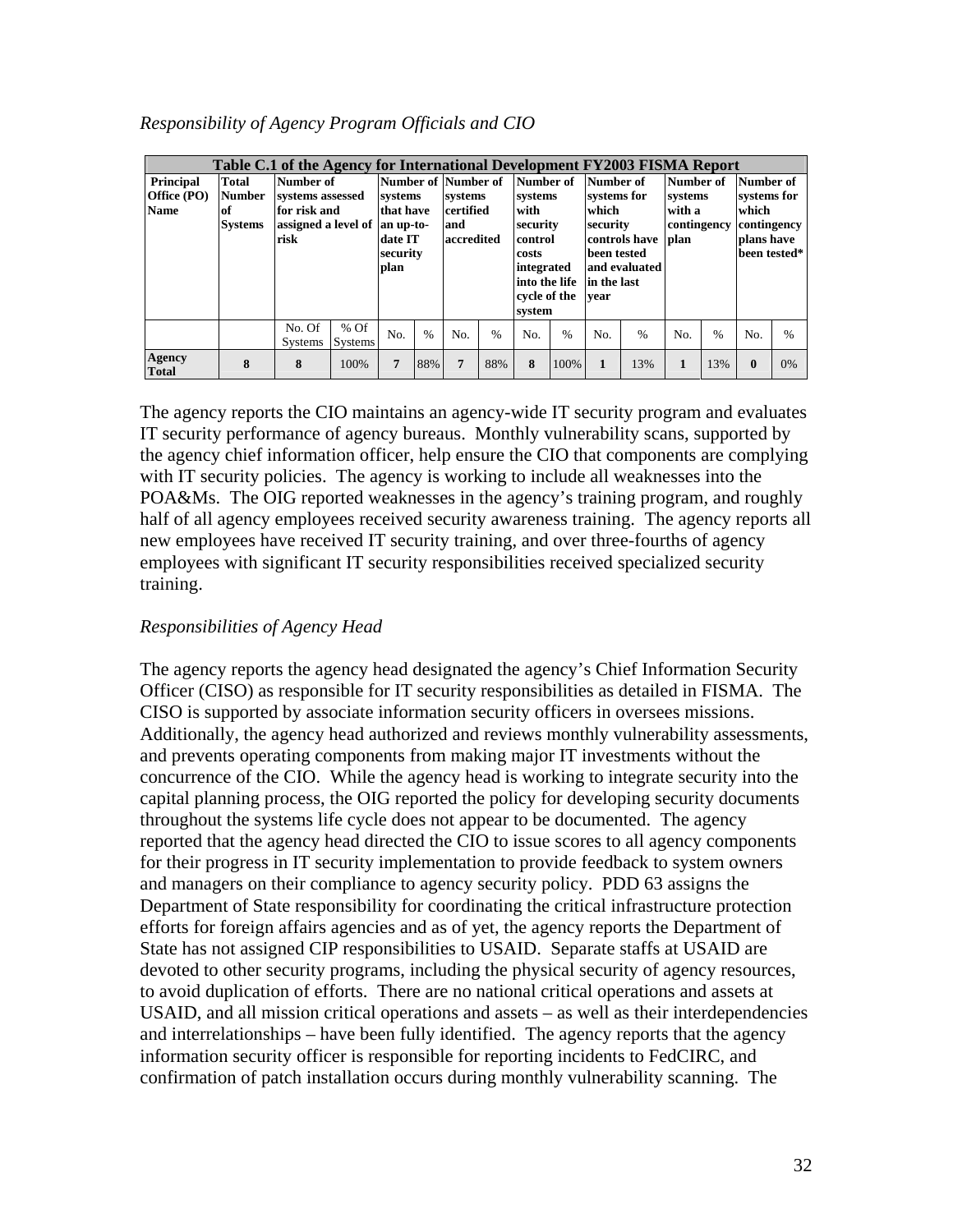agency develops configuration requirements including patching of security vulnerabilities.

## **U.S. Department of Agriculture**

## *IT Security Background*

USDA reported 204 programs, 271 systems, and 22 contractor operations and facilities at 23 bureaus. This year's FISMA review included 116 programs, 193 systems, and 17 contractors operations, and the Department used NIST's self-assessment guide. The Department has not yet completed an inventory of major IT systems and not all material weaknesses are included in their POA&M process. One hundred incidents were reported, fifty-four were reported externally to FedCIRC. Ninety-two percent (249 of 271) of all systems integrated security control costs into system life cycle management. OIG reports ninety-four material weaknesses, of which twenty were repeated from last year, in key areas including access controls, identification and mitigation of vulnerabilities, and management commitment in the Department's IT security program.

#### *Management and Program Performance Highlights Reported by the Department*

- The Secretary of Agriculture established an information security performance measure as part of consideration during each Department executive's annual performance review.
- The Department revised the Capital Planning and Investment Control Guide to ensure new investments adequately incorporate security requirements throughout the investment life cycle.

## *Management and Program Performance Highlights Reported by the OIG*

• The OCIO has an effective incident response program which includes an intrusion detection process to communicate known vulnerabilities and identify patches as well as a direct line of communication to FedCIRC, although not all Department officials, components, and bureaus are integrated into the response program.

#### *Management and Program Performance Challenges Reported by the Department*

- 80% of Department operational systems have not been certified and accredited.
- The Department has not begun identification of mission and national critical operations and assets.

#### *Management and Program Performance Challenges Reported by the OIG*

• A number of weaknesses exist in the Department's POA&M process, including lack of POA&Ms for all systems and programs, incomplete accounting of all weaknesses, and limited integration of resources needed for corrective action.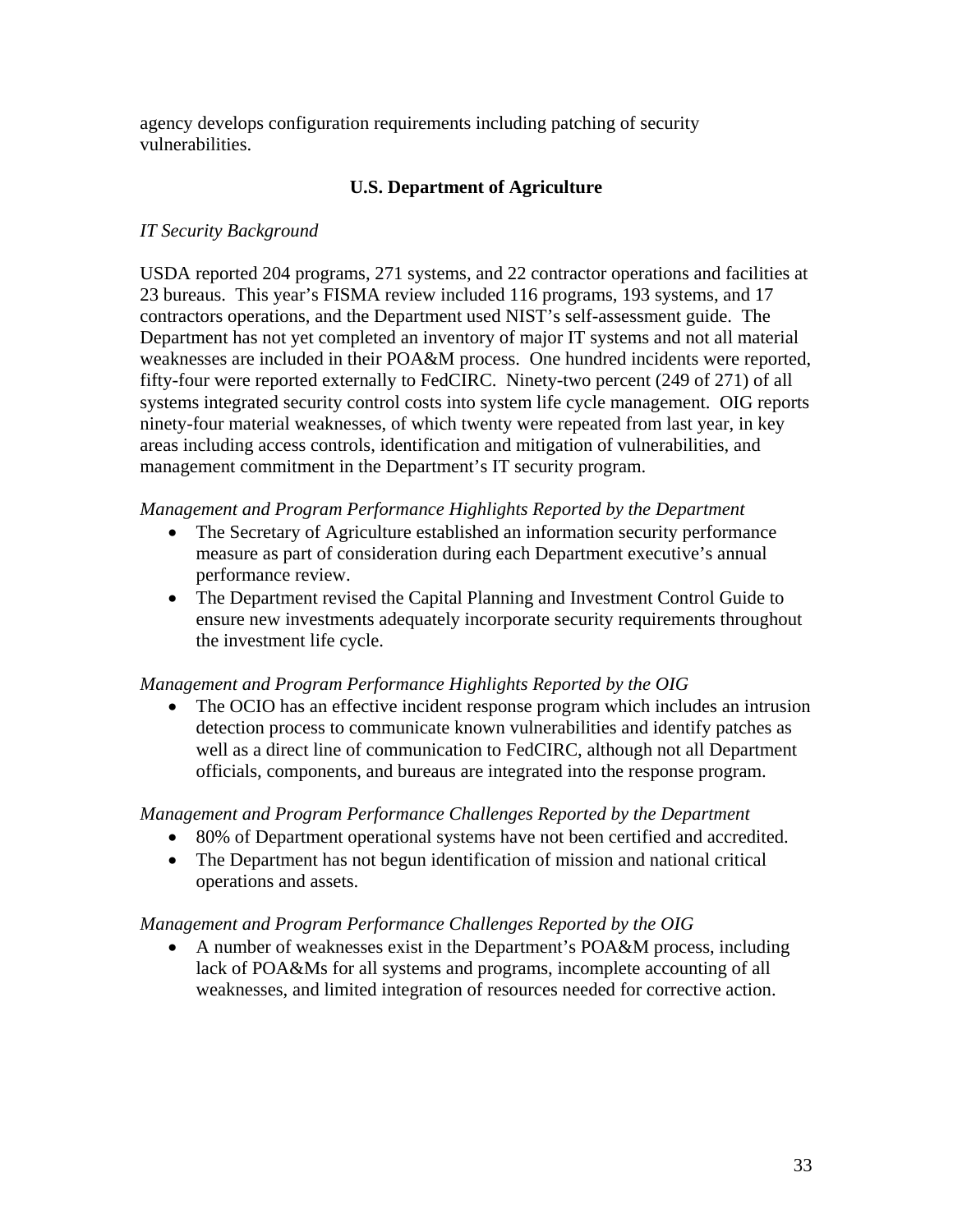| Responsibility of Agency Program Officials and CIO |  |  |  |  |
|----------------------------------------------------|--|--|--|--|
|----------------------------------------------------|--|--|--|--|

|                                                |                                                 | Table C.1 of the U.S. Department of Agriculture FY2003 FISMA Report          |                          |                                                                  |               |                                                                  |               |                                                                                                                       |      |                                                                                     |                                |                                                              |      |                                                                |               |
|------------------------------------------------|-------------------------------------------------|------------------------------------------------------------------------------|--------------------------|------------------------------------------------------------------|---------------|------------------------------------------------------------------|---------------|-----------------------------------------------------------------------------------------------------------------------|------|-------------------------------------------------------------------------------------|--------------------------------|--------------------------------------------------------------|------|----------------------------------------------------------------|---------------|
| <b>Principal</b><br>Office (PO)<br><b>Name</b> | Total<br><b>Number</b><br>'of<br><b>Systems</b> | Number of<br>systems assessed<br>for risk and<br>assigned a level of<br>risk |                          | systems<br>that have<br>an up-to-<br>date IT<br>security<br>plan |               | Number of Number of<br>systems<br>certified<br>and<br>accredited |               | Number of<br>systems<br>with<br>security<br>control<br>costs<br>integrated<br>into the life<br>cycle of the<br>system |      | Number of<br>systems for<br>which<br>security<br>been tested<br>in the last<br>vear | controls have<br>and evaluated | Number of<br>systems<br>with a<br>contingency<br><b>plan</b> |      | Number of<br>systems for<br>which<br>contingency<br>plans have | been tested*  |
|                                                |                                                 | No. Of<br><b>Systems</b>                                                     | $%$ Of<br><b>Systems</b> | No.                                                              | $\frac{0}{0}$ | No.                                                              | $\frac{0}{0}$ | No.                                                                                                                   | $\%$ | No.                                                                                 | $\frac{0}{0}$                  | No.                                                          | $\%$ | N <sub>0</sub>                                                 | $\frac{0}{0}$ |
| Agency<br><b>Total</b>                         | 271                                             | 196                                                                          | 85%                      | 182                                                              | 86%           | 37                                                               | 20%           | 249                                                                                                                   | 92%  | 83                                                                                  | 47%                            | 155                                                          | 62%  | 79                                                             | 39%           |

The Department reports the OCIO has established a process to verify compliance with the Department security policy, but not all bureaus are yet involved in the process. A Department information security officer works in the OCIO to implement Department security policy. The OIG reported the OCIO maintains a shared database, but POA&Ms do not contain weaknesses at all Department bureaus. The Department reports roughly half of all Department employees received IT security awareness training and 78% of employees with significant security responsibilities received specialized IT security training.

## *Responsibilities of Agency Head*

The Department reported the Department head promulgated Department security policies and procedures which identify responsibilities and authorities to comply with FISMA and the Department's IT security program. Additionally, all IT acquisitions greater than \$25,000 are approved by the CIO, and OCIO reviews each acquisition to ensure appropriate IT security considerations are part of the process. While the Department uses on-site and independent reviews, as well as self-assessments and other reviews to oversee compliance with Department security policy, the OIG reported that Department security plans are not always practiced throughout the life cycle of the system. A Homeland Security Administrative Infrastructure Working Group facilitates the integration of the Department's security program with critical infrastructure responsibilities and other security programs. Not all Department mission and national critical assets and operations have been identified, and the Department will be partnering with DHS to conduct a review to identify those assets and operations. The Department reports specific configuration requirements, including requirements to address patching, have been developed.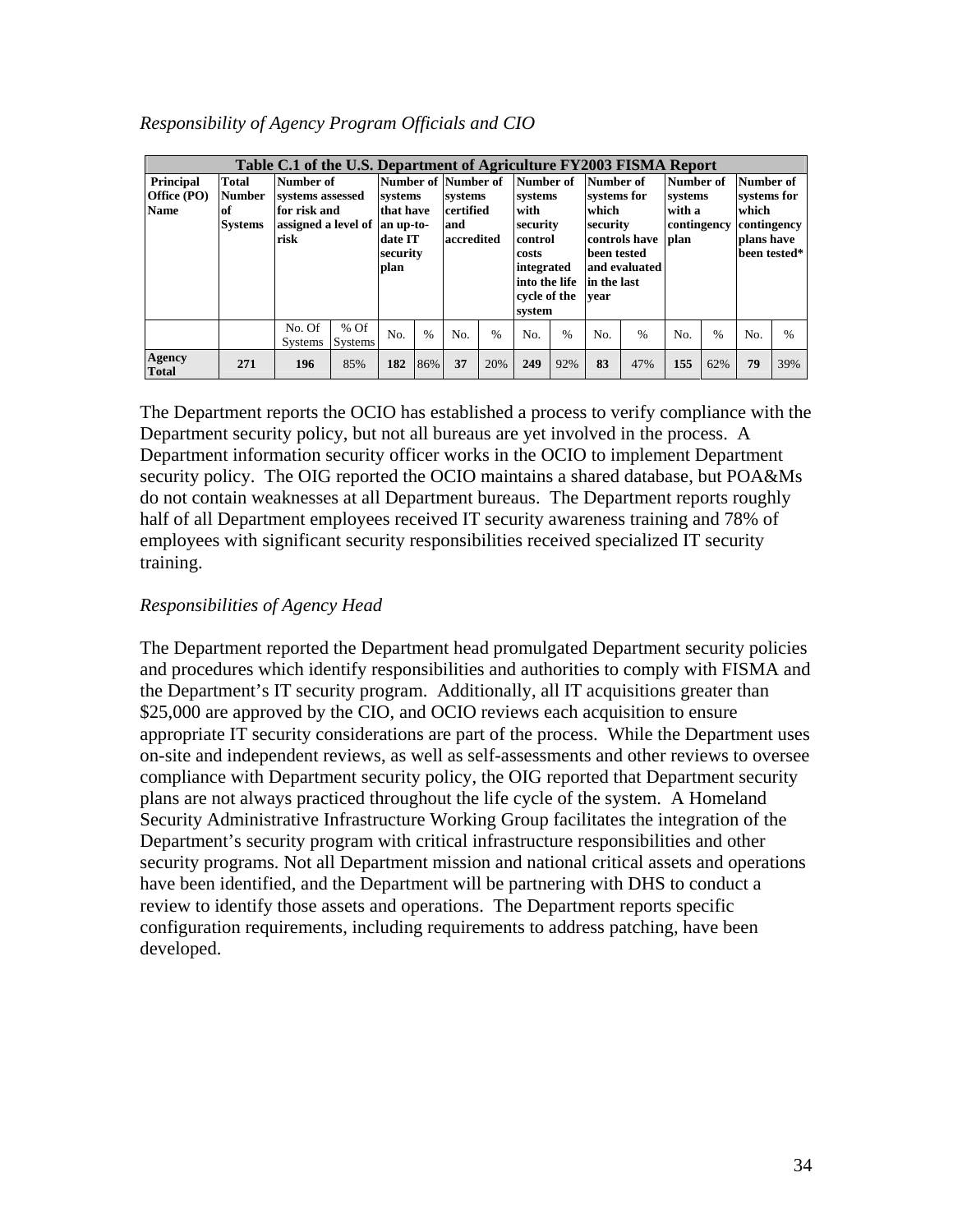#### **Department of Commerce**

#### *IT Security Background*

DOC reported 14 bureaus implementing 34 programs supported by 552 systems and 37 contractor operations and facilities. All of the programs and 550 systems were reviewed as part of the FISMA report. While the Department is still validating their systems inventory data, pertinent security information on all DOC systems, including information on each system's compliance with IT security requirements, system contacts, and system description is maintained in the inventory and used to assess compliance with the security program. The OIG recommended the Department continue to report information security as a material weakness until all national and mission critical systems have been certified and accredited. The OIG evaluation found numerous Department systems reported as certified and accredited have significant deficiencies in their certification and accreditation materials. Over 73,000 incidents were reported, of which 70,985 were reported to FedCIRC. Eighty-nine percent of all operational systems integrated IT security costs into the system life cycle.

#### *Management and Program Performance Highlights Reported by the Department*

- A new information security policy delineates CIO and program official roles and responsibilities. The CIO has primary oversight of the Department's information security program and reports directly to the Deputy Secretary while program officials ensure implementation for the IT security program for systems under their responsibility.
- The OCIO has initiated a compliance review program to evaluate the performance of all department operating units by validating the security information they report and assessing the effectiveness of their information security programs.

#### *Management and Program Performance Highlights Reported by the OIG*

• DOC manages an effective POA&M process and is working to better tie weaknesses to budget requests.

#### *Management and Program Performance Challenges Reported by the Department*

• Bureaus at the Department vary significantly in the numbers of reported incidents.

#### *Management and Program Performance Challenges Reported by the OIG*

- The quality of DOC's risk assessments, security plans, security control testing, and certification and accreditation lacked essential information, and were often inconsistent or inaccurate.
- Complete identification of national and mission critical operation and asset interdependencies and interrelationships must continue.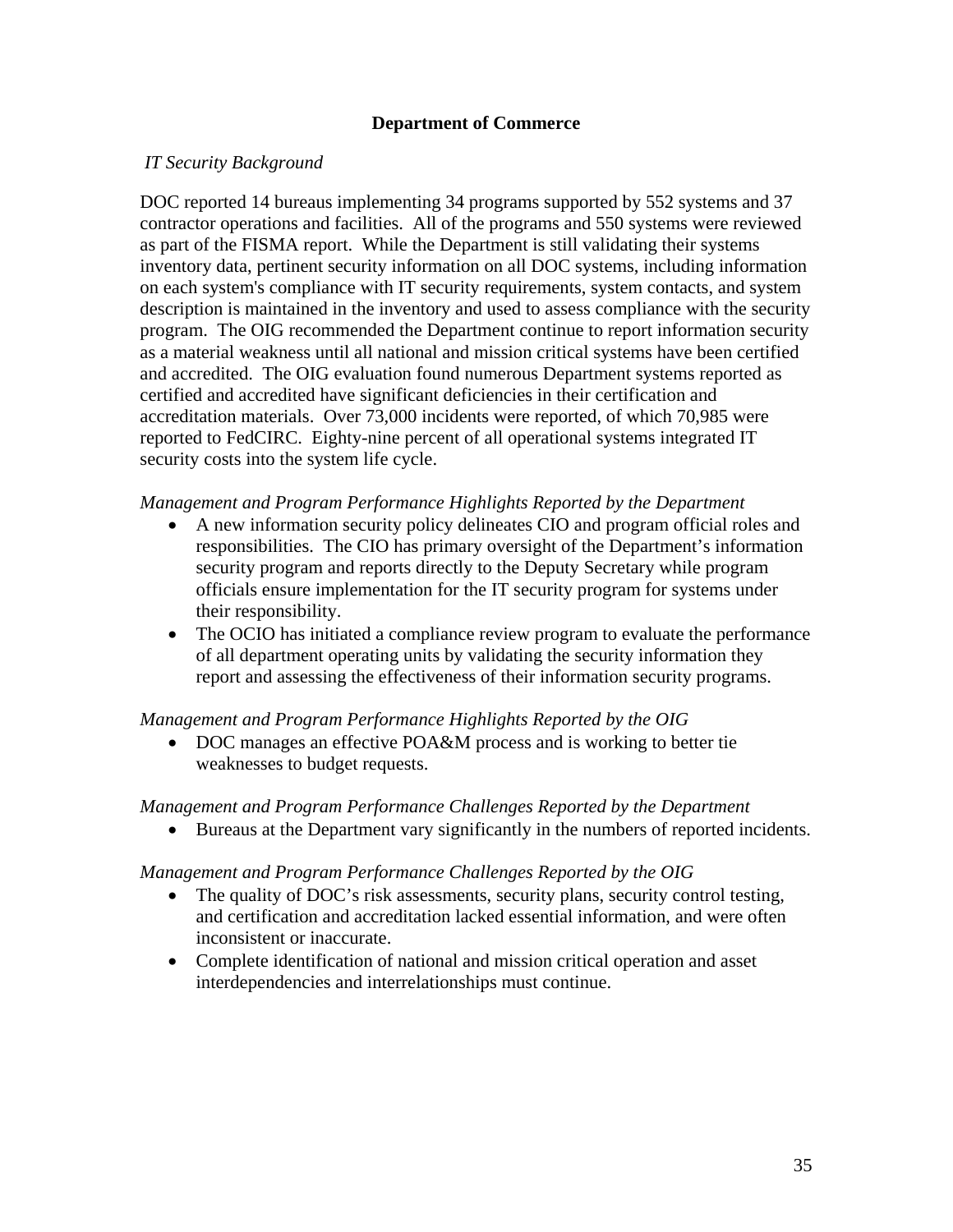## *Responsibilities of Program Officials and CIO*

| Principa Numb<br>1 Office<br><b>(PO)</b><br><b>Name</b> | <b>Total</b><br>er of<br><b>Syste</b><br>ms | of risk        | Table C.1 of the Department of Commerce FY2003 FISMA Report<br><b>Number of systems</b><br>assessed for risk<br>and assigned a level an up-to-date IT<br>No. Of<br>$%$ Of<br><b>Systems</b><br>555<br>100% |     | Number of<br>systems that have systems<br>security plan | certified<br>land<br>accredited |      | Number of Number of<br>systems<br>with<br>security<br>control<br>costs<br>integrated<br>into the life<br>cycle of the<br>system |      | Number of<br>systems for<br>which<br>security<br>been tested<br>in the last<br>vear | controls have<br>and evaluated | Number of<br>systems<br>with a<br>contingency<br><b>blan</b> |      | Number of<br>systems for<br>which<br>contingency<br>plans have | been tested* |
|---------------------------------------------------------|---------------------------------------------|----------------|------------------------------------------------------------------------------------------------------------------------------------------------------------------------------------------------------------|-----|---------------------------------------------------------|---------------------------------|------|---------------------------------------------------------------------------------------------------------------------------------|------|-------------------------------------------------------------------------------------|--------------------------------|--------------------------------------------------------------|------|----------------------------------------------------------------|--------------|
|                                                         |                                             | <b>Systems</b> |                                                                                                                                                                                                            | No. | $\%$                                                    | No.                             | $\%$ | No.                                                                                                                             | $\%$ | No.                                                                                 | $\%$                           | No.                                                          | $\%$ | No.                                                            | $\%$         |
| Agency<br><b>Total</b>                                  | 555                                         |                |                                                                                                                                                                                                            | 555 | 100%                                                    | 541                             | 97%  | 495                                                                                                                             | 89%  | 502                                                                                 | 90%                            | 549                                                          | 99%  | 421                                                            | 76%          |

The Department reports the CIO has primary oversight of all aspects of Commerce's information security program and reports to the Deputy Secretary on the status of information security within the Department. Operating unit heads and program officials are responsible for implementing an effective information security program for systems under their responsibility. Furthermore, the CIO has designated a senior information security officer and a Commerce Critical Infrastructure Program Manager ensures the stability of operational and technical security controls within the Commerce IT infrastructure and manages the Department's Computer Incident Response Team (CIRT). The Department reports 94% of DOC's 48,269 employees and contractor employees received security awareness training in the last year. While 100% of employees with significant security responsibility have received specialized training, the OIG reports inconsistent training requirements for these personnel and the need for an improved understanding of their duties and responsibilities.

#### *Responsibilities of Agency Head*

The Department reports the Secretary of Commerce oversees all IT security activities within the Department. The roles and responsibilities for IT security are defined in the Department's IT Security Program Policy issued in January 2003. Additionally, the Secretary of Commerce formally delegated FISMA responsibilities to the Department CIO, who in turn has formally designated a senior program manager to oversee implementation of and compliance with FISMA requirements within the Department. Operating units can not make a major IT investment decision without concurrence of the CIO. Other security programs such as operations planning, personnel security, and physical security, is under the authority of the Department's Chief Financial Officer who coordinates security efforts with the CIO to avoid duplication. DOC reports the Department head ensures the Department's information security plan is practiced throughout the lifecycle of each agency system by directing employees to support the department's 5-stage security lifecycle process. While the Department has identified mission and national critical operations and assets, work remains to fully identify their interdependencies and interrelationships. The Department reports a formal process is in place for timely dissemination of vulnerability information and patching solutions, and configuration requirements – including patching – have been developed.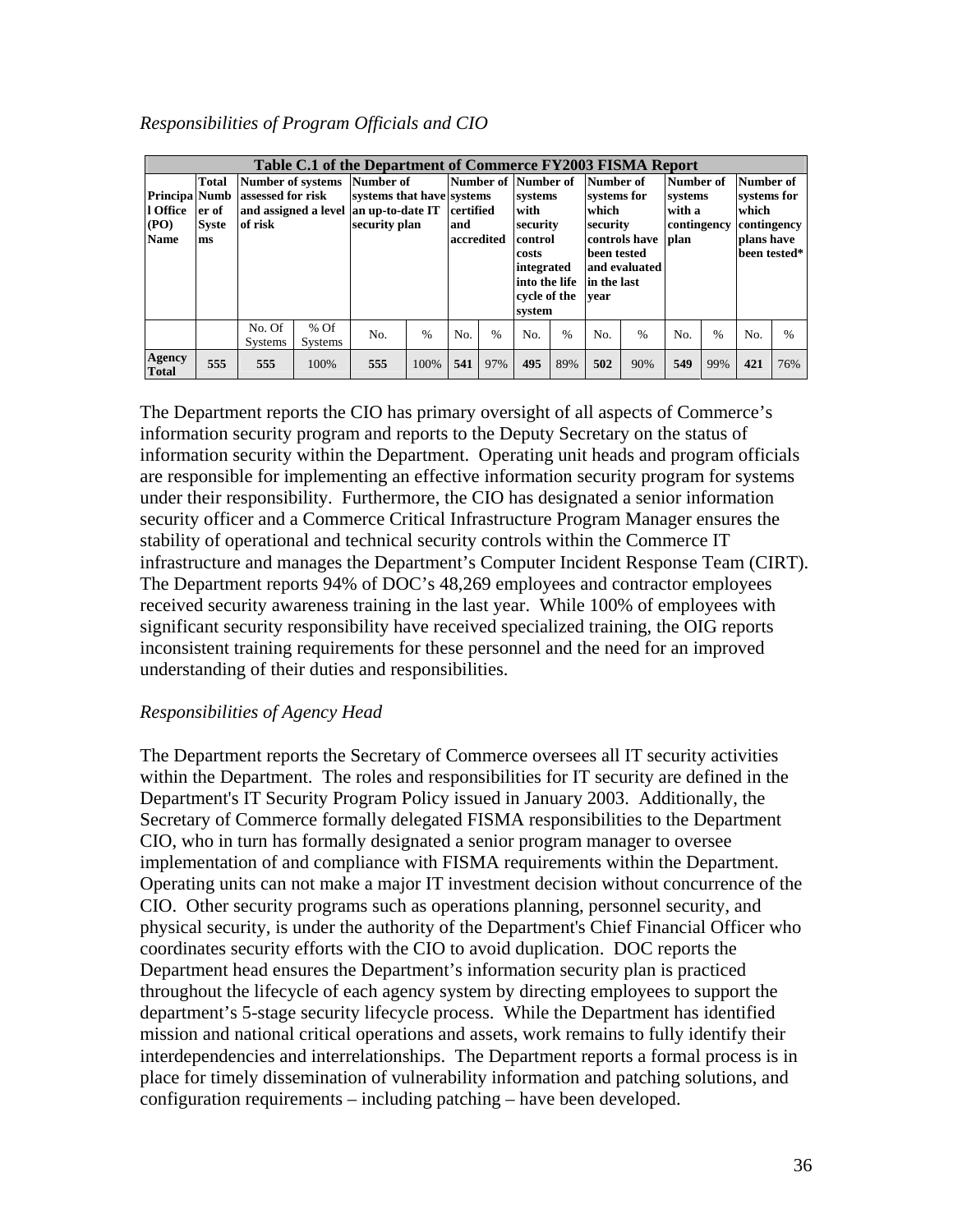### **Department of Defense**

### *IT Security Background*

DoD reported 1,475 unclassified circuits, 3,557 systems, and 4,716 contractor facilities. 1,458 circuits, 378 systems, and 4,000 contractor facilities were reviewed as a basis for this report. The Director of Defense Security Service is responsible for ensuring contractor facilities are adequately secure. In lieu of the NIST self-assessment guide, DoD uses the Defense Information Technology Security Certification and Accreditation Process (DITSCAP) to conduct their reviews. The Department confirms the DITSCAP process covers the necessary elements of the NIST guidelines. The six material weaknesses reported were repeated from last year and are integrated into Department POA&Ms. All 42,421 IT security incidents identified in FY03 were reported directly to FedCIRC. Sixty-seven percent of sampled systems integrated security costs into the system life-cycle.

Please note that the FY03 DOD IG report had not yet been submitted at the time the OMB report was issued. Therefore, there is no reference to IG findings in this summary.

*Management and Program Performance Highlights Reported by the Department* 

- The Department promulgated an Information Assurance Strategy that serves as a planning and management guide for all Services and Agencies and helps ensure a consistent approach to assuring information across DoD.
- The Department uses a consistent process to review the security controls of operational systems.
- DoD is improving its system certification and accreditation practices and associated databases to better track systems in the certification and accreditation process.

- DOD has not fully identified the interrelationships and interdependencies of its national and mission critical operations and assets.
- The Department provided a sample set of its major information systems to complete the FISMA report, and as a result, its IT security findings represent a sample of DoD's total IT portfolio. Plans are in place to report on all systems for the FY 2004 reporting cycle.
- Implementation of the Information Assurance Vulnerability Alert process to facilitate compliance and implementation of patches is not complete at all agencies and Services.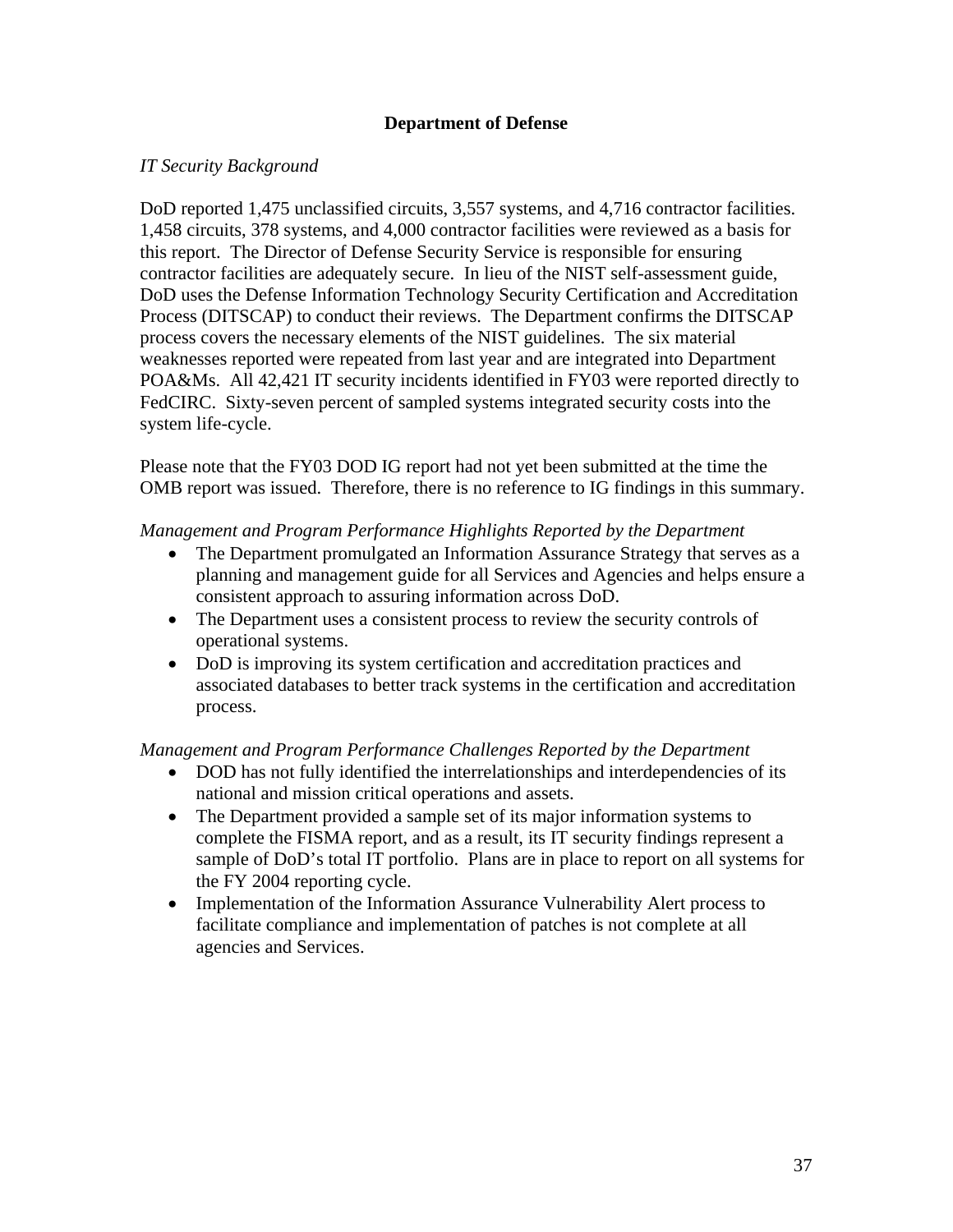| Responsibility of Agency Program Officials and CIO |  |  |  |  |
|----------------------------------------------------|--|--|--|--|
|----------------------------------------------------|--|--|--|--|

| <b>Principal</b><br>Office (PO)<br><b>Name</b> | <b>Total</b><br><b>Number</b><br>l of<br><b>Systems</b> | Number of<br>systems assessed<br>for risk and<br>assigned a level of<br>risk |                          | plan       | Table C.1 of the Department of Defense FY2003 FISMA Report<br>Number of Number of<br>systems<br>that have<br>an up-to-<br>date IT<br>security<br>$\frac{0}{0}$<br>No. |     | systems<br>certified<br>with<br>and<br>accredited<br>costs |     | Number of<br>systems<br>security<br>control<br>integrated<br>into the life<br>cycle of the<br>system | Number of<br>systems for<br>which<br>security<br>been tested<br>in the last<br>vear | controls have<br>and evaluated | Number of<br>systems<br>with a<br>contingency<br><b>blan</b> |      | Number of<br>systems for<br>which<br>contingency<br>plans have | been tested*  |
|------------------------------------------------|---------------------------------------------------------|------------------------------------------------------------------------------|--------------------------|------------|-----------------------------------------------------------------------------------------------------------------------------------------------------------------------|-----|------------------------------------------------------------|-----|------------------------------------------------------------------------------------------------------|-------------------------------------------------------------------------------------|--------------------------------|--------------------------------------------------------------|------|----------------------------------------------------------------|---------------|
|                                                |                                                         | No. Of<br><b>Systems</b>                                                     | $%$ Of<br><b>Systems</b> |            |                                                                                                                                                                       | No. | $\frac{0}{6}$                                              | No. | $\%$                                                                                                 | No.                                                                                 | $\frac{0}{0}$                  | No.                                                          | $\%$ | N <sub>0</sub>                                                 | $\frac{0}{0}$ |
| Agency<br><b>Total</b>                         | 378                                                     | 343                                                                          | 91%                      | 88%<br>334 |                                                                                                                                                                       | 302 | 80%                                                        | 242 | 64%                                                                                                  | 157                                                                                 | 42%                            | 299                                                          | 79%  | 191                                                            | 51%           |

The Department reports that the CIO chairs an Executive Board comprised of all Department CIOs to focus on information security goals. The Deputy CIO chairs an Information Assurance Senior Group to develop and enforce IT security policy and implementation. Additionally, the CIO reviews the IT security performance of all components through development of the FISMA report as well as the Annual Information Assurance Report to Congress. The CIO has appointed a chief information security officer who monitors and evaluates IT security activities. The Department reports eightyfour percent (2,463,748) of all employees received IT security awareness training, and ninety percent (40,364) of employees with significant IT security responsibility received specialized IT security training.

## *Responsibilities of Agency Head*

The Department head endorses the Information Assurance Strategy to articulate security program objectives and guidelines. The DoD CIO reviews IT investment decisions and provides advice to the Secretary of Defense on all IT investments. To oversee the IT security performance of agency program officials, the Assistant Secretary of Defense for Networks and Information Integration presents quarterly updates to the CIO Executive Board on certification and accreditation progress and other potential IT security issues to best allocate IT security corrective actions and resources. The Department reports that critical infrastructure protection responsibilities are integrated with IT security and other security programs. Separate staffs and agency officials are devoted to other security programs so as to avoid duplication and ensure consistency. The Department is using a tool to assess all assets and determine how to best mitigate the risk and impact of their potential loss. The Department reports they have developed configuration requirements, including requirements for patching of vulnerabilities.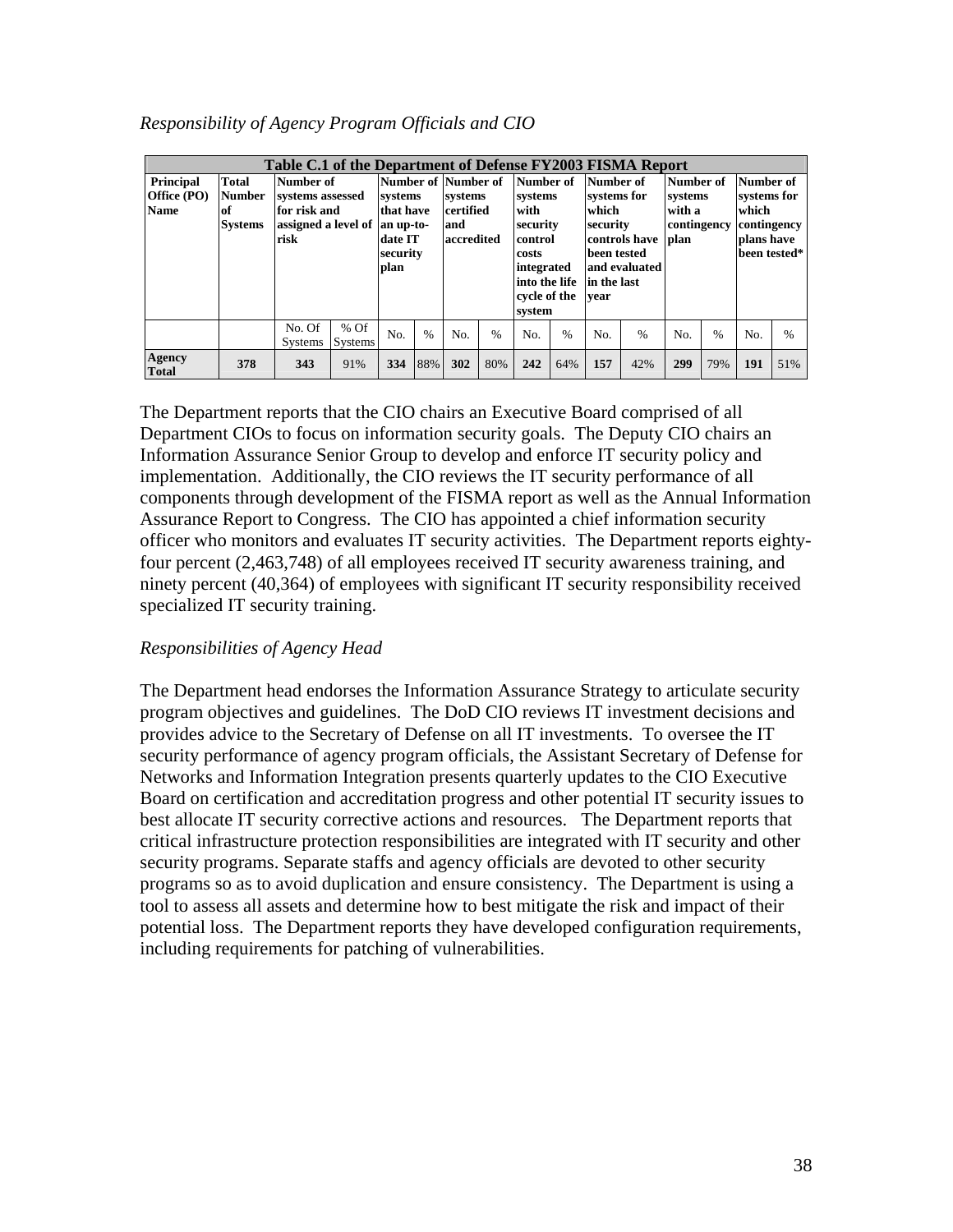## **Department of Education**

### *IT Security Background*

Education reported 23 programs, 76 systems, and 13 contractor operations and facilities across 23 Principal Offices at the Department. The NIST self-assessment guide was used to review all programs, systems, and contractor operations and facilities. In FY03, the Department's OIG identified 66 material weaknesses for each of the Department's systems operating without a completed certification and accreditation, and an additional material weakness for the Department's overall IT Security Program. As a result, the OIG finds the Department is still not in full compliance with FISMA although improvements have been made. The Department identified 10 incidents defined as successful intrusions into the Department's network, and all were reported externally to FedCIRC. Fourteen percent of the Department's systems integrated security costs into system life cycle.

#### *Management and Program Performance Highlights Reported by the Department*

- Key information security policies and procedures have been finalized, documented, and disseminated to support the Department's information security program.
- The Department has identified mission critical operations and assets.

#### *Management and Program Performance Highlights Reported by the OIG*

The Department has a robust POA&M process that effectively manages and prioritizes security weaknesses, although system level POA&Ms can be tied more fully to system budget requests.

#### *Management and Program Performance Challenges Reported by the Department*

• At the end of FY03, ten of seventy-six operational systems had obtained certification and accreditation. The Department plans to complete C&A for all mission critical systems in FY04 and the remaining systems in the first quarter of FY05.

- Incident handling and response capability is inconsistent across the Department, particularly in operating environments involving contractors.
- Department servers were operating with known vulnerabilities, which allowed unauthorized access to Department information and records. This was caused primarily by a lack of timely distribution of patches and effective testing and verification of patch application and corrective actions.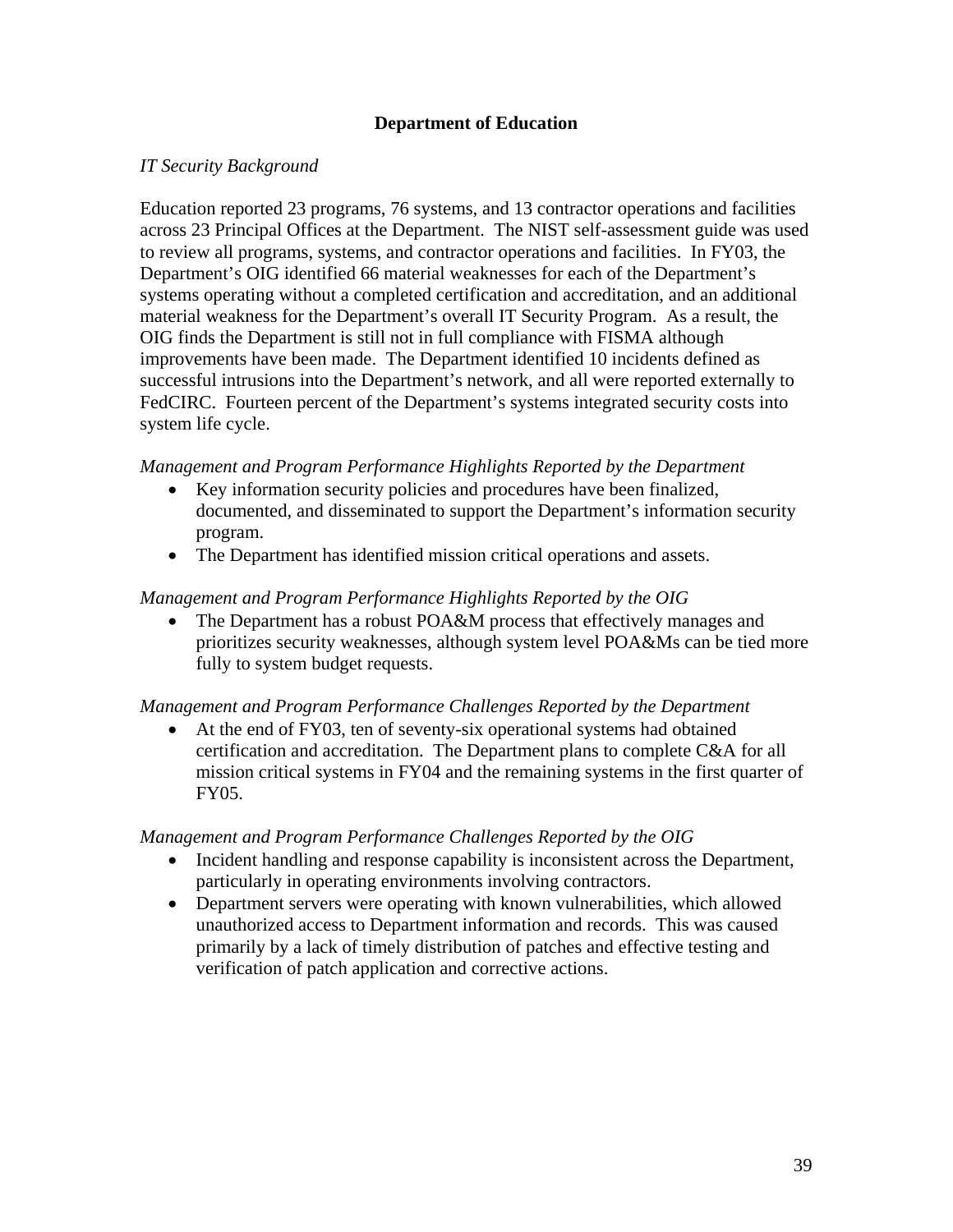| <b>Principal</b><br><b>Office</b> (PO)<br><b>Name</b> | <b>Total</b><br><b>Number</b><br>lof.<br><b>Systems</b> | of risk                  | Table C.1 of the Department of Education FY2003 FISMA Report<br>Number of systems Number Number of<br>assessed for risk<br><b>of</b><br>and assigned a level systems<br>plan<br>$%$ Of<br>No.<br><b>Systems</b> |      | systems<br>certified<br>that have land<br>an up-to- accredited<br>date IT<br>security |     |      | Number of<br>systems<br>with<br>security<br>control<br>costs<br>integrated<br>into the life<br>cycle of the<br>system |      | Number of<br>systems for<br>which<br>security<br>been tested<br>in the last<br>vear | controls have   plan<br>and evaluated | Number of<br>systems<br>with a<br>contingency |               | Number of<br>systems for<br>which<br>contingency<br>plans have | been tested* |
|-------------------------------------------------------|---------------------------------------------------------|--------------------------|-----------------------------------------------------------------------------------------------------------------------------------------------------------------------------------------------------------------|------|---------------------------------------------------------------------------------------|-----|------|-----------------------------------------------------------------------------------------------------------------------|------|-------------------------------------------------------------------------------------|---------------------------------------|-----------------------------------------------|---------------|----------------------------------------------------------------|--------------|
|                                                       |                                                         | No. Of<br><b>Systems</b> |                                                                                                                                                                                                                 | $\%$ |                                                                                       | No. | $\%$ | No.                                                                                                                   | $\%$ | No.                                                                                 | $\%$                                  | No.                                           | $\frac{0}{0}$ | No.                                                            | $\%$         |
| Agency<br><b>Total</b>                                | 76                                                      | 76                       | 100%                                                                                                                                                                                                            | 69   | 90%                                                                                   | 10  | 13%  | 11                                                                                                                    | 14%  | 75                                                                                  | 99%                                   | 36                                            | 47%           | 68                                                             | 89%          |

#### *Responsibilities of the Agency Program Officials and CIO*

The Department reports the CIO provides program officials with instructions on how to comply with IT security mandates, and the OCIO evaluates the performance of Principal Offices. The OCIO also plans to use results from the certification and accreditation process to validate these office's compliance with FISMA, and will include uncovered weaknesses in the Department's POA&M process. The OIG reports the Department had not formally identified a senior information security officer. The Department reported seven percent of Department personnel received security awareness training, although employees were required to complete security awareness training a month after completion of the Department's FISMA report. All employees with significant security responsibilities received specialized training.

## *Responsibilities of the Agency Head*

The Department reports that their IT Security Program Management Plan (ITSPMP) outlines the Department head's IT security responsibilities and delegates security responsibilities to the CIO and program officials. The ITSPMP also describes how the Department head will oversee annual reviews, audits and certification and accreditation programs. The Department head has approved an IT Security System Development Lifecycle Guide to help integrate information security policies into system life cycle development. The CIO leads an investment review board to prevent major operating components from making an IT investment decision without CIO concurrence. Separate staffs coordinate to avoid duplication of personnel, physical, and information security efforts. The Department has no national critical operations and assets and has identified all mission critical operations and assets. Twelve Principal Offices have incident handling and response capability, but the OCIO has sole responsibility for reporting to FedCIRC. Specific configuration requirements, including the patching of known vulnerabilities, are developed and complied with for the Department.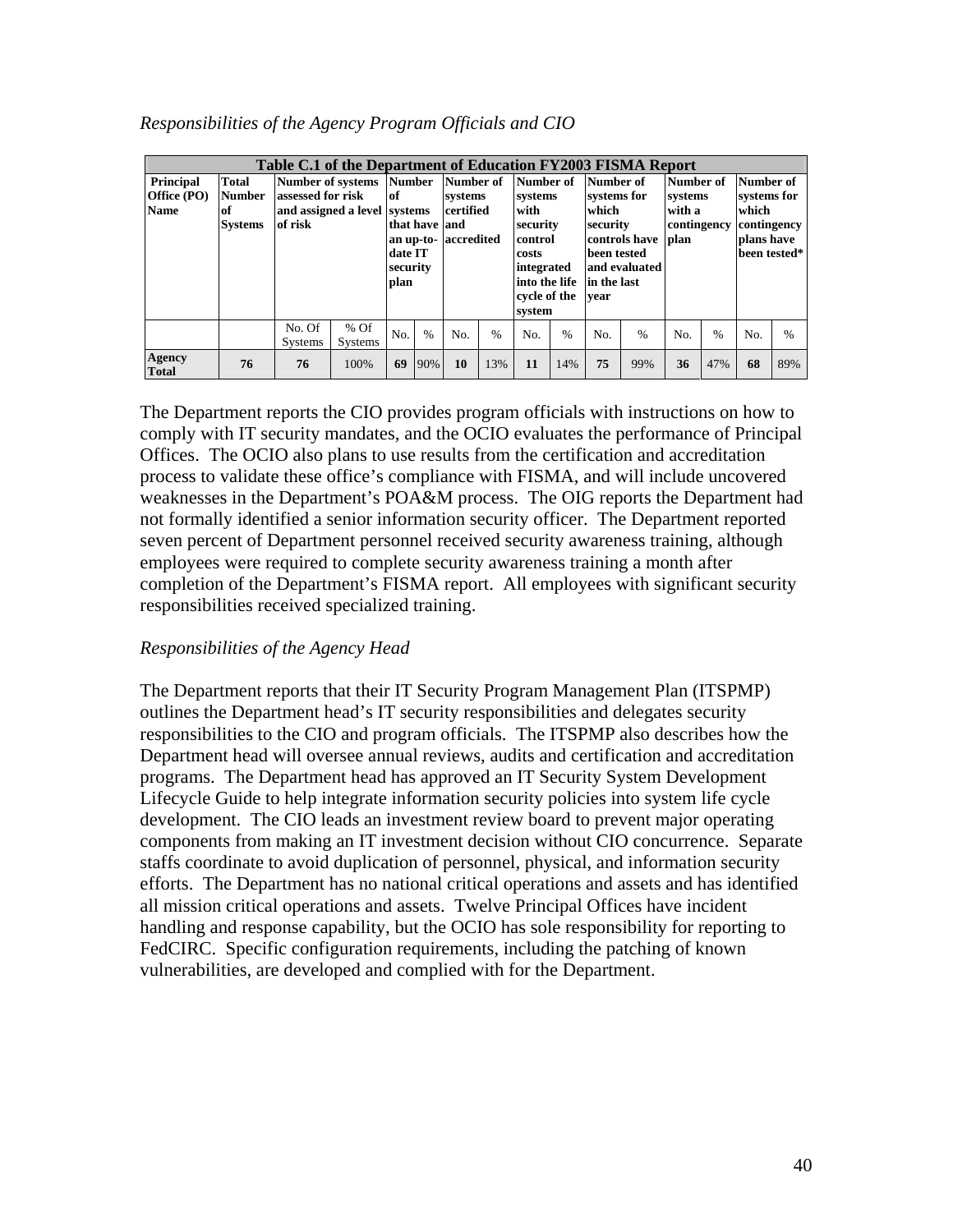## **Department of Energy**

### *IT Security Background*

DOE reported eight programs, 1,172 systems, and 32 contractor operations/facilities. All programs and contractor operations and facilities, and 89% of all agency systems were reviewed as part of this report. Ninety-seven percent of all self-assessments did not use the NIST self-assessment guide, but explicit guidance was issued in May 2003 directing all components to exclusively use the NIST self-assessment guide. DOE reported 1,926 security incidents of which 89 were reported to FedCIRC. Neither Agency officials nor the Inspector General identified any material weaknesses for the Department's IT security systems. DOE reported 95% of all operating systems integrated security costs into the system life cycle.

### *Management and Program Performance Highlights Reported by the Department*

- The Department of Energy led a team consisting of some agency and industry experts which developed a security benchmark for Oracle Databases. The benchmark has been adopted by DOE, other agencies and the Center for Internet Security. DOE negotiated an enterprise license agreement with Oracle under which Oracle pre-configures the Oracle database to the benchmark. The agreement also includes configuration and pre-testing of any subsequent security patches.
- Agency quarterly reporting to the OCIO on key IT security measures better identifies where security policies and implementation are incomplete or inconsistent. This improves the Department's ability to focus attention on areas of greatest need.
- Perimeter sensors are installed at 18 large DOE sites and headquarters to identify, track and report potentially malicious activity such as scans, probes, and unsuccessful log-on attempts.

#### *Management and Program Performance Highlight Reported by the OIG*

• DOE manages an effective POA&M process and will work to more consistently tie POA&M weaknesses to the agency budget and have agency program officials report to the CIO on a more regular basis.

#### *Management and Program Performance Challenges Reported by the Department*

- DOE reported 68% of all systems have contingency plans and 27% of those plans have been tested. This could cause loss of support to critical and sensitive operations.
- Due to continued under use of NIST self-assessment guidance, explicit requirements to use NIST guidance was issued in May 2003.

#### *Management and Program Performance Challenges Reported by the OIG*

• Agency programs and sites have broad discretion in determining what incidents are reported and half of the Department's organizations did not report incidents.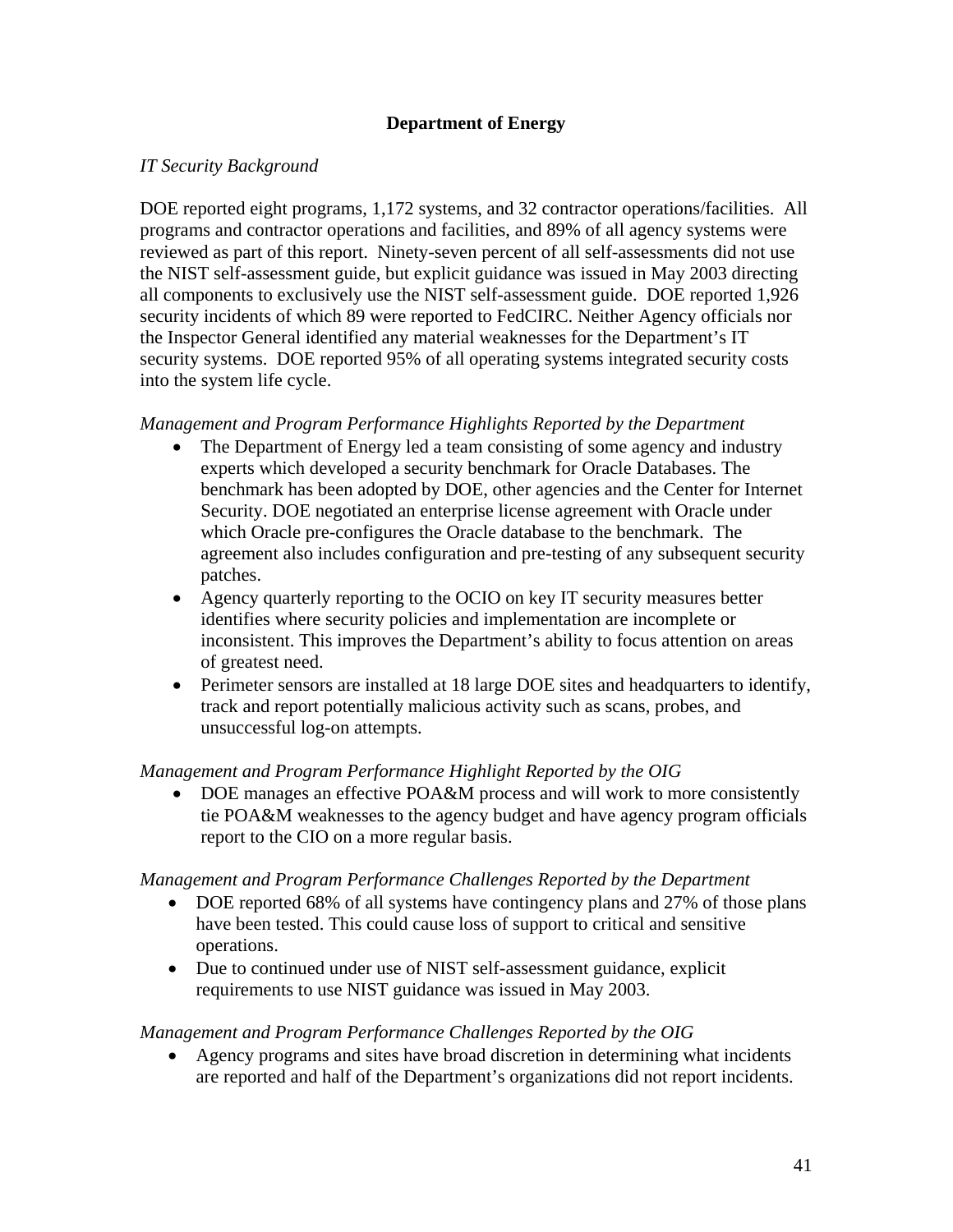| Responsibilities of Agency Program Officials and CIO |  |  |  |  |
|------------------------------------------------------|--|--|--|--|
|------------------------------------------------------|--|--|--|--|

| <b>Principal</b><br>Office (PO)<br><b>Name</b> | Total<br><b>Number</b><br><b>of</b><br><b>Systems</b> | Number of<br>systems assessed<br>for risk and<br>assigned a level of<br>risk |                          | Table C.1 of the Department of Energy FY2003 FISMA Report<br>Number of Number of<br>systems<br>that have<br>an up-to-<br>date IT<br>security<br>plan<br>$\frac{0}{0}$<br>No.<br>1075 92% |  | systems<br>certified<br>and<br>accredited |      | Number of<br>systems<br>with<br>security<br>control<br>costs<br>integrated<br>into the life<br>cycle of the<br>system |      | Number of<br>systems for<br>which<br>security<br>been tested<br>in the last<br>vear | controls have<br>and evaluated | Number of<br>systems<br>with a<br>contingency<br><b>blan</b> |               | Number of<br>systems for<br>which<br>contingency<br>plans have | been tested*  |
|------------------------------------------------|-------------------------------------------------------|------------------------------------------------------------------------------|--------------------------|------------------------------------------------------------------------------------------------------------------------------------------------------------------------------------------|--|-------------------------------------------|------|-----------------------------------------------------------------------------------------------------------------------|------|-------------------------------------------------------------------------------------|--------------------------------|--------------------------------------------------------------|---------------|----------------------------------------------------------------|---------------|
|                                                |                                                       | No. Of<br><b>Systems</b>                                                     | $%$ Of<br><b>Systems</b> |                                                                                                                                                                                          |  | No.                                       | $\%$ | No.                                                                                                                   | $\%$ | No.                                                                                 | $\frac{0}{0}$                  | No.                                                          | $\frac{0}{0}$ | No.                                                            | $\frac{0}{0}$ |
| Agency<br><b>Total</b>                         | 1172                                                  | 1041                                                                         | 89%                      |                                                                                                                                                                                          |  | 970                                       | 83%  | 1112                                                                                                                  | 95%  | 1014                                                                                | 87%                            | 792                                                          | 68%           | 316                                                            | 27%           |

The Department reported the CIO is responsible for overseeing an agency-wide IT security program and for evaluating the performance of IT security programs thru OIG and GAO reviews, assessments conducted by the Office of Independent Oversight and Performance Assessment, peer reviews, and other independent assessments. These reviews provide a basis for the quarterly cyber-security scorecard which is tied to the agency POA&M. Additionally, quarterly security scorecards and POA&Ms help the CIO ensure that program offices are complying with DOE's security program guidelines. Agency IT security awareness training reached 92% of agency employees and 95% of employees with significant security responsibilities received specialized security training in diverse topics including: Computer Forensics, Computer Sanitization, and IT Counterintelligence Training.

## *Responsibilities of the Agency Head*

The Department reports the agency head formally assigned IT security responsibility to the OCIO and an overall agency cyber security management program was established. The agency head ensures that the agency's information security plan is practiced throughout the lifecycle of each agency system by preventing operating components from making major IT investments without approval of the OCIO and delegating the OCIO to review capital asset acquisition plans to ensure security costs are adequately integrated into system expenditures. The Department reported the agency head established a DOE Management Challenges initiative to identify and track corrective actions which are to be reported monthly by the CIO to the agency head. An Integrated Security and Safeguards Management Program drives coordination between the IT security program and critical infrastructure responsibilities and physical security operations. Separate staffs are responsible for physical, personnel and information security, as well as continuity of operations efforts. The OIG reports DOE has fully identified national critical operations and assets, but has not yet fully identified the interdependencies and interrelationships between them. Furthermore, mission critical operations and assets have not been identified. The OIG reported all department program offices and their field elements are to report incidents to their on-site cyber security official who then report to DOE's Computer Incident Advisory Capability (CIAC). The CIAC is the sole component responsible for reporting to FedCIRC.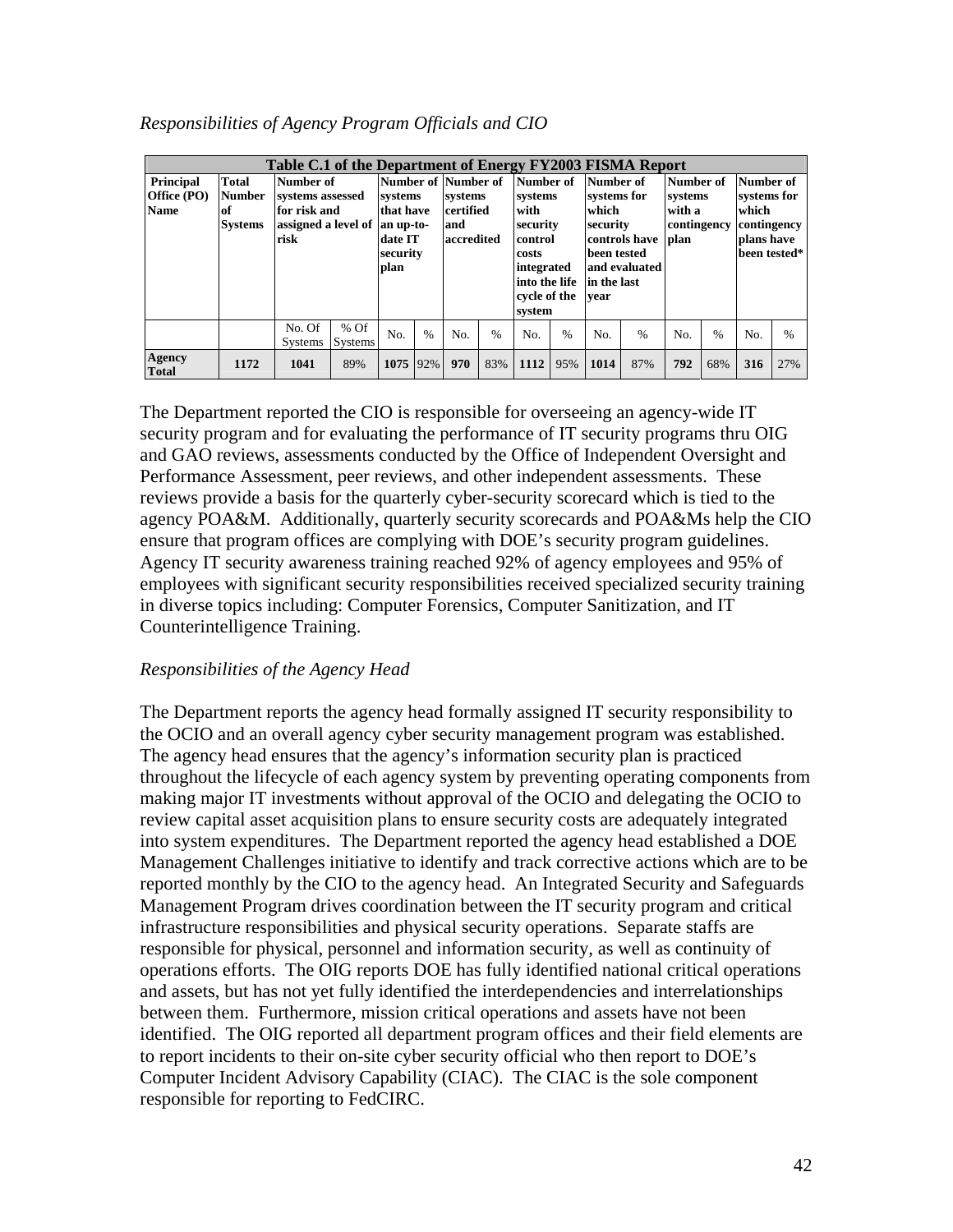# **Environmental Protection Agency**

### *IT Security Background*

EPA reported 24 programs, 164 systems and 77 contractor operations and facilities. All programs and systems and 48 contractor operational and facilities were reviewed. Reviews adhered to NIST risk-assessment methodology, and included physical inspections and system penetration testing. The Agency IT security program did not report any material weaknesses. Eighty-six percent (141 of 164) of operational systems integrate security control costs into the system life cycle. The Agency developed the ASSERT system to maintain its system inventory. EPA reported 2,700,171 incidents, of which all were reported to FedCIRC.

### *Management and Program Performance Highlights Reported by the Agency*

- EPA uses an automated tool for managers to gather system data in support of the annual FISMA report and IT security reviews. Results from the reports are basis for internal scorecards of agency executives to measure their IT security performance.
- Almost all (94%) systems operate with a complete certification and accreditation.

### *Management and Program Performance Highlights Reported by the OIG*

• EPA manages an effective POA&M process, and is working to prioritize security weaknesses more appropriately.

- A majority (69%) of employees with significant security responsibilities did not receive specialized training, although almost all employees received IT security awareness training.
- Roughly 40% (29 of 77) of agency contractor operations and assets were not reviewed as part of this report.
- While a majority of systems have contingency plans, 70% of all operational systems have not yet had those contingency plans tested.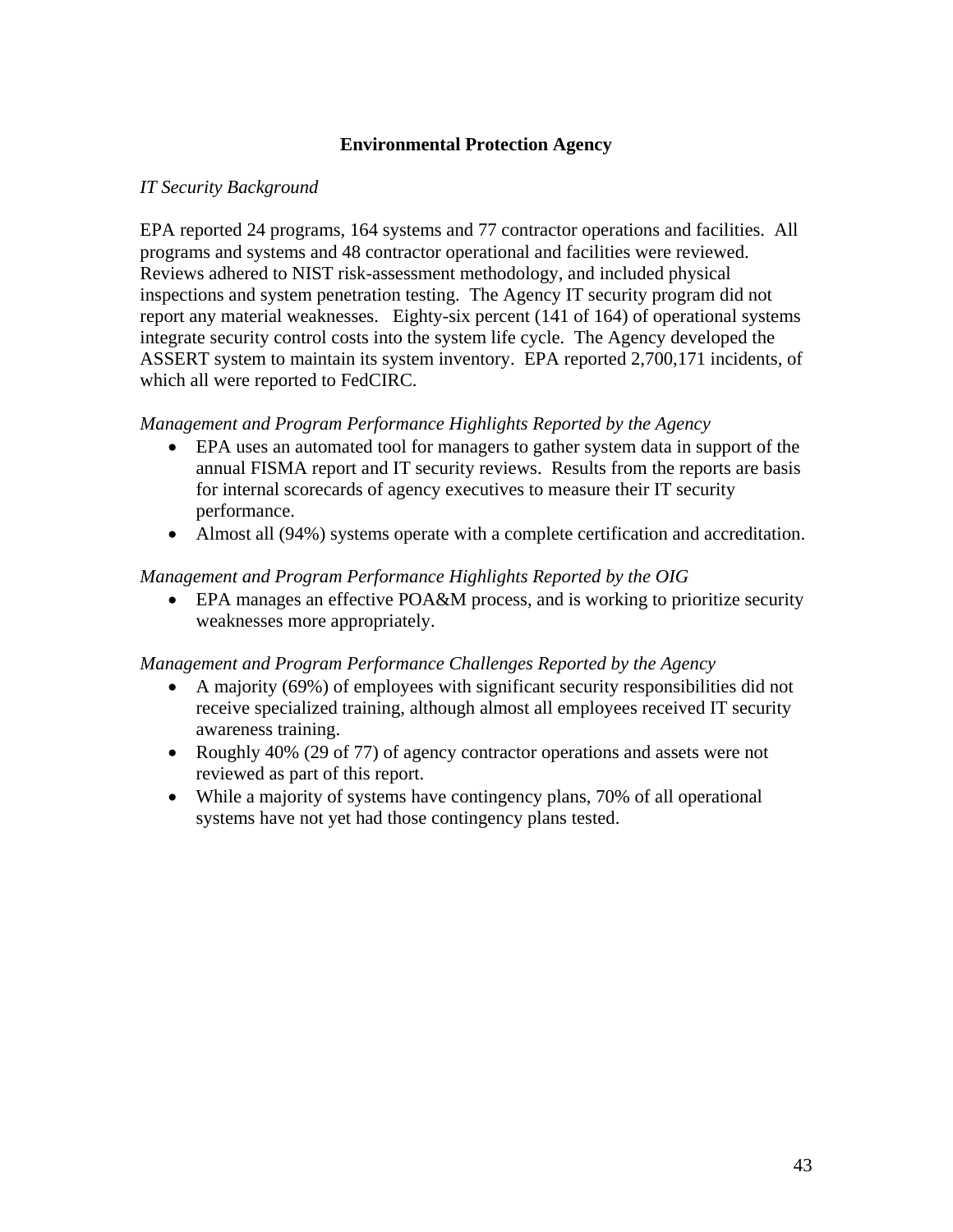| Responsibility of the CIO and Agency Program Officials |  |  |  |  |  |
|--------------------------------------------------------|--|--|--|--|--|
|--------------------------------------------------------|--|--|--|--|--|

|                                 |                        |                                             |                          |      |                                                                                                |         |                                         | Table C.1 of the Environmental Protection Agency FY2003 FISMA Report |                                                                              |                                                         |                                |                                      |      |                                                   |      |
|---------------------------------|------------------------|---------------------------------------------|--------------------------|------|------------------------------------------------------------------------------------------------|---------|-----------------------------------------|----------------------------------------------------------------------|------------------------------------------------------------------------------|---------------------------------------------------------|--------------------------------|--------------------------------------|------|---------------------------------------------------|------|
| <b>Principal</b><br>Office (PO) | Total<br><b>Number</b> | Number of<br>systems assessed               |                          |      |                                                                                                | systems |                                         | Number of<br>systems<br>with                                         |                                                                              | Number of<br>systems for                                |                                | Number of<br>systems                 |      | Number of<br>systems for                          |      |
| <b>Name</b>                     | l of<br><b>Systems</b> | for risk and<br>assigned a level of<br>risk |                          | plan | Number of Number of<br>systems<br>that have<br>an up-to-<br>date IT<br>security<br>$\%$<br>No. |         | certified<br>and<br>accredited<br>costs |                                                                      | security<br>control<br>integrated<br>into the life<br>cycle of the<br>system | which<br>security<br>been tested<br>in the last<br>vear | controls have<br>and evaluated | with a<br>contingency<br><b>blan</b> |      | which<br>contingency<br>plans have<br>been tested |      |
|                                 |                        | No. Of<br><b>Systems</b>                    | $%$ Of<br><b>Systems</b> |      |                                                                                                | No.     | $\%$                                    | No.                                                                  | $\%$                                                                         | No.                                                     | $\frac{0}{0}$                  | No.                                  | $\%$ | No.                                               | $\%$ |
| Agency<br><b>Total</b>          | 164                    | 164                                         | 154<br>100%<br>94%       |      | 154                                                                                            | 94%     | 141                                     | 86%                                                                  | 144                                                                          | 88%                                                     | 132                            | 80%                                  | 49   | 30%                                               |      |

The agency reported the CIO maintains an agency IT security program managed by the security staff under the Deputy CIO for Technology, who is responsible for overseeing development, maintenance and implementation of the Agency-wide security program, and has direct oversight and testing authority for all Agency IT operations. The CIO ensures all segments of the agency comply with the agency-wide IT security program by requiring each program office to submit IT security data that can be used to track progress on corrective actions. Additionally, the CIO also tracks annual security self assessments and conducts penetration tests to evaluate agency IT security performance. The OCIO reports 96% of agency employees received IT security awareness training.

# *Responsibilities of the Agency Head*

The agency reports the agency head delegated specific and general IT security responsibilities under FISMA to the CIO. The agency head sponsors the Quality Information Council, chaired by the CIO, which facilitates regular communication with senior agency officials on IT security matters. Major operating components cannot make IT investment decisions without review by and concurrence of the Agency CIO. The OIG reports the CIO ensures the Agency IT security plan is practiced throughout the life cycle of each system by reviewing selected security plans and developing POA&Ms when weaknesses were present. The agency reports the agency head conducts assessments on a sub-set of investments to validate the implementation and effectiveness of the IT security controls. EPA's information technology security program, continuity of operations program, and physical and operational security programs are managed by separate offices, and the OIG reports EPA has taken steps to integrate its critical infrastructure protection responsibilities with other security programs. Separate staffs are devoted to other security programs so as to prevent duplication or inconsistency. The OIG reports EPA completed a preliminary identification of its national critical operations and assets, but has not fully identified their interdependencies and interrelationships. Additionally, mission critical operations and assets and their interdependencies and interrelationships have been identified. The Computer Security Incident Response Capability (CSIRC) team is responsible for communicating directly with FedCIRC, and is also responsible for vulnerability patch notification and tracking. Configuration requirements are developed to include patching of IT security vulnerabilities.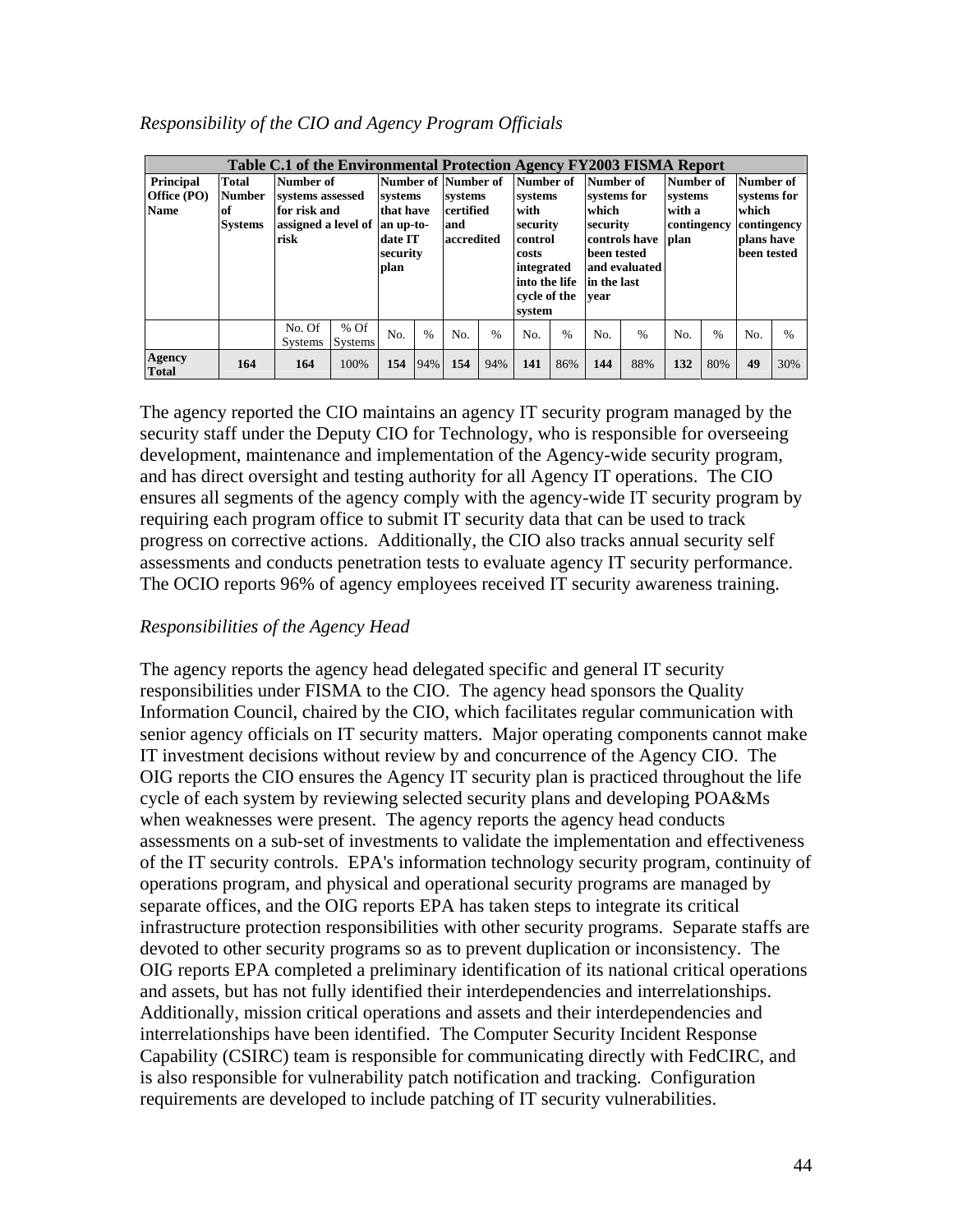## **General Services Administration**

### *IT Security Background*

GSA reported one program, 75 systems, and 36 contractor operations and facilities. The IT security program used the NIST self-assessment guide to review GSA's program, all systems, and 20 contractor operations and assets as basis of this report. The agency reported zero material weaknesses. The agency reports that eighty-four percent (56 of 67) of all operational systems integrated IT security costs into the system life-cycle, and off 48,169 incidents reported by the agency, 99% were reported externally to FedCIRC.

### *Management and Program Performance Highlights Reported by the Agency*

- GSA developed a vulnerability mitigation program to scan and examine the effectiveness of in-place system security controls and measure compliance with GSA objectives and policies.
- The agency has designated a Senior Agency Information Security Officer who leads a newly established Security Division. The Security Division serves under the CIO and is responsible for management, implementation, and oversight of the IT security program.
- The agency head and senior executives review agency POA&Ms and IT security measures on a quarterly basis.

### *Management and Program Performance Challenges Reported by the Agency*

• Seventy-eight percent of agency systems have not been fully certified and accredited.

- Weaknesses in the agency POA&M process included the omission of some security weaknesses, inadequate linkage of weaknesses to system budget requests, and inappropriate prioritization of weaknesses.
- Not all employees with significant IT security responsibilities completed specialized security training.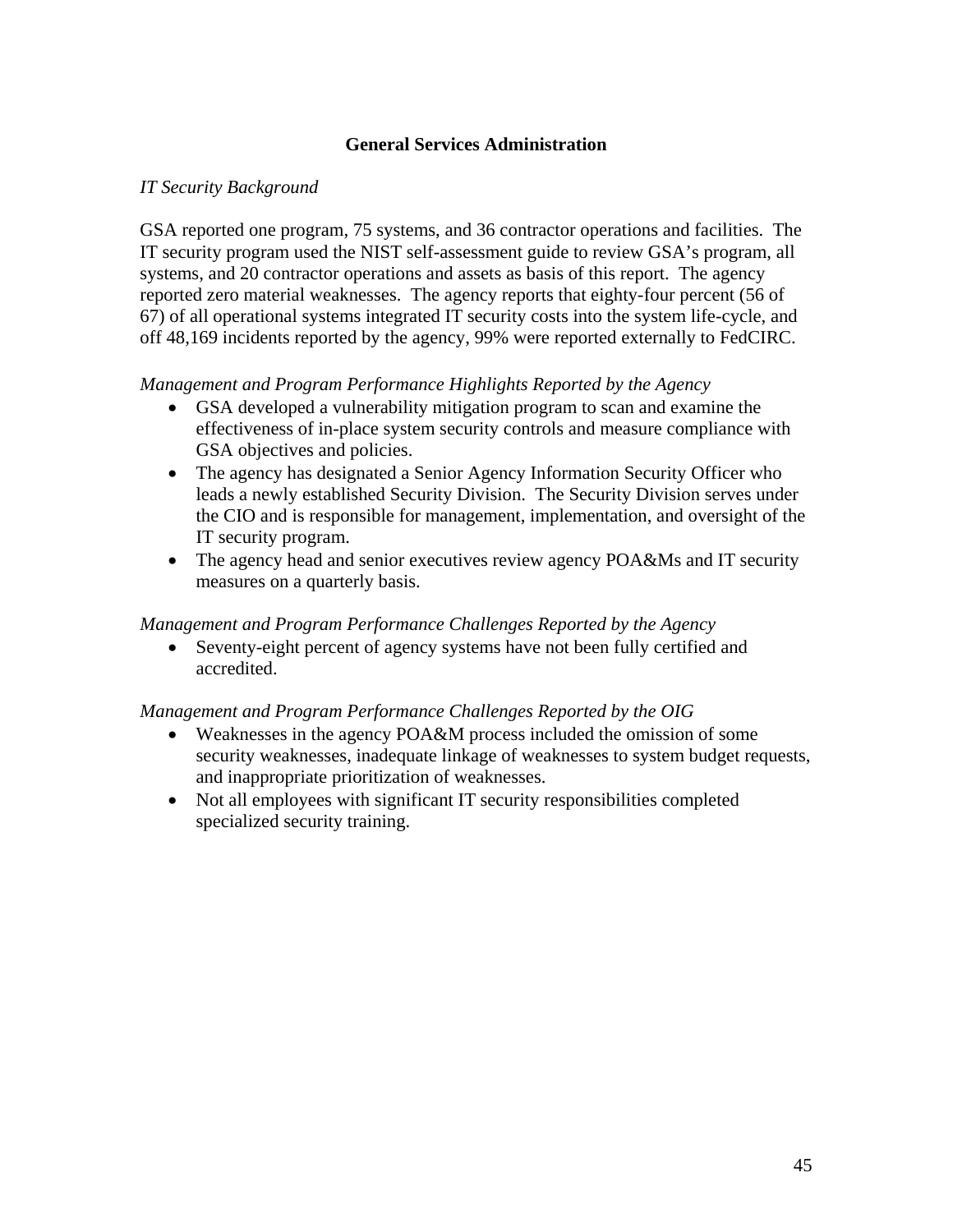| <b>Principal</b><br><b>Office</b> (PO)<br><b>Name</b> | Total<br><b>Number</b><br>l of<br><b>Systems</b> | Number of<br>systems assessed<br>for risk and<br>assigned a level of an up-to-<br>risk |                          | plan      | Table C.1 of the General Services Administration FY2003 FISMA Report<br>Number of Number of<br>systems<br>that have<br>and<br>date IT<br>security<br>$\%$<br>No. |     | systems<br>certified<br>accredited | Number of<br>systems<br>with<br>security<br>control<br>costs<br>integrated<br>into the life<br>cycle of the<br>system |               | Number of<br>systems for<br>which<br>security<br>been tested<br>in the last<br>vear | controls have  plan<br>and evaluated | Number of<br>systems<br>with a<br>contingency |               | Number of<br>systems for<br>which<br>contingency<br>plans have | been tested* |
|-------------------------------------------------------|--------------------------------------------------|----------------------------------------------------------------------------------------|--------------------------|-----------|------------------------------------------------------------------------------------------------------------------------------------------------------------------|-----|------------------------------------|-----------------------------------------------------------------------------------------------------------------------|---------------|-------------------------------------------------------------------------------------|--------------------------------------|-----------------------------------------------|---------------|----------------------------------------------------------------|--------------|
|                                                       |                                                  | No. Of<br><b>Systems</b>                                                               | $%$ Of<br><b>Systems</b> |           |                                                                                                                                                                  | No. | $\frac{0}{0}$                      | No.                                                                                                                   | $\frac{0}{0}$ | No.                                                                                 | $\frac{0}{0}$                        | No.                                           | $\frac{0}{6}$ | N <sub>0</sub>                                                 | $\%$         |
| Agency<br><b>Total</b>                                | 67                                               | 37                                                                                     | 55%                      | 37<br>55% |                                                                                                                                                                  | 15  | 22%                                | 56                                                                                                                    | 84%           | 39                                                                                  | 58%                                  | 30                                            | 45%           | 21                                                             | 31%          |

#### *Responsibilities of the Agency Program Officials and CIO*

The agency reports over half of agency systems have completed risk-assessments and IT security plans, but the percentage of systems with completed certifications and accreditations remains low. The agency reports that the agency CIO, supported by a Senior Agency Information Security Official, serves as the focal point for the Agency's IT security program and is responsible for implementing agency security requirements and policies. Additionally, the OCIO works to incorporate security considerations throughout the life cycle of systems, and conformance to agency IT security policies and procedures is reviewed during certification and accreditation reviews, development of the FISMA report, and quarterly POA&M reviews. The agency reported almost all (97%) agency employees received IT security awareness training. The OIG reported half of information system security officers received specialized security training, but the total percentage of all employees with significant security responsibilities who had received specialized training was unknown.

#### *Responsibilities of the Agency Head*

The agency reports the agency head sets forth the IT security responsibilities and jurisdiction of the CIO and program officials by distributing agency IT security policies and guidelines. The guidelines outline the roles and responsibilities of all agency officials with significant security responsibilities. The agency reports the Senior Agency Security Official serves as a central security management focal point and directs the Security Division in the OCIO to manage the agency's IT security program. Additionally, all major IT investments must follow the agency capital planning and investment control process, including senior level review and concurrence. The OIG reports that the agency head is briefed quarterly on GSA's POA&M status to help ensure GSA's IT security program is implemented. The agency reports GSA has integrated the IT security program with its critical infrastructure protection capabilities and other security programs so as to minimize duplication of effort and assure consistency. The OIG reports GSA has fully identified national critical operations and assets, but not all of their interdependencies and interrelationships. Additionally, mission critical operations and assets have not been fully identified. The agency reports that agency components communicate incident information to the OCIO Security Division, which reports directly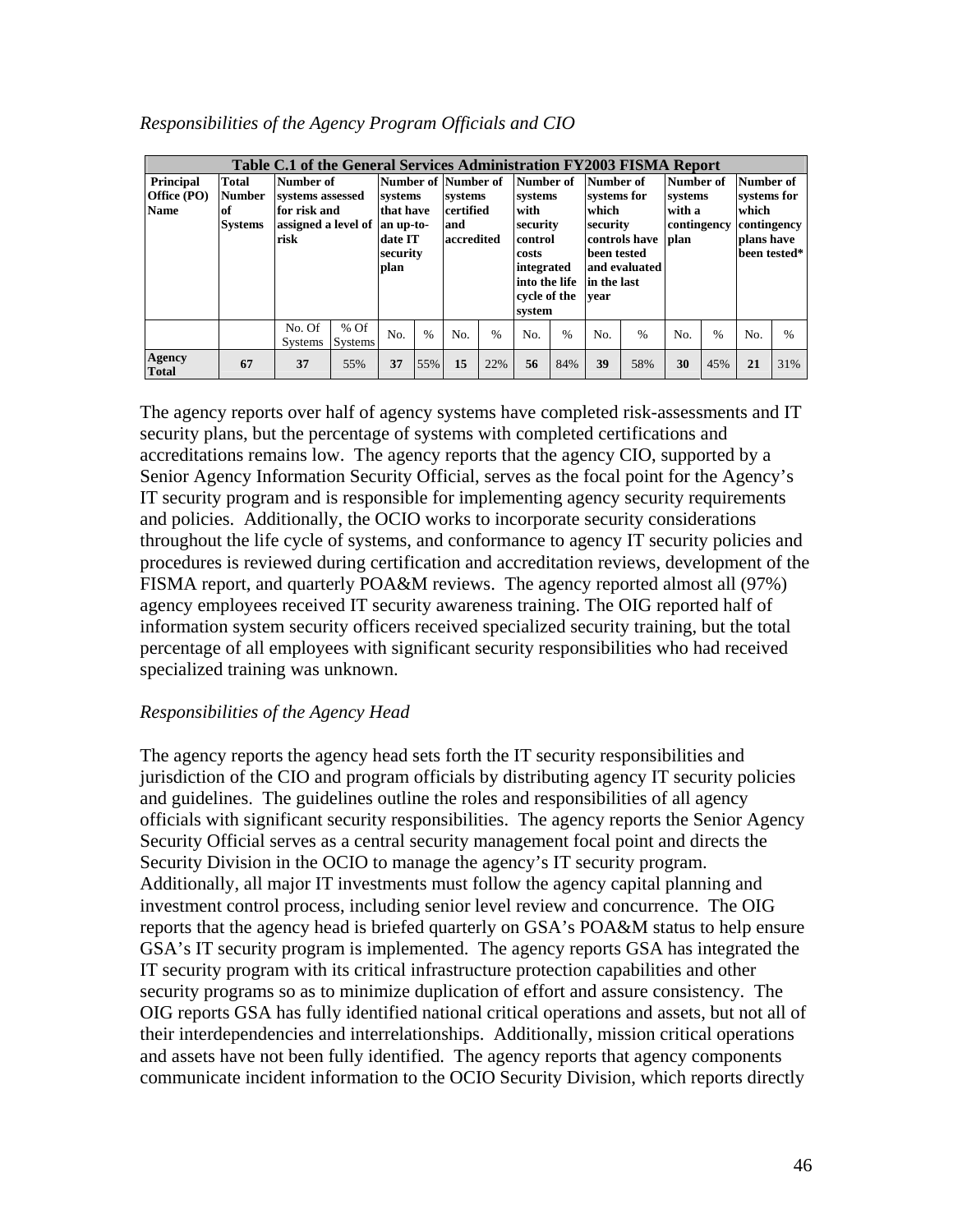to FedCIRC. The agency reports it has developed and complies with specific configuration requirements, including patching of known vulnerabilities.

### **Department of Health and Human Services**

### *IT Security Background*

HHS reported 222 systems, 13 programs, and 77 contractor operations and facilities. Eleven (or 85%) programs, 179 (or 81%) Department systems and 66 (or 86%) contractor operations were reviewed for this report. One material weakness was reported, in the Centers for Medicare and Medicaid Services (CMS) operational division. This material weakness is an accumulation of findings at the Medicare fee-for-service contractor operations, as well as the CMS Central Office. Principal vulnerabilities were in the areas of access controls, systems software, and entity-wide security planning. The Department states that there has not been any evidence that this weakness was exploited, and that CMS has requested, received, and reviewed corrective action plans for each of the vulnerabilities categorized under the material weakness. HHS reported 348,998,595 security incidents of which 13 were reported to FedCIRC. Eighty-seven percent of all operational systems integrated security control costs into system life cycle.

### *Management and Program Performance Highlights Reported by the OIG*

- HHS has made strides in establishing a Department-wide system security program. Once the project is completed, the Department will be able to improve it's overall IT security posture, ensure enterprise-wide security standards, support integration of IT security into lines of business, and promote an environment where employee actions reflect the importance of IT security.
- HHS has implemented a Department-wide intrusion detection system, and scans Department and operational division networks.
- HHS has allocated supplemental funding to access control, claims processing system security plan development, and other high priority safeguards.

- HHS's distributed network environment continues to present a challenge for the Department to establish a control environment that protects critical assets and creates an enterprise-wide baseline of core security requirements.
- Operating Divisions did not always conduct the required security-related system development life cycle activities, and maintain the required supporting documentation. Deficiencies were noted in the areas of risk-assessments, system security plans, contingency plans, certification and accreditation, and annual selfassessments.
- The POA&M tracking process did not include all new findings and identified weaknesses, and, findings remained open for extended periods at several operational divisions. Also, of 71 total identified deficiencies, 26 were unresolved from the prior year.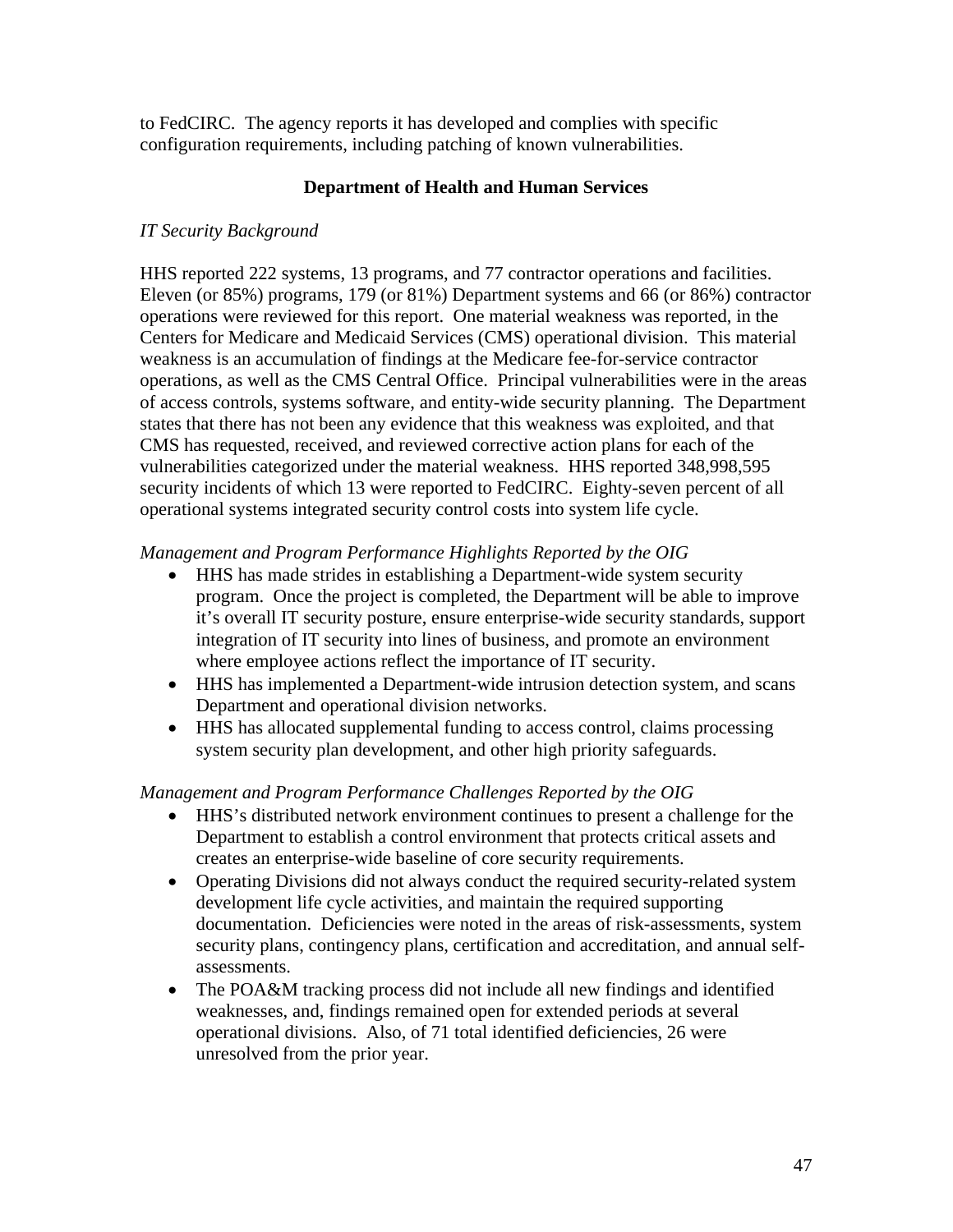| Responsibility of Agency Program Officials and CIO |  |  |  |  |
|----------------------------------------------------|--|--|--|--|
|----------------------------------------------------|--|--|--|--|

|                        |                                                  | Table C.1 of the Department of Health and Human Services FY2003 FISMA Report           |                          |                                                     |               |                                                                  |      |                                                                                                                       |      |                                                                                     |                                |                                                              |               |                                                                |              |
|------------------------|--------------------------------------------------|----------------------------------------------------------------------------------------|--------------------------|-----------------------------------------------------|---------------|------------------------------------------------------------------|------|-----------------------------------------------------------------------------------------------------------------------|------|-------------------------------------------------------------------------------------|--------------------------------|--------------------------------------------------------------|---------------|----------------------------------------------------------------|--------------|
|                        | Total<br><b>Number</b><br>lof.<br><b>Systems</b> | Number of<br>systems assessed<br>for risk and<br>assigned a level of an up-to-<br>risk |                          | systems<br>that have<br>date IT<br>security<br>plan |               | Number of Number of<br>systems<br>certified<br>and<br>accredited |      | Number of<br>systems<br>with<br>security<br>control<br>costs<br>integrated<br>into the life<br>cycle of the<br>system |      | Number of<br>systems for<br>which<br>security<br>been tested<br>in the last<br>vear | controls have<br>and evaluated | Number of<br>systems<br>with a<br>contingency<br><b>blan</b> |               | Number of<br>systems for<br>which<br>contingency<br>plans have | been tested* |
|                        |                                                  | No. Of<br><b>Systems</b>                                                               | $%$ Of<br><b>Systems</b> | No.                                                 | $\frac{0}{0}$ | No.                                                              | $\%$ | No.                                                                                                                   | $\%$ | No.                                                                                 | $\frac{0}{0}$                  | No.                                                          | $\frac{0}{6}$ | No.                                                            | $\%$         |
| Agency<br><b>Total</b> | 222                                              | 153                                                                                    | 69%                      | 177                                                 | 80%           | 90                                                               | 41%  | 194                                                                                                                   | 87%  | 138                                                                                 | 62%                            | 107                                                          | 48%           | 60                                                             | 27%          |

The Department describes their IT Security Program to include security policy, planning, initiatives, and projects as a single, integrated effort based on cooperation between the Department's CIO and its Operational Divisions (OPDIV). Within this effort, security of HHS networks is handled in a coordinated fashion, with implementation primarily an OPDIV responsibility. Each OPDIV has a single, integrated IT security program operationally focused on its customers and line of business. The Department states that the CIO promulgates IT security standard expectations to all OPDIV program officials throughout the year, and offers assistance in the development of processes to enhance compliance with federal and departmental requirements.

# *Responsibilities of Agency Head*

As stated in the Department report, the Secretary has authorized the CIO to establish the Office of Security Development, Implementation, and Oversight. As authorized, the Director of this office is charged with upholding the functional responsibilities of the Chief Security Officer to maintain an enterprise-wide IT security program integrated with the strategic and operational planning process. As part of the capital planning process, the Departmental components can not make IT investment decisions without a review and concurrence by the Departmental CIO. The Department states that they ensure federal mandates, such as IT security standards, policies, training and review, are included in the capital planning process.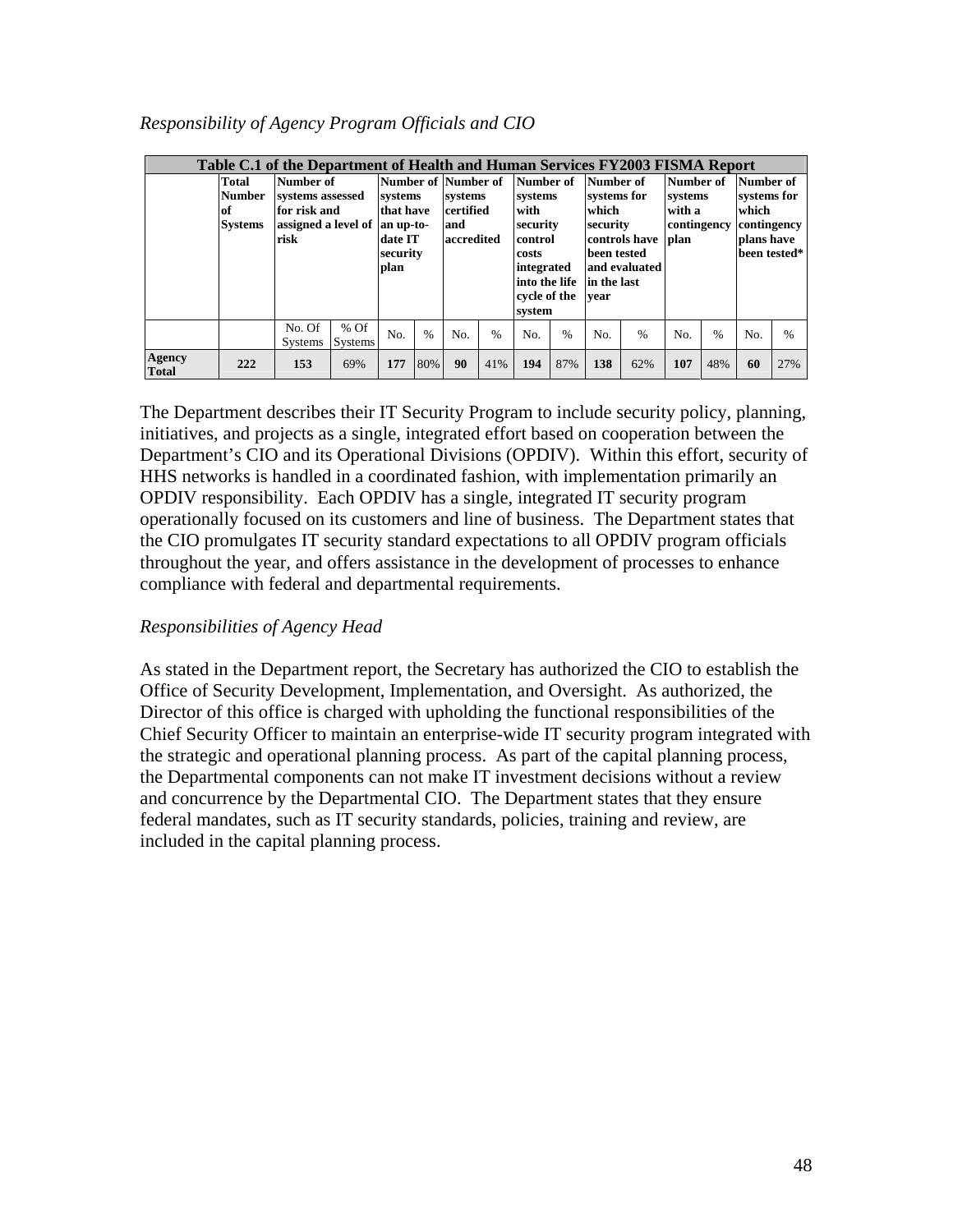### **Department of Homeland Security**

### *IT Security Background*

DHS reported 56 programs, 347 systems, and 41 contractor operations and facilities at eleven bureaus. Using the NIST self-assessment guide, DHS reviewed fifteen programs, 152 systems and twenty-nine contractor facilities. The Department reported ten material weaknesses, and all have been incorporated into the Department's POA&M process. One-hundred and ninety-three security incidents were reported and twelve of them were reported to FedCIRC. Twenty-two percent of all operational systems integrated security costs into the system life cycle.

#### *Management and Program Performance Highlights Reported by the Department*

- Department IT security policies and procedures have been developed and disseminated, and are web accessible for Department employees.
- An Information Security Organization, headed by the Department's chief information security officer, and the Information Systems Security Board was established to provide Department IT security guidance and promulgate best practices and key security considerations throughout the Department's various components and bureaus.
- An IT Capital Planning and Investment Control and Portfolio Management Directive have been developed to better address security costs and considerations throughout the IT investment process.

#### *Management and Program Performance Challenges Reported by the Department*

- Eight percent of Department employees have received information security training and lack general awareness of the Department's IT security policies and expectations.
- The Department has not identified mission and national critical operations and assets, but a working group led by the chief information security officer will begin the asset identification process in the first quarter of FY 2004.

#### *Management and Program Performance Challenges Reported by the OIG*

• While the Department acquired an enterprise-wide POA&M management tool, the OIG does not verify a thorough POA&M process exists at the Department due to not having all systems and program weaknesses included in the POA&M, irregular reporting to the CIO of the POA&M status, insufficient linkage of POA&M weaknesses to budget requests, and lack of prioritization of system weaknesses.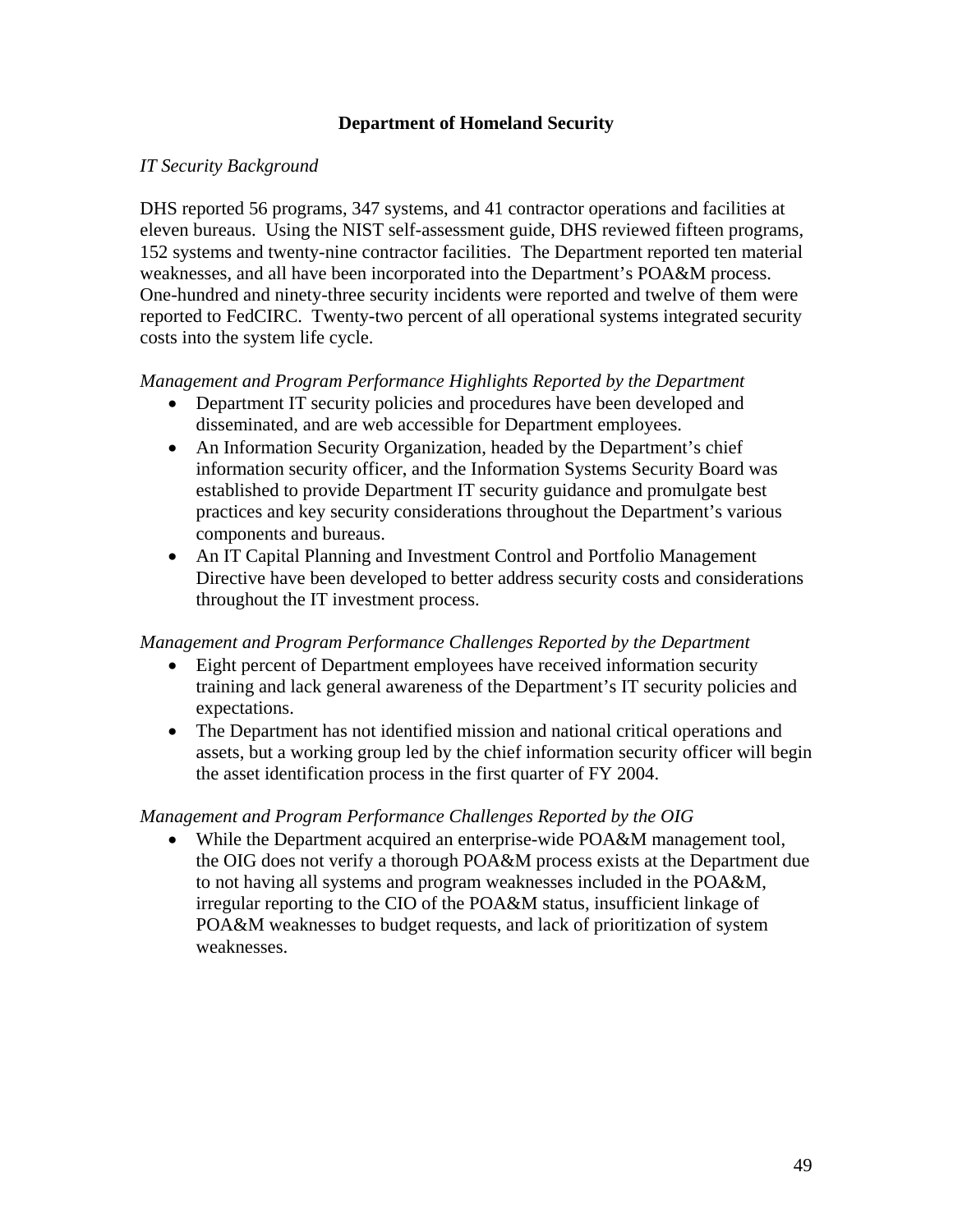| Responsibility of Agency Program Officials and CIO |  |  |  |  |
|----------------------------------------------------|--|--|--|--|
|----------------------------------------------------|--|--|--|--|

|                        |                | Table C.1 of the Department of Homeland Security FY2003 FISMA Report |                          |                      |                     |                     |               |                     |         |             |                              |             |             |                |               |
|------------------------|----------------|----------------------------------------------------------------------|--------------------------|----------------------|---------------------|---------------------|---------------|---------------------|---------|-------------|------------------------------|-------------|-------------|----------------|---------------|
| <b>Principal</b>       | Total          | Number of                                                            |                          |                      |                     | Number of Number of |               | Number of           |         | Number of   |                              | Number of   |             | Number of      |               |
| Office (PO)            | <b>Number</b>  | systems assessed                                                     |                          | systems              |                     | systems             |               | systems             |         | systems for |                              | systems     |             | systems for    |               |
| <b>Name</b>            | l of           | for risk and                                                         |                          | that have            |                     | certified           |               | with                |         | which       |                              | with a      |             | which          |               |
|                        | <b>Systems</b> | assigned a level of                                                  |                          | an up-to-            |                     | and                 |               | security            |         | security    |                              | contingency |             | contingency    |               |
|                        |                | risk                                                                 |                          |                      | date IT<br>security |                     | accredited    |                     | control |             | controls have<br>been tested |             | <b>blan</b> |                | plans have    |
|                        |                |                                                                      |                          |                      |                     |                     |               | costs<br>integrated |         |             | and evaluated                |             |             |                | been tested*  |
|                        |                |                                                                      |                          |                      | plan                |                     |               | into the life       |         | in the last |                              |             |             |                |               |
|                        |                |                                                                      |                          |                      |                     |                     |               | cycle of the        |         | vear        |                              |             |             |                |               |
|                        |                |                                                                      |                          |                      |                     |                     |               | system              |         |             |                              |             |             |                |               |
|                        |                | No. Of<br><b>Systems</b>                                             | $%$ Of<br><b>Systems</b> | $\frac{0}{0}$<br>No. |                     | No.                 | $\frac{0}{6}$ | No.                 | $\%$    | No.         | $\frac{0}{0}$                | No.         | $\%$        | N <sub>0</sub> | $\frac{0}{0}$ |
| Agency<br><b>Total</b> | 346            | 147                                                                  | 155<br>45%<br>43%        |                      | 145                 | 42%                 | 152           | 44%                 | 65      | 19%         | 123                          | 36%         | 44          | 13%            |               |

The above numbers reflect the results of the OCIO review and while generally consistent with the OIG's findings, the OIG reported fewer systems having completed each activity above except for the number of systems for which security controls were tested and evaluated. The Department reported the chief information security officer, working with the CIO, oversees implementation of Department security policy in accordance with DHS's Information Security Strategic Plan. The CIO was unable to review the IT security performance of all Department bureaus, but one key goal of the program is to fully consolidate information security programs from across the different bureaus to ensure consistency in Department policies and procedures. The Department is working to integrate information security training capabilities that exist in various bureaus. Of the Department's 208,785 employees, 8% have received IT security awareness training, and 47% of employees with significant IT security responsibility have received specialized training. The OIG reports an IT Security Training and Awareness Working Group has been established and a web-based security awareness training course is under development to better address training priorities.

## *Responsibilities of Agency Head*

DHS reports the Department head delegated information security responsibilities to the CIO who implements a Department security plan in coordination with the agency chief information security officer. Major IT investment decisions are not made without the review of the CIO, who verifies appropriate IT security considerations are included in IT investment decisions. Physical and personnel security responsibilities fall under the DHS Office of Security, and the chief information security officer works collaboratively to prevent duplication and ensure consistency in Department security policies. The Department reports sharing incident information with FedCIRC immediately upon detection. The Department has not been able to confirm patches have been tested and installed in a timely manner, and is preparing explicit guidance to prevent patch management shortcomings. The Department reports having developed and complied with configuration requirements, including patching of security vulnerabilities.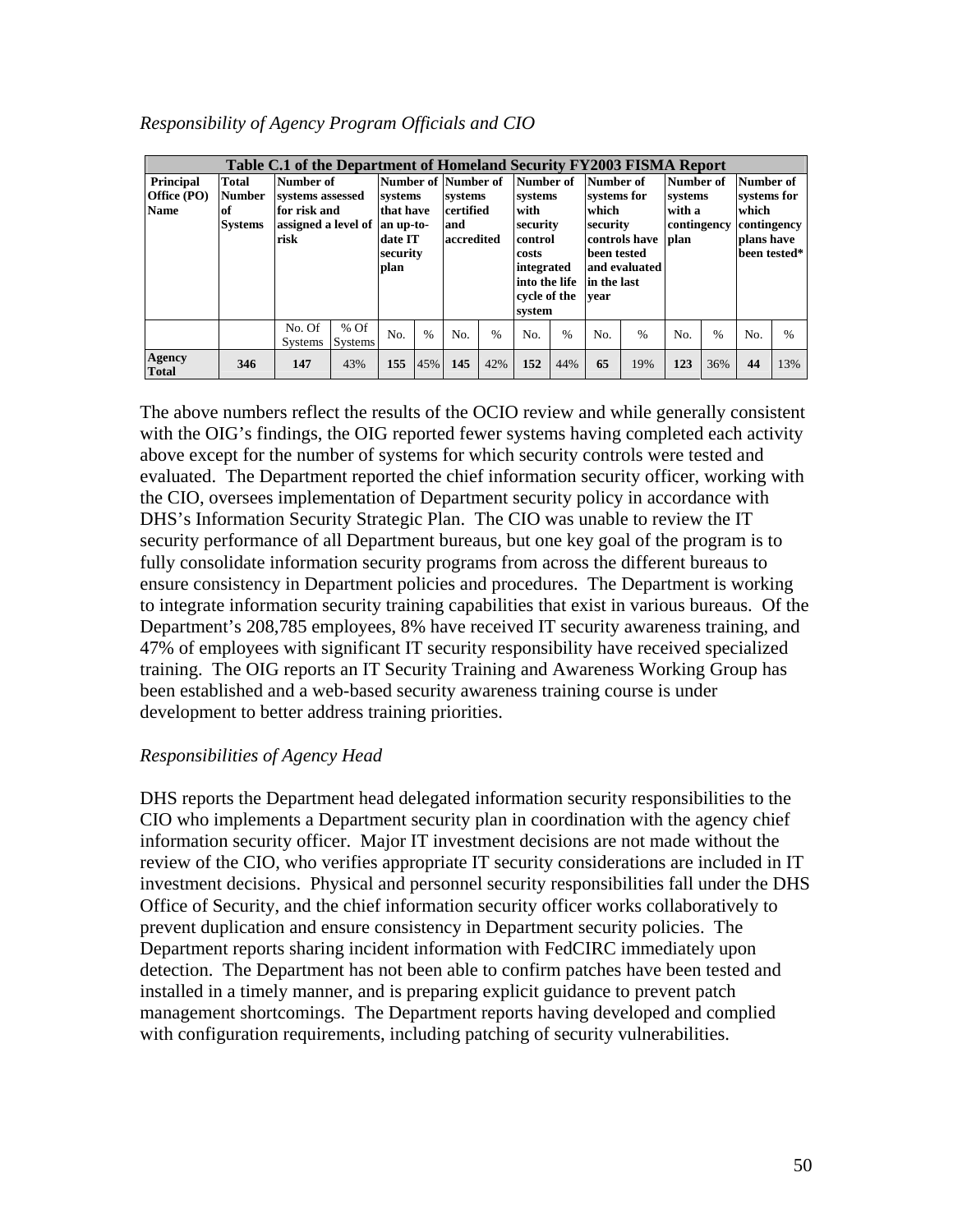# **Department of Housing and Urban Development**

## *IT Security Background*

HUD reported 9 programs, 197 systems, and 2 contractor operations and facilities. All programs, Department systems, and contractor operations or facilities were reviewed for this report. Three material weaknesses were reported by the OIG. HUD reported 1 security incident in this report, and this incident was also reported to FedCIRC. The Department also reported that 100% of all operational systems integrated security control costs into the lifecycle of the systems.

### *Management and Program Performance Highlights Reported by the Department*

- The Department reports that they have established a Computer Incident Response Team, including network engineers and incident analysts who monitor and report on all network operations in both the intranet and internet environments.
- HUD engages in annual independent penetration testing for both internal and external HUD network resources, and performs self-initiated testing and assessments of network resources to mitigate exposure to risk and vulnerabilities.
- HUD has established a security domain as part of their Department's Enterprise Architecture. The domain sets forth the governing principles for security objectives of confidentiality, integrity, and availability. In addition, the security domain addresses security services and technologies used to sustain consistent security policy and rules across the enterprise.

#### *Management and Program Performance Challenges Reported by the Department*

- The POA&M is not being used as the authoritative management tool to identify and monitor agency actions for correcting information and IT security weaknesses.
- At the time of the report, the Department had certified and accredited 9% of their systems.

## *Management and Program Performance Challenges Reported by the OIG*

• HUD has not followed NIST guidelines for the development and testing of contingency related plans, resulting in inadequate assurance that HUD can recover computer processing operations in the event of a disaster or other unexpected interruption.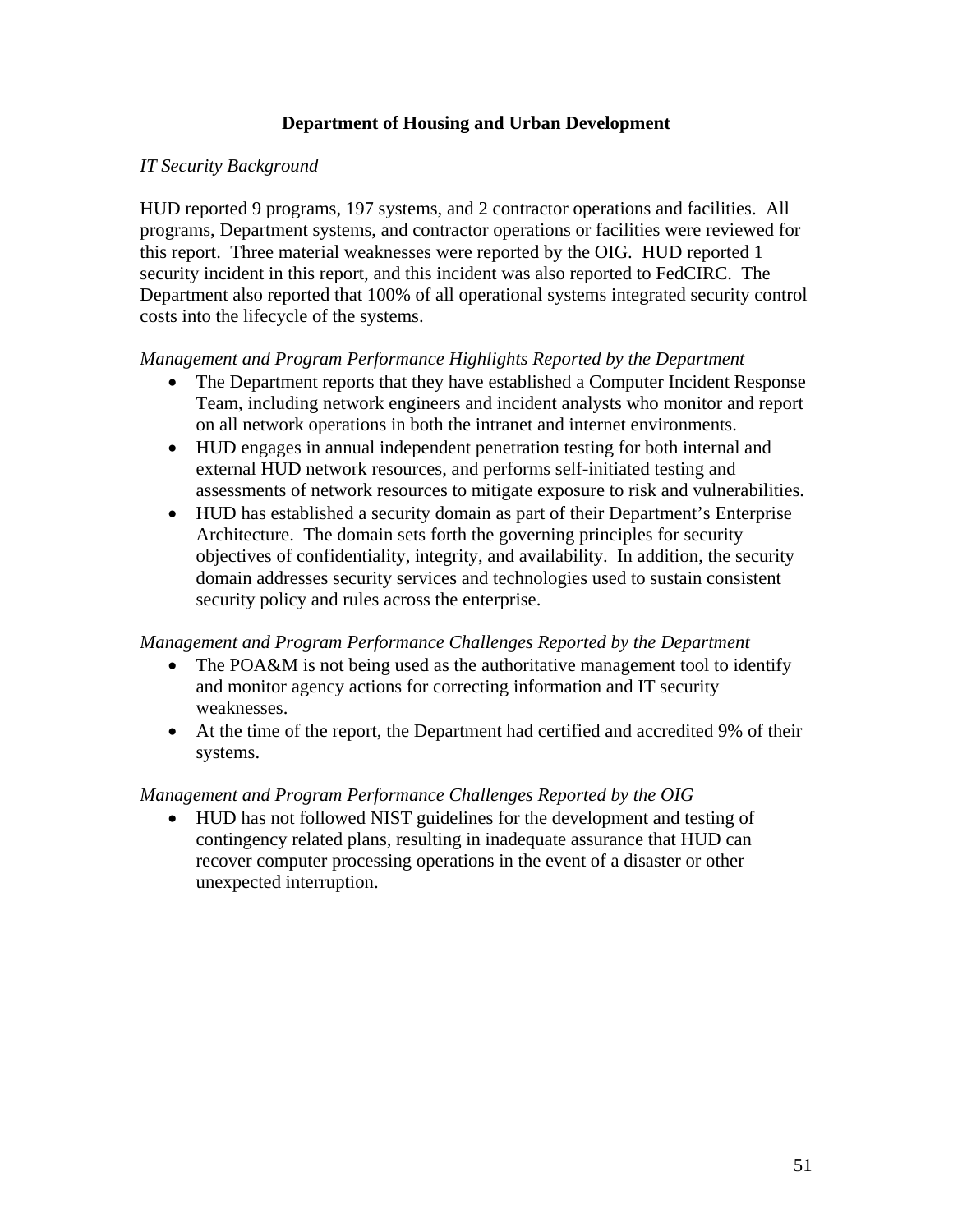| Responsibility of Agency Program Officials and CIO |  |  |  |  |
|----------------------------------------------------|--|--|--|--|
|----------------------------------------------------|--|--|--|--|

|                               | <b>Total</b><br><b>Number</b><br>lof.<br><b>Systems</b> | risk           | Number of<br>systems assessed<br>for risk and<br>assigned a level of an up-to-<br>$%$ Of<br>No. Of |     | systems<br>that have<br>date IT<br>security | Number of Number of<br>systems<br>certified<br>and<br>accredited |               | Number of<br>systems<br>with<br>security<br>control<br>costs<br>integrated<br>into the life<br>cycle of the<br>system |               | which<br>vear | Table C.1 of the Department of Housing and Urban Development FY2003 FISMA Report<br>Number of<br>Number of<br>systems for<br>systems<br>with a<br>contingency<br>security<br>controls have<br><b>blan</b><br>been tested<br>and evaluated<br>in the last<br>$\%$<br>$\%$<br>No.<br>14<br>197<br>7% |  |      | Number of<br>systems for<br>which<br>contingency<br>plans have<br>been tested* |      |
|-------------------------------|---------------------------------------------------------|----------------|----------------------------------------------------------------------------------------------------|-----|---------------------------------------------|------------------------------------------------------------------|---------------|-----------------------------------------------------------------------------------------------------------------------|---------------|---------------|----------------------------------------------------------------------------------------------------------------------------------------------------------------------------------------------------------------------------------------------------------------------------------------------------|--|------|--------------------------------------------------------------------------------|------|
|                               |                                                         | <b>Systems</b> | <b>Systems</b>                                                                                     | No. | $\%$                                        | No.                                                              | $\frac{0}{6}$ | No.                                                                                                                   | $\frac{0}{0}$ | No.           |                                                                                                                                                                                                                                                                                                    |  |      | No.                                                                            | $\%$ |
| <b>Agency</b><br><b>Total</b> | 197                                                     | 17             | 9%                                                                                                 |     | 9%                                          | 17                                                               | 9%            | 197                                                                                                                   | 100%          |               |                                                                                                                                                                                                                                                                                                    |  | 100% | $\mathbf{0}$                                                                   | 0%   |

The OIG numbers reported for the above measures were significantly different. In particular, the OIG reported 258 total systems, of which no systems had completed security plans and no systems had been fully certified and accredited. The Department reports that it has established an Office of Information Technology Security in the Office of the Chief Information Officer. This office is staffed with certified security professionals, professional trainers, and project managers. In addition, the Department states that they are currently conducting an annual awareness and training program including an introduction to security principles and practices and reinforces existing policy and procedures as they relate to accessing and using federal IT resources.

## *Responsibilities of Agency Head*

The Department reports that HUD's Assistant Secretary for Administration/Chief Information Officer has established a Senior Agency Security Managers' Advisory Counsel from the program offices to carry out security policy compliance, risk management, contingency planning, certification, training and capital planning to meet FISMA requirements. The Chief Technology Officer (CTO) oversees the security of IT systems and data. The HUD Chief Information Security Officer (CISO) is responsible for ensuring that information security decisions are based on cost, risk, and mission impact, including tracking investments to make certain that security weaknesses are budgeted for, and corrective action plans are approved prior to adding new system features. The CISO reports directly to the CTO. The CISO has responsibility for ensuring that the HUD IT Security Program is in compliance with federal information security laws and directives, and that security life cycle management is integrated in all aspects of HUD's IT process. The CISO is also responsible for development and execution of HUD's Information Security Five-Year Strategic Plan.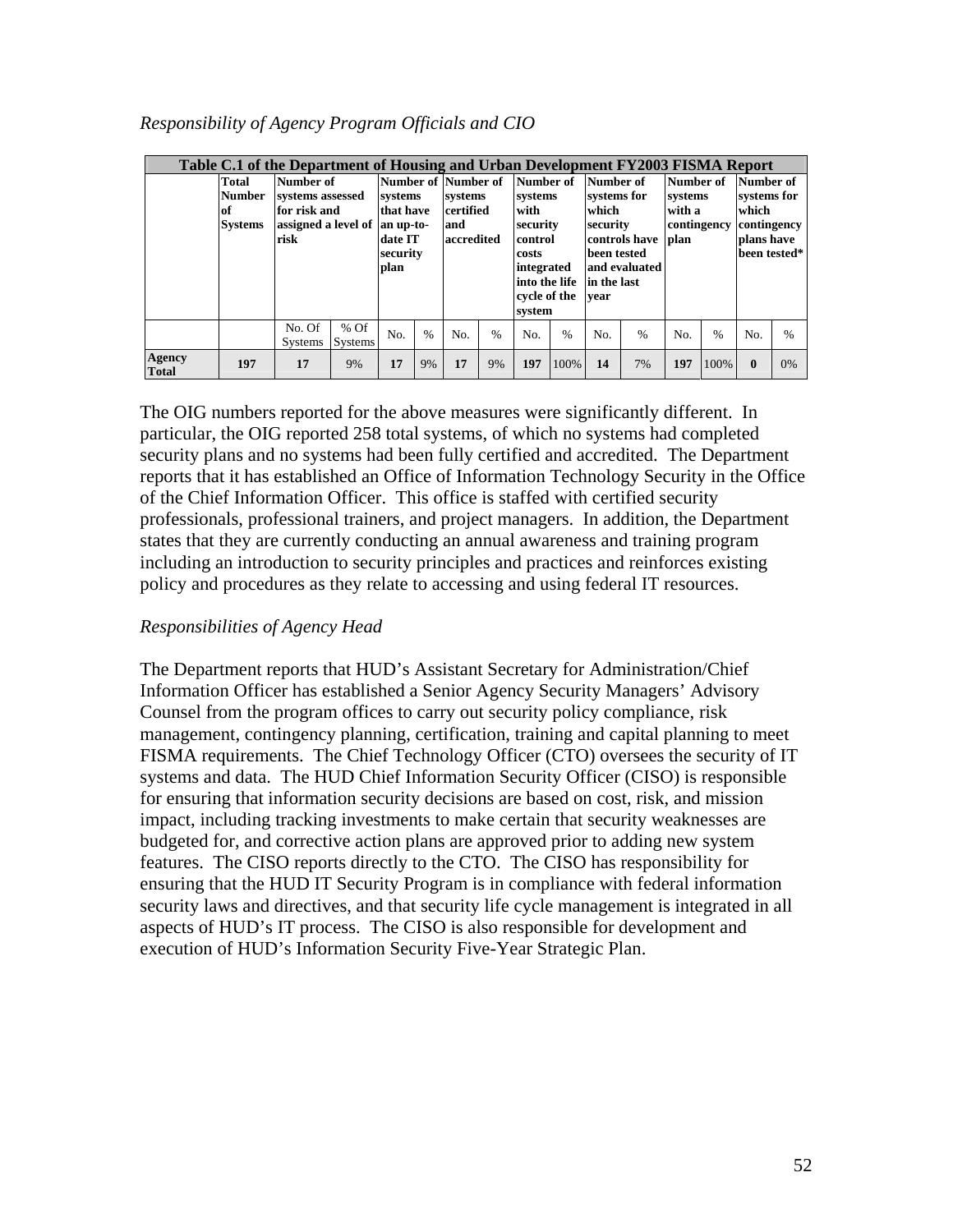# **Department of Interior**

## *IT Security Background*

DOI reported twelve programs at twelve bureaus, supported by 164 systems and 80 contractor operations and facilities. Eleven programs, 80 systems, and eight contractor operations were reviewed as part of this report. The Department used NIST selfassessment guidance to review its programs, systems and contractor operations. Various bureaus are in different stages of completing a systems inventory. Fifteen material weaknesses were reported by the Department, of which thirteen were repeated from last year. Causes of material weaknesses varied including inadequate security documentation, lack of accreditation, and non-compliance with DOI and NIST contingency planning guidance. All material weaknesses related to IT security were included in POA&Ms. 241,304 incidents were reported, of which 68 were reported externally to FedCIRC or law enforcement. DOI reported 96% of all operational systems integrated security costs into the life cycle of the system.

*Management and Program Performance Highlights Reported by the Department* 

• 97% of all agency employees and 81% of employees with significant security responsibility have received IT security training. Training included CIO sponsored classes to prepare IT security staffs for Certified Information Systems Security Professionals examinations.

#### *Management and Program Performance Highlights Reported by the OIG*

- DOI has deployed an automated self-assessment tool that complies with NIST standards.
- Senior management focus on IT security is sustained, and the agency head has institutionalized IT security as a priority through organizational changes and standardization of security functions. This focus permeates through most DOI bureaus and senior level management, and includes the CIO.

*Management and Program Performance Challenges Reported by the Department* 

- Around half of all systems have been assessed for risk and have IT security plans, and 10% of Department operational systems have completed certification and accreditation.
- Translating and implementing all security policies, procedures and plans into varied operational environments so as to avoid competing priorities and ineffective management of an enterprise-wide security program.

#### *Management and Program Performance Challenges Reported by the OIG*

• The Department's POA&M process has major shortcomings including a lack of complete POA&Ms for all systems, inadequate integration of security weaknesses to system budget requests, and inappropriate prioritization of weaknesses.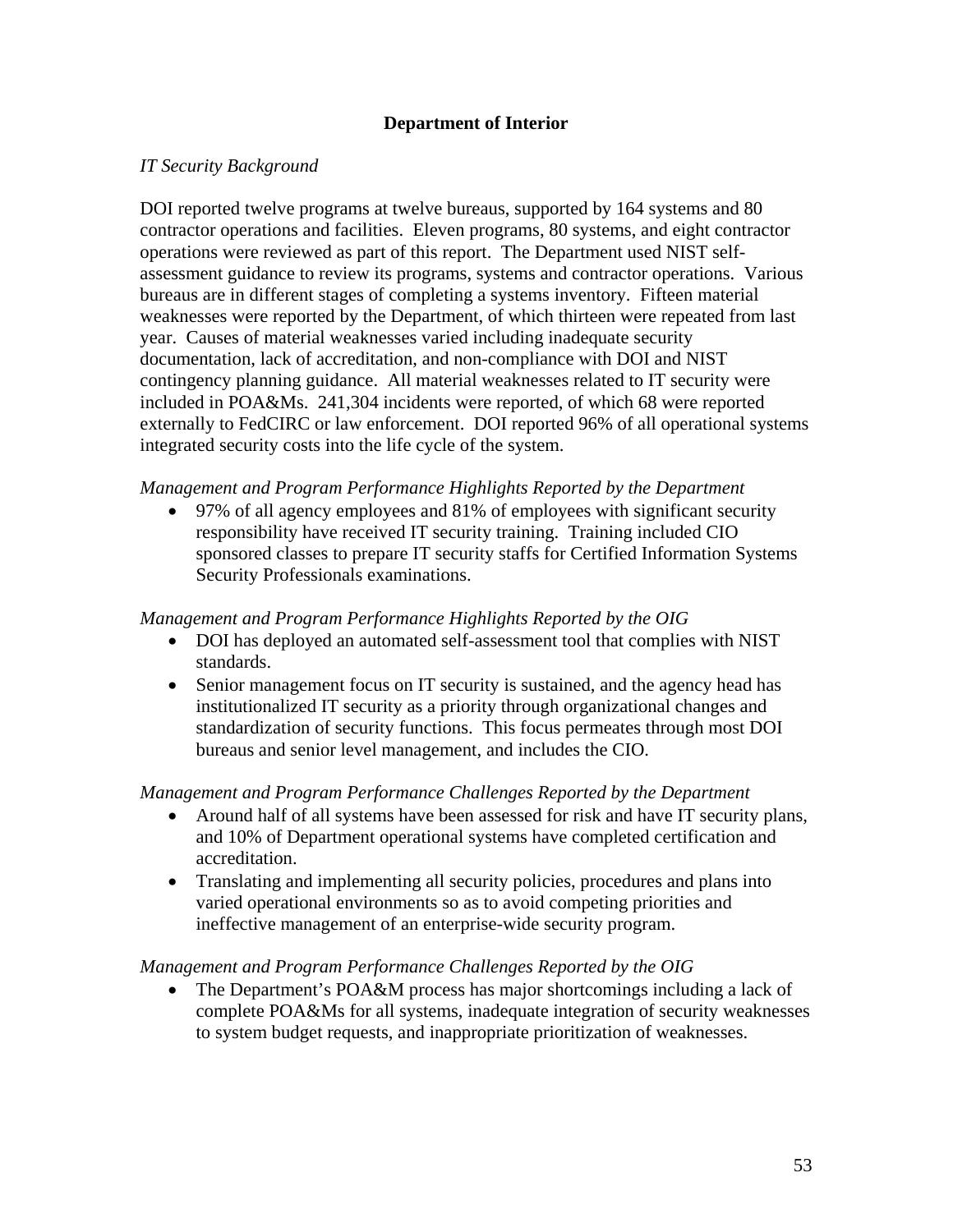| Responsibility of Agency Program Officials and CIO |  |  |  |  |  |
|----------------------------------------------------|--|--|--|--|--|
|----------------------------------------------------|--|--|--|--|--|

| <b>Principal</b><br>Office (PO)<br><b>Name</b> | Total<br><b>Number</b><br><b>of</b><br><b>Systems</b> | Number of<br>systems assessed<br>for risk and<br>assigned a level of<br>risk |                          | Table C.1 of the Department of Interior FY2003 FISMA Report<br>Number of Number of<br>systems<br>that have<br>an up-to-<br>date IT<br>security<br>plan<br>$\frac{0}{0}$<br>No. |     | systems<br>certified<br>and<br>accredited |               | Number of<br>systems<br>with<br>security<br>control<br>costs<br>integrated<br>into the life<br>cycle of the<br>system |      | Number of<br>systems for<br>which<br>security<br>been tested<br>in the last<br>vear | controls have<br>and evaluated | Number of<br>systems<br>with a<br>contingency<br><b>blan</b> |               | Number of<br>systems for<br>which<br>contingency<br>plans have | been tested*  |
|------------------------------------------------|-------------------------------------------------------|------------------------------------------------------------------------------|--------------------------|--------------------------------------------------------------------------------------------------------------------------------------------------------------------------------|-----|-------------------------------------------|---------------|-----------------------------------------------------------------------------------------------------------------------|------|-------------------------------------------------------------------------------------|--------------------------------|--------------------------------------------------------------|---------------|----------------------------------------------------------------|---------------|
|                                                |                                                       | No. Of<br><b>Systems</b>                                                     | $%$ Of<br><b>Systems</b> |                                                                                                                                                                                |     | No.                                       | $\frac{0}{0}$ | No.                                                                                                                   | $\%$ | No.                                                                                 | $\frac{0}{0}$                  | No.                                                          | $\frac{0}{0}$ | No.                                                            | $\frac{0}{0}$ |
| Agency<br><b>Total</b>                         | 164                                                   | 71                                                                           | 43.3%                    | 87                                                                                                                                                                             | 53% | 17                                        | 10%           | 158                                                                                                                   | 96%  | 99                                                                                  | 60%                            | 56                                                           | 34%           | 32                                                             | 20%           |

The Department reported the CIO manages and oversees the activities of component CIOs, meeting monthly with each of them to discuss component security status and performance. Component CIOs must submit formal project plans that address how they will comply with Department security policy and guidance. Based on this information, the CIO publishes scorecards for each bureau that monitors nine major performance elements. The scorecards are then presented to senior management and play a critical role in establishing executive accountability. The Department reports that the CIO established an IT security awareness training program for all DOI employees and contractors that provides a basic understanding of IT security issues, and is developing more specialized training options for employees with significant security responsibilities.

## *Responsibilities of Agency Head*

The Department reported the agency head delegated authority to the CIO to establish and enforce DOI-wide information system security policies and procedures. The agency head is the designated approving authority for all systems, along with program heads and appropriate assistant secretaries who also act as the designated approving authority for their respective systems. Additionally, the CIO reviews and approves all major IT investments. The agency head moved the CIO's position to the immediate Office of the Secretary and included the CIO in DOI's senior management councils, empowering the CIO with authority to enforce Department IT security policies and procedures. The OIG reported that the Department has not integrated the IT security program with its critical infrastructure protection responsibilities, however, the DOI IT security manager does coordinate with the newly created Office of Law Enforcement and Security – which carries out critical infrastructure responsibilities. Additionally, the Department does not have consistent policies and procedures so as to prevent unnecessary duplication of efforts and security inconsistencies. The Department reports mission and national critical operations and assets have not been fully identified. DOI established a centralized computer security incident reporting capability and developed a computer security response handbook. The Department reports components report directly to FedCIRC and share incident information across the Department. The Department has not developed configuration requirements.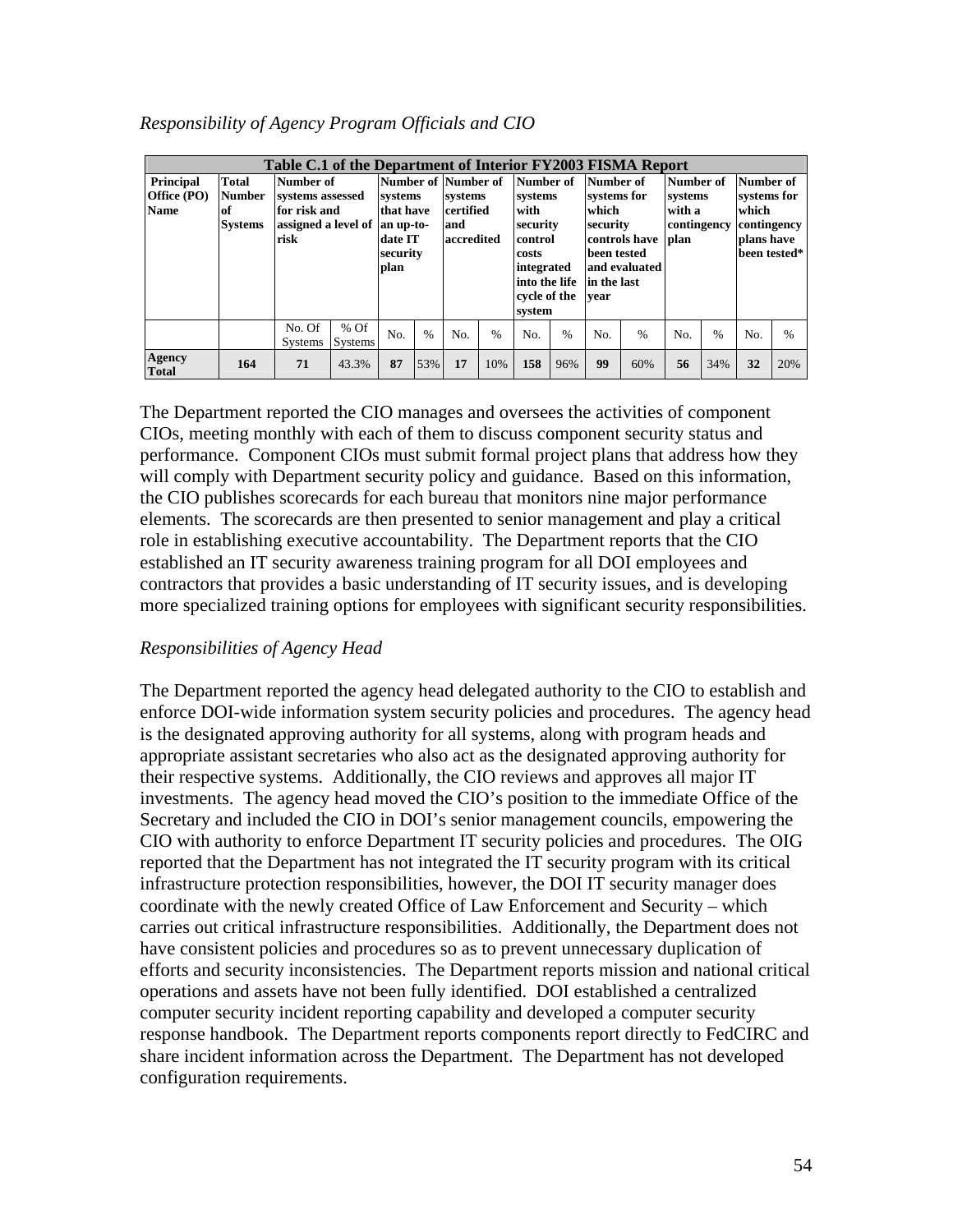### **Department of Justice**

### *IT Security Background*

DOJ reported 253 systems, 24 programs, and 35 contractor operations and facilities. All programs and 206 (or 81%) Department systems were reviewed for this report. While only half of contractor operations and facilities were reviewed, DOJ IT security requirements are incorporated into contracts and penetration tests and audits assess the adherence of contractors to provisions in the contracts. Two material weaknesses were reported, one of which is a Department level material weakness relating to component implementation of IT security controls. Both material weaknesses are repeated from the previous year and have associated POA&Ms to manage corrective action. DOJ reported 133,577 security incidents of which 51 were reported to FedCIRC. Seven incidents were reported externally to law enforcement. Eighty-six percent of all operational systems integrated security control costs into system life cycle.

#### *Management and Program Performance Highlights Reported by Department*

- DOJ integrates IT security costs throughout most operational system's life cycle.
- DOJ implemented a web-based security awareness training program for a large part of the Department. This web-based application allows users to tailor the content and scheduling of training modules depending on personnel roles and responsibilities, and tracks and reports employee progress.
- DOJ is developing a security architecture consistent and integrated with the Department's overall enterprise architecture. This effort allows DOJ to better identify crosscutting security needs and leverage common solutions while also standardizing security policy and practices throughout the enterprise.

#### *Management and Program Performance Challenges Reported by Department*

- OIG reports two material weaknesses in FY03, one resulting from a Departmentwide finding of overall poor IT security control implementation and the other one for the FBI's computer security program. Both material weaknesses were repeated from last year.
- DOJ has not fully identified its national critical and mission critical operations and assets, or the interdependencies and interrelationships they have with one another.

#### *Management and Program Performance Challenges Reported by the OIG*

The POA&M process is weak in all areas, in particular POA&Ms were not used to monitor component adherence to Department policies and procedures, and some corrective actions were not verified.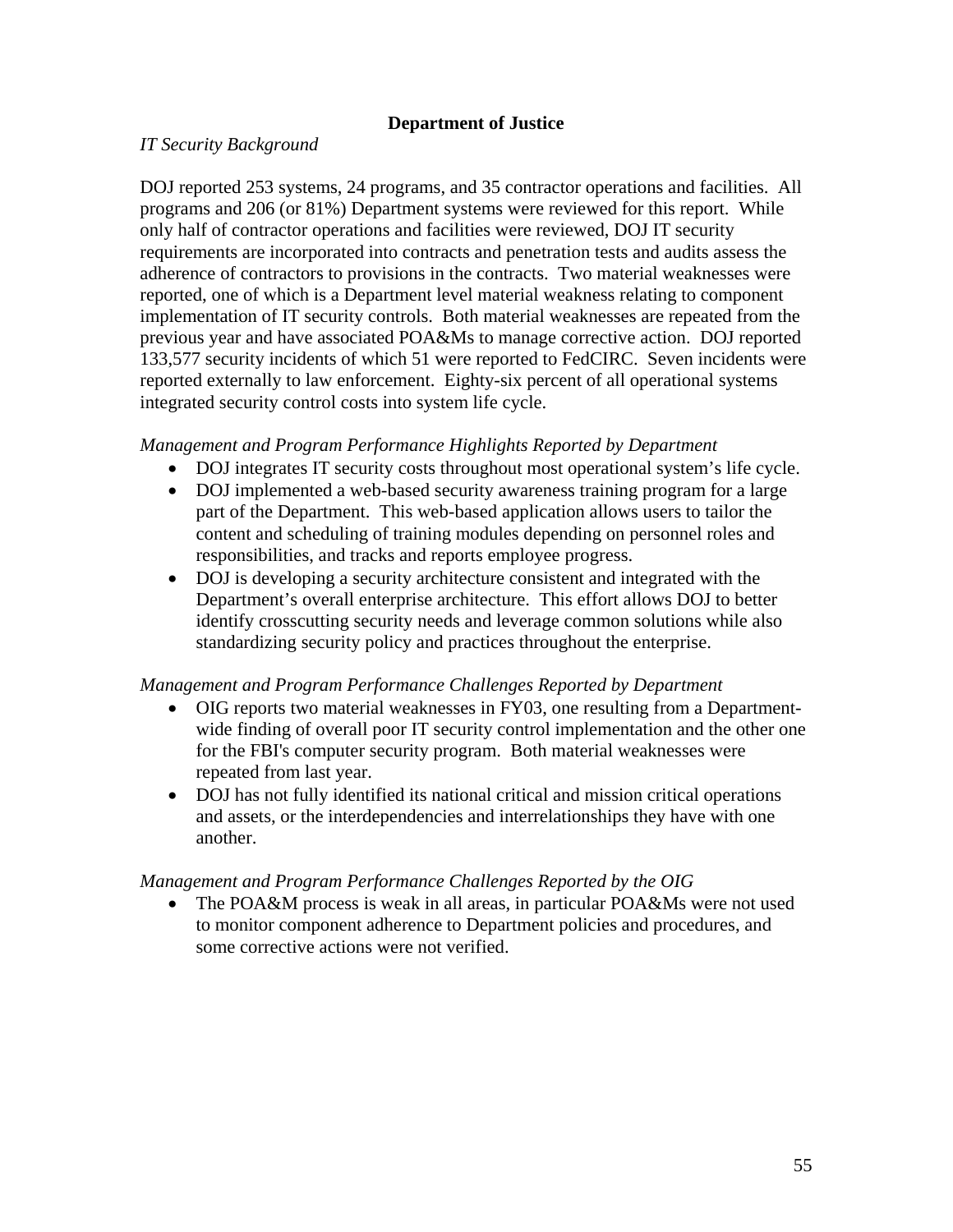| Responsibility of Agency Program Officials and CIO |  |  |  |  |  |
|----------------------------------------------------|--|--|--|--|--|
|----------------------------------------------------|--|--|--|--|--|

| <b>Principal</b><br>Office (PO)<br><b>Name</b> | <b>Total</b><br><b>Number</b><br><b>of</b><br><b>Systems</b> | Number of<br>systems assessed<br>for risk and<br>risk | Table C.1 of the Department of Justice FY2003 FISMA Report<br>Number of Number of<br>systems<br>that have<br>assigned a level of an up-to-<br>date IT<br>security<br>plan<br>$%$ Of<br>$\%$<br>No.<br><b>Systems</b> |     | systems<br>certified<br>and<br>accredited |     | Number of<br>systems<br>with<br>security<br>control<br>costs<br>integrated<br>into the life<br>cycle of the<br>system |     | Number of<br>systems for<br>which<br>security<br>been tested<br>in the last<br>vear | controls have<br>and evaluated | Number of<br>systems<br>with a<br>contingency<br><b>blan</b> |     | Number of<br>systems for<br>which<br>contingency<br>plans have<br>been tested* |     |      |
|------------------------------------------------|--------------------------------------------------------------|-------------------------------------------------------|----------------------------------------------------------------------------------------------------------------------------------------------------------------------------------------------------------------------|-----|-------------------------------------------|-----|-----------------------------------------------------------------------------------------------------------------------|-----|-------------------------------------------------------------------------------------|--------------------------------|--------------------------------------------------------------|-----|--------------------------------------------------------------------------------|-----|------|
|                                                |                                                              | No. Of<br><b>Systems</b>                              |                                                                                                                                                                                                                      |     |                                           | No. | $\frac{0}{0}$                                                                                                         | No. | $\%$                                                                                | No.                            | $\frac{0}{0}$                                                | No. | $\frac{0}{0}$                                                                  | No. | $\%$ |
| Agency<br><b>Total</b>                         | 255                                                          | 229                                                   | 90%                                                                                                                                                                                                                  | 220 | 86%                                       | 202 | 79%                                                                                                                   | 220 | 86%                                                                                 | 197                            | 77%                                                          | 196 | 77%                                                                            | 80  | 31%  |

The Department reports that the enterprise-wide responsibility for ensuring security of IT rests with the CIO. The CIO established an IT security office to oversee the implementation of the Department's security program, led by the chief information security officer. Additionally, the office is responsible for developing policy and standards, and has organized a security council comprised of top security officials from each of Justice's component organizations. The Department reports the CIO reviews security policy and verifies weaknesses found from testing and auditing are appropriately handled and addressed in a centralized database. While only 77% of all employees have received security awareness training, the Department recently implemented a web-based training tool. The tool will provide training for all employees and contractor personnel on a regular basis.

## *Responsibilities of Agency Head*

The Department reports that major components are directed to implement an IT investment management process that would include IT security policy. According to the Department, the OCIO also controls phased review and provides the CIO with information regarding the status of each major investment to identify problem areas. The OIG reports no major IT investment decision can be made without the CIO's review and concurrence. The Department reports that program managers are responsible for integrating and maintaining IT security controls throughout the system life cycle and that the Department head reviews results of security evaluations of each component with the CIO. The Department continues to develop a security architecture as an integrated element of the Department EA, so that the IT investment process adequately incorporates security needs. The Department reported that the IT security staff coordinates with other security programs, including personnel and physical security. All Department policies are coordinated through the Assistant Attorney General to ensure consistency and clear articulation. While the Department has identified some essential infrastructure, full identification of mission and national critical operations and assets has not been completed. The DOJ Computer Emergency Response Team (DOJCERT) has developed standards for reporting incidents within the Department and serves as the single point of contact to FedCIRC and verifies patch implementation at components.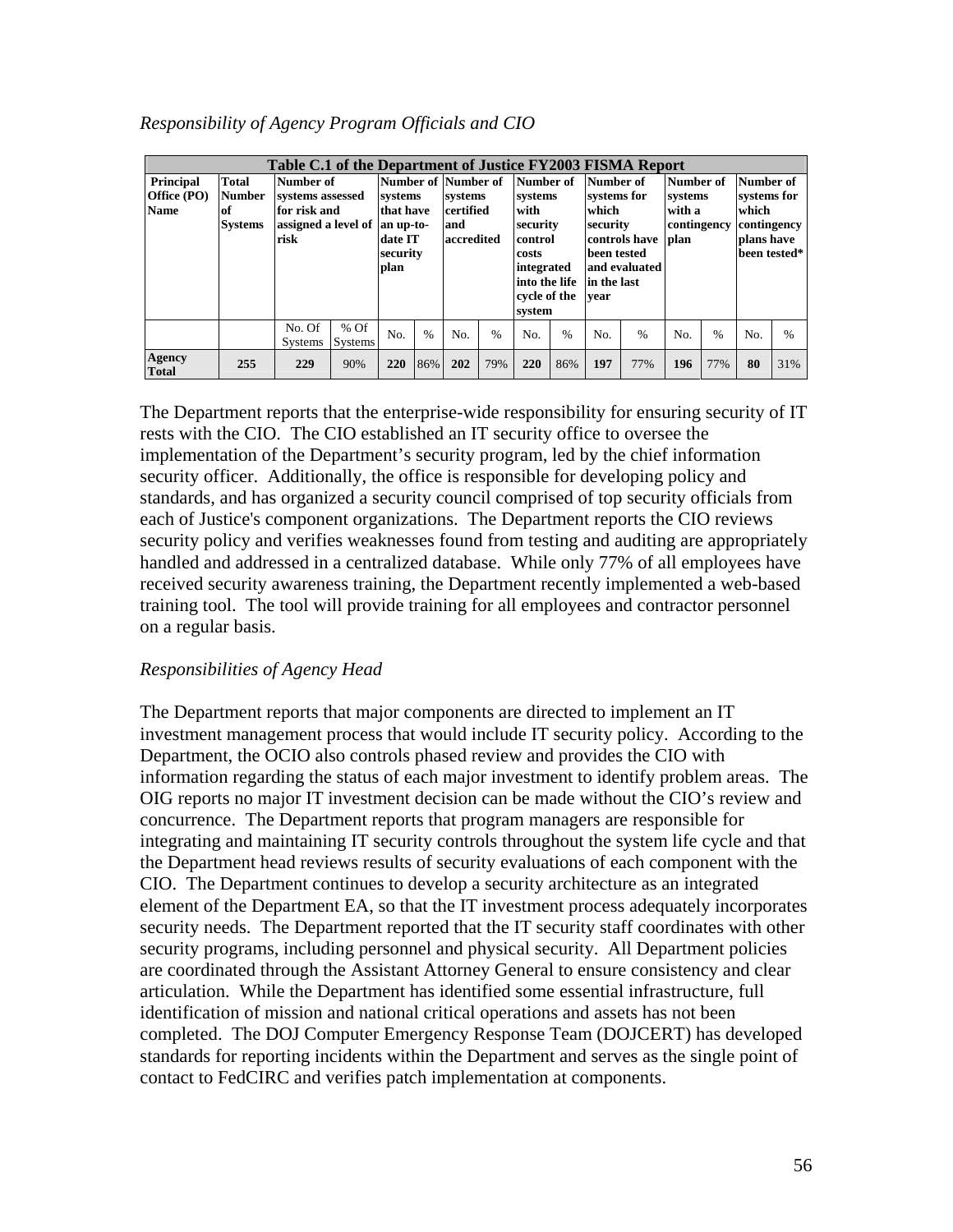# **Department of Labor**

# *IT Security Background*

DOL reported 81 systems supporting thirteen programs housed at thirteen bureaus and eleven additional contractor operations and facilities. The Department reviewed all programs, 77 systems, and 10 contractor operations using the NIST self-assessment guide, audits and inspections, among other evaluations. Zero material weaknesses were reported by the Department. The Department reported a total of 76 incidents, of which zero were shared externally to FedCIRC. Eighty-nine percent of all operational systems integrated IT security control costs into the life cycle of the system.

## *Management and Program Performance Highlights Reported by Department*

- DOL maintains a high percentage of security awareness and training for employees, including all employees with significant security responsibilities.
- DOL ensures IT security issues are addressed and investments meet high security performance throughout system life-cycle by integrating the results of riskassessments into the capital planning and investment control process.

## *Management and Program Performance Highlights Reported by the OIG*

• DOL effectively manages a Department-wide POA&M process to address IT security weaknesses.

- Risk assessments using the NIST Special Publication 800-26 as guidance were not conducted for eight of eleven systems evaluated by the OIG.
- While DOL is working to fully certify and accredit all systems, none of the systems in the OIG sample subset had performed a full certification and accreditation that included testing of the critical controls identified by management.
- DOL incident handling capability has not been fully implemented at two components and review discovered bureaus where applications were lacking required software patches as recommended by FedCIRC.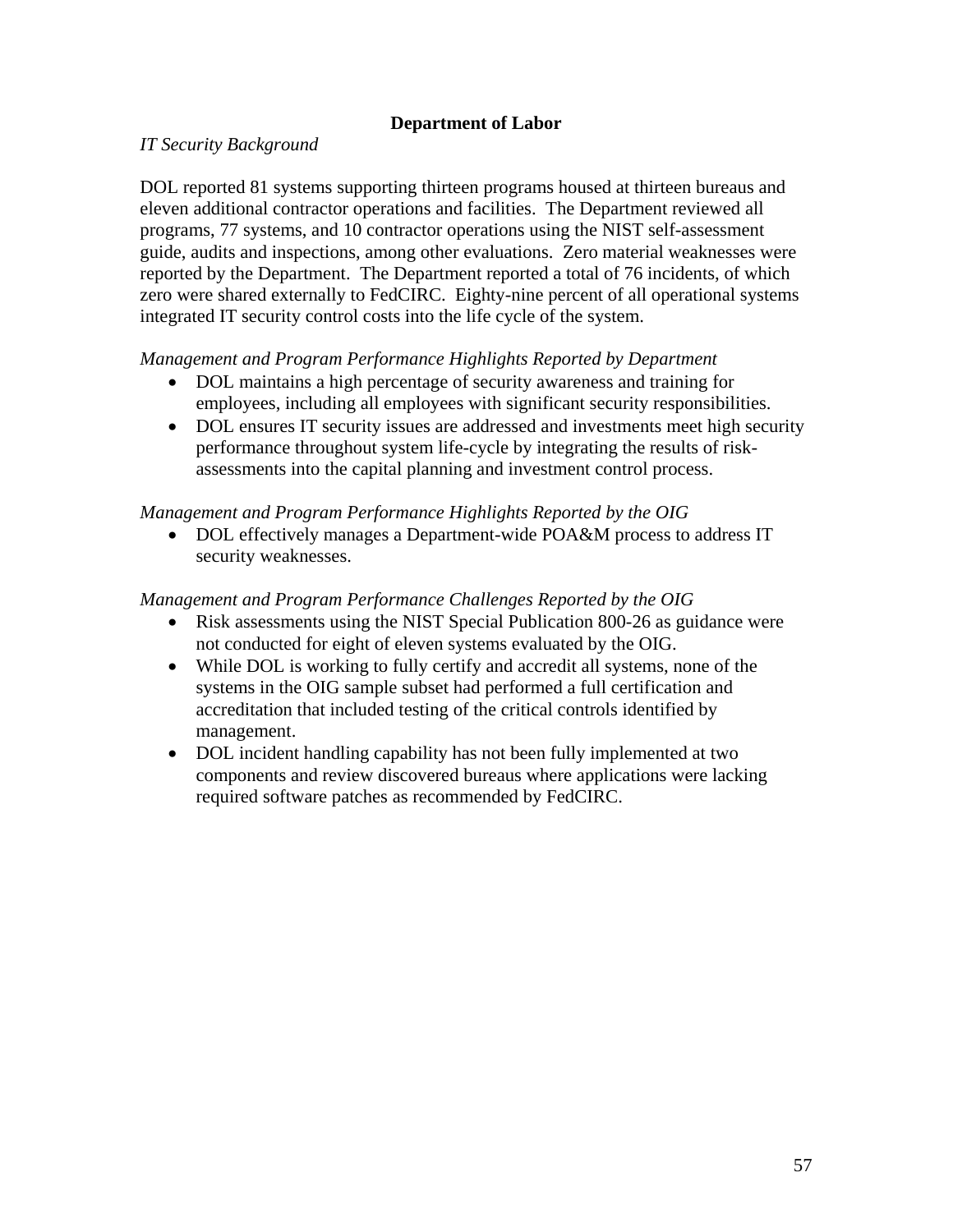|                        | <b>Total</b><br><b>Number</b><br>of<br><b>Systems</b> | of risk        | Table C.1 of the Department of Labor FY2003 FISMA Report<br>Number of systems Number Number of<br>assessed for risk<br>lof<br>and assigned a level systems<br>plan<br>No. Of<br>$%$ Of |     | that have land<br>date IT<br>security | systems<br>certified<br>an up-to- accredited |               | Number of<br>systems<br>with<br>security<br>control<br>costs<br>integrated<br>into the life<br>cycle of the<br>system |               | Number of<br>systems for<br>which<br>security<br>been tested<br>in the last<br>vear | controls have   plan<br>and evaluated | Number of<br>systems<br>with a<br>contingency |      | Number of<br>systems for<br>which<br>contingency<br>plans have | been tested* |
|------------------------|-------------------------------------------------------|----------------|----------------------------------------------------------------------------------------------------------------------------------------------------------------------------------------|-----|---------------------------------------|----------------------------------------------|---------------|-----------------------------------------------------------------------------------------------------------------------|---------------|-------------------------------------------------------------------------------------|---------------------------------------|-----------------------------------------------|------|----------------------------------------------------------------|--------------|
|                        |                                                       | <b>Systems</b> | Systems                                                                                                                                                                                | No. | $\%$                                  | No.                                          | $\frac{0}{0}$ | No.                                                                                                                   | $\frac{0}{6}$ | No.                                                                                 | $\frac{0}{0}$                         | No.                                           | $\%$ | No.                                                            | $\%$         |
| Agency<br><b>Total</b> | 81                                                    | 75             | 93%                                                                                                                                                                                    | 77  | 96%                                   | 47                                           | 58%           | 72                                                                                                                    | 89%           | 59                                                                                  | 72%                                   | 75                                            | 90%  | 36                                                             | 44%          |

#### *Responsibility of Agency Program Officials and CIO*

DOL reports continued progress in improving IT security performance. The Department reports the CIO has established a Department-wide IT security program, supported by an agency information security officer. Additionally, the CIO monitors and evaluates the performance of all bureaus on a quarterly basis, and monitors the integration of security into the lifecycle of Department systems and investments. Reviews include the results and status of certifications and accreditations, as well as other evaluations and audits. The OIG reports that the majority of security weaknesses are included in Department POA&Ms. DOL reports 87% of employees with significant security responsibilities received specialized security training, and 96% of all Department employees received security awareness training.

#### *Responsibilities of Agency Head*

The Department reported that the agency head has delegated to the CIO and senior information security officer roles and responsibilities under FISMA, but reserves final decision making authority. Additionally, the Department head sponsored the establishment of the Management Review Board and a Technical Review Board to help evaluate and make decisions on Department IT investments and promulgate a system development life cycle management manual. A Security Officer's Working Group regularly convenes to discuss various IT security issues the Department faces. The cyber security program coordinates with DOL's critical infrastructure protection responsibilities, including development of contingency plans. Separate staffs coordinate with the Office of the Assistant Secretary for Administration & Management to prevent inconsistent physical and cyber security policy and procedures. The Department reported that DOL does not have any national critical operations and assets, and has identified mission critical operations and assets. Additionally, the interrelationships of mission critical operations and assets are fully identified, and as a result continuity of operations plans appropriately prioritize essential functions. Department policy outlines how all IT security incidents are to be reported, and the timeliness of incident reporting follows escalation procedures depending on incident severity. The Department reported system administrators are responsible for verifying and reporting the completion of patch installation, and DOL develops configuration requirements to address effective patching of known vulnerabilities.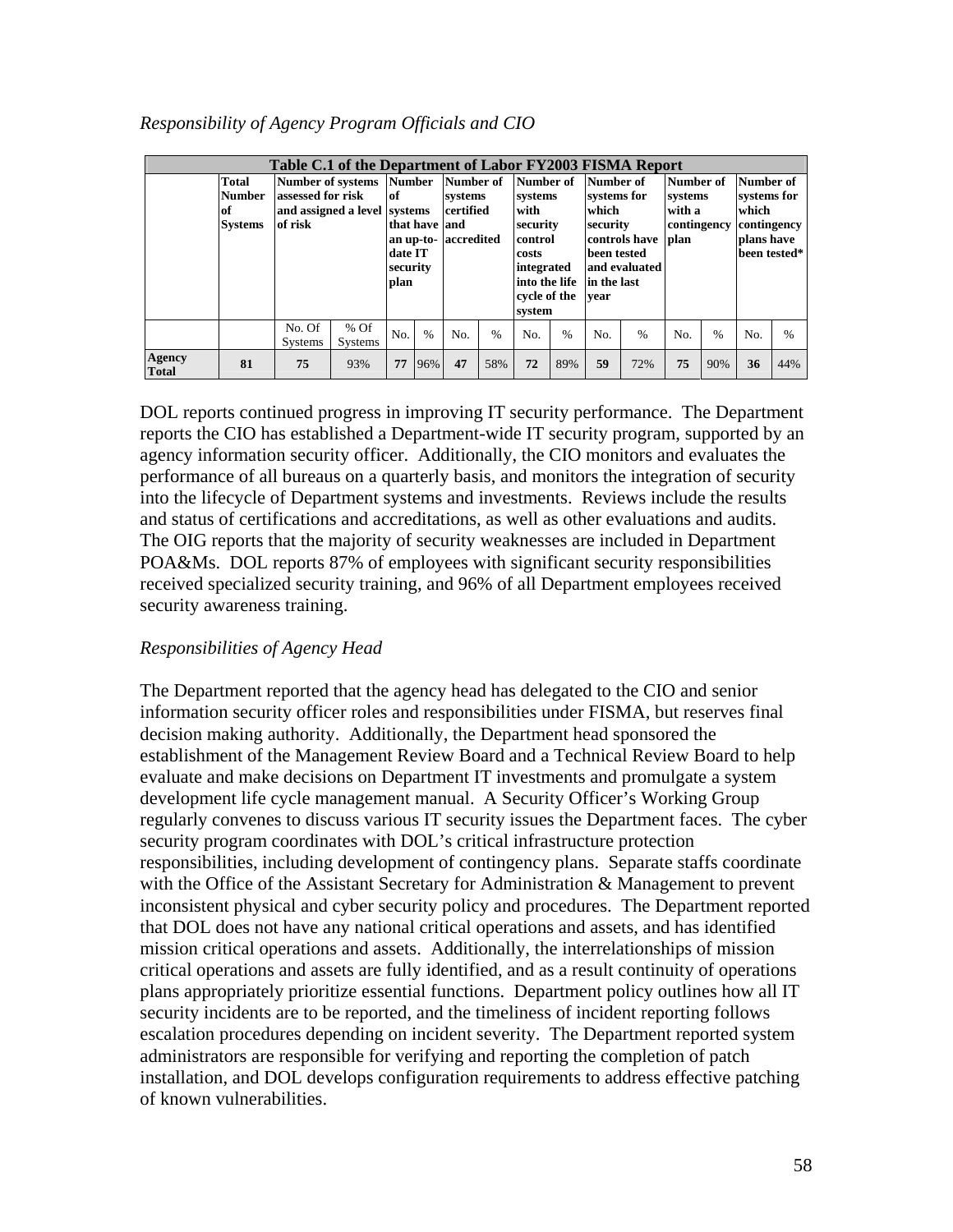### **National Aeronautics and Space Administration**

### *IT Security Background*

NASA reported 11 centers, 1,555 systems, and 232 contractor operations and facilities. NASA reviewed two programs and 1,297 systems as part of their annual review, and none of the 232 contractor operations and assets. Almost all (99%) operational systems integrated security costs into the system life cycle. NASA reported the overall IT security program as a material weakness based upon numerous weaknesses, many of which were repeated findings from the previous year. A total of 113 security incidents were reported, all of which were reported to FedCIRC and external law enforcement.

### *Management and Program Performance Highlights Reported by Agency*

- Ninety-eight percent of 1,555 systems are certified and accredited.
- While the OIG found inconsistent interpretation of NASA IT security policy at some components, the agency has introduced a one-NASA IT governance model that helps ensure IT security program weaknesses are appropriately addressed in a timely manner in adherence to agency security policies and procedures. Centralized governance has also developed appropriate consequences for policy noncompliance.
- IT security costs are integrated into the system life cycle of almost all operational systems, including new system development and major upgrades.

- Areas of the POA&M process needing improvement included better integration of agency program officials in managing POA&MS, more complete accounting of security weaknesses discovered during audits and reviews, better integration of security funding in the agency budget, and more appropriate prioritization of security weaknesses.
- NASA has not fully identified national critical and mission critical operations and assets as well as their interrelationships and interdependencies.
- Records from the NASA Incident Response Center lacked information on when incidents occurred and when they were reported to FedCIRC, and some Centers did not report all security incidents.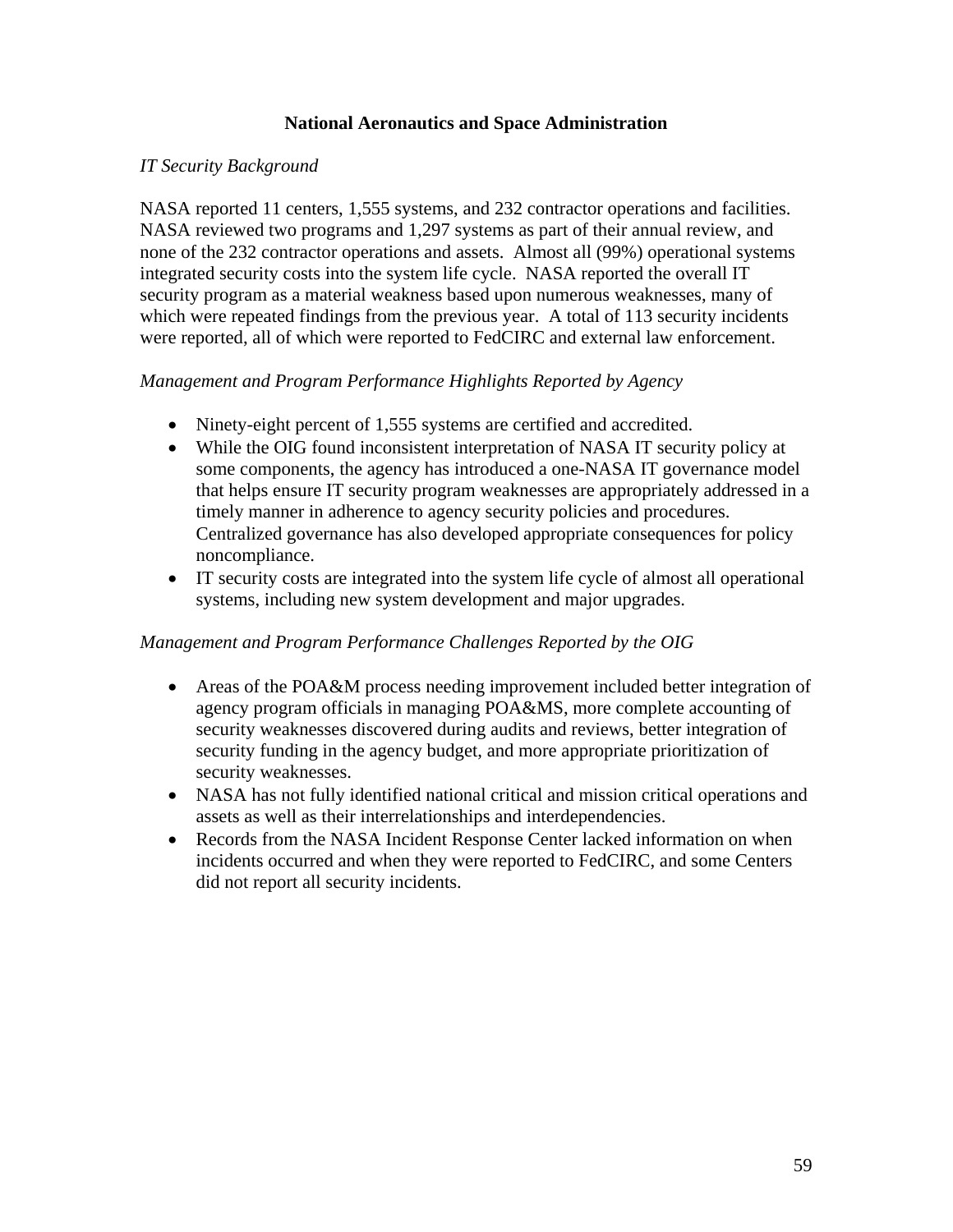| Responsibility of Agency Program Officials and CIO |  |
|----------------------------------------------------|--|
|----------------------------------------------------|--|

| Principa Numb<br>1 Office<br><b>(PO)</b><br><b>Name</b> | <b>Total</b><br>er of<br><b>Syste</b><br>ms | Number of systems Number of<br>assessed for risk<br>of risk |                          | Table C.1 of the National Aeronautics and Space Administration FY2003 FISMA Report<br>systems that have systems<br>and assigned a level an up-to-date IT<br>security plan<br>No.<br>$\%$<br>1297<br>83% |      | certified<br>accredited | Number of Number of<br>systems<br>with<br>security<br>control<br>costs<br>integrated<br>into the life<br>cycle of the<br>system |      | Number of<br>systems for<br>which<br>security<br>been tested<br>in the last<br>vear | controls have<br>and evaluated | Number of<br>systems<br>with a<br>contingency<br><b>blan</b> |               | Number of<br>systems for<br>which<br>contingency<br>plans have<br>been tested* |      |
|---------------------------------------------------------|---------------------------------------------|-------------------------------------------------------------|--------------------------|---------------------------------------------------------------------------------------------------------------------------------------------------------------------------------------------------------|------|-------------------------|---------------------------------------------------------------------------------------------------------------------------------|------|-------------------------------------------------------------------------------------|--------------------------------|--------------------------------------------------------------|---------------|--------------------------------------------------------------------------------|------|
|                                                         |                                             | No. Of<br><b>Systems</b>                                    | $%$ Of<br><b>Systems</b> |                                                                                                                                                                                                         | No.  | $\frac{0}{0}$           | No.                                                                                                                             | $\%$ | No.                                                                                 | $\frac{0}{0}$                  | No.                                                          | $\frac{0}{0}$ | No.                                                                            | $\%$ |
| Agency<br><b>Total</b>                                  | 1555                                        | 1516                                                        | 97%                      |                                                                                                                                                                                                         | 1520 | 98%                     | 1547                                                                                                                            | 99%  | 1292                                                                                | 83%                            | 1471                                                         | 95%           | 1302                                                                           | 84%  |

The agency reports the CIO centrally manages an agency-wide IT security program and regularly evaluates component security performance thru established reporting processes and third party reviews. Agency POA&Ms identify and monitor most security weaknesses. The agency reports NASA provided IT security awareness training for 98% of their employees, and 99% of those employees with significant security responsibilities received specialized security training. While the OIG found areas where technical training could be improved, the training did include a number of on-line options as well as three on-site security courses at different locations throughout the agency. The OIG reported systems administrators lack proper security training and the agency reports initiating a certification program to ensure they receive adequate security training.

## *Responsibilities of Agency Head*

The agency reports that the agency head sponsors a security scorecard at each Center to monitor and grade Center adherence to agency security policies and procedures. This reporting helps ensure security policy and guidance is practiced throughout the life-cycle of each system, however, the OIG reports inadequate or incomplete implementation of NASA's computer security policies for some mission critical assets. The agency reports major operating components within the agency can not make IT investment decisions without the concurrence of the OCIO. The agency head established a third party review process to verify adherence to agency security policies at two major operating components. The agency reports that the Deputy CIO for IT Security coordinates with the Office of Security Management and Safeguards (OSMS) to protect the agency's critical infrastructure, and the OCIO is responsible for operations and execution of the agency's IT security program. During critical infrastructure review, NASA conducts vulnerability risk assessments to identify weaknesses and develop mitigation strategies. The agency reports NASA's incident response center works with FedCIRC and the OIG to report security incidents and disseminate alerts, and that NASA components share incident information within two hours of incident confirmation. Additionally, the agency reports system administrators are ultimately responsible for finding and applying necessary patches and for developing specific configuration requirements for operating systems and requirements to address continuous patching of security vulnerabilities.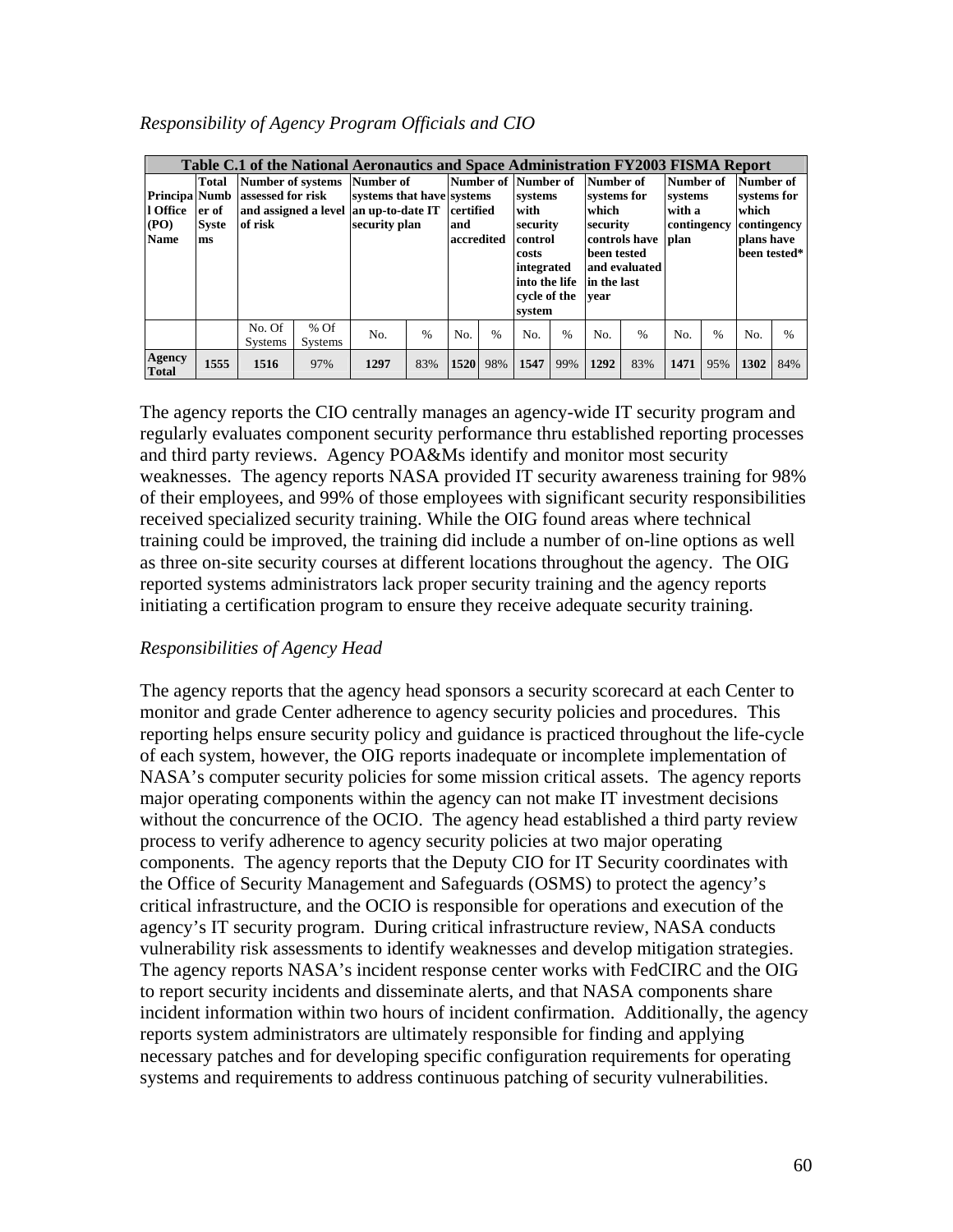### **National Science Foundation**

### *IT Security Background*

NSF reported one program, 19 major applications and support systems, and one contractor operation. NSF's program and contractor operations and facilities were reviewed as part of this report, as well as 18 major applications and support systems. Reviews were conducted based on NIST's Guide for the Certification and Accreditation of Federal Information Systems. The OIG reported three material weaknesses, of which none were repeated from last year. These weaknesses were integrated into agency POA&Ms. NSF identified eight security incidents; six were reported to FedCIRC and one to external law enforcement. NSF reports all operational systems integrated security control costs into the system life cycle.

#### *Management and Program Performance Highlights Reported by Agency*

- NSF has strengthened the central management of the IT security function by establishing and filling the position of Chief Information Security Officer.
- Both the CIO and CISO meet monthly with an agency Security Working Group to discuss cross-cutting agency information security issues. The Security Working Group is comprised of senior representatives from directorates and addresses policies, procedures, and plans related to information, physical, and personnel security.

### *Management and Program Performance Highlights Reported by the OIG*

• NSF OIG verifies existence of agency POA&M process and the CIO reviews a report of POA&M actions and progress on a weekly basis.

- While configuration requirements address patching of vulnerabilities, the agency's patch management process has not been implemented agency-wide, leaving some system vulnerabilities and some patches not tested in a timely manner.
- Formal information security policies and procedures have not yet been implemented at the U.S. Antarctic Program.
- While the process of certification and accreditation has improved, and 95% of all systems have completed certifications and accreditations, some shortcomings exist. Improvements would include more thorough documentation of system interconnectivity and controls and increased testing of these controls.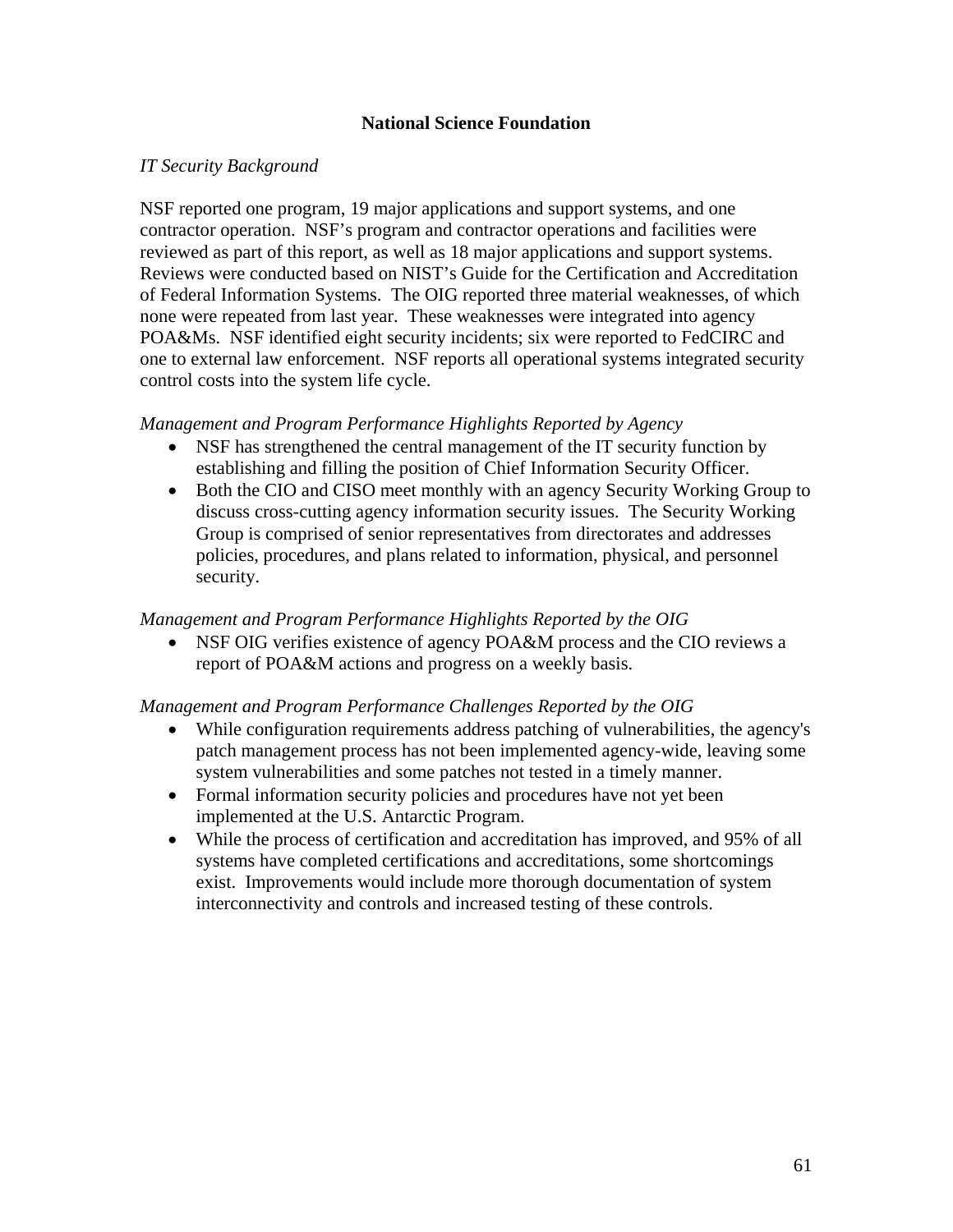| Principa Numb<br>l Office<br><b>(PO)</b><br><b>Name</b> | <b>Total</b><br>er of<br><b>Syste</b><br>ms | <b>Number of systems</b><br>assessed for risk<br>of risk |                          | Number of | Table C.1 of National Science Foundation FY2003 FISMA Report<br>systems that have systems<br>and assigned a level an up-to-date IT certified<br>security plan<br>and<br>$\%$<br>No. |                | accredited    | Number of Number of<br>systems<br>with<br>security<br>control<br>costs<br>integrated<br>into the life<br>cvcle of the<br>system |      | Number of<br>systems for<br>which<br>security<br>been tested<br>in the last<br>vear | controls have<br>and evaluated | Number of<br>systems<br>with a<br>contingency<br>plan |      | Number of<br>systems for<br>which<br>contingency<br>plans have<br>been tested* |      |
|---------------------------------------------------------|---------------------------------------------|----------------------------------------------------------|--------------------------|-----------|-------------------------------------------------------------------------------------------------------------------------------------------------------------------------------------|----------------|---------------|---------------------------------------------------------------------------------------------------------------------------------|------|-------------------------------------------------------------------------------------|--------------------------------|-------------------------------------------------------|------|--------------------------------------------------------------------------------|------|
|                                                         |                                             | No. Of<br><b>Systems</b>                                 | $%$ Of<br><b>Systems</b> |           |                                                                                                                                                                                     | N <sub>0</sub> | $\frac{0}{0}$ | No.                                                                                                                             | $\%$ | No.                                                                                 | $\%$                           | No.                                                   | $\%$ | No.                                                                            | $\%$ |
| Agency<br><b>Total</b>                                  | 19                                          | 19                                                       | 100%                     | 18        | 95%                                                                                                                                                                                 | 18             | 95%           | 19                                                                                                                              | 100% | 18                                                                                  | 95%                            | 16                                                    | 84%  | 15                                                                             | 79%  |

#### *Responsibility of Agency Program Officials and CIO*

The agency reports the CIO centrally manages the agency's IT security program, and evaluates compliance with agency polices and procedures. NSF has published and disseminated an agency Information Security Handbook that provides an overview of the agency's information security program and identifies key roles and responsibilities. The CIO meets monthly with a security working group, and ensures weaknesses in the POA&M are tracked in an automated database containing action items, responsibilities, and targeted dates for completion of corrective action. Additionally, the CIO regularly discusses relevant security topics at agency executive meetings. The agency reports recurring penetration testing and vulnerability scanning helps identify weaknesses in implementation of security policies and procedures. The OIG reports 84% of agency employees have received IT security awareness training and 83% of employees with significant security responsibility received specialized security training.

## *Responsibilities of Agency Head*

The agency reports that the agency head has delegated to the CIO the primary responsibility for development and maintenance of the NSF Information Security Program, and participates in monthly project reviews to ensure security requirements are addressed throughout the system lifecycle. Agency components must receive OCIO concurrence prior to making major investment decisions. The OIG reports the agency head reviews security objectives during annual system security reviews, and evaluates the progress of security requirement implementation through periodic management reviews with the CIO and the Senior Management Integration Group – a group chaired by the agency head and comprised of Assistant Directors, Office Directors, and other agency executives. The OIG reports NSF has a single, integrated security program to protect critical infrastructure to coordinate IT security and physical security efforts. NSF does not have national critical operations and assets and has identified mission critical operations and assets, as well as their interdependencies and interrelationships. The agency reported one agency component, NSF's Computer Incident Response Team, communicates directly with FedCIRC, and the OIG is responsible for reporting externally to law enforcement. The agency performs periodic scans and penetration testing to detect vulnerabilities.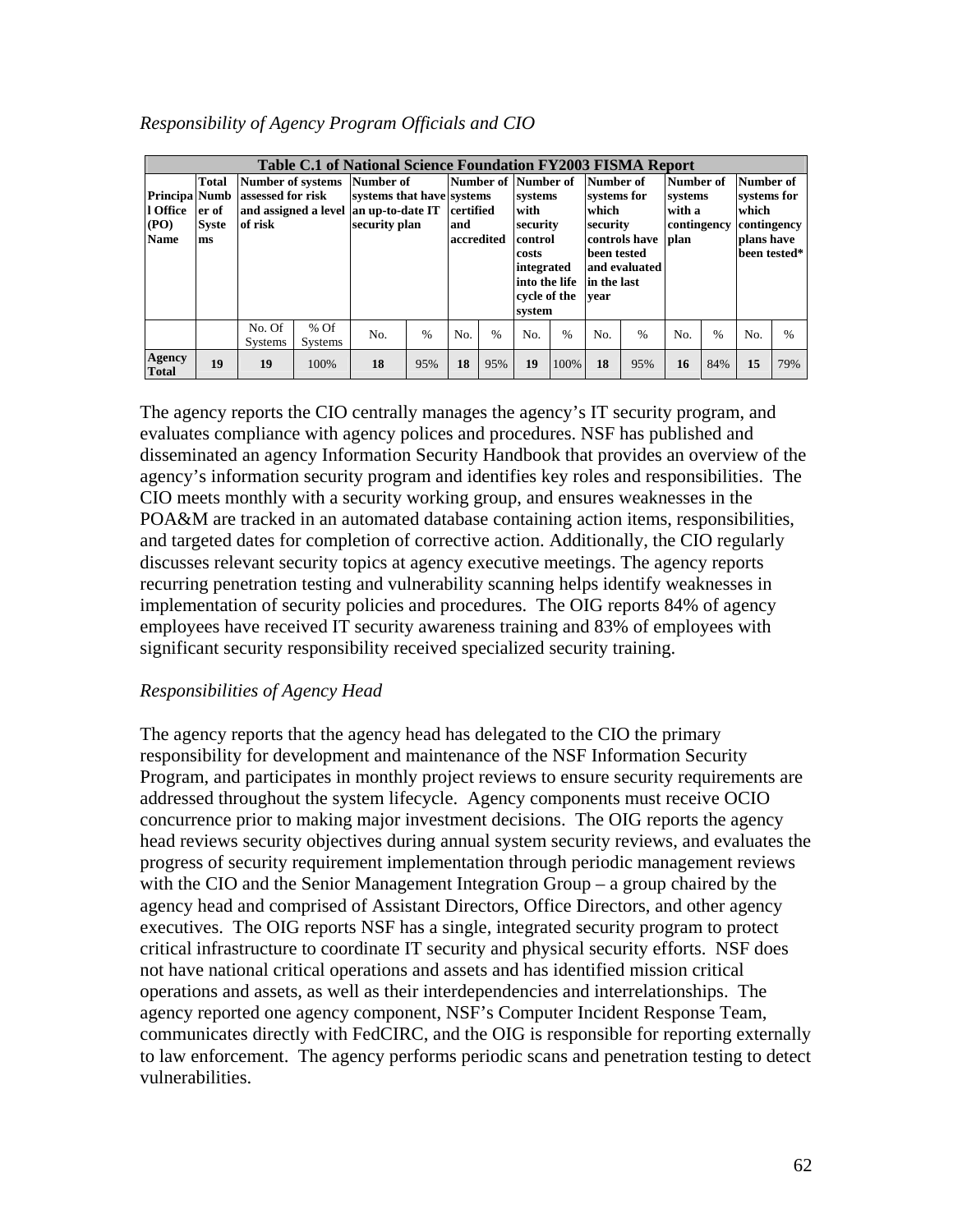### **Nuclear Regulatory Commission**

### *IT Security Background*

NRC reported 20 systems, 1 program, and 7 contractor operations and facilities, all of which were reviewed for this report. No material weaknesses were reported. NRC reported 67,626 security incidents, all of which were reported to FedCIRC. Zero incidents were reported externally to law enforcement. According to the Commission's report, 100% percent of all operational systems integrated security control costs into system life cycle.

#### *Management and Program Performance Highlights Reported by the Commission:*

- NRC established policies addressing mandated security documents for major applications, an NRC automated information systems security program and recurring NRC security tasks throughout the systems development life cycle.
- NRC has integrated security control costs into the systems development life cycle for 100% of their systems.
- The NRC updated its patch management policy guidance in FY 2003. The process is managed by the network infrastructure security team, working closely with the systems administrators for all the NRC systems. Critical patches that have been identified by FedCIRC are installed, and the network infrastructure ISSO confirms that systems administrators have installed the patches.

- The Operating and System Software Maintenance Procedures are not followed consistently, contributing to an incomplete inventory of NRC operating and system software. Subsequently, commission leaders may not be able to identify all systems operating on a particular type or version of software and when they may need a patch to counter a vulnerability or threat.
- Review of quarterly POAM reports and the Information Technology Security Tracking Systems (ITSSTS), reveal that new weaknesses and corrective actions identified during the past fiscal year were not always incorporated into these management tools.
- The NRC master inventory of systems needs improvement, as limited segments of the NRC IT infrastructure are being examined. Those systems that are being examined do not always indicate the internal and external system interfaces.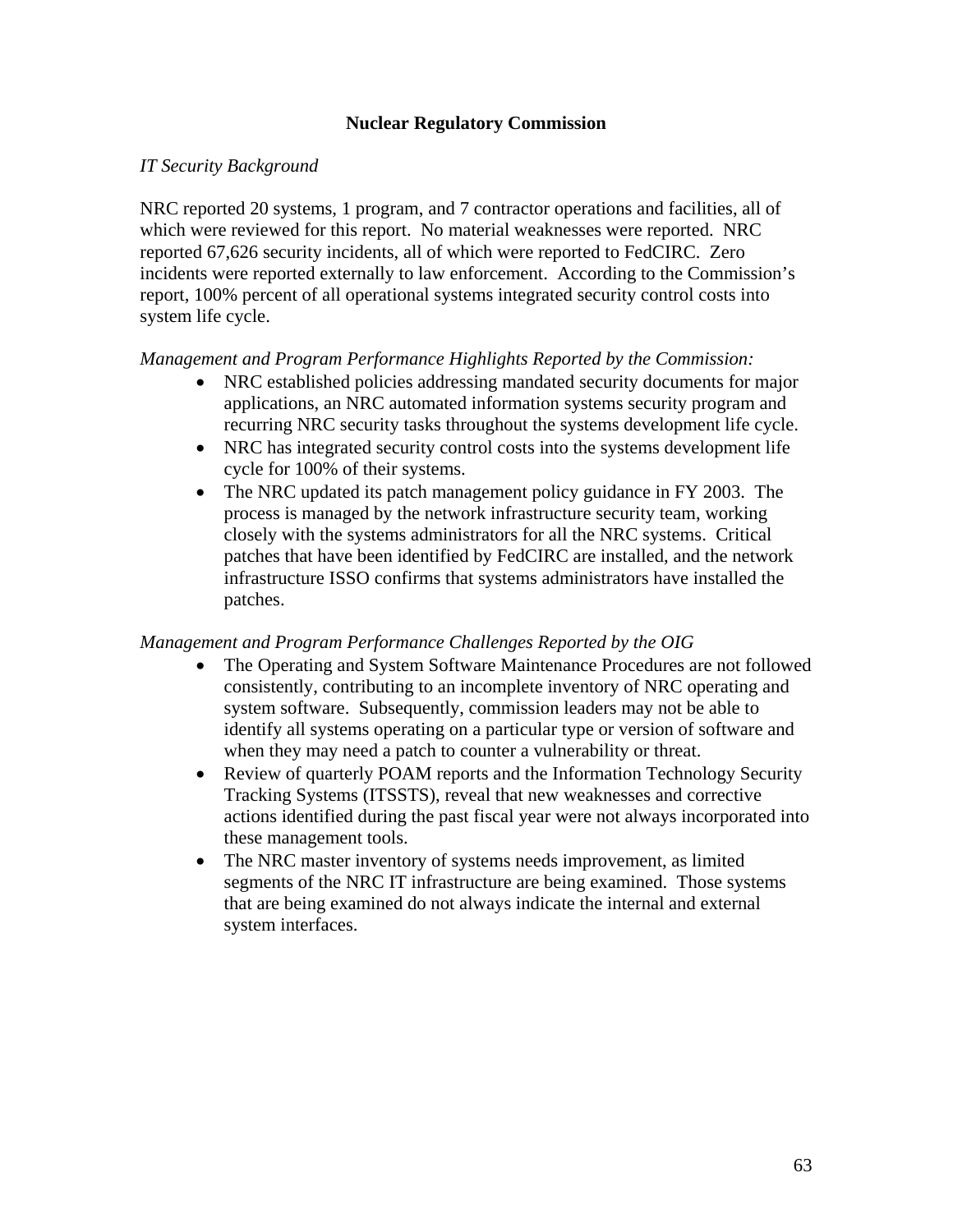| Responsibility of Agency Program Officials and CIO |  |  |  |  |
|----------------------------------------------------|--|--|--|--|
|----------------------------------------------------|--|--|--|--|

| <b>Principal</b><br>Office (PO)<br><b>Name</b> | Total<br><b>Number</b><br>l of<br><b>Systems</b> | Number of<br>systems assessed<br>for risk and<br>assigned a level of<br>risk |                          | Table C.1 of the Nuclear Regulatory Commission FY2003 FISMA Report<br>Number of Number of<br>systems<br>that have<br>an up-to-<br>date IT<br>security<br>plan<br>$\frac{0}{0}$<br>No. |     | systems<br>certified<br>and<br>accredited |     | Number of<br>systems<br>with<br>security<br>control<br>costs<br>integrated<br>into the life<br>cycle of the<br>system |                      | Number of<br>systems for<br>which<br>security<br>been tested<br>in the last<br>vear | controls have<br>and evaluated | Number of<br>systems<br>with a<br>contingency<br><b>blan</b> |                | Number of<br>systems for<br>which<br>contingency<br>plans have | been tested* |
|------------------------------------------------|--------------------------------------------------|------------------------------------------------------------------------------|--------------------------|---------------------------------------------------------------------------------------------------------------------------------------------------------------------------------------|-----|-------------------------------------------|-----|-----------------------------------------------------------------------------------------------------------------------|----------------------|-------------------------------------------------------------------------------------|--------------------------------|--------------------------------------------------------------|----------------|----------------------------------------------------------------|--------------|
|                                                |                                                  | No. Of<br><b>Systems</b>                                                     | $%$ Of<br><b>Systems</b> |                                                                                                                                                                                       | No. | $\frac{0}{6}$                             | No. | $\%$                                                                                                                  | $\frac{0}{0}$<br>No. |                                                                                     | No.                            | $\%$                                                         | N <sub>0</sub> | $\frac{0}{0}$                                                  |              |
| Agency<br><b>Total</b>                         | 20                                               | 20                                                                           | 100%                     | 18                                                                                                                                                                                    | 90% | 18                                        | 90% | 20                                                                                                                    | 100%                 | 18                                                                                  | 90%                            | 18                                                           | 90%            | 17                                                             | 85%          |

The Commission reports that the CIO is responsible for managing the agency-wide automated information security program. In turn, the CIO assigned the Senior Information Technology Security Officer (SITSO) with the task of exercising day to day management and oversight of the commission's security program. The agency-wide automated information security program management directive outlines the responsibilities and authority of all other senior agency officials in the context of IT security. The Executive Director of Operations (EDO) and CIO then conduct reviews of the NRC program and individual system and submit quarterly corrective POA&M's to OMB to promote the implementation and enforcement of the NRC automated information security program.

## *Responsibilities of Agency Head*

As stated in the Commission's report, the NRC's most senior leader, the EDO, supervises the CIO and all IT program officials. Furthermore, the agency head is obligated to ensure that all requirements of the NRC automated information security program are being implemented and enforced. The agency head, along with the CIO, meet this objective by focusing on the performance measures for the program, guaranteeing that monthly progress reports are filed with each Commission office and ensuring that all elements of the NRC automated information security program are being supported. The EDO manages these tasks by using a central tracking system to follow all system information, and ensures that all components have documented and reported security incidents by having the agency act in compliance with FedCIRC security incident policies. The Computer Security Incident Response Capability team and the NRC Office of the Inspector General collaborate with one another when an incident requires the involvement of law officials.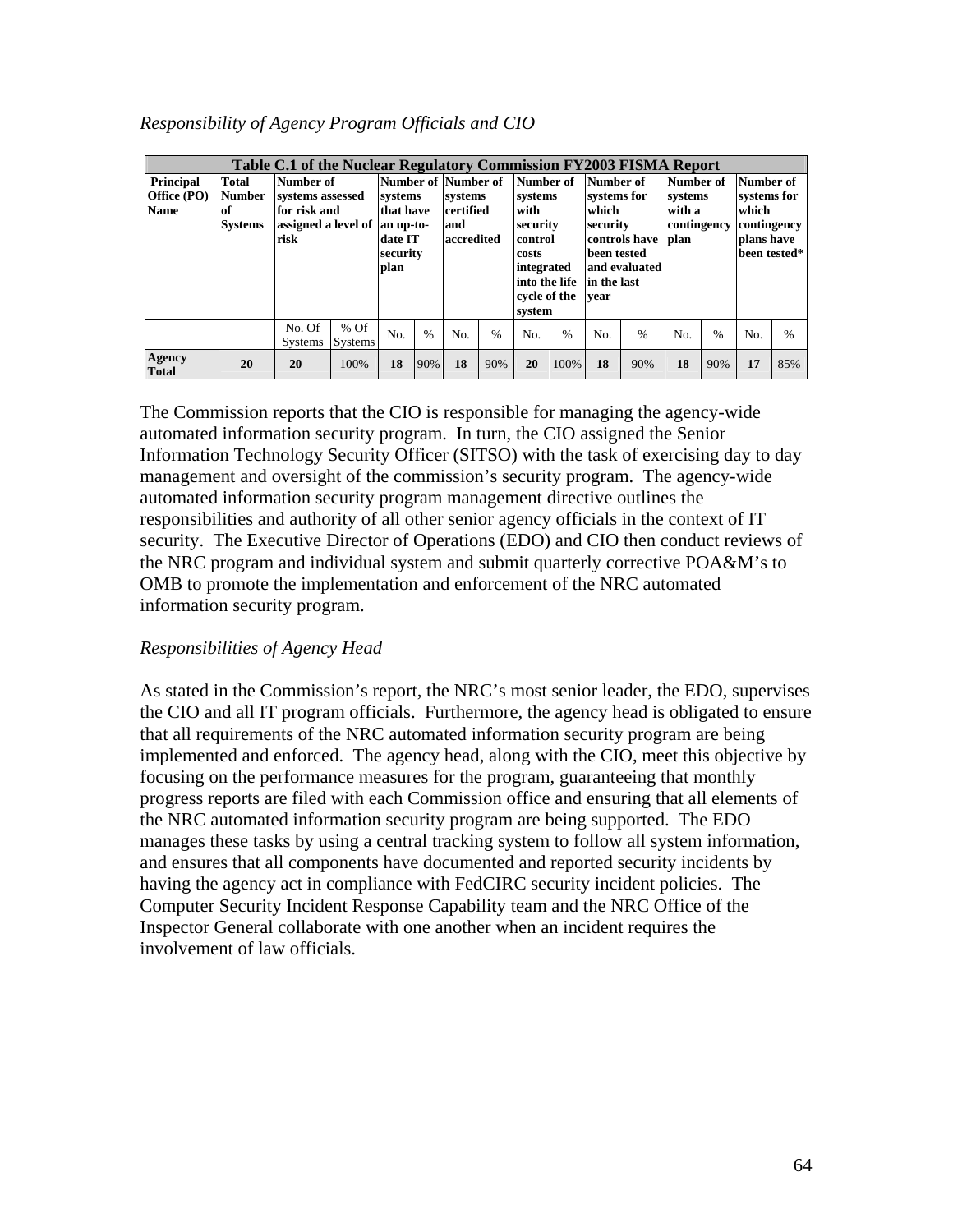## **Office of Personnel Management**

### *IT Security Background*

OPM reported six programs, 45 systems and four contractor operations and facilities housed at six bureaus. The OIG did not identify material weaknesses for the second straight year. Sixteen major or sensitive systems were reviewed by the agency over the past year. OPM's system inventory of 45 total systems is being updated to reflect findings from an upcoming agency effort to identify remaining systems. Forty percent (18 of 45) of all operational systems integrated security costs into the life cycle of the system.

*Management and Program Performance Highlights Reported by the Agency* 

- Over 91% of all systems have been assigned a level of risk, have up-to-date security plans, tested and evaluated security controls, and are certified and accredited.
- Agency officials have developed IT security policy applicable agency-wide, including guidance and definitions to address security control elements aligned to OMB and NIST guidance.

#### *Management and Program Performance Highlights Reported by the OIG*

• OPM has developed, implemented, and is effectively managing an agency-wide POA&M process, although some weaknesses were not adequately included in the POA&M process.

#### *Management and Program Performance Challenges Reported by the Agency*

The majority of agency systems (60%) do not include security costs in the system life cycle.

- While controls are in place to identify, prioritize, and protect operations and assets within OPM's enterprise architecture, not all program officers have completed business recovery plans that identify and document processes and resources necessary to support OPM's mission essential functions.
- Not all incident reports are completed according to OPM's Incident Response and Reporting Procedures document.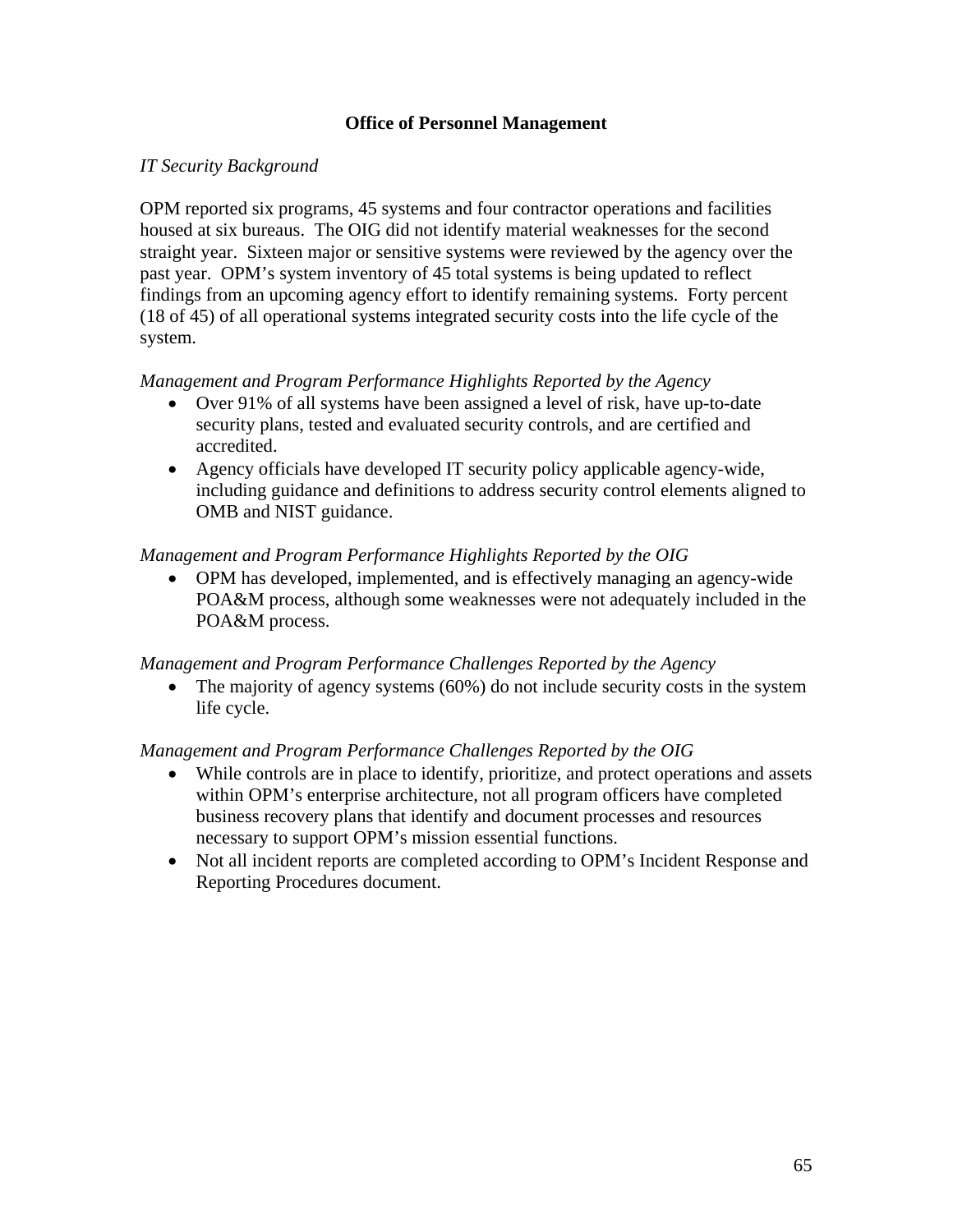|                                                       | Table C.1 of the Office of Personnel Management FY2003 FISMA Report |                                                                                          |                          |                                                      |               |                                                           |               |                                                                                                                       |               |                                                                                                                              |               |                                               |               |                                                                                |      |
|-------------------------------------------------------|---------------------------------------------------------------------|------------------------------------------------------------------------------------------|--------------------------|------------------------------------------------------|---------------|-----------------------------------------------------------|---------------|-----------------------------------------------------------------------------------------------------------------------|---------------|------------------------------------------------------------------------------------------------------------------------------|---------------|-----------------------------------------------|---------------|--------------------------------------------------------------------------------|------|
| <b>Principal</b><br><b>Office</b> (PO)<br><b>Name</b> | Total<br><b>Number</b><br>lof.<br><b>Systems</b>                    | Number of systems Number<br>assessed for risk<br>and assigned a level systems<br>of risk |                          | lof<br>that have land<br>date IT<br>security<br>plan |               | Number of<br>systems<br>certified<br>an up-to- accredited |               | Number of<br>systems<br>with<br>security<br>control<br>costs<br>integrated<br>into the life<br>cycle of the<br>system |               | Number of<br>systems for<br>which<br>security<br>controls have   plan<br>been tested<br>and evaluated<br>in the last<br>vear |               | Number of<br>systems<br>with a<br>contingency |               | Number of<br>systems for<br>which<br>contingency<br>plans have<br>been tested* |      |
|                                                       |                                                                     | No. Of<br><b>Systems</b>                                                                 | $%$ Of<br><b>Systems</b> | No.                                                  | $\frac{0}{0}$ | No.                                                       | $\frac{0}{0}$ | N <sub>0</sub>                                                                                                        | $\frac{0}{0}$ | No.                                                                                                                          | $\frac{0}{0}$ | No.                                           | $\frac{0}{6}$ | N <sub>0</sub>                                                                 | $\%$ |
| Agency<br><b>Total</b>                                | 45                                                                  | 41                                                                                       | 91%                      | 41                                                   | 91%           | 41                                                        | 91%           | 18                                                                                                                    | 40%           | 41                                                                                                                           | 91%           | 16                                            | 36%           | 7                                                                              | 16%  |

### *Responsibilities of Agency Program Officials and CIO*

The above numbers reflect the results of the OCIO review and while generally consistent with the OIG's findings, the OIG reported slightly fewer systems had risk assessments, integrated security costs into system life cycle, and security controls tested and evaluated in the last year as well as slightly more systems operating with complete certification and accreditation. The agency reports the CIO manages the agency IT security program, but agency officials have not fully complied with program policies. To better facilitate compliance, the CIO has developed implementation guidance to assist program offices in identifying and narrowing expectation gaps. Additionally, the CIO uses the agency POA&M and results of system assessments to track security program compliance, and has appointed a senior agency information security officer. OPM is unable to identify the number of employees who have received security awareness training, and half of agency employees with significant security responsibility received specialized training.

#### *Responsibilities of the Agency Head*

The agency reported the OPM Director and Deputy Director delegated accrediting authority for all systems to Associate Directors and Heads of Offices. The Director delegated the CIO to review and approve all major IT investment decisions, and the agency has implemented a standardized system development life cycle management process. The agency reports all major IT investment decisions must receive CIO concurrence. The Director has also delegated IT security responsibilities to the CIO, and sponsors the IT Security Guide to promulgate agency security policies and responsibilities. The agency reports separate staffs are devoted to IT security and physical security, and their responsibilities are clearly delineated to avoid duplication and overhead costs. The agency has fully identified mission and national critical operations and assets as well as their interdependencies and interrelationships. The agency reports configuration requirements have been developed, and the requirements include patching.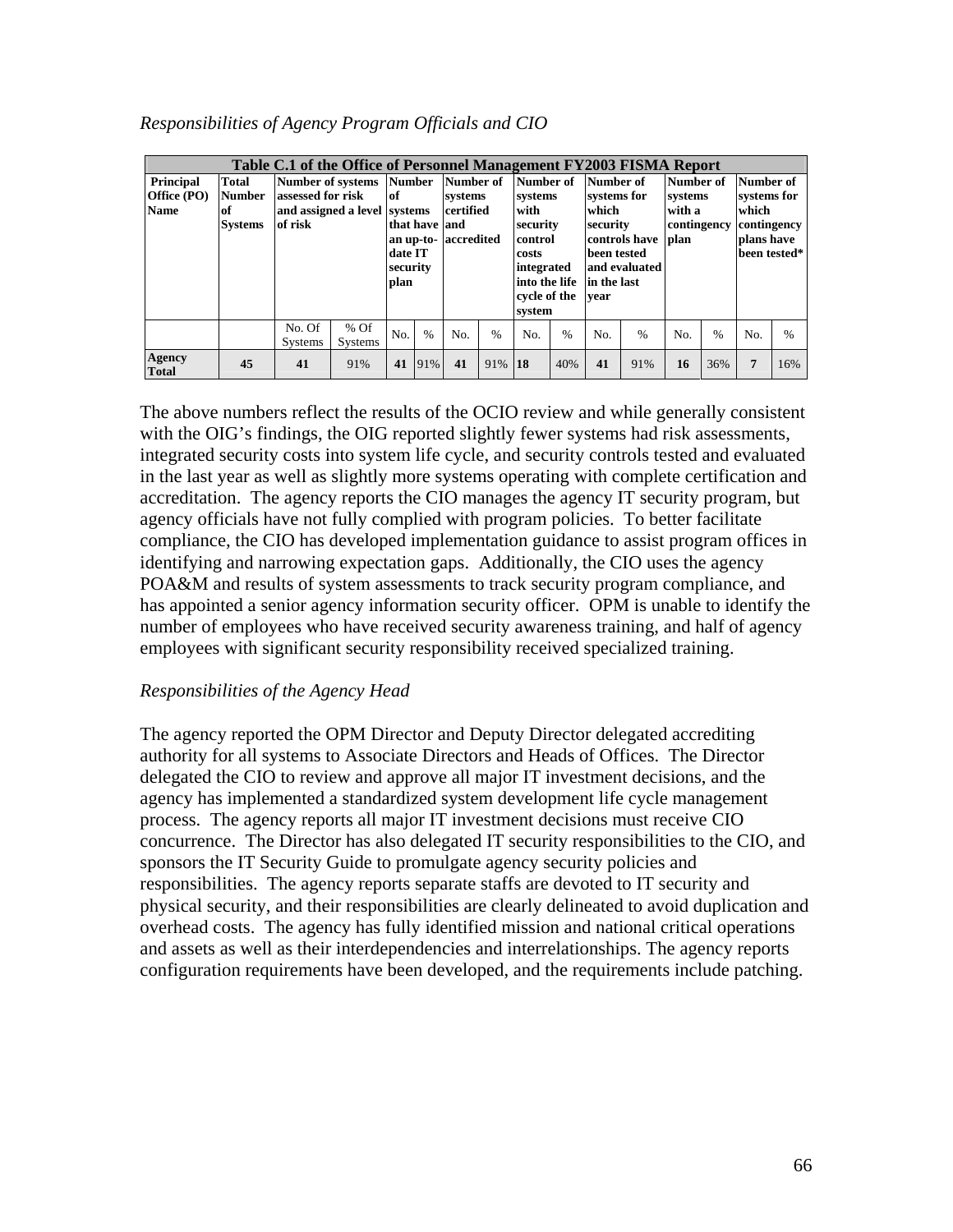### **Small Business Administration**

### *IT Security Background*

SBA reported seven programs, 38 systems, and five contractor operations. SBA's FISMA review included all programs, 35 systems, and four of their contractor operations and facilities, and the OIG evaluation reviewed 37 systems and three contractor operations and assets. The OCIO reported five material weaknesses for the agency's IT systems, of which four were repeated from FY02. Over 169,000 incidents were reported, all of which were reported to FedCIRC. Only thirteen percent (5 of 38) of SBA's systems integrated security costs into the system life cycle.

*Management and Program Performance Highlights Reported by the Department* 

- SBA continued to make improvement in the overall percentage of systems with certifications and accreditations from 65% in FY02 to 74% in FY03.
- The Information Security Office has begun using the INFOSEC Management Database to track POA&M data, allowing system reports to be provided to system owners who then directly update status of system weaknesses.
- SBA's Automated Information System Security Program Policy Document establishes agency roles, policies, and procedures for ensuring adequate security of information resources.

- SBA has not yet developed an agency-wide integrated security plan to manage the agency's IT security program across all systems and field offices. Completion of the plan will allow for full identification of system interdependencies and interrelationships and integration of security considerations throughout the capital planning and investment process.
- Computer intrusion detection capabilities were identified as a material weakness.
- SBA has developed and implemented a POA&M process, but not all weaknesses are included in the POA&M, some weaknesses recorded as closed remain uncorrected, and weaknesses are not appropriately prioritized.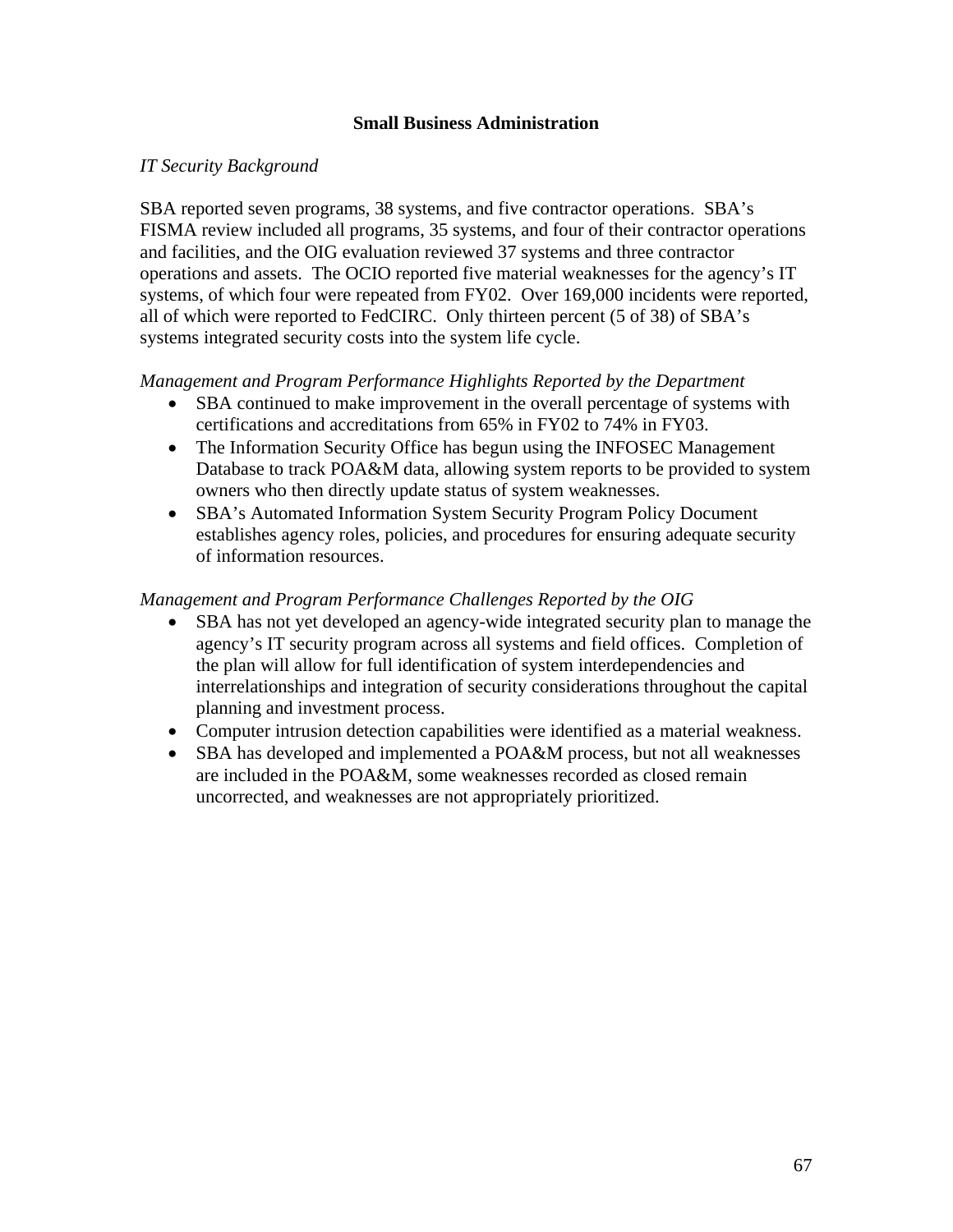| Responsibility of Agency Program Officials and CIO |  |  |  |  |  |
|----------------------------------------------------|--|--|--|--|--|
|----------------------------------------------------|--|--|--|--|--|

|                                                | Table C.1 of the Small Business Administration FY2003 FISMA Report |                                                                              |                          |                                                                  |               |                                                                  |               |                                                                                                                       |      |                                                                                                                       |      |                                                              |      |                                                                                |      |
|------------------------------------------------|--------------------------------------------------------------------|------------------------------------------------------------------------------|--------------------------|------------------------------------------------------------------|---------------|------------------------------------------------------------------|---------------|-----------------------------------------------------------------------------------------------------------------------|------|-----------------------------------------------------------------------------------------------------------------------|------|--------------------------------------------------------------|------|--------------------------------------------------------------------------------|------|
| <b>Principal</b><br>Office (PO)<br><b>Name</b> | Total<br><b>Number</b><br>'of<br><b>Systems</b>                    | Number of<br>systems assessed<br>for risk and<br>assigned a level of<br>risk |                          | systems<br>that have<br>an up-to-<br>date IT<br>security<br>plan |               | Number of Number of<br>systems<br>certified<br>and<br>accredited |               | Number of<br>systems<br>with<br>security<br>control<br>costs<br>integrated<br>into the life<br>cycle of the<br>system |      | Number of<br>systems for<br>which<br>security<br>controls have<br>been tested<br>and evaluated<br>in the last<br>vear |      | Number of<br>systems<br>with a<br>contingency<br><b>blan</b> |      | Number of<br>systems for<br>which<br>contingency<br>plans have<br>been tested* |      |
|                                                |                                                                    | No. Of<br><b>Systems</b>                                                     | $%$ Of<br><b>Systems</b> | No.                                                              | $\frac{0}{0}$ | No.                                                              | $\frac{0}{0}$ | No.                                                                                                                   | $\%$ | No.                                                                                                                   | $\%$ | No.                                                          | $\%$ | No.                                                                            | $\%$ |
| Agency<br><b>Total</b>                         | 38                                                                 | 28                                                                           | 73%                      | 28                                                               | 73%           | 28                                                               | 73%           | 5                                                                                                                     | 13%  | 7                                                                                                                     | 18%  | 15                                                           | 38%  | 15                                                                             | 38%  |

While the OCIO and OIG generally reported the same quantities for the above performance measures, the OIG identified no systems as having security control costs integrated into the system life cycle. The agency reports the CIO uses the development of system self-assessments and certification and accreditation process to ensure SBA's geographically spread out bureaus comply with the agency-wide IT security program objectives. Furthermore, the CIO conducts periodic audits and evaluations to assess bureau progress in implementing IT security policy. Computer based security awareness training is required annually, and program managers, security officers, and system administrators receive additional training. The agency reports 91% of agency employees received IT security training this past fiscal year, as did 78% of employees with significant IT security responsibilities.

## *Responsibilities of Agency Head*

The agency reported the agency head reviews security plans during the certification and accreditation process, while a Chief Infrastructure Assurance Officer appointed by the agency head integrates the security program with critical infrastructure protection priorities. Additionally, a major operating component of the agency cannot make significant IT investment decisions without review and concurrence of the Business Technology Investment Council. The Council is comprised of senior agency executives and chaired by the CIO and works to review and identify effective IT solutions for the agency in support of the agency's mission, infrastructure, and standards. Consistent policies and procedures between the agency's Facilities Office and IT security program eliminate duplicative overhead costs that ensure separate staffs complement policies and procedures across various programs and functions. The OIG reports SBA has fully identified national and mission critical operations and assets, and work remains to fully identify interdependencies and interrelationships of these assets and operations. SBA is developing an agency Critical Infrastructure Protection Plan for cyber systems and physical assets. The agency reports that the agency head has delegated reporting of IT security incidents to the CIO and agency Computer Security Program Manager. Additionally, the OCIO has issued a Computer Emergency Response Team procedures manual to report and respond to IT security incidents, and established a line of communication between the IT Security Office and FedCIRC to report incidents. While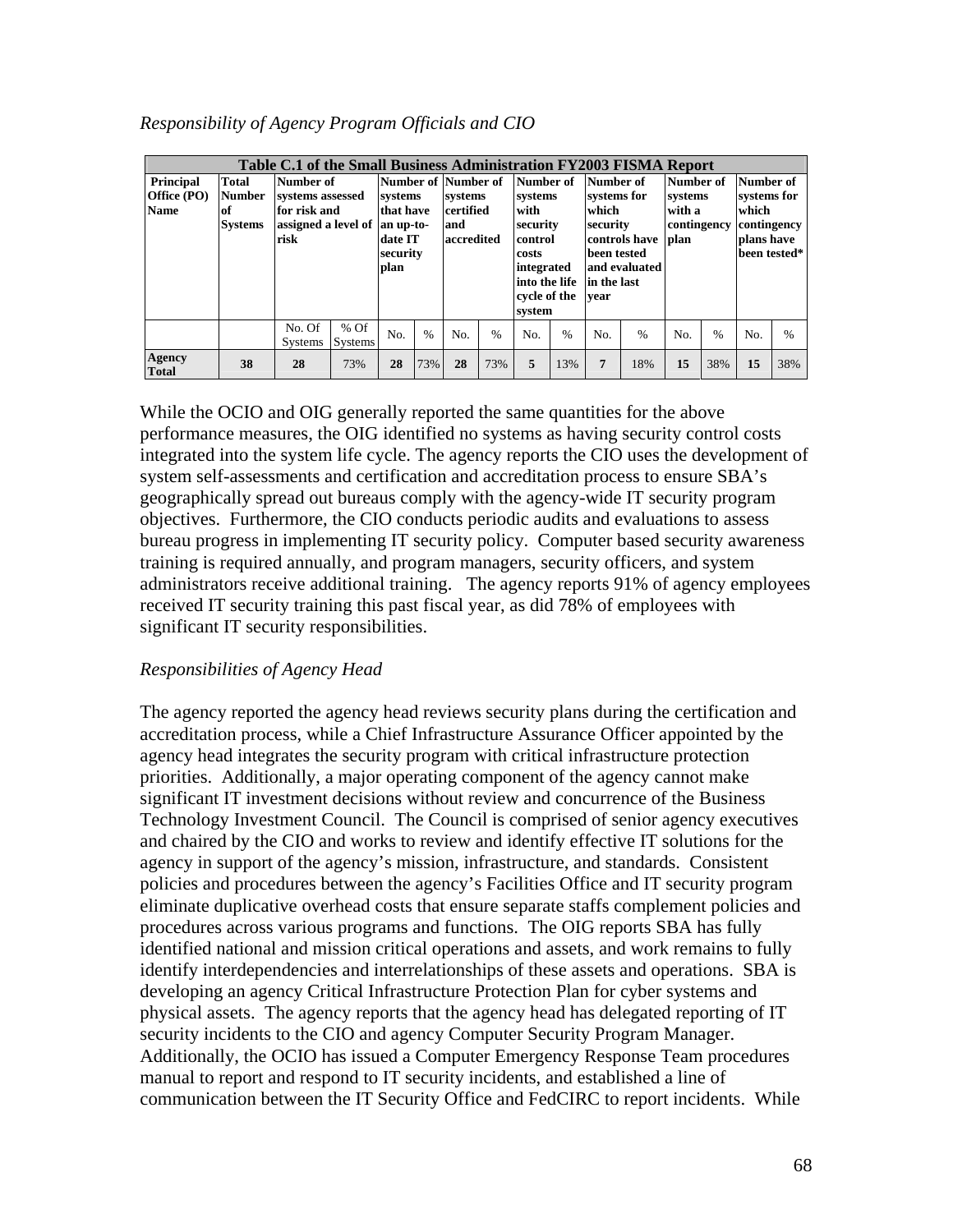no incident required immediate reporting to FedCIRC in the past year, all incidents were reported on a monthly basis. Patches are installed and tested upon distribution and system specific configuration requirements are developed and complied, including the capability to patch uncovered security vulnerabilities.

# **Social Security Administration**

## *IT Security Background*

SSA reported 65 programs, 17 systems, and 16 contractor operations and facilities. The agency reports all systems and contractor operations were reviewed in FY03, as well as thirty SSA programs. SSA reported no material weaknesses. The agency is updating its system inventory which currently accounts for 90% of all of SSA's systems. The agency reports it adequately integrated system security provisions into each of its data exchange agreements with human service agencies across the country, and these provisions are consistent with NIST guidance and include onsite visits to ensure security requirements are enforced. SSA reported that all operational systems integrated security costs and considerations into their system life cycle.

## *Management and Program Performance Highlights Reported by Department*

- All significant systems are risk assessed, have documented IT security plans, have been tested and evaluated, and are certified and accredited.
- Almost 100% of agency employees have received IT security awareness training, and security officers are required to receive 16 supplemental hours of IT security training per year.
- The agency head has integrated responsibility for IT security management and critical infrastructure protection into job performance standards for agency senior executives.

## *Management and Program Performance Challenges Reported by Department*

- SSA is conducting a complete system inventory to ensure all agency systems have been identified.
- Establish a better process to determine that configuration standards remain consistently enforced.

#### *Management and Program Performance Challenges Reported by OIG*

The agency POA&M process was not verified by the OIG due to inconsistent practices to develop POA&Ms, inadequate access to POA&Ms by OIG, and lack of POA&Ms accounting for all known IT security weaknesses. In order to optimize the agency POA&Ms, a consolidated database is being developed to track only IT security weaknesses.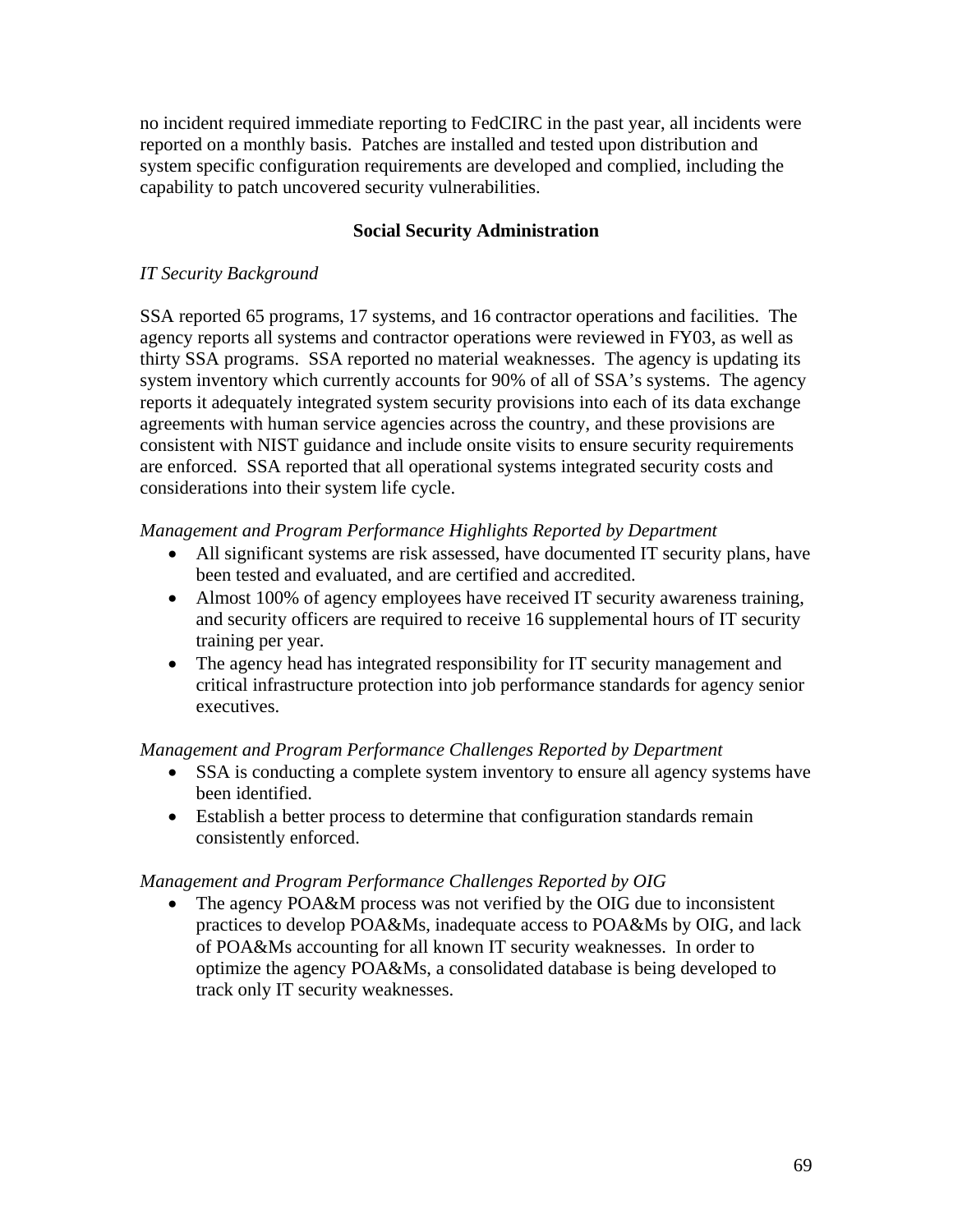| Responsibility of Agency Program Officials and CIO |  |  |  |  |
|----------------------------------------------------|--|--|--|--|
|----------------------------------------------------|--|--|--|--|

|                                                | Table C.1 of the Social Security Administration FY2003 FISMA Report |                                                                              |      |                                                                                         |      |                                           |      |                                                                                                                       |      |                                                                                                                       |               |                                                              |      |                                                                                |              |
|------------------------------------------------|---------------------------------------------------------------------|------------------------------------------------------------------------------|------|-----------------------------------------------------------------------------------------|------|-------------------------------------------|------|-----------------------------------------------------------------------------------------------------------------------|------|-----------------------------------------------------------------------------------------------------------------------|---------------|--------------------------------------------------------------|------|--------------------------------------------------------------------------------|--------------|
| <b>Principal</b><br>Office (PO)<br><b>Name</b> | Total<br><b>Number</b><br>l of<br><b>Systems</b>                    | Number of<br>systems assessed<br>for risk and<br>assigned a level of<br>risk |      | Number of Number of<br>systems<br>that have<br>an up-to-<br>date IT<br>security<br>plan |      | systems<br>certified<br>and<br>accredited |      | Number of<br>systems<br>with<br>security<br>control<br>costs<br>integrated<br>into the life<br>cycle of the<br>system |      | Number of<br>systems for<br>which<br>security<br>controls have<br>been tested<br>and evaluated<br>in the last<br>vear |               | Number of<br>systems<br>with a<br>contingency<br><b>blan</b> |      | Number of<br>systems for<br>which<br>contingency<br>plans have<br>been tested* |              |
|                                                |                                                                     | No. Of<br>$%$ Of<br><b>Systems</b><br><b>Systems</b>                         |      | $\%$<br>No.                                                                             |      | $\%$<br>No.                               |      | No.                                                                                                                   | $\%$ | No.                                                                                                                   | $\frac{0}{0}$ | No.                                                          | $\%$ | No.                                                                            | $\%$         |
| Agency<br><b>Total</b>                         | 17                                                                  | 17                                                                           | 100% | 17                                                                                      | 100% | 17                                        | 100% | 17                                                                                                                    | 100% | 17                                                                                                                    | 100%          | 16                                                           | 94%  | 14                                                                             | 82.4<br>$\%$ |

The agency reports that the CIO has implemented an agency wide IT Security Program, and the chief security officer reports directly to the CIO to provide governance of the IT Security Program. Additionally, the CIO and agency management is notified of weaknesses discovered during audits and evaluations and is updated on completed corrective actions on a quarterly basis. The chief security officer also ensures external systems maintain adequate IT security provisions, develops and implements IT security policy, and evaluates compliance to policies and procedures for all systems. The agency reports over 99% of all agency employees have received IT security awareness training, and 76% of those employees with significant IT security responsibilities have received specialized security training.

## *Responsibilities of Agency Head*

The Commissioner has established the OCIO at the Deputy Commissioner level, and as a result, the CIO is directly responsible to the Commissioner for developing and maintaining the agency wide IT Security Program. The agency reports major operating components can not make major IT investment decisions without the concurrence of the CIO, and the Executive IT Capital Investment Board reviews proposed acquisition of new IT. The agency has integrated the IT security program with critical infrastructure protection responsibilities, and the agency has separate staffs devoted to physical and personnel security programs so as to avoid duplication of security costs and ensure consistency of security polices and procedures. The OIG reports that SSA has fully identified mission and national critical operations and assets, and is working to fully identify the interdependencies and interrelationships between them. The agency reports incident handling and response resolution are centrally managed, including the testing and certifying of new patches prior to deployment. Additionally, SSA has developed configuration standards and an automated process is in place to identify configuration anomalies and discrepancies.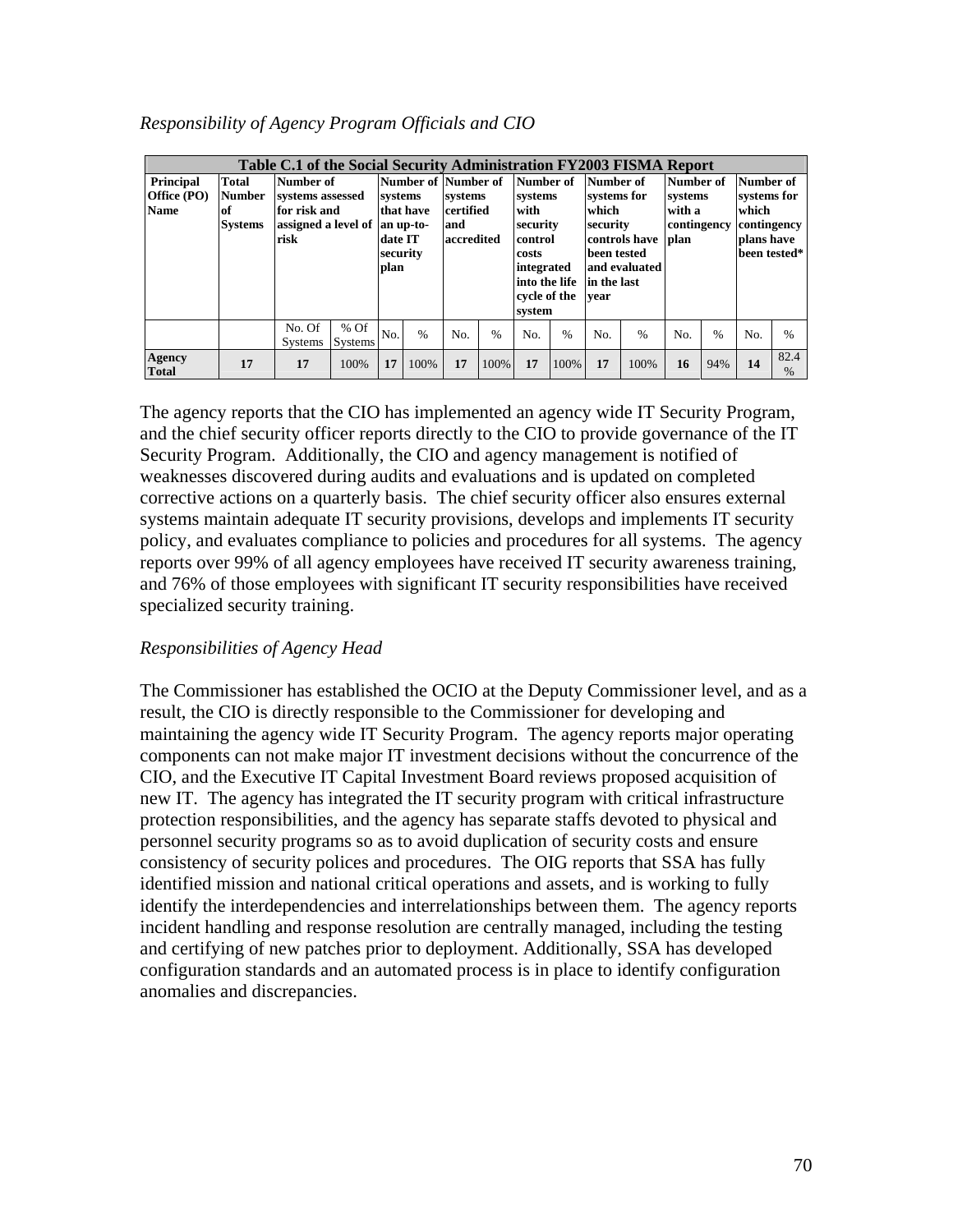# **Department of State**

## *IT Security Background*

The Department reported 33 programs, 139 systems, 26 contractor operations and facilities, and 293 sites. The Department used NIST self-assessment guidance to review all programs and contractor operations and facilities, but only fifty systems were reviewed and no sites were reviewed. The OIG reported one material weakness caused by a lack of internal controls in regards to system security pertaining to the Department's financial management system. The material weakness was repeated from last year. The Department did not report integration of FY03 IT security costs into the system life cycle, but did demonstrate integration as part of the FY05 budget process. Nineteen incidents were reported, of which eight were reported externally to FedCIRC.

## *Management and Program Performance Highlights Reported by Department*

- The Department appointed a Chief Information Security Officer who reports directly to the CIO and leads the Office of Information Assurance for the entire Department.
- All Department systems have been assessed and assigned a level of risk.

### *Management and Program Performance Highlights Reported by OIG*

• The OIG reports that the CIO issued the information assurance performance measures plan and asked all bureaus and missions to implement procedures for collecting and submitting IT security data in accordance with the plan. The data is fed into an automated workbook in which all requirements are reported.

## *Management and Program Performance Challenges Reported by Department*

- While the Department is progressing thru an 18-month accreditation plan for operational systems, thirty-six percent of Department systems operate with complete certifications and accreditations.
- Security control costs are not identified throughout the system life-cycle.

## *Management and Program Performance Challenges Reported by OIG*

• Agency officials do not have appropriate methods in place to ensure contractor provided services are adequately secure, and work remains to solidify the agency's system inventory.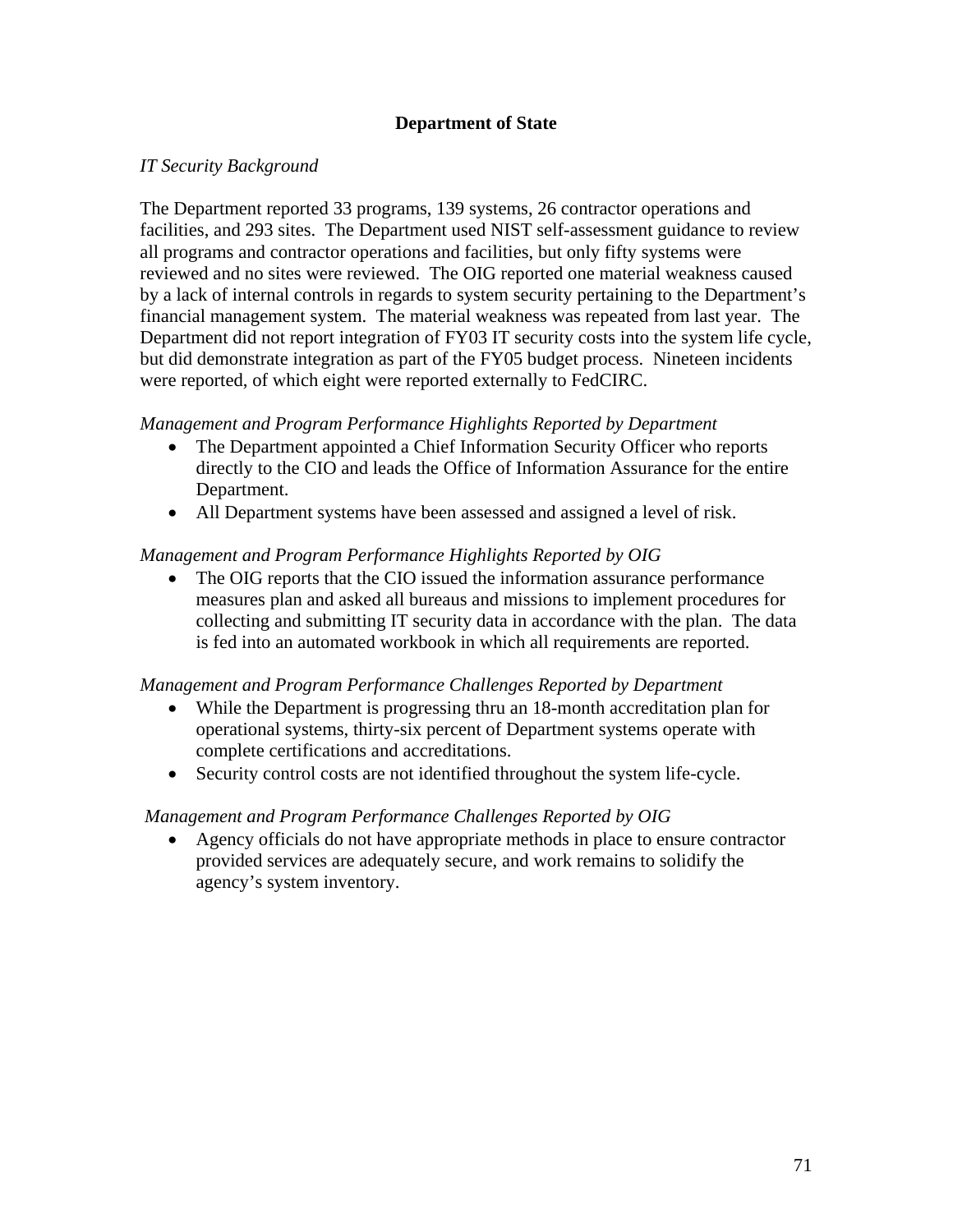|                                                | Table C.1 of the Department of State FY2003 FISMA Report |                                                                              |                          |                                                                                         |               |                                           |               |                                                                                                                 |                          |                                                                                                                 |               |                                                       |      |                                                                                |      |
|------------------------------------------------|----------------------------------------------------------|------------------------------------------------------------------------------|--------------------------|-----------------------------------------------------------------------------------------|---------------|-------------------------------------------|---------------|-----------------------------------------------------------------------------------------------------------------|--------------------------|-----------------------------------------------------------------------------------------------------------------|---------------|-------------------------------------------------------|------|--------------------------------------------------------------------------------|------|
| <b>Principal</b><br>Office (PO)<br><b>Name</b> | <b>Total</b><br><b>Number</b><br>of<br><b>Systems</b>    | Number of<br>systems assessed<br>for risk and<br>assigned a level of<br>risk |                          | Number of Number of<br>systems<br>that have<br>an up-to-<br>date IT<br>security<br>plan |               | systems<br>certified<br>and<br>accredited |               | Number of<br>systems with<br>security<br>control costs<br>integrated<br>into the life<br>cycle of the<br>system |                          | Number of<br>systems for<br>which security<br>controls have<br>been tested<br>and evaluated<br>in the last year |               | Number of<br>systems<br>with a<br>contingency<br>plan |      | Number of<br>systems for<br>which<br>contingency<br>plans have<br>been tested* |      |
|                                                |                                                          | No. Of<br><b>Systems</b>                                                     | $%$ Of<br><b>Systems</b> | No.                                                                                     | $\frac{0}{0}$ | N <sub>0</sub>                            | $\frac{0}{0}$ | No.                                                                                                             | $\%$                     | No.                                                                                                             | $\frac{0}{0}$ | No.                                                   | $\%$ | N <sub>0</sub>                                                                 | $\%$ |
| <b>Agency</b><br><b>Total</b>                  | 139                                                      | 139                                                                          | 100\%                    | 51                                                                                      | 37%           | 50                                        | 36%           | no<br>nse                                                                                                       | no<br>respo respons<br>e | 46                                                                                                              | 33%           | 41                                                    | 29%  | 50                                                                             | 36%  |

### *Responsibility of Agency Program Officials and CIO*

The OIG reports the CIO has established the Department's information security program and evaluates the performance of all bureaus through an automated reporting tool to track compliance with agency IT security measures. A senior information security officer was appointed to direct the Office of Information Assurance and the Department's Information Security program. The OIG reports that POA&Ms do not address all known security weaknesses. Roughly half (45%) of all employees have received IT security awareness training. While the Department's FISMA report identified the total number of employees with significant IT security responsibilities, it did not identify the percent of employees who had received specialized training.

## *Responsibilities of Agency Head*

The Department reported that the Under Secretary for Management issued a Memorandum to all Under Secretaries and Assistant Secretaries informing them of their responsibility to ensure the security of all information under their purview. Major operating components can make investment decisions without the concurrence of the CIO, but the CIO is part of the E-Gov Program Board to review all major IT investment proposals. The CIO has designated the chief information security officer (CISO) as responsible for leading the Office of Information Assurance and the Department's Information Security program. One of the CISO's first tasks is to develop an IT security program management plan. The Department reported that the Under Secretary for Management, on behalf of the Secretary sponsored development of a systems authorization plan headed by the CISO. The Department is integrating IT security responsibilities and policies with critical infrastructure responsibilities, and the Bureau of Diplomatic Security is responsible for personnel and physical security. The Department reports all mission and national critical operations and assets or their interdependencies and interrelationships have not yet been identified. The Computer Incident Response Team (CIRT) serves as the Department's focal point for reporting IT security incidents, and directly communicates with FedCIRC. The Department developed and complied with specific configuration requirements, and these requirements address patching of known IT security vulnerabilities.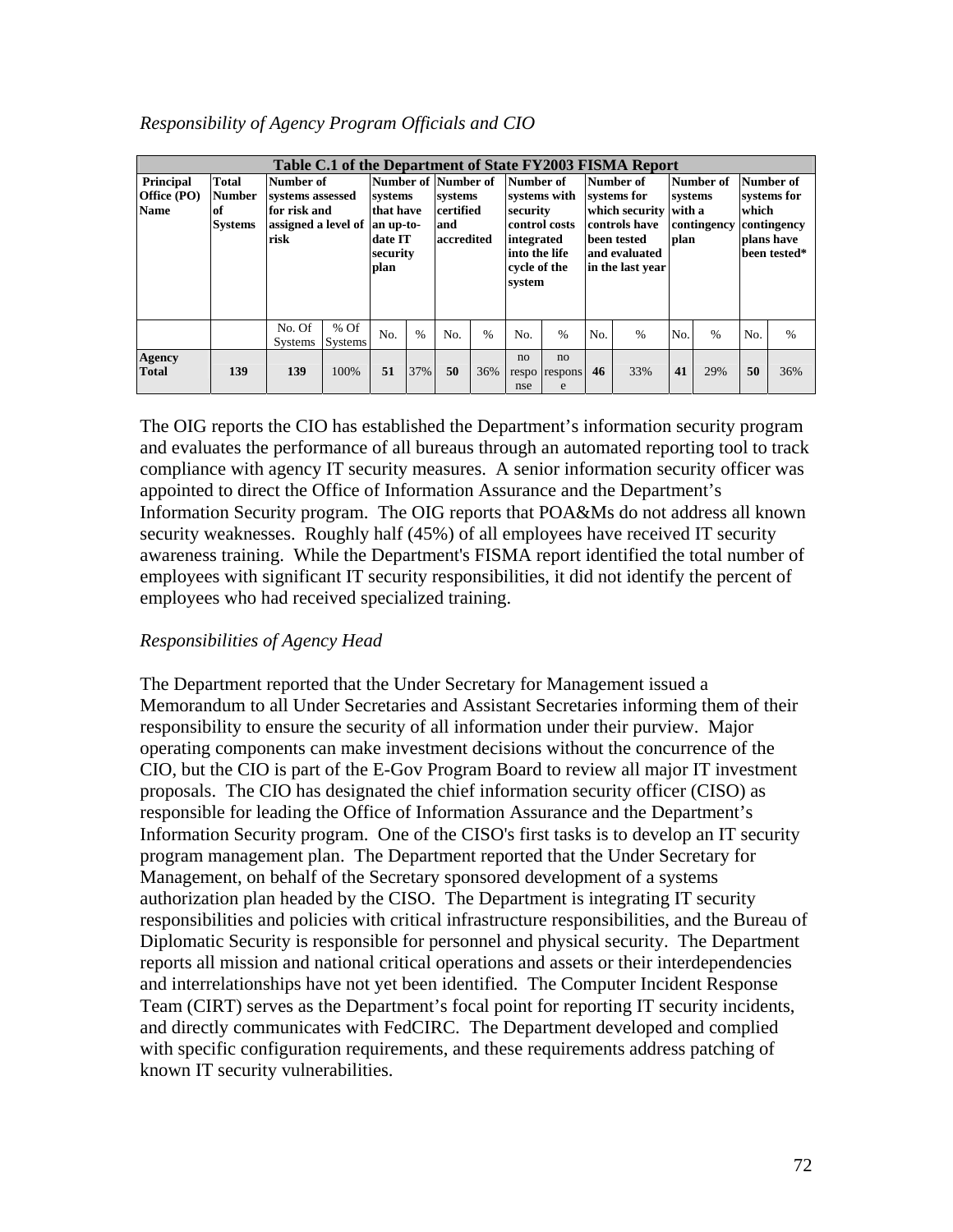# **Department of Transportation**

## *IT Security Background*

DOT reported 630 systems, 12 programs, and 36 contractor operations and facilities. Thirty-three contractor operations (or 92%), 366 (or 58%) Department systems and all programs were reviewed for this report. One material weakness was reported, identifying the Department's IT security program as a material weakness under the Federal Managers' Financial Integrity Act (FMFIA). DOT reported 69 security incidents of which 17 were reported to FedCIRC. One incident was reported externally to law enforcement. Sixty-six percent of all operational systems integrated security control costs into system life cycle.

### *Management and Program Performance Highlights Reported by the Department*

- DOT established a Department wide security incident response center. This center, with the cooperation of FAA's incident response center, detects, analyzes, and prevents hundreds of potential intrusions from the internet on a daily basis.
- DOT provided Department wide security awareness training to 100% of more than 60,000 employees, and specialized training in areas such as network security to over 600 employees.

### *Management and Program Performance Highlights Reported by the OIG*

• The OIG reported that DOT developed a more reliable inventory of systems in response to recommendations from the FY02 FISMA report.

#### *Management and Program Performance Challenges Reported by the Department*

• Thirty-three percent of DOT's systems had been certified and accredited.

## *Management and Program Performance Challenges Reported by the OIG*

- DOT's IT security program has been reported as a material weakness under FMFIA due to lack of investment criteria for IT investments, accurate cost estimates, and inadequate business impact analysis.
- DOT has developed and tested contingency plans for only 16% systems. The OIG states that without contingency planning and analysis, management does not know how long business operations could continue without computer systems support.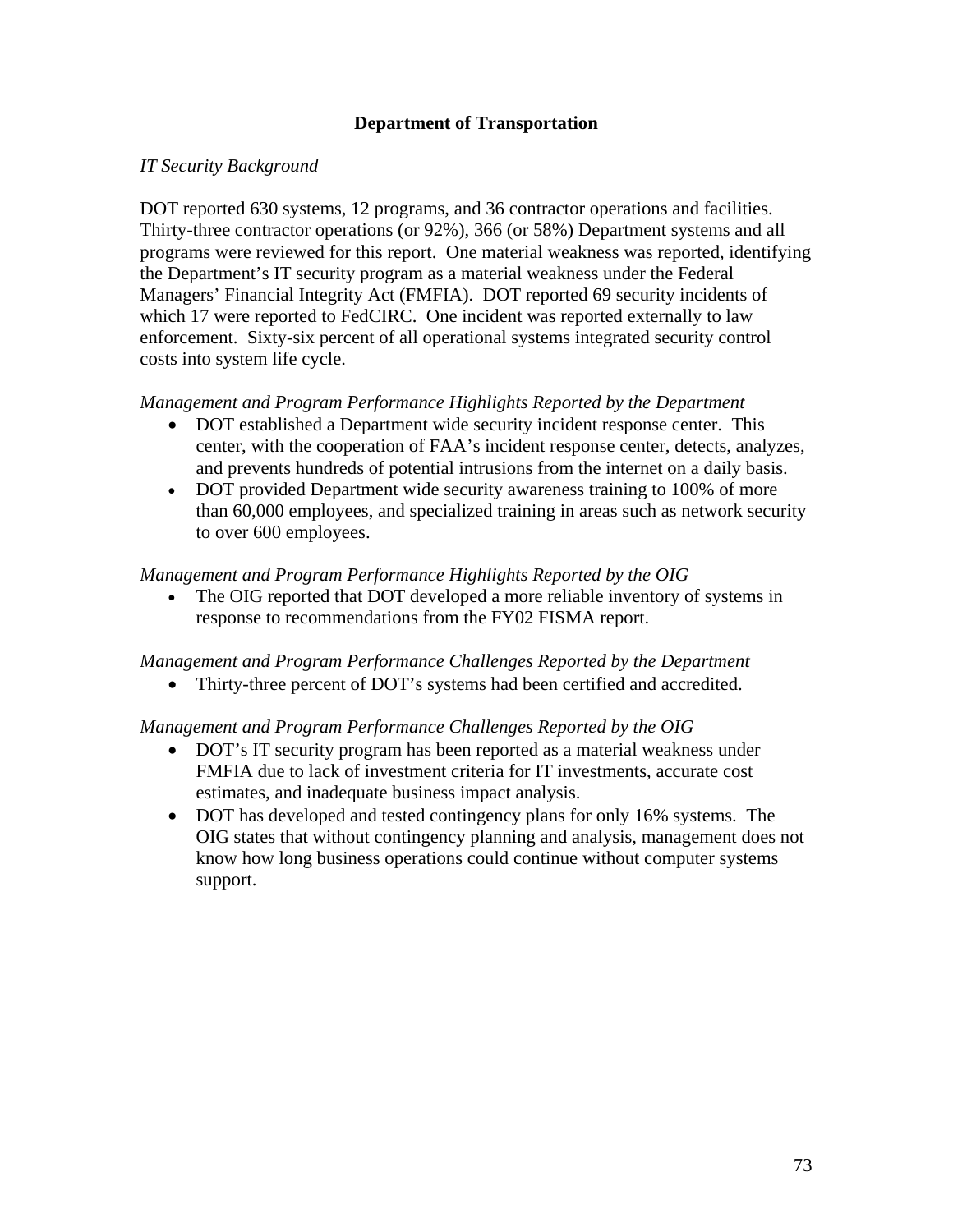| Responsibility of Agency Program Officials and CIO |  |  |  |  |
|----------------------------------------------------|--|--|--|--|
|----------------------------------------------------|--|--|--|--|

| Table C.1 of the Department of Transportation FY2003 FISMA Report |                                                         |                                                                                        |                          |                                                                            |               |                                           |      |                                                                                                                       |               |                                                                                                                       |               |                                                              |               |                                                                                |               |
|-------------------------------------------------------------------|---------------------------------------------------------|----------------------------------------------------------------------------------------|--------------------------|----------------------------------------------------------------------------|---------------|-------------------------------------------|------|-----------------------------------------------------------------------------------------------------------------------|---------------|-----------------------------------------------------------------------------------------------------------------------|---------------|--------------------------------------------------------------|---------------|--------------------------------------------------------------------------------|---------------|
|                                                                   | <b>Total</b><br><b>Number</b><br>lof.<br><b>Systems</b> | Number of<br>systems assessed<br>for risk and<br>assigned a level of an up-to-<br>risk |                          | Number of Number of<br>systems<br>that have<br>date IT<br>security<br>plan |               | systems<br>certified<br>and<br>accredited |      | Number of<br>systems<br>with<br>security<br>control<br>costs<br>integrated<br>into the life<br>cycle of the<br>system |               | Number of<br>systems for<br>which<br>security<br>controls have<br>been tested<br>and evaluated<br>in the last<br>vear |               | Number of<br>systems<br>with a<br>contingency<br><b>blan</b> |               | Number of<br>systems for<br>which<br>contingency<br>plans have<br>been tested* |               |
|                                                                   |                                                         | No. Of<br><b>Systems</b>                                                               | $%$ Of<br><b>Systems</b> | No.                                                                        | $\frac{0}{0}$ | No.                                       | $\%$ | No.                                                                                                                   | $\frac{0}{6}$ | No.                                                                                                                   | $\frac{0}{0}$ | N <sub>O</sub>                                               | $\frac{0}{6}$ | No.                                                                            | $\frac{0}{0}$ |
| Agency<br><b>Total</b>                                            | 630                                                     | 378                                                                                    | 60%                      | 286                                                                        | 45%           | 209                                       | 33%  | 415                                                                                                                   | 66%           | 328                                                                                                                   | 52%           | 167                                                          | 27%           | 103                                                                            | 16%           |

During 2003, DOT appointed a Department wide CIO. Although the CIO does not have authority to approve Operating Administration IT budgets or provide input to the Operating Administrations' CIO performance appraisals, the Department wide CIO's responsibilities were increased through the formation of the Departmental Investment Review Board. The Board, chaired by the Deputy Secretary, with the CIO, the Chief Financial Office, the General Counsel, and the Assistant Secretary for Administration as official members designated by the Secretary, has the authority to approve, modify, or terminate major IT investments.

# *Responsibilities of Agency Head*

The Secretary has delegated the responsibilities for developing and maintaining DOT's information security program and overseeing program officials' performance in practicing information security to the CIO. The CIO office has issued multiple implementation guidelines, including methodology to certify system security throughout the lifecycles of individual systems. Additionally, the CIO's Office conducted compliance reviews on the Operating Administrations' progress in developing IT security plans and certifying systems for meeting requirements.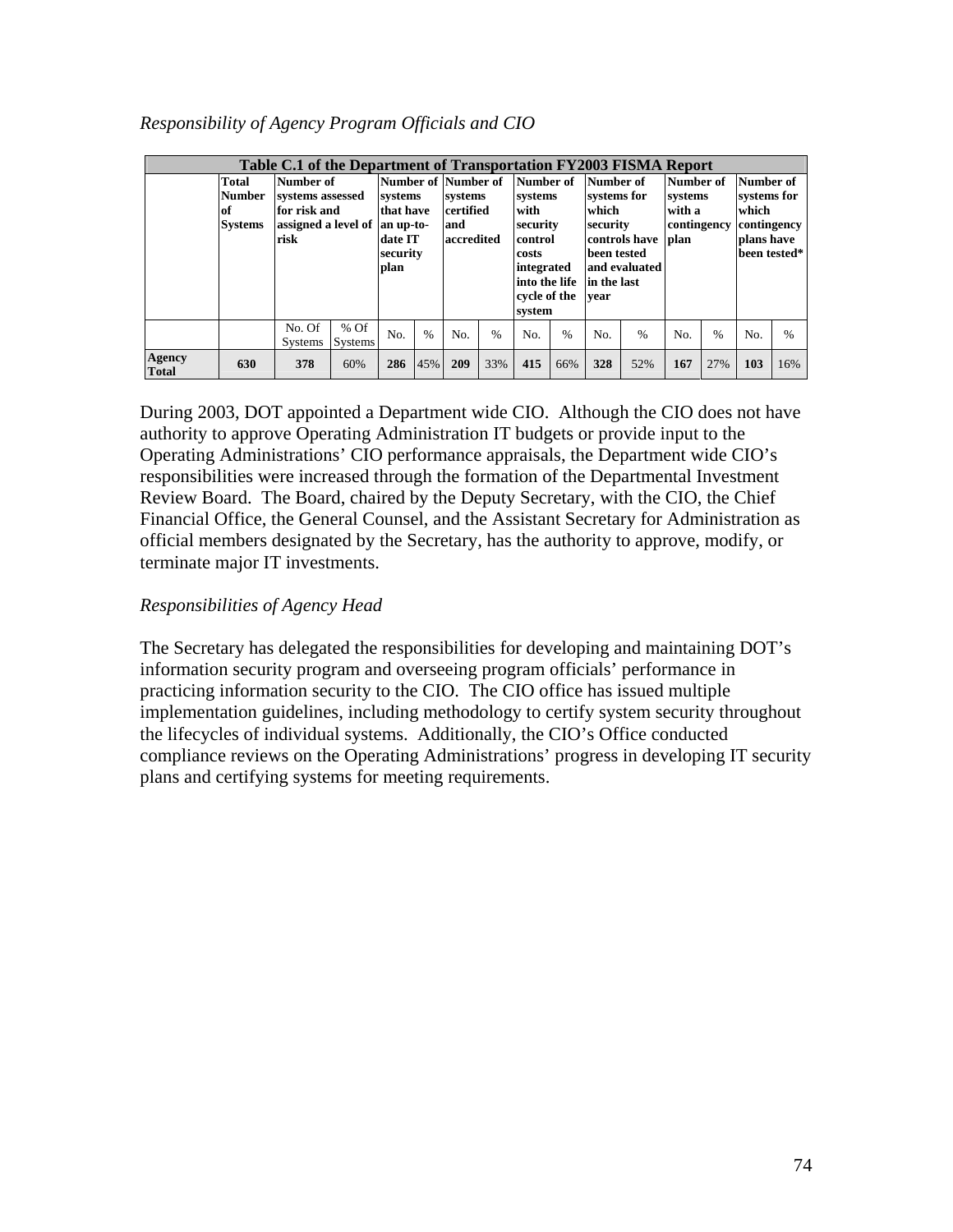## **Department of the Treasury**

## *IT Security Background*

Treasury reported 60 programs, 708 systems and 39 contractor operations and facilities contained in thirteen bureaus. The Department reviewed 57%, 23%, and 90% of these programs and assets, respectively. The Office of the Chief Information Officer (OCIO) reported seven material weaknesses for the Department's IT systems, five repeated from FY02. Over 16 million incidents were reported, with some bureaus reporting zero incidents and others in the millions. FedCIRC received incident reports on less than one percent of them. Only 29% (203 of 708) of Treasury's systems integrated security costs into the life cycle of the system.

### *Management and Performance Highlights Reported by the Department*

- The Department finalized and distributed an IT security policy, the Treasury Information Technology Security Program, containing Treasury's updated security policies.
- A FISMA Compliance Working Group has been established which includes representatives from all bureaus, to focus on common challenges and solutions to improve FISMA compliance.

### *Management and Performance Highlights Reported by the OIG*

• The Office of the CIO developed the Treasury Information System Tracker (TIST) database to inventory all Treasury information systems.

#### *Management and Program Performance Challenges Reported by the Department*

The percentage of certified and accredited operational systems decreased over the last year and remains low.

## *Management and Program Performance Challenges Reported by the OIG*

- A small portion of programs and systems were reviewed and the Department did not use NIST guidance for all reviews.
- Deficiencies in the Department's POA&M process exist. In some instances, POA&MS were not developed or systems did not include all weaknesses, program officials did not report on a regular basis, and weaknesses were inappropriately prioritized.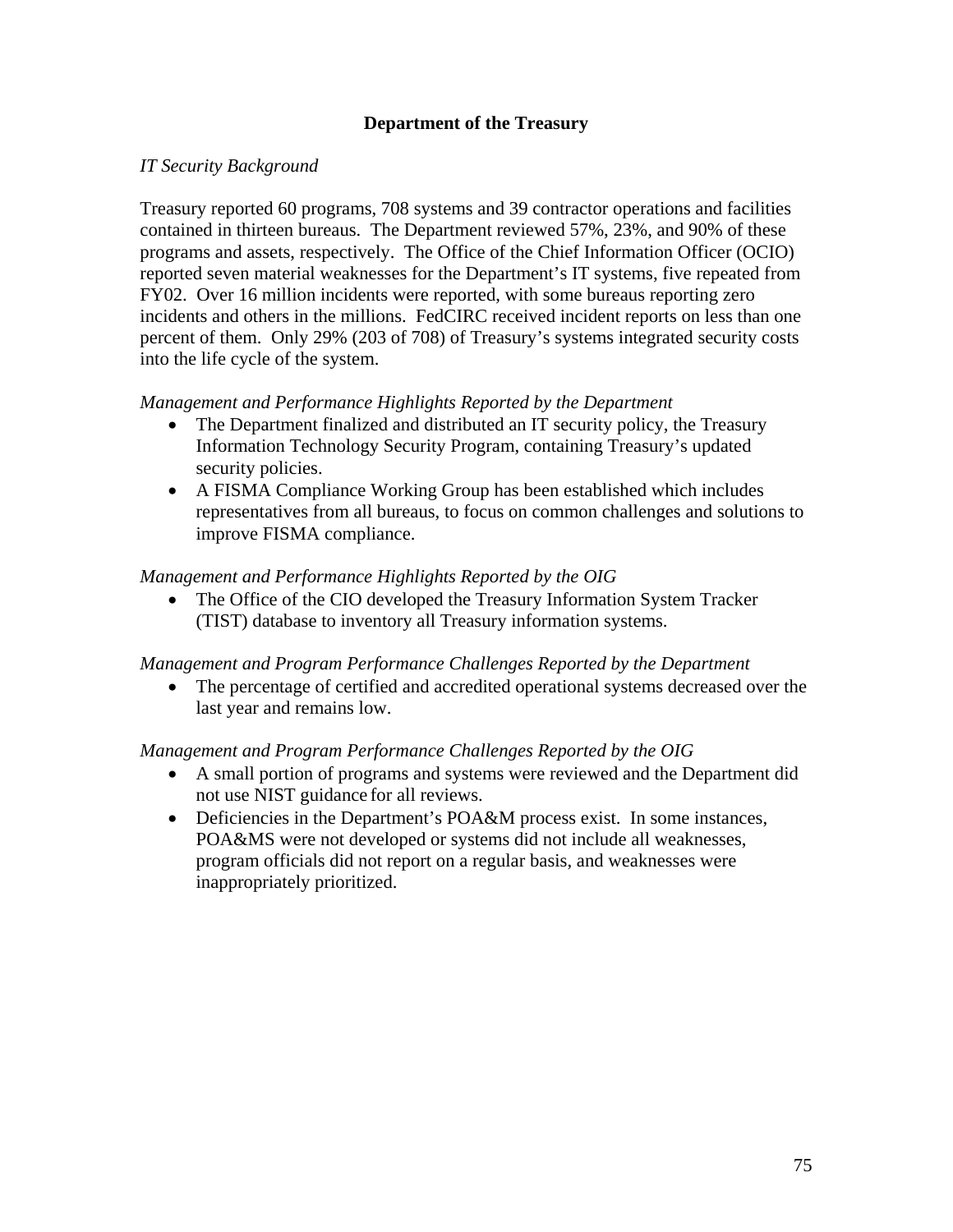| Responsibilities of Agency Program Officials and CIO |  |  |  |  |
|------------------------------------------------------|--|--|--|--|
|------------------------------------------------------|--|--|--|--|

| Table C.1 of the Department of Treasury FY2003 FISMA Report |                                                              |                                                       |                          |                                                                                      |      |                                                                  |      |                                                                                                                       |               |                                                                                                                       |               |                                                              |               |                                                                               |               |
|-------------------------------------------------------------|--------------------------------------------------------------|-------------------------------------------------------|--------------------------|--------------------------------------------------------------------------------------|------|------------------------------------------------------------------|------|-----------------------------------------------------------------------------------------------------------------------|---------------|-----------------------------------------------------------------------------------------------------------------------|---------------|--------------------------------------------------------------|---------------|-------------------------------------------------------------------------------|---------------|
| <b>Principal</b><br>Office (PO)<br><b>Name</b>              | <b>Total</b><br><b>Number</b><br><b>of</b><br><b>Systems</b> | Number of<br>systems assessed<br>for risk and<br>risk |                          | systems<br>that have<br>assigned a level or an up-to-<br>date IT<br>security<br>plan |      | Number of Number of<br>systems<br>certified<br>and<br>accredited |      | Number of<br>systems<br>with<br>security<br>control<br>costs<br>integrated<br>into the life<br>cycle of the<br>system |               | Number of<br>systems for<br>which<br>security<br>controls have<br>been tested<br>and evaluated<br>in the last<br>vear |               | Number of<br>systems<br>with a<br>contingency<br><b>blan</b> |               | Number of<br>systems for<br>which<br>contingency<br>plans have<br>been tested |               |
|                                                             |                                                              | No. Of<br><b>Systems</b>                              | $%$ Of<br><b>Systems</b> | No.                                                                                  | $\%$ | No.                                                              | $\%$ | No.                                                                                                                   | $\frac{0}{6}$ | No.                                                                                                                   | $\frac{0}{0}$ | No.                                                          | $\frac{0}{6}$ | No.                                                                           | $\frac{0}{0}$ |
| Agency<br><b>Total</b>                                      | 708                                                          | 304                                                   | 43%                      | 304                                                                                  | 43%  | 172                                                              | 24%  | 203                                                                                                                   | 29%           | 156                                                                                                                   | 22%           | 315                                                          | 45%           | 291                                                                           | 41%           |

The Department reports the CIO is the senior official responsible for all aspects of IT security implementation and oversight. Additionally, the CIO executes IT security duties through the Office of Security Compliance (OSC) which is the Department's main mechanism for enforcing IT security requirements, policies and procedures. During FY03, the OSC activities included conducting program and system reviews, assisting bureaus with the development of POA&Ms, monitoring mitigation of identified weaknesses, conducting contractor facility reviews, and executing an outreach initiative to help bureaus implement all aspects of FISMA. The Department report states 77% of all employees received IT security awareness training and 72% of Department employees with significant IT security responsibilities received specialized training. The OCIO helps sponsor an IT Security Training Forum, which meets quarterly to discuss IT security training best practices.

## *Responsibilities of the Agency Head*

According to the Department report, the Treasury Secretary delegated responsibility and authority for FISMA implementation to the Department's Assistant Secretary for Management/Chief Financial Officer, which was further delegated to the CIO. Additionally, a consolidated IT and physical security staff serves under the Assistant Secretary for Management/Chief Financial Officer. A memorandum required bureau CIOs to oversee the performance of their program officials to verify that IT security plans are up-to-date and practiced throughout the enterprise. The Secretary works to ensure the Department's information security plan and procedures are practiced throughout the lifecycle of each system by utilizing annual self-assessments for each IT system. While the Department has fully identified national and mission critical operations and assets, it has not yet identified their interrelationships and interdependencies. The Treasury Computer Security Incident Response Center centrally manages response centers at each bureau, and the OIG reported configuration requirements were not developed.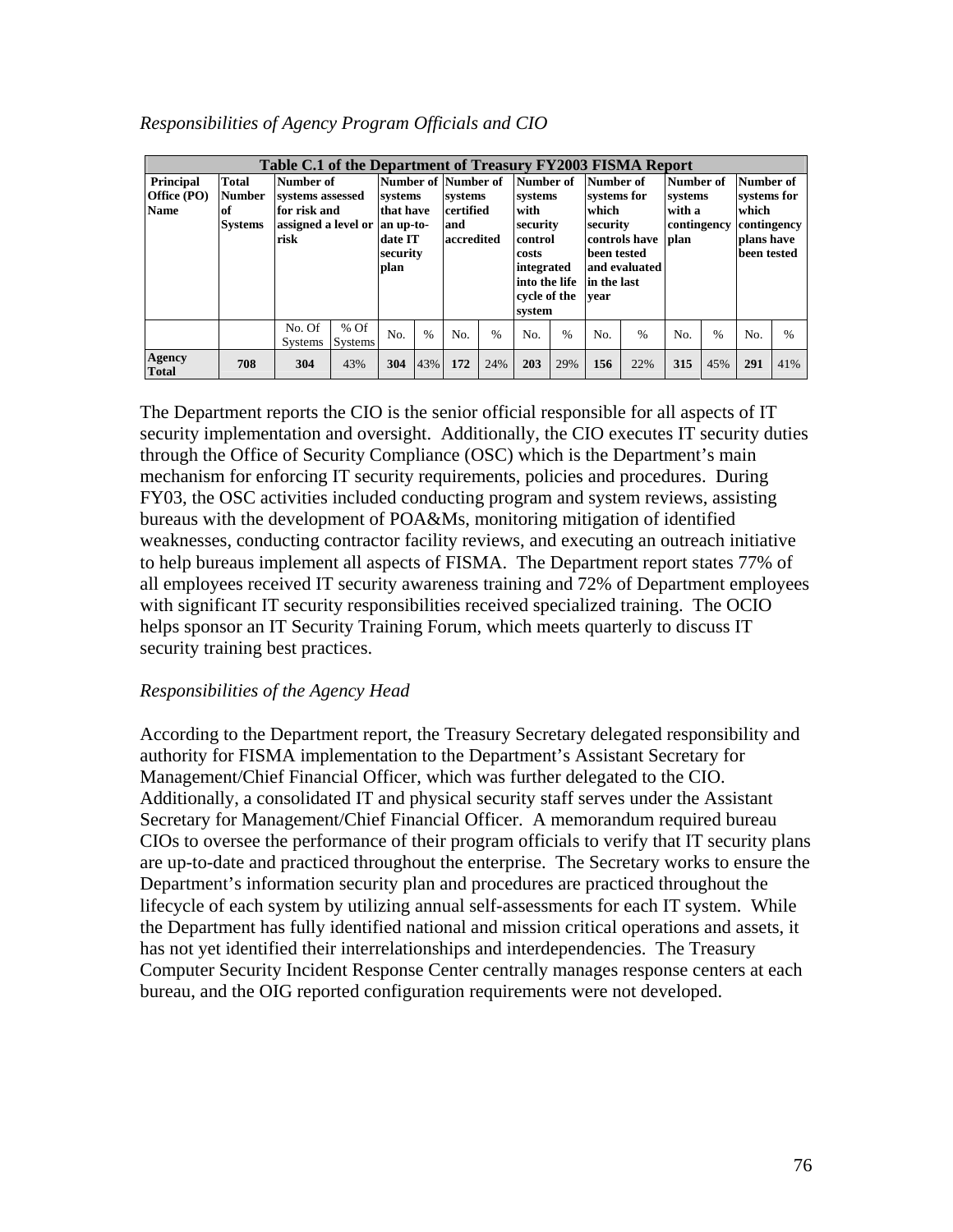## **Department of Veterans Affairs**

### *IT Security Background*

VA reported 871 systems, 24 programs, and 127 contractor operations and facilities. All Department programs and systems were reviewed for this report. Eighty-one (or 64%) contractor operations and facilities were reviewed. Five material weaknesses were reported, and all five related to lack of IT security controls. One material weakness was repeated from the previous year. VA reported 6,304 security incidents of which 10 were reported to FedCIRC and externally to law enforcement. Seventy-two percent of all operational systems integrated security control costs into system life cycle.

*Management and Program Performance Highlights Reported by the Department* 

- As highlighted in the agency report, VA has centralized all incident response capabilities into a single VA Centralized Incident Response Capability, which is the focal point for VA interface with FedCIRC.
- The Department increased the number of systems assessed for risk (76%), and with IT security plans  $(73%)$ .
- VA has developed several security awareness training tools, and has been working to deploy this training. Some of these tools, as described in the agency report, include web-enabled training, conferences, IT security-related satellite broadcasts, and Cyber Security Practitioner Professionalization Training.

#### *Management and Program Performance Challenges Reported by the Department*

• According to the agency, at the date of this report, 39% of VA's systems had been certified and accredited.

#### *Management and Program Performance Challenges Reported by the Inspector General*

- As cited in the OIG report, external penetration tests verified that VA systems could be exploited to gain access to sensitive veteran information and benefit systems. As shown in these tests, system control weaknesses could allow complete access and control of key VA health care systems resulting in possible creation of fraudulent prescription orders.
- As stated in the OIG report, VA has not yet developed and complied with specific configuration requirements to adequately meet IT security needs, including the patching of security vulnerabilities.